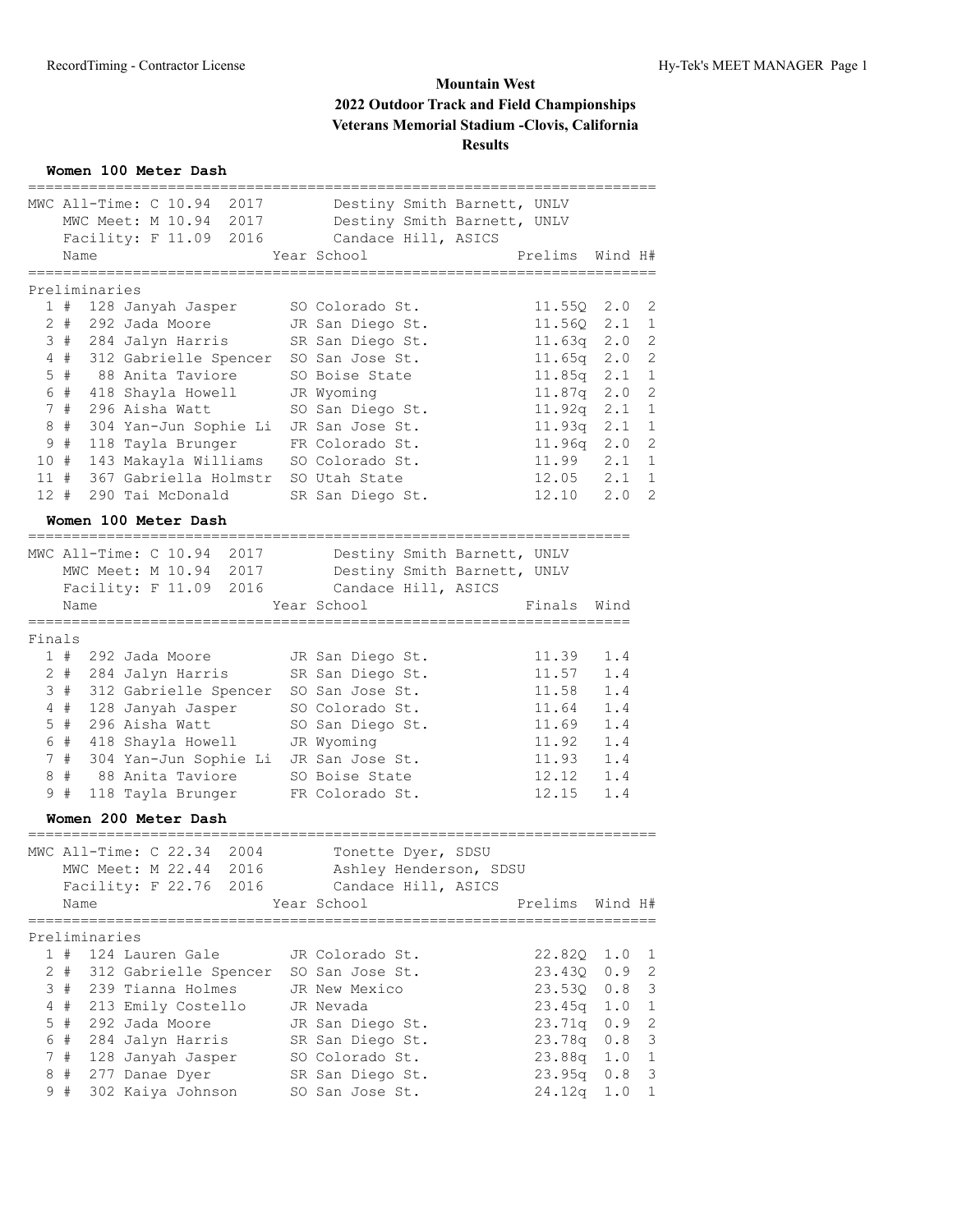#### **....Women 200 Meter Dash**

| 10#    |     | 296 Aisha Watt                           | SO San Diego St. | 24.12 | $0.9 \quad 2$    |    |
|--------|-----|------------------------------------------|------------------|-------|------------------|----|
|        |     | 11 # 298 Sydney Bentley SO San Jose St.  |                  | 24.12 | $1.0 \quad 1$    |    |
|        |     | 12 # 342 Kennedi Porter FR UNLV          |                  | 24.13 | $0.8 \quad 3$    |    |
|        |     | 13 # 88 Anita Taviore 50 Boise State     |                  | 24.41 | 0.9              | -2 |
|        |     | 14 # 26 Taylor Rioux FR Air Force        |                  | 24.66 | $1.0 \quad 1$    |    |
|        |     | 15 # 290 Tai McDonald SR San Diego St.   |                  | 24.68 | $1.0 \quad 1$    |    |
|        |     | 16 # 304 Yan-Jun Sophie Li               | JR San Jose St.  | 24.84 | $0.8 \quad 3$    |    |
|        |     | 17 # 143 Makayla Williams                | SO Colorado St.  | 24.85 | $0.9 \quad 2$    |    |
|        |     | 18 # 24 Grace Proesch SR Air Force       |                  | 24.86 | $0.9 \quad 2$    |    |
|        |     | 19 # 367 Gabriella Holmstr SO Utah State |                  | 24.93 | 0.8 <sup>3</sup> |    |
|        |     | 20 # 251 Tatyanah Wiley SO New Mexico    |                  | 25.72 | $0.9 \quad 2$    |    |
|        | 21# | 416 Kiona Gonzales-Gi                    | SO Wyoming       | 25.83 | $0.8 \quad 3$    |    |
|        |     | 22 # 16 Zoe Iwu                          | SO Air Force     | 25.95 | $1.0 \quad 1$    |    |
|        |     | 23 # 242 Ryan Little SO New Mexico       |                  | 26.03 | $0.8 \quad 3$    |    |
|        |     | 24 # 337 Aja Melo-Powell FR UNLV         |                  | 26.18 | 0.9              | -2 |
| $--$ # |     | 305 Sarah Mosteller SO San Jose St.      |                  | DNS   | 1.0              | 1  |
|        |     |                                          |                  |       |                  |    |

#### **Women 200 Meter Dash**

|                |       | MWC All-Time: C 22.34<br>2004<br>MWC Meet: M 22.44 2016<br>Facility: F 22.76 2016 | Tonette Dyer, SDSU<br>Ashley Henderson, SDSU<br>Candace Hill, ASICS |        |      |
|----------------|-------|-----------------------------------------------------------------------------------|---------------------------------------------------------------------|--------|------|
|                | Name  |                                                                                   | Year School                                                         | Finals | Wind |
|                |       |                                                                                   |                                                                     |        |      |
| Finals         |       |                                                                                   |                                                                     |        |      |
|                | 1#    | 312 Gabrielle Spencer                                                             | SO San Jose St.                                                     | 23.19  | 0.8  |
|                | $2 +$ | 213 Emily Costello                                                                | JR Nevada                                                           | 23.30  | 0.8  |
|                | 3#    | 124 Lauren Gale                                                                   | JR Colorado St.                                                     | 23.33  | 0.8  |
|                | 4#    | 292 Jada Moore                                                                    | JR San Diego St.                                                    | 23.39  | 0.8  |
| 5 <sup>1</sup> | #     | 239 Tianna Holmes                                                                 | JR New Mexico                                                       | 23.47  | 0.8  |
| 6              | #     | 284 Jalyn Harris                                                                  | SR San Diego St.                                                    | 23.71  | 0.8  |
|                | 7#    | 277 Danae Dyer                                                                    | SR San Diego St.                                                    | 23.93  | 0.8  |
| 8              | #     | 128 Janyah Jasper                                                                 | SO Colorado St.                                                     | 24.00  | 0.8  |
| 9              | #     | 302 Kaiya Johnson                                                                 | SO San Jose St.                                                     | 24.47  | 0.8  |

#### **Women 400 Meter Dash**

|     |       |               | MWC All-Time: C 51.15<br>2004<br>MWC Meet: M 51.15 2004<br>Facility: F 52.11 2018 | Tonette Dyer, SDSU<br>Tonette Dyer, SDSU<br>Lisa-Anne Barrow, San Diego |                    |                |
|-----|-------|---------------|-----------------------------------------------------------------------------------|-------------------------------------------------------------------------|--------------------|----------------|
|     | Name  |               |                                                                                   | Year School                                                             | Prelims            | H#             |
|     |       |               |                                                                                   |                                                                         |                    |                |
|     |       | Preliminaries |                                                                                   |                                                                         |                    |                |
|     | #     |               | 124 Lauren Gale                                                                   | JR Colorado St.                                                         | 52.450 2           |                |
|     | $2 +$ |               | 293 Sakura Roberson                                                               | SR San Diego St.                                                        | 53.680 1           |                |
| 3   |       |               | # 239 Tianna Holmes                                                               | JR New Mexico                                                           | 54.010 3           |                |
| 4   | #     |               | 298 Sydney Bentley                                                                | SO San Jose St.                                                         | $54.55q$ 2         |                |
|     | 5#    |               | 213 Emily Costello                                                                | JR Nevada                                                               | $54.57q$ 3         |                |
|     | 6#    |               | 125 Grace Goldsworthy                                                             | SO Colorado St.                                                         | 54.85 <sub>q</sub> | $\overline{2}$ |
|     | 7#    |               | 302 Kaiya Johnson                                                                 | SO San Jose St.                                                         | 55.00 <sub>q</sub> | 1              |
| 8   | #     |               | 301 Daryia Greene                                                                 | SR San Jose St.                                                         | 55.59 <sub>q</sub> | - 3            |
| 9   | #     |               | 188 Ceonna Pipion                                                                 | SO Fresno State                                                         | 55.62 <sub>q</sub> | $\mathbf{1}$   |
| 10# |       |               | 271 Anaya Alexander                                                               | JR San Diego St.                                                        | 56.15              | $\mathcal{L}$  |
|     | #     |               | 375 Emma Reeves                                                                   | SO Utah State                                                           | 56.51              | 2              |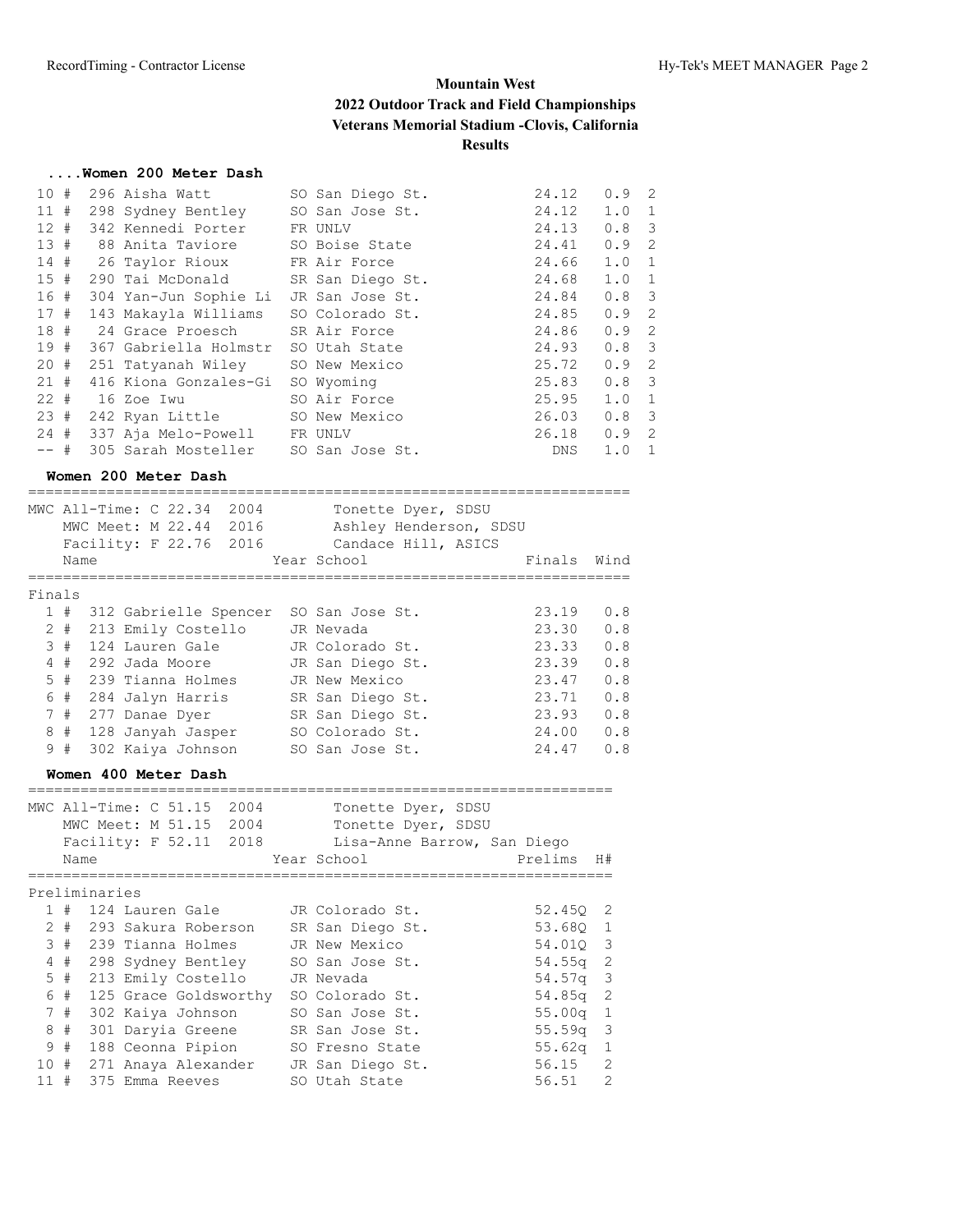#### **....Women 400 Meter Dash**

|         |  | 12 # 136 Jessica Ozoude               | SR Colorado St. | 56.53     | $\mathbf{1}$            |
|---------|--|---------------------------------------|-----------------|-----------|-------------------------|
|         |  | 13 # 69 Alyssa Cullen FR Boise State  |                 | 56.62     | 2                       |
|         |  | 14 # 24 Grace Proesch                 | SR Air Force    | 56.89     | $\overline{1}$          |
|         |  | 15 # 173 Nakyia Buckner               | SO Fresno State | 56.98     | $\overline{2}$          |
|         |  | 16 # 26 Taylor Rioux                  | FR Air Force    | $57.05$ 3 |                         |
|         |  | 17 # 218 Lilly Gregg SO Nevada        |                 | 57.74     | $\overline{\mathbf{3}}$ |
|         |  | 18 # 376 Alison Richter FR Utah State |                 | 57.93     | -3                      |
|         |  | 19 # 16 Zoe Iwu                       | SO Air Force    | 58.06     | 1                       |
|         |  | 20 # 189 Daveion Robinson             | SO Fresno State | 58.29     | 1                       |
|         |  | 21 # 242 Ryan Little                  | SO New Mexico   | 58.31     | $\overline{1}$          |
|         |  | 22 # 362 Delphine Dah SO Utah State   |                 | 58.41     | -3                      |
| $---$ # |  | 305 Sarah Mosteller                   | SO San Jose St. | DNS       | 3                       |

#### **Women 400 Meter Dash**

|        | Name  | MWC All-Time: C 51.15<br>2004<br>2004<br>MWC Meet: M 51.15<br>Facility: F 52.11 2018 | Tonette Dyer, SDSU<br>Tonette Dyer, SDSU<br>Lisa-Anne Barrow, San Diego<br>Year School | Finals |
|--------|-------|--------------------------------------------------------------------------------------|----------------------------------------------------------------------------------------|--------|
|        |       |                                                                                      |                                                                                        |        |
|        |       |                                                                                      |                                                                                        |        |
| Finals |       |                                                                                      |                                                                                        |        |
|        | 1#    | 124 Lauren Gale                                                                      | JR Colorado St.                                                                        | 51.30F |
|        | $2 +$ | 239 Tianna Holmes                                                                    | JR New Mexico                                                                          | 52.40  |
|        | 3#    | 213 Emily Costello                                                                   | JR Nevada                                                                              | 52.95  |
|        | 4#    | 293 Sakura Roberson                                                                  | SR San Diego St.                                                                       | 53.61  |
|        | $5$ # | 298 Sydney Bentley                                                                   | SO San Jose St.                                                                        | 53.64  |
| 6      | #     | 125 Grace Goldsworthy                                                                | SO Colorado St.                                                                        | 54.81  |
|        | 7#    | 302 Kaiya Johnson                                                                    | SO San Jose St.                                                                        | 55.09  |
| 8      | #     | 188 Ceonna Pipion                                                                    | SO Fresno State                                                                        | 55.67  |
| 9      | #     | 301 Daryia Greene                                                                    | SR San Jose St.                                                                        | 55.82  |

#### **Women 800 Meter Run**

|  | MWC All-Time: C 2:01.14 2018                    |             |  | Avi' Tal Wilson Perteete, UNLV |  |
|--|-------------------------------------------------|-------------|--|--------------------------------|--|
|  | MWC Meet: M 2:02.87 2018                        |             |  | Avi' Tal Wilson-Perteete, UNLV |  |
|  | Facility: F 2:02.04 2011                        |             |  | Amy Weissenbach, Harvard Westl |  |
|  | Name                                            | Year School |  | Prelims H#                     |  |
|  |                                                 |             |  |                                |  |
|  | Preliminaries                                   |             |  |                                |  |
|  | 1 # 86 Kristie Schoffiel SR Boise State         |             |  | 2:07.730 1                     |  |
|  | $1:00.879$ $(1:00.879)$ $2:07.721$ $(1:06.843)$ |             |  |                                |  |
|  | 2 # 80 MaLeigha Menegatt JR Boise State         |             |  | 2:08.880 2                     |  |
|  | $1:01.705$ $(1:01.705)$ $2:08.877$ $(1:07.172)$ |             |  |                                |  |
|  | 3 # 515 Abbe Goldstein JR New Mexico            |             |  | 2:12.750 3                     |  |
|  | $1:07.700$ $(1:07.700)$ $2:12.750$ $(1:05.050)$ |             |  |                                |  |
|  | 4 # 546 Lauren Harper SO San Diego St.          |             |  | 2:08.740 1                     |  |
|  | $1:03.043$ $(1:03.043)$ $2:08.733$ $(1:05.690)$ |             |  |                                |  |
|  | 5 # 20 Brid O'Connell SR Air Force              |             |  | 2:09.880 2                     |  |
|  | $1:03.263$ $(1:03.263)$ $2:09.880$ $(1:06.618)$ |             |  |                                |  |
|  | 6 # 350 Emma Wahlenmaier SR UNLV                |             |  | $2:14.050$ 3                   |  |
|  | $1:07.505$ $(1:07.505)$ $2:14.043$ $(1:06.538)$ |             |  |                                |  |
|  | 7 # 360 Karen Christensen SR Utah State         |             |  | $2:09.92q$ 1                   |  |
|  | $1:03.234$ $(1:03.234)$ $2:09.918$ $(1:06.685)$ |             |  |                                |  |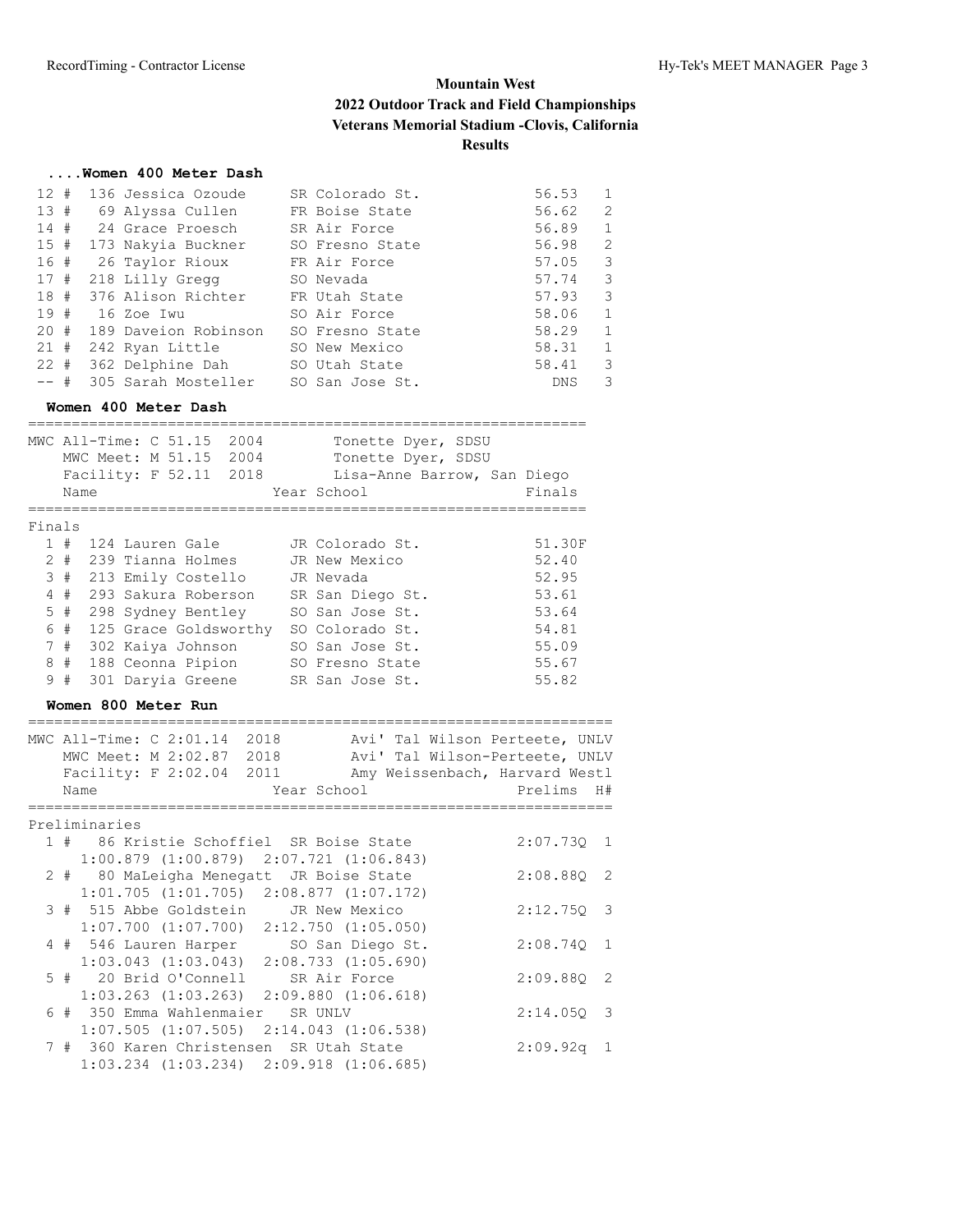#### **....Women 800 Meter Run**

|  | 8 # 291 Nyjari McNeil SR San Diego St.          |                         | 2:10.02q | $\overline{2}$ |
|--|-------------------------------------------------|-------------------------|----------|----------------|
|  | $1:03.180$ $(1:03.180)$ $2:10.018$ $(1:06.838)$ |                         |          |                |
|  | 9 # 540 Alex Lomeli SO San Diego St.            |                         | 2:11.36q | 2              |
|  | $1:03.580$ $(1:03.580)$ $2:11.359$ $(1:07.780)$ |                         |          |                |
|  | 10 # 344 Elisa Rovere SR UNLV                   |                         | 2:13.25  | $\mathbf{1}$   |
|  | $1:03.849$ $(1:03.849)$ $2:13.244$ $(1:09.396)$ |                         |          |                |
|  | 11 # 526 Semira Mebrahtu F SO New Mexico        |                         | 2:13.71  | 2              |
|  | $1:03.427$ $(1:03.427)$ $2:13.705$ $(1:10.279)$ |                         |          |                |
|  | 12 # 216 Raegan Gorzeman SO Nevada              |                         | 2:14.77  | $\mathbf{1}$   |
|  | $1:03.026$ $(1:03.026)$                         | $2:14.762$ $(1:11.737)$ |          |                |
|  | 13 # 184 Cu-Nisha Mitchell SO Fresno State      |                         | 2:15.03  | $\mathfrak{Z}$ |
|  | $1:08.347$ $(1:08.347)$ $2:15.029$ $(1:06.683)$ |                         |          |                |
|  | 14 # 217 Alison Graf FR Nevada                  |                         | 2:15.12  | 3              |
|  | $1:08.091$ (1:08.091) 2:15.118 (1:07.028)       |                         |          |                |
|  | 15 # 549 Daniela Salazar SO San Jose St.        |                         | 2:15.37  | 2              |
|  | $1:04.013$ $(1:04.013)$ $2:15.364$ $(1:11.351)$ |                         |          |                |
|  | 16 # 192 Agita Svetere JR Fresno State          |                         | 2:15.42  | 3              |
|  | $1:08.382$ $(1:08.382)$                         | $2:15.413$ $(1:07.032)$ |          |                |
|  | 17 # 504 Isabella Fauria FR New Mexico          |                         | 2:18.72  | $\mathbf{1}$   |
|  | $1:04.599$ $(1:04.599)$                         | $2:18.718$ $(1:14.120)$ |          |                |
|  | 18 # 14 Stephanie Gregers JR Air Force          |                         | 2:18.82  | $\mathbf{2}$   |
|  | $1:06.500$ $(1:06.500)$                         | 2:18.815(1:12.315)      |          |                |
|  | 19 # 336 Rebecca Green                          | JR UNLV                 | 2:21.03  | 2              |
|  | $1:07.829$ $(1:07.829)$                         | $2:21.024$ $(1:13.195)$ |          |                |
|  | 20 # 550 Juliette Noyer JR San Jose St.         |                         | 2:21.08  | 3              |
|  | $1:07.845$ $(1:07.845)$                         | $2:21.074$ $(1:13.229)$ |          |                |
|  | 21 # 343 Aitza Romero                           | FR UNLV                 | 2:26.81  | 3              |
|  | 1:09.485(1:09.485)                              | $2:26.803$ $(1:17.318)$ |          |                |
|  | 22 # 341 Jasmine Perez                          | SR UNLV                 | 2:31.38  | $\mathbf{1}$   |
|  | $1:09.033$ $(1:09.033)$                         | $2:31.374$ $(1:22.341)$ |          |                |
|  | 23 # 352 Ellen Wise                             | SO UNLV                 | 2:33.89  | 3              |
|  | $1:11.094$ $(1:11.094)$                         | $2:33.885$ $(1:22.791)$ |          |                |
|  | 24 # 338 Kaitlynn Menger                        | SR UNLV                 | 2:40.51  | 2              |
|  | $1:12.348$ $(1:12.348)$                         | 2:40.505(1:28.157)      |          |                |
|  | -- # 334 Lauren Felknor                         | FR UNLV                 | DNF      | $\mathbf{1}$   |
|  | $1:07.186$ $(1:07.186)$                         |                         |          |                |

#### **Women 800 Meter Run**

|        | MWC All-Time: C 2:01.14<br>MWC Meet: M 2:02.87<br>Facility: F 2:02.04<br>Name |                                                 | 2018<br>2018<br>2011 | Year School         |  | Avi' Tal Wilson Perteete, U<br>Avi' Tal Wilson-Perteete, U<br>Amy Weissenbach, Harvard We<br>Finals |
|--------|-------------------------------------------------------------------------------|-------------------------------------------------|----------------------|---------------------|--|-----------------------------------------------------------------------------------------------------|
|        |                                                                               |                                                 |                      |                     |  |                                                                                                     |
| Finals |                                                                               |                                                 |                      |                     |  |                                                                                                     |
|        |                                                                               | 1 # 86 Kristie Schoffiel SR Boise State         |                      |                     |  | 2:02.45M                                                                                            |
|        |                                                                               | $1:00.048$ $(1:00.048)$ $2:02.450$ $(1:02.403)$ |                      |                     |  |                                                                                                     |
|        |                                                                               | 2 # 80 MaLeigha Menegatt JR Boise State         |                      |                     |  | 2:05.11                                                                                             |
|        |                                                                               | $1:00.277$ $(1:00.277)$ $2:05.107$ $(1:04.830)$ |                      |                     |  |                                                                                                     |
|        |                                                                               | 3 # 546 Lauren Harper                           |                      | SO San Diego St.    |  | 2:06.40                                                                                             |
|        |                                                                               | $1:00.759$ $(1:00.759)$ $2:06.398$ $(1:05.639)$ |                      |                     |  |                                                                                                     |
|        |                                                                               | 4 # 515 Abbe Goldstein                          |                      | JR New Mexico       |  | 2:07.88                                                                                             |
|        |                                                                               | 1:01.117(1:01.117)                              |                      | 2:07.871 (1:06.755) |  |                                                                                                     |
|        |                                                                               |                                                 |                      |                     |  |                                                                                                     |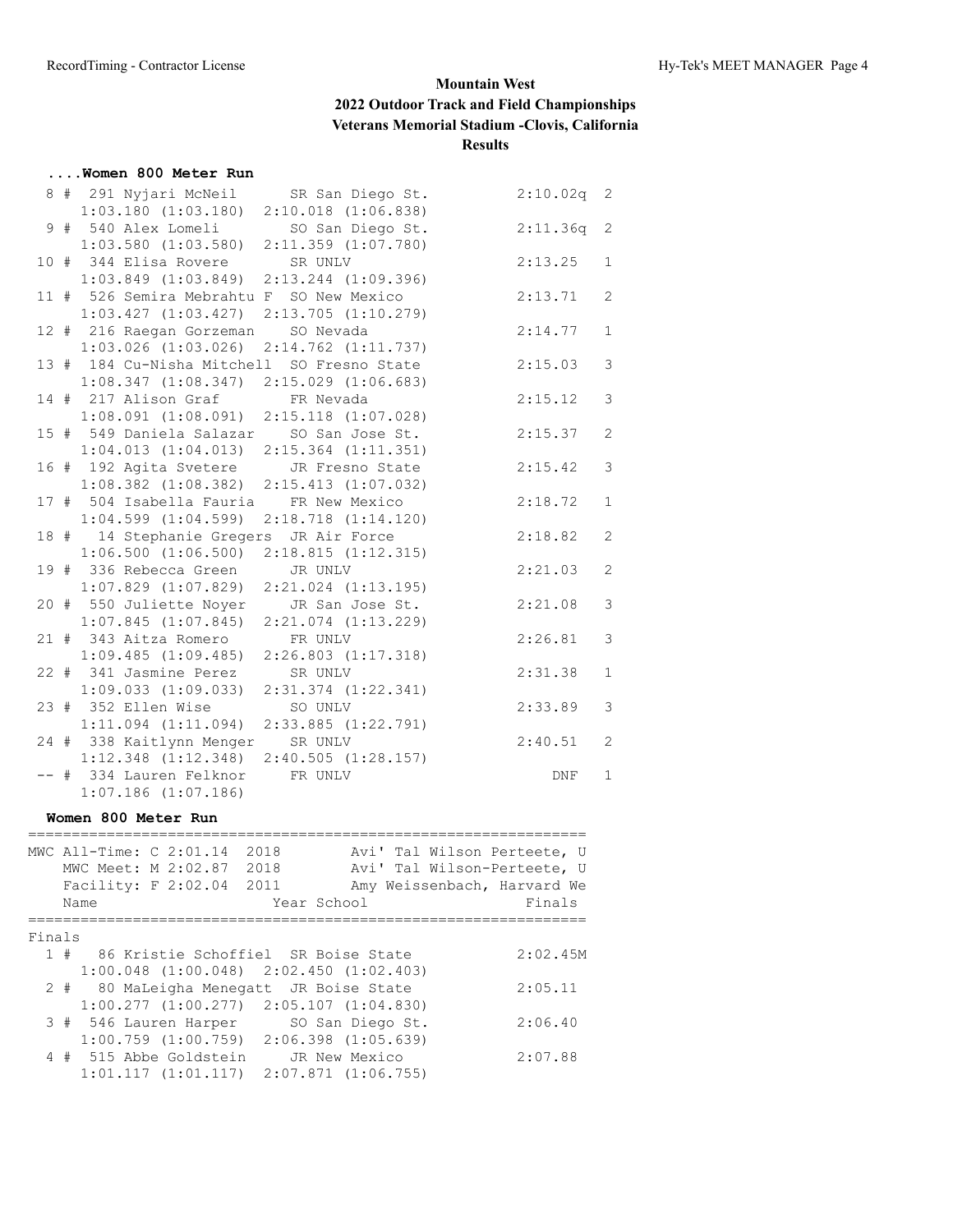#### **....Women 800 Meter Run**

|  | 5 # 20 Brid O'Connell                           | SR Air Force | 2:09.42 |
|--|-------------------------------------------------|--------------|---------|
|  | $1:01.660$ $(1:01.660)$ $2:09.417$ $(1:07.758)$ |              |         |
|  | 6 # 291 Nyjari McNeil SR San Diego St.          |              | 2:09.74 |
|  | $1:02.264$ $(1:02.264)$ $2:09.737$ $(1:07.473)$ |              |         |
|  | 7 # 360 Karen Christensen SR Utah State         |              | 2:10.20 |
|  | $1:00.983$ $(1:00.983)$ $2:10.194$ $(1:09.211)$ |              |         |
|  | 8 # 350 Emma Wahlenmaier SR UNLV                |              | 2:11.26 |
|  | $1:01.617$ $(1:01.617)$ $2:11.253$ $(1:09.637)$ |              |         |
|  | 9 # 540 Alex Lomeli SO San Diego St.            |              | 2:15.47 |
|  | $1:03.209$ $(1:03.209)$ $2:15.462$ $(1:12.253)$ |              |         |
|  |                                                 |              |         |

#### **Women 1500 Meter Run**

| MWC All-Time: C 4:10.93 2017 Annemarie Schwanz, Fresno St<br>MWC Meet: M 4:19.86 2021<br>Olivia Johnson, Boise State<br>Facility: F 4:09.00 2021<br>Krissy Gear, Arkansas<br>Year School<br>Prelims H#<br>Name<br>Preliminaries<br>1 # 232 Sarah Eckel JR New Mexico<br>$4:28.00Q$ 2<br>52.887 (52.887) 2:05.610 (1:12.724)<br>$3:17.718$ $(1:12.109)$<br>2 # 467 Samree Dishon FR New Mexico<br>$4:28.43Q$ 1<br>54.977 (54.977) 2:11.250 (1:16.273)<br>$3:24.031$ $(1:12.782)$<br>$4:28.427$ $(1:04.396)$<br>511 Elise Thorner SO New Mexico<br>3#<br>$4:28.04Q$ 2<br>52.828 (52.828) 2:05.573 (1:12.746)<br>$3:17.639$ $(1:12.066)$<br>$4:28.036$ $(1:10.397)$<br>$4$ #<br>524 Stefanie Parsons JR New Mexico<br>$4:28.50Q$ 1<br>54.206 (54.206) 2:10.343 (1:16.137)<br>$3:22.928$ $(1:12.585)$<br>$4:28.491$ $(1:05.564)$<br>$5$ #<br>544 Anna Petr<br>FR Colorado St.<br>$4:28.56Q$ 1<br>54.417 (54.417) 2:10.683 (1:16.266)<br>$3:22.896$ $(1:12.214)$<br>$4:28.553$ $(1:05.657)$<br>6 #<br>551 Lauren Offerman SR Colorado St.<br>$4:28.69Q$ 2<br>53.088 (53.088)<br>$2:05.798$ $(1:12.710)$<br>$3:17.881$ $(1:12.083)$<br>$4:28.684$ $(1:10.804)$<br>495 Lauren Neugeboren JR Colorado St.<br>$4:28.710$ 2<br>7#<br>53.320 (53.320)<br>$2:05.972$ $(1:12.652)$<br>$3:18.133$ $(1:12.162)$<br>$4:28.709$ $(1:10.576)$<br>$8 +$<br>529 Jenna Kill SR Air Force<br>$4:28.90Q$ 1<br>54.650 (54.650) 2:10.879 (1:16.230)<br>$3:23.408$ $(1:12.530)$<br>$4:28.896$ $(1:05.488)$<br>133 Megan Mooney SR Colorado St.<br>9#<br>$4:28.85q$ 2<br>53.134 (53.134) 2:05.785 (1:12.651)<br>$3:17.944$ $(1:12.160)$<br>$4:28.843$ $(1:10.900)$<br>10#<br>552 Ines Borba FR Boise State 4:29.69q 1<br>53.780 (53.780) 2:10.576 (1:16.796) 3:23.139 (1:12.564)<br>$4:29.681$ $(1:06.542)$<br>11#<br>547 Jessica Kain<br>SO San Diego St.<br>$4:30.04q$ 1<br>54.148 (54.148)<br>2:10.910(1:16.762)<br>$3:23.144$ $(1:12.235)$<br>$4:30.031$ $(1:06.887)$<br>502 Sydney Weaber FR Air Force<br>$12 +$<br>$4:30.70q$ 1<br>54.852 (54.852)<br>$4:30.695$ $(1:07.077)$<br>2:11.335(1:16.483)<br>$3:23.618$ $(1:12.284)$<br>507 Elsa Wallenius<br>$4:32.07$ 2<br>13#<br>FR Boise State<br>53.473 (53.473)<br>$2:06.648$ $(1:13.176)$<br>$4:32.063$ $(1:13.345)$<br>$3:18.718$ $(1:12.070)$<br>538 Ava Gilliana SO Air Force<br>$4:34.38$ 2<br>14#<br>53.382 (53.382) 2:06.465 (1:13.084)<br>3:20.517(1:14.052)<br>$4:34.377$ $(1:13.860)$<br>521 Natalia Ruiz Lara FR UNLV<br>$4:34.74$ 1<br>15#<br>54.345 (54.345) 2:10.755 (1:16.410) 3:23.104 (1:12.350)<br>536 Rebecca Wusinich SO Air Force<br>16 #<br>4:35.38<br>$\overline{2}$<br>53.711 (53.711) 2:07.021 (1:13.310) 3:23.082 (1:16.061)<br>17#<br>363 Hannah Davidson SO Utah State<br>4:35.56<br>$\overline{1}$<br>53.956 (53.956) 2:10.414 (1:16.459) 3:23.434 (1:13.020) 4:35.558 (1:12.125) |  |  |                         |
|-------------------------------------------------------------------------------------------------------------------------------------------------------------------------------------------------------------------------------------------------------------------------------------------------------------------------------------------------------------------------------------------------------------------------------------------------------------------------------------------------------------------------------------------------------------------------------------------------------------------------------------------------------------------------------------------------------------------------------------------------------------------------------------------------------------------------------------------------------------------------------------------------------------------------------------------------------------------------------------------------------------------------------------------------------------------------------------------------------------------------------------------------------------------------------------------------------------------------------------------------------------------------------------------------------------------------------------------------------------------------------------------------------------------------------------------------------------------------------------------------------------------------------------------------------------------------------------------------------------------------------------------------------------------------------------------------------------------------------------------------------------------------------------------------------------------------------------------------------------------------------------------------------------------------------------------------------------------------------------------------------------------------------------------------------------------------------------------------------------------------------------------------------------------------------------------------------------------------------------------------------------------------------------------------------------------------------------------------------------------------------------------------------------------------------------------------------------------------------------------------------------------------------------------------------------------------------------------------------------------------------------------------------------------------------------------------------------------------------------------------------------------------------------------------------------------------------------------|--|--|-------------------------|
|                                                                                                                                                                                                                                                                                                                                                                                                                                                                                                                                                                                                                                                                                                                                                                                                                                                                                                                                                                                                                                                                                                                                                                                                                                                                                                                                                                                                                                                                                                                                                                                                                                                                                                                                                                                                                                                                                                                                                                                                                                                                                                                                                                                                                                                                                                                                                                                                                                                                                                                                                                                                                                                                                                                                                                                                                                           |  |  |                         |
|                                                                                                                                                                                                                                                                                                                                                                                                                                                                                                                                                                                                                                                                                                                                                                                                                                                                                                                                                                                                                                                                                                                                                                                                                                                                                                                                                                                                                                                                                                                                                                                                                                                                                                                                                                                                                                                                                                                                                                                                                                                                                                                                                                                                                                                                                                                                                                                                                                                                                                                                                                                                                                                                                                                                                                                                                                           |  |  |                         |
|                                                                                                                                                                                                                                                                                                                                                                                                                                                                                                                                                                                                                                                                                                                                                                                                                                                                                                                                                                                                                                                                                                                                                                                                                                                                                                                                                                                                                                                                                                                                                                                                                                                                                                                                                                                                                                                                                                                                                                                                                                                                                                                                                                                                                                                                                                                                                                                                                                                                                                                                                                                                                                                                                                                                                                                                                                           |  |  |                         |
|                                                                                                                                                                                                                                                                                                                                                                                                                                                                                                                                                                                                                                                                                                                                                                                                                                                                                                                                                                                                                                                                                                                                                                                                                                                                                                                                                                                                                                                                                                                                                                                                                                                                                                                                                                                                                                                                                                                                                                                                                                                                                                                                                                                                                                                                                                                                                                                                                                                                                                                                                                                                                                                                                                                                                                                                                                           |  |  |                         |
|                                                                                                                                                                                                                                                                                                                                                                                                                                                                                                                                                                                                                                                                                                                                                                                                                                                                                                                                                                                                                                                                                                                                                                                                                                                                                                                                                                                                                                                                                                                                                                                                                                                                                                                                                                                                                                                                                                                                                                                                                                                                                                                                                                                                                                                                                                                                                                                                                                                                                                                                                                                                                                                                                                                                                                                                                                           |  |  |                         |
|                                                                                                                                                                                                                                                                                                                                                                                                                                                                                                                                                                                                                                                                                                                                                                                                                                                                                                                                                                                                                                                                                                                                                                                                                                                                                                                                                                                                                                                                                                                                                                                                                                                                                                                                                                                                                                                                                                                                                                                                                                                                                                                                                                                                                                                                                                                                                                                                                                                                                                                                                                                                                                                                                                                                                                                                                                           |  |  |                         |
|                                                                                                                                                                                                                                                                                                                                                                                                                                                                                                                                                                                                                                                                                                                                                                                                                                                                                                                                                                                                                                                                                                                                                                                                                                                                                                                                                                                                                                                                                                                                                                                                                                                                                                                                                                                                                                                                                                                                                                                                                                                                                                                                                                                                                                                                                                                                                                                                                                                                                                                                                                                                                                                                                                                                                                                                                                           |  |  | $4:27.994$ $(1:10.276)$ |
|                                                                                                                                                                                                                                                                                                                                                                                                                                                                                                                                                                                                                                                                                                                                                                                                                                                                                                                                                                                                                                                                                                                                                                                                                                                                                                                                                                                                                                                                                                                                                                                                                                                                                                                                                                                                                                                                                                                                                                                                                                                                                                                                                                                                                                                                                                                                                                                                                                                                                                                                                                                                                                                                                                                                                                                                                                           |  |  |                         |
|                                                                                                                                                                                                                                                                                                                                                                                                                                                                                                                                                                                                                                                                                                                                                                                                                                                                                                                                                                                                                                                                                                                                                                                                                                                                                                                                                                                                                                                                                                                                                                                                                                                                                                                                                                                                                                                                                                                                                                                                                                                                                                                                                                                                                                                                                                                                                                                                                                                                                                                                                                                                                                                                                                                                                                                                                                           |  |  |                         |
|                                                                                                                                                                                                                                                                                                                                                                                                                                                                                                                                                                                                                                                                                                                                                                                                                                                                                                                                                                                                                                                                                                                                                                                                                                                                                                                                                                                                                                                                                                                                                                                                                                                                                                                                                                                                                                                                                                                                                                                                                                                                                                                                                                                                                                                                                                                                                                                                                                                                                                                                                                                                                                                                                                                                                                                                                                           |  |  |                         |
|                                                                                                                                                                                                                                                                                                                                                                                                                                                                                                                                                                                                                                                                                                                                                                                                                                                                                                                                                                                                                                                                                                                                                                                                                                                                                                                                                                                                                                                                                                                                                                                                                                                                                                                                                                                                                                                                                                                                                                                                                                                                                                                                                                                                                                                                                                                                                                                                                                                                                                                                                                                                                                                                                                                                                                                                                                           |  |  |                         |
|                                                                                                                                                                                                                                                                                                                                                                                                                                                                                                                                                                                                                                                                                                                                                                                                                                                                                                                                                                                                                                                                                                                                                                                                                                                                                                                                                                                                                                                                                                                                                                                                                                                                                                                                                                                                                                                                                                                                                                                                                                                                                                                                                                                                                                                                                                                                                                                                                                                                                                                                                                                                                                                                                                                                                                                                                                           |  |  |                         |
|                                                                                                                                                                                                                                                                                                                                                                                                                                                                                                                                                                                                                                                                                                                                                                                                                                                                                                                                                                                                                                                                                                                                                                                                                                                                                                                                                                                                                                                                                                                                                                                                                                                                                                                                                                                                                                                                                                                                                                                                                                                                                                                                                                                                                                                                                                                                                                                                                                                                                                                                                                                                                                                                                                                                                                                                                                           |  |  |                         |
|                                                                                                                                                                                                                                                                                                                                                                                                                                                                                                                                                                                                                                                                                                                                                                                                                                                                                                                                                                                                                                                                                                                                                                                                                                                                                                                                                                                                                                                                                                                                                                                                                                                                                                                                                                                                                                                                                                                                                                                                                                                                                                                                                                                                                                                                                                                                                                                                                                                                                                                                                                                                                                                                                                                                                                                                                                           |  |  |                         |
|                                                                                                                                                                                                                                                                                                                                                                                                                                                                                                                                                                                                                                                                                                                                                                                                                                                                                                                                                                                                                                                                                                                                                                                                                                                                                                                                                                                                                                                                                                                                                                                                                                                                                                                                                                                                                                                                                                                                                                                                                                                                                                                                                                                                                                                                                                                                                                                                                                                                                                                                                                                                                                                                                                                                                                                                                                           |  |  |                         |
|                                                                                                                                                                                                                                                                                                                                                                                                                                                                                                                                                                                                                                                                                                                                                                                                                                                                                                                                                                                                                                                                                                                                                                                                                                                                                                                                                                                                                                                                                                                                                                                                                                                                                                                                                                                                                                                                                                                                                                                                                                                                                                                                                                                                                                                                                                                                                                                                                                                                                                                                                                                                                                                                                                                                                                                                                                           |  |  |                         |
|                                                                                                                                                                                                                                                                                                                                                                                                                                                                                                                                                                                                                                                                                                                                                                                                                                                                                                                                                                                                                                                                                                                                                                                                                                                                                                                                                                                                                                                                                                                                                                                                                                                                                                                                                                                                                                                                                                                                                                                                                                                                                                                                                                                                                                                                                                                                                                                                                                                                                                                                                                                                                                                                                                                                                                                                                                           |  |  |                         |
|                                                                                                                                                                                                                                                                                                                                                                                                                                                                                                                                                                                                                                                                                                                                                                                                                                                                                                                                                                                                                                                                                                                                                                                                                                                                                                                                                                                                                                                                                                                                                                                                                                                                                                                                                                                                                                                                                                                                                                                                                                                                                                                                                                                                                                                                                                                                                                                                                                                                                                                                                                                                                                                                                                                                                                                                                                           |  |  |                         |
|                                                                                                                                                                                                                                                                                                                                                                                                                                                                                                                                                                                                                                                                                                                                                                                                                                                                                                                                                                                                                                                                                                                                                                                                                                                                                                                                                                                                                                                                                                                                                                                                                                                                                                                                                                                                                                                                                                                                                                                                                                                                                                                                                                                                                                                                                                                                                                                                                                                                                                                                                                                                                                                                                                                                                                                                                                           |  |  |                         |
|                                                                                                                                                                                                                                                                                                                                                                                                                                                                                                                                                                                                                                                                                                                                                                                                                                                                                                                                                                                                                                                                                                                                                                                                                                                                                                                                                                                                                                                                                                                                                                                                                                                                                                                                                                                                                                                                                                                                                                                                                                                                                                                                                                                                                                                                                                                                                                                                                                                                                                                                                                                                                                                                                                                                                                                                                                           |  |  |                         |
|                                                                                                                                                                                                                                                                                                                                                                                                                                                                                                                                                                                                                                                                                                                                                                                                                                                                                                                                                                                                                                                                                                                                                                                                                                                                                                                                                                                                                                                                                                                                                                                                                                                                                                                                                                                                                                                                                                                                                                                                                                                                                                                                                                                                                                                                                                                                                                                                                                                                                                                                                                                                                                                                                                                                                                                                                                           |  |  |                         |
|                                                                                                                                                                                                                                                                                                                                                                                                                                                                                                                                                                                                                                                                                                                                                                                                                                                                                                                                                                                                                                                                                                                                                                                                                                                                                                                                                                                                                                                                                                                                                                                                                                                                                                                                                                                                                                                                                                                                                                                                                                                                                                                                                                                                                                                                                                                                                                                                                                                                                                                                                                                                                                                                                                                                                                                                                                           |  |  |                         |
|                                                                                                                                                                                                                                                                                                                                                                                                                                                                                                                                                                                                                                                                                                                                                                                                                                                                                                                                                                                                                                                                                                                                                                                                                                                                                                                                                                                                                                                                                                                                                                                                                                                                                                                                                                                                                                                                                                                                                                                                                                                                                                                                                                                                                                                                                                                                                                                                                                                                                                                                                                                                                                                                                                                                                                                                                                           |  |  |                         |
|                                                                                                                                                                                                                                                                                                                                                                                                                                                                                                                                                                                                                                                                                                                                                                                                                                                                                                                                                                                                                                                                                                                                                                                                                                                                                                                                                                                                                                                                                                                                                                                                                                                                                                                                                                                                                                                                                                                                                                                                                                                                                                                                                                                                                                                                                                                                                                                                                                                                                                                                                                                                                                                                                                                                                                                                                                           |  |  |                         |
|                                                                                                                                                                                                                                                                                                                                                                                                                                                                                                                                                                                                                                                                                                                                                                                                                                                                                                                                                                                                                                                                                                                                                                                                                                                                                                                                                                                                                                                                                                                                                                                                                                                                                                                                                                                                                                                                                                                                                                                                                                                                                                                                                                                                                                                                                                                                                                                                                                                                                                                                                                                                                                                                                                                                                                                                                                           |  |  |                         |
|                                                                                                                                                                                                                                                                                                                                                                                                                                                                                                                                                                                                                                                                                                                                                                                                                                                                                                                                                                                                                                                                                                                                                                                                                                                                                                                                                                                                                                                                                                                                                                                                                                                                                                                                                                                                                                                                                                                                                                                                                                                                                                                                                                                                                                                                                                                                                                                                                                                                                                                                                                                                                                                                                                                                                                                                                                           |  |  |                         |
|                                                                                                                                                                                                                                                                                                                                                                                                                                                                                                                                                                                                                                                                                                                                                                                                                                                                                                                                                                                                                                                                                                                                                                                                                                                                                                                                                                                                                                                                                                                                                                                                                                                                                                                                                                                                                                                                                                                                                                                                                                                                                                                                                                                                                                                                                                                                                                                                                                                                                                                                                                                                                                                                                                                                                                                                                                           |  |  |                         |
|                                                                                                                                                                                                                                                                                                                                                                                                                                                                                                                                                                                                                                                                                                                                                                                                                                                                                                                                                                                                                                                                                                                                                                                                                                                                                                                                                                                                                                                                                                                                                                                                                                                                                                                                                                                                                                                                                                                                                                                                                                                                                                                                                                                                                                                                                                                                                                                                                                                                                                                                                                                                                                                                                                                                                                                                                                           |  |  |                         |
|                                                                                                                                                                                                                                                                                                                                                                                                                                                                                                                                                                                                                                                                                                                                                                                                                                                                                                                                                                                                                                                                                                                                                                                                                                                                                                                                                                                                                                                                                                                                                                                                                                                                                                                                                                                                                                                                                                                                                                                                                                                                                                                                                                                                                                                                                                                                                                                                                                                                                                                                                                                                                                                                                                                                                                                                                                           |  |  |                         |
|                                                                                                                                                                                                                                                                                                                                                                                                                                                                                                                                                                                                                                                                                                                                                                                                                                                                                                                                                                                                                                                                                                                                                                                                                                                                                                                                                                                                                                                                                                                                                                                                                                                                                                                                                                                                                                                                                                                                                                                                                                                                                                                                                                                                                                                                                                                                                                                                                                                                                                                                                                                                                                                                                                                                                                                                                                           |  |  |                         |
|                                                                                                                                                                                                                                                                                                                                                                                                                                                                                                                                                                                                                                                                                                                                                                                                                                                                                                                                                                                                                                                                                                                                                                                                                                                                                                                                                                                                                                                                                                                                                                                                                                                                                                                                                                                                                                                                                                                                                                                                                                                                                                                                                                                                                                                                                                                                                                                                                                                                                                                                                                                                                                                                                                                                                                                                                                           |  |  |                         |
|                                                                                                                                                                                                                                                                                                                                                                                                                                                                                                                                                                                                                                                                                                                                                                                                                                                                                                                                                                                                                                                                                                                                                                                                                                                                                                                                                                                                                                                                                                                                                                                                                                                                                                                                                                                                                                                                                                                                                                                                                                                                                                                                                                                                                                                                                                                                                                                                                                                                                                                                                                                                                                                                                                                                                                                                                                           |  |  |                         |
|                                                                                                                                                                                                                                                                                                                                                                                                                                                                                                                                                                                                                                                                                                                                                                                                                                                                                                                                                                                                                                                                                                                                                                                                                                                                                                                                                                                                                                                                                                                                                                                                                                                                                                                                                                                                                                                                                                                                                                                                                                                                                                                                                                                                                                                                                                                                                                                                                                                                                                                                                                                                                                                                                                                                                                                                                                           |  |  |                         |
|                                                                                                                                                                                                                                                                                                                                                                                                                                                                                                                                                                                                                                                                                                                                                                                                                                                                                                                                                                                                                                                                                                                                                                                                                                                                                                                                                                                                                                                                                                                                                                                                                                                                                                                                                                                                                                                                                                                                                                                                                                                                                                                                                                                                                                                                                                                                                                                                                                                                                                                                                                                                                                                                                                                                                                                                                                           |  |  | 4:34.735(1:11.631)      |
|                                                                                                                                                                                                                                                                                                                                                                                                                                                                                                                                                                                                                                                                                                                                                                                                                                                                                                                                                                                                                                                                                                                                                                                                                                                                                                                                                                                                                                                                                                                                                                                                                                                                                                                                                                                                                                                                                                                                                                                                                                                                                                                                                                                                                                                                                                                                                                                                                                                                                                                                                                                                                                                                                                                                                                                                                                           |  |  |                         |
|                                                                                                                                                                                                                                                                                                                                                                                                                                                                                                                                                                                                                                                                                                                                                                                                                                                                                                                                                                                                                                                                                                                                                                                                                                                                                                                                                                                                                                                                                                                                                                                                                                                                                                                                                                                                                                                                                                                                                                                                                                                                                                                                                                                                                                                                                                                                                                                                                                                                                                                                                                                                                                                                                                                                                                                                                                           |  |  | $4:35.372$ $(1:12.290)$ |
|                                                                                                                                                                                                                                                                                                                                                                                                                                                                                                                                                                                                                                                                                                                                                                                                                                                                                                                                                                                                                                                                                                                                                                                                                                                                                                                                                                                                                                                                                                                                                                                                                                                                                                                                                                                                                                                                                                                                                                                                                                                                                                                                                                                                                                                                                                                                                                                                                                                                                                                                                                                                                                                                                                                                                                                                                                           |  |  |                         |
|                                                                                                                                                                                                                                                                                                                                                                                                                                                                                                                                                                                                                                                                                                                                                                                                                                                                                                                                                                                                                                                                                                                                                                                                                                                                                                                                                                                                                                                                                                                                                                                                                                                                                                                                                                                                                                                                                                                                                                                                                                                                                                                                                                                                                                                                                                                                                                                                                                                                                                                                                                                                                                                                                                                                                                                                                                           |  |  |                         |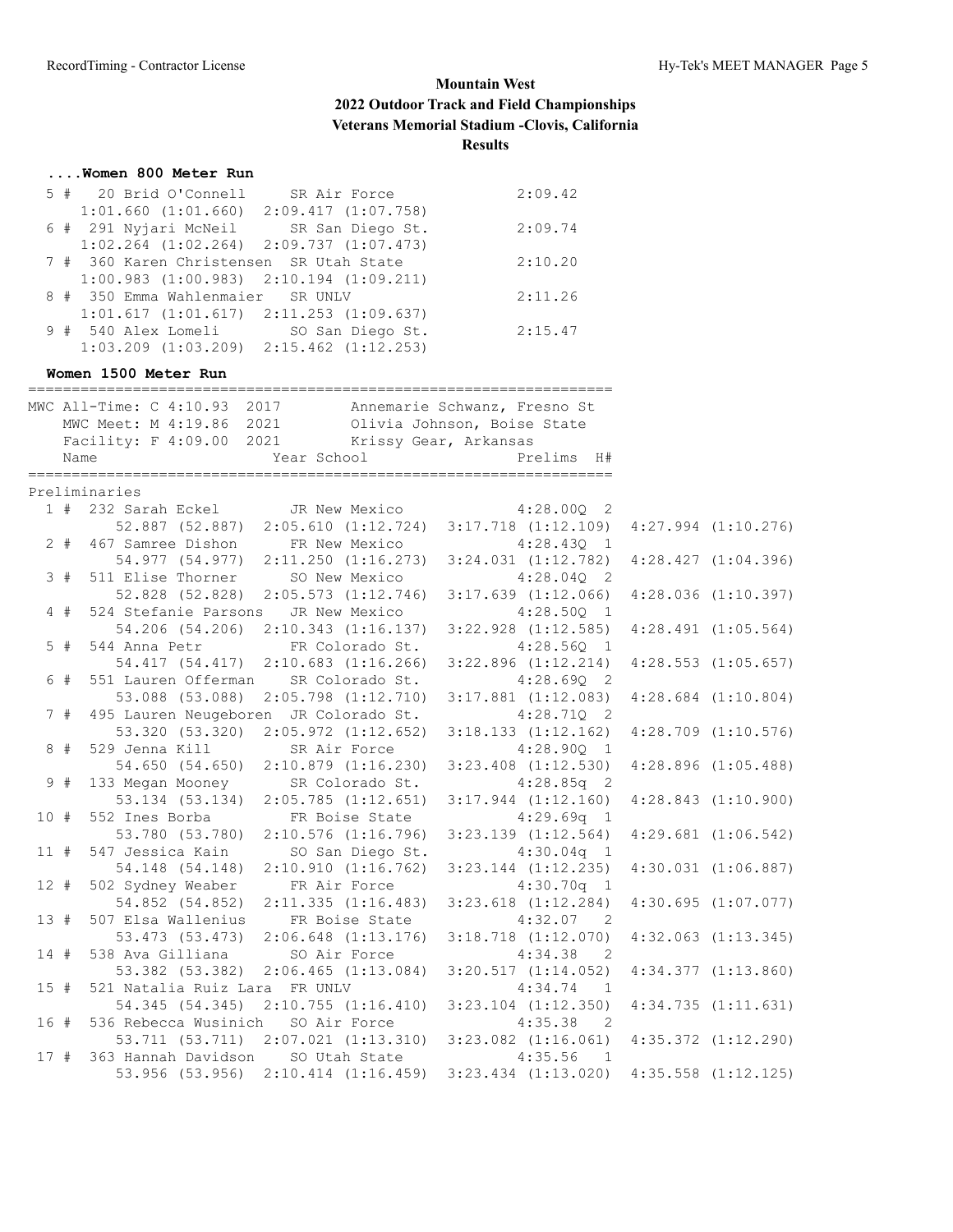#### **....Women 1500 Meter Run**

| 18 #   |       | 514 Bella Brickner                |                                                                             | SO Boise State 4:36.28 2                                   |                         |
|--------|-------|-----------------------------------|-----------------------------------------------------------------------------|------------------------------------------------------------|-------------------------|
|        |       |                                   | 54.137 (54.137) 2:07.584 (1:13.448)                                         | 3:22.916(1:15.332)                                         | $4:36.272$ $(1:13.356)$ |
| 19 #   |       | 532 Emily Burd                    | SR San Diego St.                                                            | 4:41.73<br>$\overline{2}$                                  |                         |
|        |       |                                   | 53.585 (53.585) 2:06.214 (1:12.630)                                         | $3:21.453$ $(1:15.240)$                                    | $4:41.728$ $(1:20.275)$ |
| 20#    |       |                                   | 497 Lauren Larson FR Boise State                                            | 4:42.47<br>$\overline{1}$                                  |                         |
|        |       | 56.521 (56.521)                   | 2:14.985(1:18.465)                                                          | $3:35.641$ $(1:20.657)$                                    | $4:42.464$ $(1:06.823)$ |
| 21#    |       |                                   | 498 Abby Kendrick FR Boise State                                            | 4:42.97<br>$\overline{1}$                                  |                         |
|        |       | 54.638 (54.638)                   | $2:11.162$ $(1:16.525)$                                                     | $3:26.539$ $(1:15.377)$                                    | $4:42.964$ $(1:16.425)$ |
| 22#    |       |                                   | 499 Francesca Marangi FR Boise State                                        | 4:44.93<br>$\overline{2}$                                  |                         |
|        |       | 54.455 (54.455)                   | $2:07.908$ $(1:13.453)$                                                     | $3:26.113$ $(1:18.205)$                                    | 4:44.927(1:18.815)      |
| 23#    |       | 522 Hailey Jones FR Wyoming       |                                                                             | 4:47.21<br>$\overline{2}$                                  |                         |
|        |       | 54.330 (54.330)                   | $2:08.964$ $(1:14.635)$                                                     | $3:30.616$ $(1:21.652)$                                    | $4:47.201$ $(1:16.585)$ |
| $24 +$ |       |                                   | 533 Hannah O'Connor SO Boise State                                          | 4:50.56<br>$\overline{1}$                                  |                         |
|        |       |                                   | 53.557 (53.557) 2:10.598 (1:17.041)                                         | $3:28.156$ $(1:17.558)$                                    | $4:50.556$ $(1:22.400)$ |
| 25#    |       |                                   | 488 Sunitha Black FR Boise State                                            | 4:55.07<br>$\overline{1}$                                  |                         |
|        |       |                                   | 55.266 (55.266) 2:12.028 (1:16.762) 3:31.503 (1:19.475)                     |                                                            | $4:55.064$ $(1:23.561)$ |
| 26#    |       | 346 Isabella Schrader SO UNLV     |                                                                             | 5:03.88<br>$\overline{2}$                                  |                         |
|        |       |                                   | 56.598 (56.598) 2:19.132 (1:22.534) 3:43.006 (1:23.875)                     |                                                            | $5:03.871$ $(1:20.865)$ |
| 27#    |       | 352 Ellen Wise                    | SO UNLV                                                                     | 5:09.90<br>$\overline{1}$                                  |                         |
|        |       |                                   | 56.467 (56.467) 2:16.073 (1:19.606) 3:42.736 (1:26.663)                     |                                                            | $5:09.899$ $(1:27.164)$ |
| 28#    |       | 339 Mackenzie Moss                | JR UNLV                                                                     | $5:16.04$ 2                                                |                         |
|        |       | 57.245 (57.245)                   |                                                                             | $2:23.981$ $(1:26.736)$ $3:53.589$ $(1:29.609)$            | $5:16.032$ $(1:22.443)$ |
| 29#    |       | 338 Kaitlynn Menger SR UNLV       |                                                                             | 5:28.01<br>$\overline{1}$                                  |                         |
|        |       |                                   | 56.821 (56.821) 2:24.083 (1:27.262) 3:59.117 (1:35.035)                     |                                                            | 5:28.010 (1:28.893)     |
| 30#    |       | 353 LaKyla Yazzie SO UNLV         |                                                                             | 5:28.05<br>$\overline{1}$                                  |                         |
|        |       |                                   | 54.714 (54.714) 2:32.606 (1:37.893) 3:59.216 (1:26.610)                     |                                                            | $5:28.041$ $(1:28.826)$ |
|        |       |                                   |                                                                             |                                                            |                         |
| $--$ # |       | 506 Kaylee Kearse JR Wyoming      |                                                                             | DNS<br>2                                                   |                         |
|        |       | Women 1500 Meter Run              |                                                                             |                                                            |                         |
|        |       |                                   |                                                                             |                                                            |                         |
|        |       |                                   | MWC All-Time: C 4:10.93 2017 Annemarie Schwanz, Fresno S                    |                                                            |                         |
|        |       |                                   | MWC Meet: M 4:19.86 2021 Olivia Johnson, Boise State                        |                                                            |                         |
|        |       |                                   | Facility: F 4:09.00 2021 Krissy Gear, Arkansas                              |                                                            |                         |
|        | Name  |                                   |                                                                             | Finals                                                     |                         |
|        |       |                                   | Year School                                                                 |                                                            |                         |
| Finals |       |                                   |                                                                             |                                                            |                         |
|        |       |                                   | 1 # 511 Elise Thorner SO New Mexico 4:22.88                                 |                                                            |                         |
|        |       |                                   | 56.597 (56.597) 2:10.064 (1:13.468) 3:17.350 (1:07.286) 4:22.875 (1:05.526) |                                                            |                         |
|        | $2$ # |                                   | 467 Samree Dishon FR New Mexico                                             | 4:23.25                                                    |                         |
|        |       |                                   | 56.949 (56.949) 2:10.748 (1:13.800) 3:17.911 (1:07.163)                     |                                                            | $4:23.247$ $(1:05.337)$ |
|        | 3#    |                                   | 524 Stefanie Parsons JR New Mexico 4:24.08                                  |                                                            |                         |
|        |       |                                   | 56.279 (56.279) 2:09.873 (1:13.595) 3:16.945 (1:07.072) 4:24.077 (1:07.133) |                                                            |                         |
|        | 4#    | 232 Sarah Eckel                   | JR New Mexico                                                               | 4:24.80                                                    |                         |
|        |       | 56.662 (56.662)                   | 2:10.345(1:13.683)                                                          | 3:18.190(1:07.846)                                         | $4:24.793$ $(1:06.603)$ |
|        | $5$ # | 544 Anna Petr                     | FR Colorado St.                                                             | 4:25.55                                                    |                         |
|        |       | 56.902 (56.902)                   | $2:09.862$ $(1:12.960)$                                                     | 3:17.131 (1:07.270)                                        | $4:25.547$ $(1:08.416)$ |
|        | 6#    | 551 Lauren Offerman               | SR Colorado St.                                                             | 4:28.29                                                    |                         |
|        |       | 56.562 (56.562)                   | $2:09.608$ $(1:13.047)$                                                     | $3:16.893$ $(1:07.285)$                                    | $4:28.287$ $(1:11.394)$ |
|        | 7#    | 529 Jenna Kill                    | SR Air Force                                                                | 4:29.36                                                    |                         |
|        |       | 56.850 (56.850)                   | $2:10.453$ $(1:13.603)$                                                     | $3:19.698$ $(1:09.245)$                                    | $4:29.355$ $(1:09.658)$ |
|        | 8#    | 502 Sydney Weaber                 | FR Air Force                                                                | 4:29.60                                                    |                         |
|        |       | 57.094 (57.094)                   | $2:10.684$ $(1:13.590)$                                                     | $3:20.664$ $(1:09.980)$                                    | $4:29.597$ $(1:08.934)$ |
|        | 9#    | 552 Ines Borba<br>56.393 (56.393) | FR Boise State<br>$2:10.173$ $(1:13.780)$                                   | 4:29.90<br>$3:18.950$ $(1:08.778)$ $4:29.895$ $(1:10.945)$ |                         |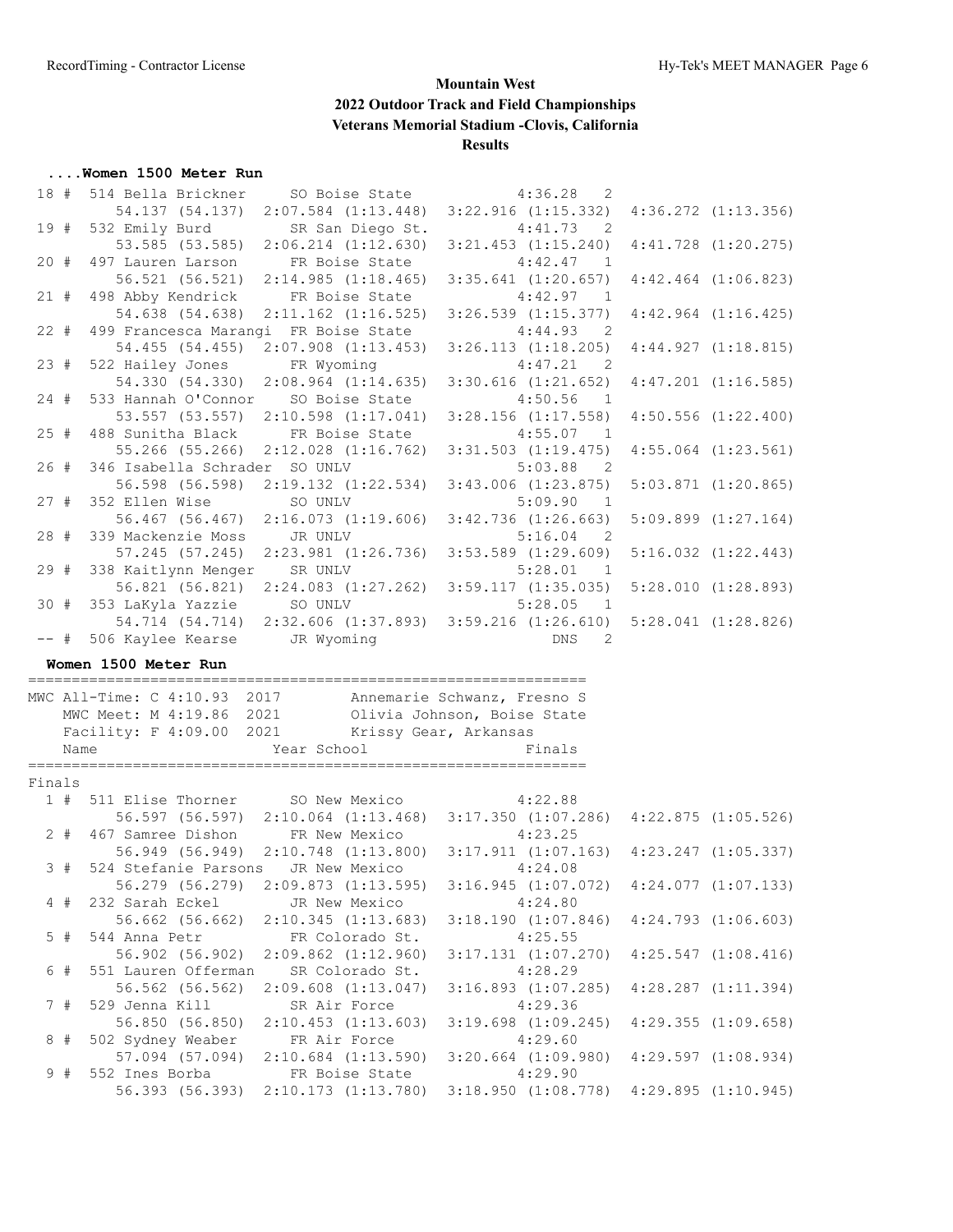#### **....Women 1500 Meter Run**

|  | 10 # 495 Lauren Neugeboren JR Colorado St.                                                  | 4:30.83 |  |
|--|---------------------------------------------------------------------------------------------|---------|--|
|  | $56.788$ $(56.788)$ $2:10.547$ $(1:13.759)$ $3:19.199$ $(1:08.653)$ $4:30.826$ $(1:11.628)$ |         |  |
|  | 11 # 133 Megan Mooney SR Colorado St. 4:31.06                                               |         |  |
|  | $56.480$ $(56.480)$ $2:09.630$ $(1:13.150)$ $3:17.861$ $(1:08.232)$ $4:31.053$ $(1:13.193)$ |         |  |
|  | 12 # 547 Jessica Kain SO San Diego St. 4:34.72                                              |         |  |
|  | $56.892$ $(56.892)$ $2:10.290$ $(1:13.399)$ $3:21.080$ $(1:10.790)$ $4:34.717$ $(1:13.637)$ |         |  |

#### **Women 5000 Meter Run**

================================================================  $M$  all-Time: C 15:20.06 2018 Edm

| MWC All-Time: C 15:20.06<br>MWC Meet: M 15:39.13 2021<br>Facility: F 15:18.75 2021<br>Name<br>============                       | 2018 — 10<br>Year School | Edna Kurgat, New Mexico<br>Mahala Norris, Air Force<br>Elly Henes, NC State<br>Finals                                                                                  |  |
|----------------------------------------------------------------------------------------------------------------------------------|--------------------------|------------------------------------------------------------------------------------------------------------------------------------------------------------------------|--|
| 1 # 553 Gracelyn Larkin SO New Mexico 15:49.20                                                                                   |                          |                                                                                                                                                                        |  |
|                                                                                                                                  |                          | 39.782 (39.782) 1:55.089 (1:15.307) 3:11.627 (1:16.538) 4:28.531 (1:16.904)                                                                                            |  |
|                                                                                                                                  |                          | 5:45.492 (1:16.961) 7:02.373 (1:16.881) 8:20.236 (1:17.863) 9:36.582 (1:16.346)                                                                                        |  |
|                                                                                                                                  |                          | 10:53.174 (1:16.592) 12:10.073 (1:16.899) 13:27.029 (1:16.956) 14:39.909 (1:12.880)                                                                                    |  |
| $15:49.200$ $(1:09.292)$                                                                                                         |                          |                                                                                                                                                                        |  |
| 2 # 501 Emma Heckel FR New Mexico 15:52.78<br>37.204 (37.204) 1:54.308 (1:17.104) 3:11.628 (1:17.320) 4:28.783 (1:17.155)        |                          |                                                                                                                                                                        |  |
|                                                                                                                                  |                          |                                                                                                                                                                        |  |
|                                                                                                                                  |                          | 5:45.860 (1:17.077) 7:02.918 (1:17.058) 8:20.802 (1:17.884) 9:36.888 (1:16.086)                                                                                        |  |
|                                                                                                                                  |                          | 10:53.502 (1:16.614) 12:10.060 (1:16.558) 13:26.719 (1:16.659) 14:41.979 (1:15.260)                                                                                    |  |
| $15:52.771$ $(1:10.793)$                                                                                                         |                          |                                                                                                                                                                        |  |
| 3 # 496 Amelia Mazza-Down SO New Mexico 16:02.58                                                                                 |                          |                                                                                                                                                                        |  |
|                                                                                                                                  |                          | 36.166 (36.166) 1:54.597 (1:18.431) 3:11.837 (1:17.240) 4:28.677 (1:16.840)                                                                                            |  |
|                                                                                                                                  |                          | 5:45.702 (1:17.025) 7:02.624 (1:16.922) 8:20.705 (1:18.081) 9:37.212 (1:16.507)                                                                                        |  |
|                                                                                                                                  |                          | 10:53.521 (1:16.309) 12:11.689 (1:18.168) 13:30.871 (1:19.182) 14:48.745 (1:17.874)                                                                                    |  |
| $16:02.575$ $(1:13.831)$                                                                                                         |                          |                                                                                                                                                                        |  |
| 4 # 528 Yasmin Marghini FR Boise State 16:09.66                                                                                  |                          |                                                                                                                                                                        |  |
|                                                                                                                                  |                          | 38.545 (38.545) 1:54.897 (1:16.352) 3:12.204 (1:17.307) 4:28.971 (1:16.767)                                                                                            |  |
|                                                                                                                                  |                          | 5:46.276 (1:17.305) 7:02.677 (1:16.401) 8:21.048 (1:18.371) 9:37.699 (1:16.651)                                                                                        |  |
|                                                                                                                                  |                          | 10:54.799 (1:17.100) 12:14.458 (1:19.659) 13:35.471 (1:21.013) 14:52.523 (1:17.052)                                                                                    |  |
| $16:09.659$ $(1:17.137)$                                                                                                         |                          |                                                                                                                                                                        |  |
| 5 # 489 Annabel Stafford SO Colorado St. 16:16.13<br>39.366 (39.366) 1:58.297 (1:18.931) 3:13.444 (1:15.147) 4:29.455 (1:16.011) |                          |                                                                                                                                                                        |  |
|                                                                                                                                  |                          |                                                                                                                                                                        |  |
|                                                                                                                                  |                          | 5:46.378 (1:16.923) 7:02.894 (1:16.516) 8:20.557 (1:17.663) 9:36.283 (1:15.726)                                                                                        |  |
|                                                                                                                                  |                          | 10:54.176 (1:17.893) 12:11.661 (1:17.485) 13:31.058 (1:19.397) 14:52.339 (1:21.281)                                                                                    |  |
| $16:16.121$ $(1:23.783)$                                                                                                         |                          |                                                                                                                                                                        |  |
| 6 # 515 Abbe Goldstein JR New Mexico 16:23.56                                                                                    |                          |                                                                                                                                                                        |  |
|                                                                                                                                  |                          | 38.378 (38.378) 1:55.489 (1:17.111) 3:12.407 (1:16.918) 4:29.365 (1:16.958)                                                                                            |  |
|                                                                                                                                  |                          | 5:46.834 (1:17.469) 7:05.317 (1:18.483) 8:26.430 (1:21.113) 9:47.052 (1:20.622)<br>11:08.640 (1:21.588) 12:29.840 (1:21.200) 13:50.659 (1:20.819) 15:11.833 (1:21.174) |  |
|                                                                                                                                  |                          |                                                                                                                                                                        |  |
| $16:23.556$ $(1:11.724)$<br>7 # 491 Halle Hamilton FR Air Force 16:24.51                                                         |                          |                                                                                                                                                                        |  |
| 38.559 (38.559)                                                                                                                  |                          | 1:58.053 (1:19.494) 3:15.721 (1:17.668) 4:33.229 (1:17.508)                                                                                                            |  |
|                                                                                                                                  |                          | 5:51.336 (1:18.107) 7:09.104 (1:17.768) 8:27.404 (1:18.300) 9:47.645 (1:20.241)                                                                                        |  |
|                                                                                                                                  |                          | 11:08.951 (1:21.306) 12:30.074 (1:21.123) 13:50.284 (1:20.210) 15:10.429 (1:20.145)                                                                                    |  |
| $16:24.503$ $(1:14.075)$                                                                                                         |                          |                                                                                                                                                                        |  |
|                                                                                                                                  |                          |                                                                                                                                                                        |  |
| 8 # 511 Elise Thorner SO New Mexico 16:28.59<br>37.047 (37.047) 1:54.210 (1:17.163) 3:11.360 (1:17.150) 4:28.253 (1:16.893)      |                          |                                                                                                                                                                        |  |
|                                                                                                                                  |                          | 5:45.232 (1:16.979) 7:02.212 (1:16.980) 8:20.586 (1:18.374) 9:39.706 (1:19.120)                                                                                        |  |
|                                                                                                                                  |                          | 11:02.175 (1:22.469) 12:24.085 (1:21.910) 13:47.602 (1:23.517) 15:10.078 (1:22.476)                                                                                    |  |
| $16:28.585$ $(1:18.508)$                                                                                                         |                          |                                                                                                                                                                        |  |
|                                                                                                                                  |                          |                                                                                                                                                                        |  |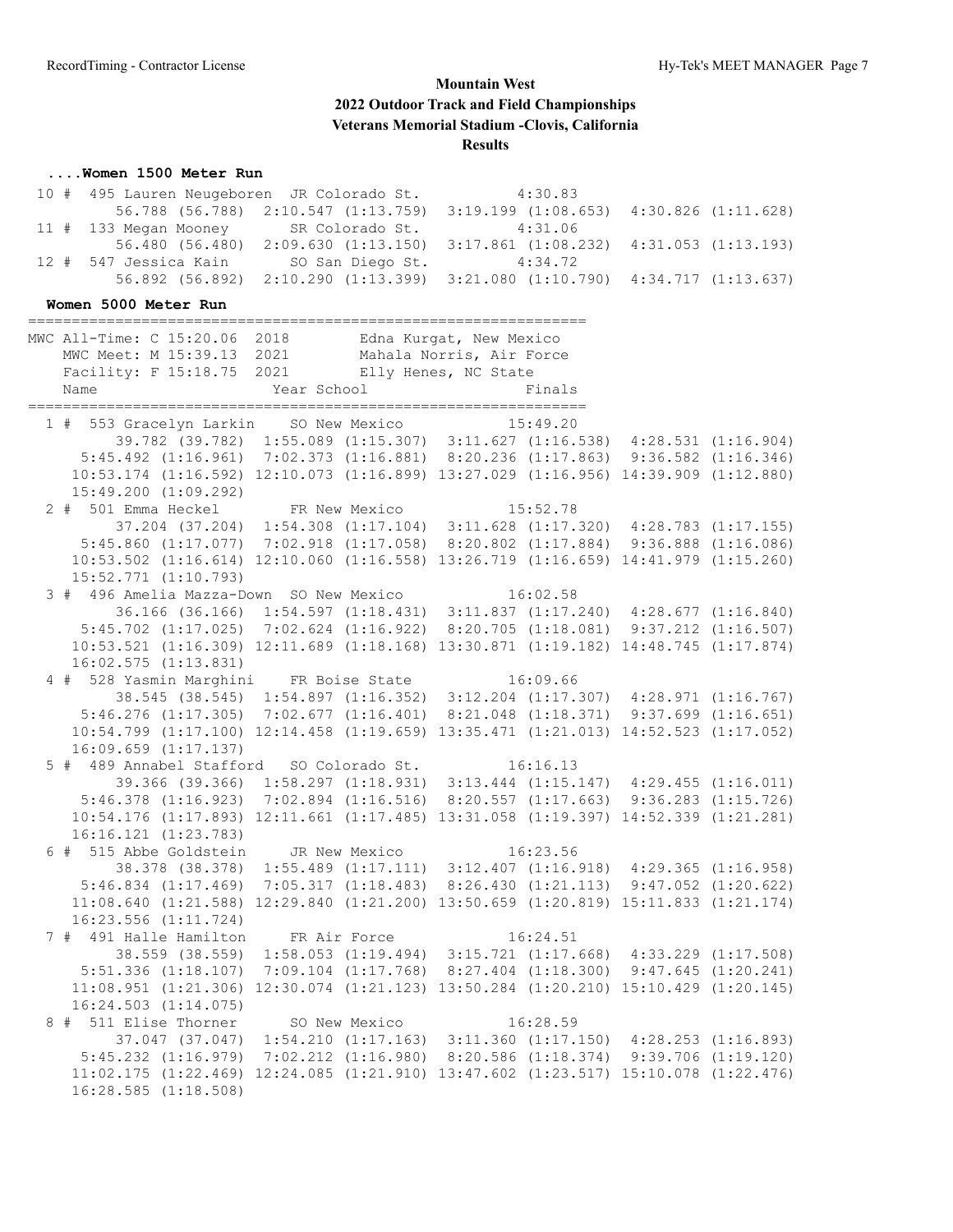#### **....Women 5000 Meter Run**

 9 # 490 Micaela Rivera JR Utah State 16:30.04 39.578 (39.578) 1:58.305 (1:18.727) 3:15.478 (1:17.173) 4:33.603 (1:18.125) 5:51.505 (1:17.902) 7:10.092 (1:18.587) 8:29.639 (1:19.547) 9:49.664 (1:20.025) 11:11.675 (1:22.011) 12:33.118 (1:21.443) 13:54.336 (1:21.218) 15:14.206 (1:19.870) 16:30.032 (1:15.827) 10 # 517 Ashley LaJocies SO Boise State 16:31.31 37.790 (37.790) 1:56.055 (1:18.265) 3:14.486 (1:18.431) 4:32.543 (1:18.057) 5:51.057 (1:18.514) 7:10.333 (1:19.276) 8:30.219 (1:19.886) 9:50.344 (1:20.125) 11:11.943 (1:21.599) 12:33.390 (1:21.447) 13:54.554 (1:21.164) 15:16.662 (1:22.108) 16:31.307 (1:14.646) 11 # 525 Yukino Parle JR Boise State 16:37.51 40.097 (40.097) 1:57.268 (1:17.171) 3:13.880 (1:16.612) 4:32.200 (1:18.320) 5:50.924 (1:18.724) 7:09.453 (1:18.529) 8:29.938 (1:20.485) 9:51.044 (1:21.106) 11:14.092 (1:23.048) 12:37.175 (1:23.083) 14:00.694 (1:23.519) 15:22.321 (1:21.627) 16:37.507 (1:15.187) 12 # 512 Ashlyn Hillyard SO Colorado St. 16:42.00 39.164 (39.164) 1:57.796 (1:18.632) 3:14.881 (1:17.085) 4:32.513 (1:17.632) 5:49.954 (1:17.441) 7:07.454 (1:17.500) 8:27.000 (1:19.546) 9:47.375 (1:20.375) 11:08.811 (1:21.436) 12:31.616 (1:22.805) 13:55.452 (1:23.836) 15:22.738 (1:27.286) 16:41.992 (1:19.255) 13 # 535 Sarah Carter JR Colorado St. 16:42.15 41.009 (41.009) 1:58.972 (1:17.963) 3:18.186 (1:19.214) 4:37.075 (1:18.889) 5:55.603 (1:18.528) 7:15.538 (1:19.935) 8:36.072 (1:20.534) 9:57.412 (1:21.340) 11:19.562 (1:22.150) 12:42.971 (1:23.409) 14:05.918 (1:22.947) 15:28.305 (1:22.387) 16:42.144 (1:13.840) 14 # 539 Emily Chaston SO Colorado St. 16:42.92 39.041 (39.041) 1:58.678 (1:19.637) 3:16.007 (1:17.329) 4:34.186 (1:18.179) 5:54.294 (1:20.108) 7:15.085 (1:20.791) 8:35.783 (1:20.698) 9:56.602 (1:20.819) 11:19.663 (1:23.061) 12:42.960 (1:23.297) 14:06.205 (1:23.245) 15:28.336 (1:22.131) 16:42.916 (1:14.581) 15 # 537 Lindsey Peters FR Air Force 16:43.14 40.696 (40.696) 2:01.081 (1:20.385) 3:18.308 (1:17.227) 4:36.427 (1:18.119) 5:55.511 (1:19.084) 7:14.734 (1:19.223) 8:34.611 (1:19.877) 9:55.808 (1:21.197) 11:17.818 (1:22.010) 12:40.358 (1:22.540) 14:07.484 (1:27.126) 15:31.024 (1:23.540) 16:43.134 (1:12.111) 16 # 494 Claudia Burgess SO Colorado St. 16:43.22 38.719 (38.719) 1:58.463 (1:19.744) 3:16.338 (1:17.875) 4:34.501 (1:18.163) 5:56.112 (1:21.611) 7:16.354 (1:20.242) 8:38.486 (1:22.132) 10:02.157 (1:23.671) 11:25.083 (1:22.926) 12:49.682 (1:24.599) 14:13.175 (1:23.493) 15:33.074 (1:19.899) 16:43.217 (1:10.144) 17 # 492 Katelyn Mitchem JR Wyoming 16:46.96 39.189 (39.189) 1:57.453 (1:18.264) 3:14.757 (1:17.304) 4:29.900 (1:15.143) 5:47.099 (1:17.199) 7:05.819 (1:18.720) 8:27.724 (1:21.905) 9:51.831 (1:24.107) 11:17.677 (1:25.846) 12:44.068 (1:26.391) 14:11.105 (1:27.037) 15:34.732 (1:23.627) 16:46.952 (1:12.221) 18 # 534 Aliandrea Upshaw SO New Mexico 16:50.82 40.494 (40.494) 1:56.929 (1:16.435) 3:13.855 (1:16.926) 4:31.972 (1:18.117) 5:50.635 (1:18.663) 7:09.961 (1:19.326) 8:29.396 (1:19.435) 9:49.295 (1:19.899) 11:11.599 (1:22.304) 12:34.520 (1:22.921) 13:59.310 (1:24.790) 15:25.113 (1:25.803) 16:50.811 (1:25.699)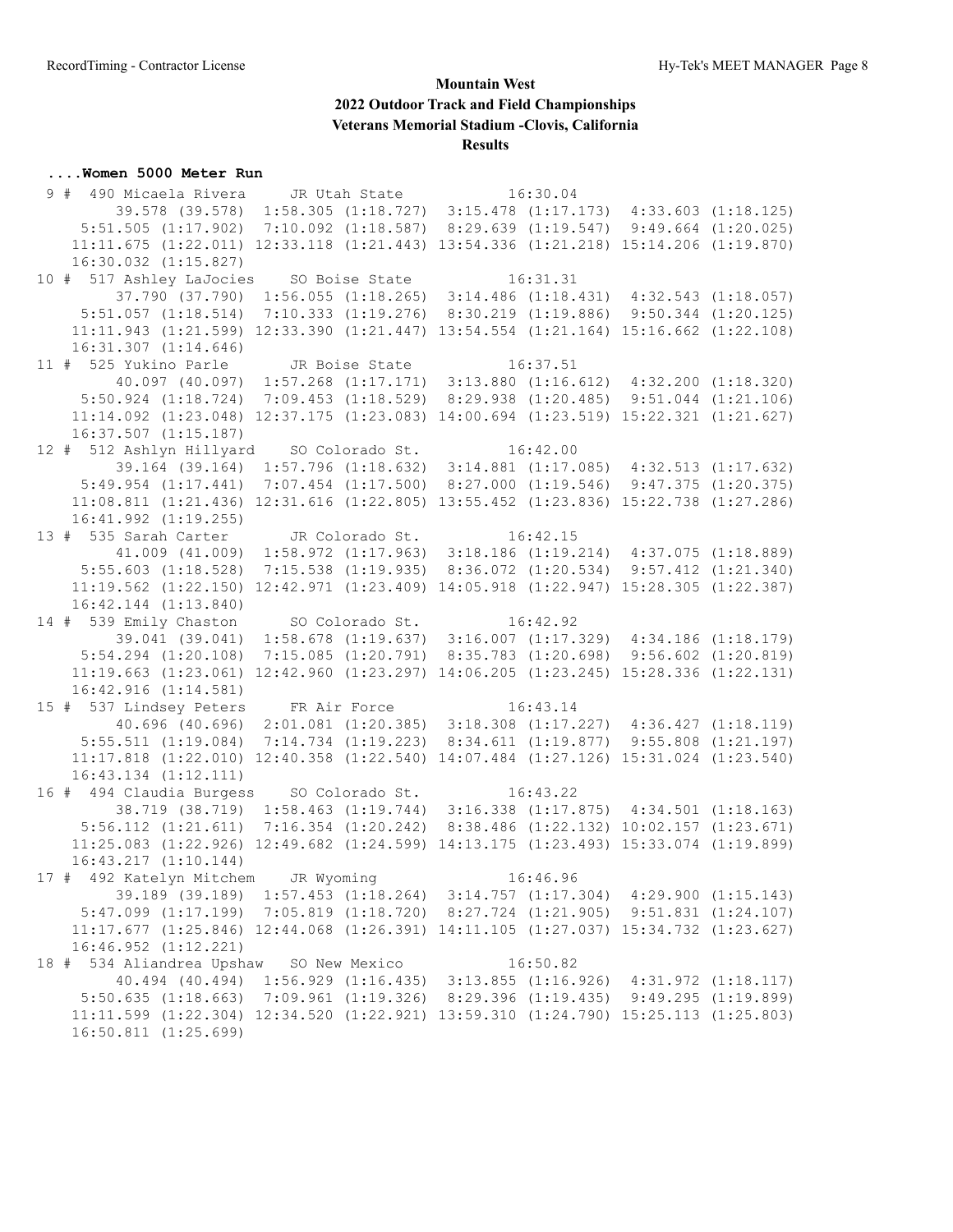#### **....Women 5000 Meter Run**

 19 # 521 Natalia Ruiz Lara FR UNLV 16:53.21 40.353 (40.353) 2:01.118 (1:20.765) 3:19.662 (1:18.544) 4:40.000 (1:20.338) 5:58.239 (1:18.239) 7:18.791 (1:20.552) 8:39.419 (1:20.628) 10:01.769 (1:22.350) 11:24.345 (1:22.576) 12:49.521 (1:25.176) 14:13.174 (1:23.653) 15:34.030 (1:20.856) 16:53.207 (1:19.178) 20 # 524 Stefanie Parsons JR New Mexico 16:53.30 41.081 (41.081) 2:00.612 (1:19.531) 3:19.238 (1:18.626) 4:36.823 (1:17.585) 5:55.837 (1:19.014) 7:14.955 (1:19.118) 8:34.648 (1:19.693) 9:57.527 (1:22.879) 11:19.236 (1:21.709) 12:42.616 (1:23.380) 14:05.888 (1:23.272) 15:30.034 (1:24.146) 16:53.296 (1:23.263) 21 # 541 Juanita Johnson JR New Mexico 16:59.82 40.199 (40.199) 2:00.959 (1:20.760) 3:20.731 (1:19.772) 4:40.332 (1:19.601) 6:00.714 (1:20.382) 7:21.955 (1:21.241) 8:43.948 (1:21.993) 10:06.277 (1:22.329) 11:29.041 (1:22.764) 12:53.006 (1:23.965) 14:17.841 (1:24.835) 15:42.439 (1:24.598) 16:59.816 (1:17.378) 22 # 500 Lily Tomasula-Mar JR Colorado St. 17:02.36 38.941 (38.941) 1:57.899 (1:18.958) 3:15.165 (1:17.266) 4:33.918 (1:18.753) 5:54.183 (1:20.265) 7:14.953 (1:20.770) 8:35.469 (1:20.516) 9:58.568 (1:23.099) 11:24.018 (1:25.450) 12:49.163 (1:25.145) 14:13.992 (1:24.829) 15:39.962 (1:25.970) 17:02.359 (1:22.398) 23 # 531 Autumn Ost FR Boise State 17:10.30 40.695 (40.695) 2:02.016 (1:21.321) 3:21.398 (1:19.382) 4:41.845 (1:20.447) 6:03.367 (1:21.522) 7:27.328 (1:23.961) 8:50.783 (1:23.455) 10:15.101 (1:24.318) 11:38.599 (1:23.498) 13:05.398 (1:26.799) 14:31.632 (1:26.234) 15:57.225 (1:25.593) 17:10.293 (1:13.069) 24 # 518 Rayna Fruchey SO Air Force 17:10.37 38.485 (38.485) 1:58.579 (1:20.094) 3:18.025 (1:19.446) 4:37.551 (1:19.526) 5:56.883 (1:19.332) 7:19.292 (1:22.409) 8:43.101 (1:23.809) 10:06.701 (1:23.600) 11:30.915 (1:24.214) 12:58.314 (1:27.399) 14:25.468 (1:27.154) 15:53.848 (1:28.380) 17:10.368 (1:16.521) 25 # 542 Sailor Hutton JR Boise State 17:11.32 39.186 (39.186) 1:59.589 (1:20.403) 3:18.714 (1:19.125) 4:37.318 (1:18.604) 5:56.452 (1:19.134) 7:16.634 (1:20.182) 8:38.851 (1:22.217) 10:02.453 (1:23.602) 11:25.527 (1:23.074) 12:51.157 (1:25.630) 14:19.488 (1:28.331) 15:47.129 (1:27.641) 17:11.312 (1:24.184) 26 # 507 Elsa Wallenius FR Boise State 17:11.49 39.553 (39.553) 2:00.091 (1:20.538) 3:19.349 (1:19.258) 4:39.694 (1:20.345) 6:01.768 (1:22.074) 7:26.152 (1:24.384) 8:51.483 (1:25.331) 10:15.239 (1:23.756) 11:37.227 (1:21.988) 13:02.771 (1:25.544) 14:29.477 (1:26.706) 15:55.822 (1:26.345) 17:11.482 (1:15.661) 27 # 508 Ally Peterson FR Air Force 17:13.66 40.951 (40.951) 2:01.602 (1:20.651) 3:19.661 (1:18.059) 4:40.551 (1:20.890) 6:02.182 (1:21.631) 7:23.567 (1:21.385) 8:46.761 (1:23.194) 10:11.518 (1:24.757) 11:36.562 (1:25.044) 13:01.792 (1:25.230) 14:27.974 (1:26.182) 15:53.372 (1:25.398) 17:13.651 (1:20.280) 28 # 493 Adrianna Wilder SR Air Force 17:15.74 40.629 (40.629) 2:01.469 (1:20.840) 3:18.664 (1:17.195) 4:38.243 (1:19.579) 5:59.834 (1:21.591) 7:23.277 (1:23.443) 8:47.500 (1:24.223) 10:14.212 (1:26.712) 11:39.366 (1:25.154) 13:06.436 (1:27.070) 14:33.037 (1:26.601) 15:58.642 (1:25.605) 17:15.737 (1:17.096)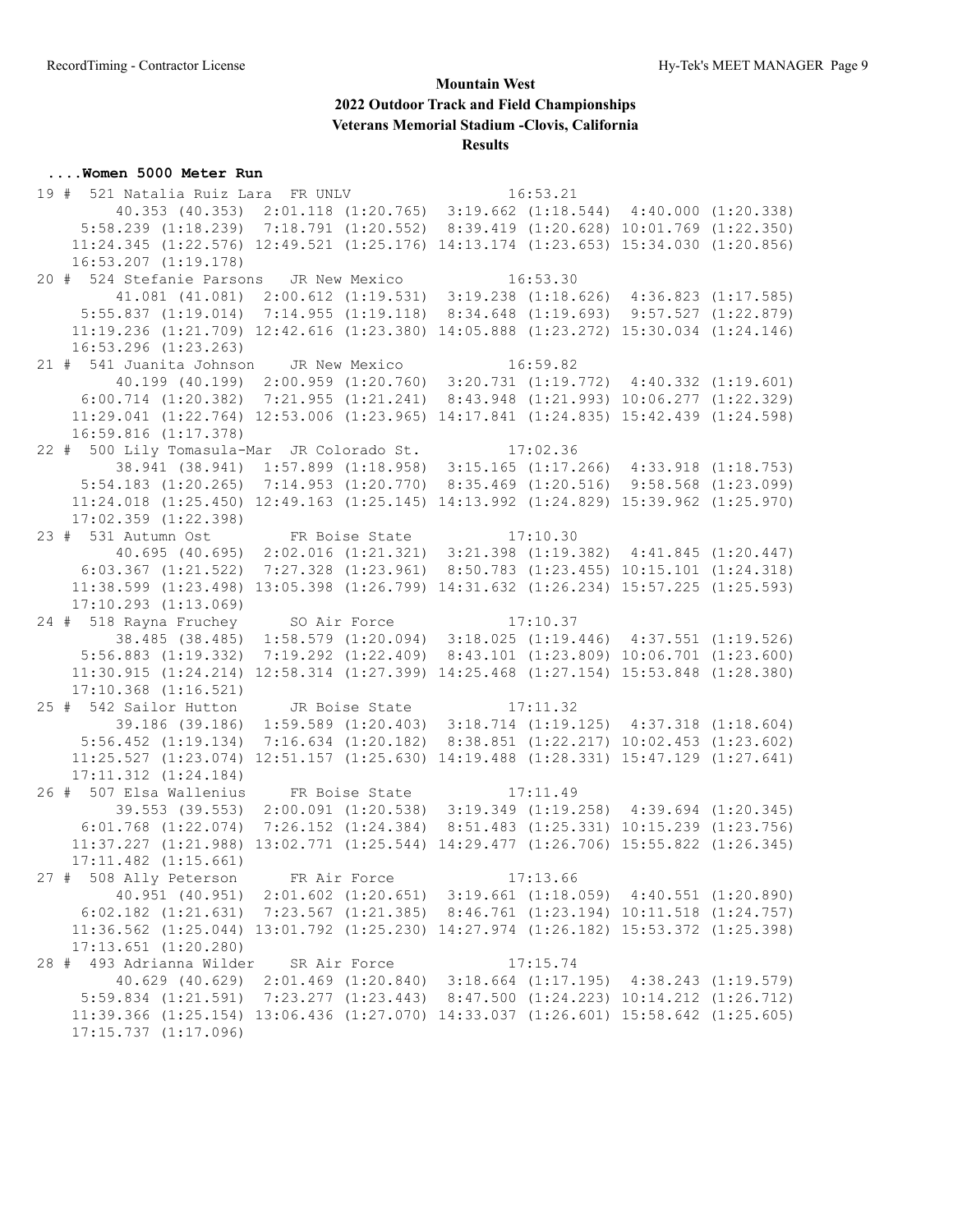#### **....Women 5000 Meter Run**

 29 # 516 Delaney Griffin SO Boise State 17:17.95 38.657 (38.657) 2:00.489 (1:21.832) 3:21.117 (1:20.628) 4:41.786 (1:20.669) 6:03.202 (1:21.416) 7:27.129 (1:23.927) 8:50.906 (1:23.777) 10:15.099 (1:24.193) 11:38.710 (1:23.611) 13:04.959 (1:26.249) 14:31.962 (1:27.003) 15:57.313 (1:25.351) 17:17.947 (1:20.635) 30 # 527 Kylie Simshauser FR Wyoming 17:18.60 40.909 (40.909) 1:58.466 (1:17.557) 3:17.730 (1:19.264) 4:39.021 (1:21.291) 6:01.649 (1:22.628) 7:24.699 (1:23.050) 8:49.279 (1:24.580) 10:14.120 (1:24.841) 11:39.758 (1:25.638) 13:06.643 (1:26.885) 14:33.546 (1:26.903) 15:59.538 (1:25.992) 17:18.600 (1:19.063) 31 # 536 Rebecca Wusinich SO Air Force 17:26.18 40.913 (40.913) 2:02.017 (1:21.104) 3:20.316 (1:18.299) 4:41.131 (1:20.815) 6:03.257 (1:22.126) 7:27.125 (1:23.868) 8:50.771 (1:23.646) 10:14.610 (1:23.839) 11:40.205 (1:25.595) 13:07.138 (1:26.933) 14:35.831 (1:28.693) 16:04.381 (1:28.550) 17:26.173 (1:21.793) 32 # 513 Rachel Crytser SO Air Force 17:31.64 41.047 (41.047) 2:03.036 (1:21.989) 3:24.550 (1:21.514) 4:47.926 (1:23.376) 6:11.557 (1:23.631) 7:36.481 (1:24.924) 9:02.500 (1:26.019) 10:31.149 (1:28.649) 11:56.145 (1:24.996) 13:21.881 (1:25.736) 14:46.850 (1:24.969) 16:13.663 (1:26.813) 17:31.636 (1:17.974) 33 # 514 Bella Brickner SO Boise State 17:34.21 39.932 (39.932) 2:02.566 (1:22.634) 3:23.542 (1:20.976) 4:47.042 (1:23.500) 6:10.785 (1:23.743) 7:36.139 (1:25.354) 9:02.321 (1:26.182) 10:30.761 (1:28.440) 11:55.793 (1:25.032) 13:21.424 (1:25.631) 14:46.107 (1:24.683) 16:12.342 (1:26.235) 17:34.207 (1:21.866) 34 # 529 Jenna Kill SR Air Force 17:35.02 41.071 (41.071) 2:02.719 (1:21.648) 3:20.114 (1:17.395) 4:40.717 (1:20.603) 6:03.368 (1:22.651) 7:27.841 (1:24.473) 8:54.372 (1:26.531) 10:23.358 (1:28.986) 11:51.757 (1:28.399) 13:19.323 (1:27.566) 14:48.396 (1:29.073) 16:12.565 (1:24.169) 17:35.017 (1:22.453) 35 # 548 Morgan French SO Utah State 17:38.69 40.138 (40.138) 2:00.508 (1:20.370) 3:19.518 (1:19.010) 4:39.024 (1:19.506) 5:58.491 (1:19.467) 7:19.876 (1:21.385) 8:44.423 (1:24.547) 10:11.644 (1:27.221) 11:40.292 (1:28.648) 13:09.189 (1:28.897) 14:41.277 (1:32.088) 16:13.220 (1:31.943) 17:38.687 (1:25.468) 36 # 533 Hannah O'Connor SO Boise State 17:39.60 39.578 (39.578) 1:59.892 (1:20.314) 3:19.039 (1:19.147) 4:39.320 (1:20.281) 5:58.583 (1:19.263) 7:24.888 (1:26.305) 8:51.590 (1:26.702) 10:19.967 (1:28.377) 11:49.461 (1:29.494) 13:18.962 (1:29.501) 14:50.439 (1:31.477) 16:19.289 (1:28.850) 17:39.592 (1:20.304) 37 # 498 Abby Kendrick FR Boise State 17:41.02 38.706 (38.706) 1:59.567 (1:20.861) 3:18.724 (1:19.157) 4:39.308 (1:20.584) 6:01.170 (1:21.862) 7:25.815 (1:24.645) 8:51.418 (1:25.603) 10:19.287 (1:27.869) 11:48.851 (1:29.564) 13:18.133 (1:29.282) 14:47.726 (1:29.593) 16:17.428 (1:29.702) 17:41.015 (1:23.588) 38 # 497 Lauren Larson FR Boise State 17:47.16 40.406 (40.406) 2:02.696 (1:22.290) 3:24.859 (1:22.163) 4:47.352 (1:22.493) 6:10.230 (1:22.878) 7:36.384 (1:26.154) 9:02.307 (1:25.923) 10:30.860 (1:28.553) 12:00.627 (1:29.767) 13:31.647 (1:31.020) 15:00.727 (1:29.080) 16:31.981 (1:31.254) 17:47.158 (1:15.178)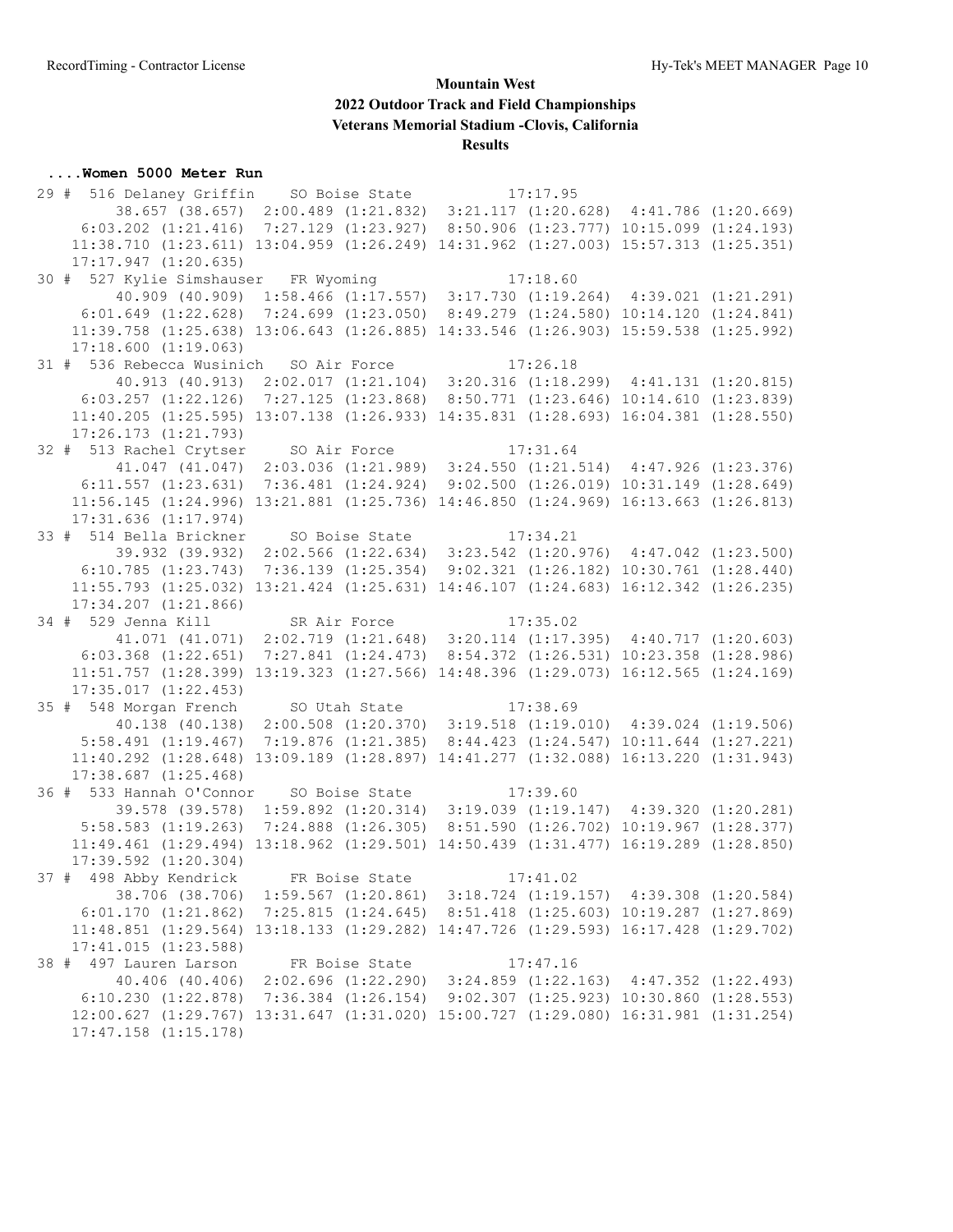#### **....Women 5000 Meter Run**

 39 # 487 Vanessa Cabello FR San Diego St. 17:49.35 39.968 (39.968) 2:01.817 (1:21.849) 3:26.008 (1:24.191) 4:49.790 (1:23.782) 6:15.468 (1:25.678) 7:42.235 (1:26.767) 9:09.634 (1:27.399) 10:38.002 (1:28.368) 12:08.018 (1:30.016) 13:36.655 (1:28.637) 15:05.067 (1:28.412) 16:32.612 (1:27.545) 17:49.348 (1:16.737) 40 # 509 Jicel Fernandez JR San Jose St. 17:49.55 41.468 (41.468) 2:02.950 (1:21.482) 3:25.158 (1:22.208) 4:46.362 (1:21.204) 6:11.922 (1:25.560) 7:37.364 (1:25.442) 9:03.673 (1:26.309) 10:30.862 (1:27.189) 11:58.067 (1:27.205) 13:27.459 (1:29.392) 14:56.746 (1:29.287) 16:25.686 (1:28.940) 17:49.550 (1:23.864) 41 # 532 Emily Burd SR San Diego St. 17:49.65 40.337 (40.337) 2:01.814 (1:21.477) 3:25.580 (1:23.766) 4:48.247 (1:22.667) 6:12.729 (1:24.482) 7:38.470 (1:25.741) 9:05.048 (1:26.578) 10:33.579 (1:28.531) 12:03.279 (1:29.700) 13:31.935 (1:28.656) 15:01.959 (1:30.024) 16:31.491 (1:29.532) 17:49.646 (1:18.156) 42 # 549 Daniela Salazar SO San Jose St. 17:56.66 40.495 (40.495) 2:02.839 (1:22.344) 3:25.814 (1:22.975) 4:49.476 (1:23.662) 6:15.184 (1:25.708) 7:41.678 (1:26.494) 9:09.107 (1:27.429) 10:37.426 (1:28.319) 12:07.661 (1:30.235) 13:37.207 (1:29.546) 15:07.700 (1:30.493) 16:36.128 (1:28.428) 17:56.660 (1:20.533) 43 # 510 Anna Spear FR Wyoming 17:57.90 39.600 (39.600) 2:02.212 (1:22.612) 3:26.206 (1:23.994) 4:50.226 (1:24.020) 6:15.653 (1:25.427) 7:42.181 (1:26.528) 9:09.361 (1:27.180) 10:37.930 (1:28.569) 12:08.110 (1:30.180) 13:37.569 (1:29.459) 15:08.219 (1:30.650) 16:37.263 (1:29.044) 17:57.892 (1:20.630) 44 # 519 Abigail Whitman FR Wyoming 18:02.92 38.376 (38.376) 1:57.795 (1:19.419) 3:18.310 (1:20.515) 4:40.202 (1:21.892) 6:03.057 (1:22.855) 7:28.657 (1:25.600) 8:56.438 (1:27.781) 10:27.188 (1:30.750) 11:57.680 (1:30.492) 13:29.489 (1:31.809) 15:01.562 (1:32.073) 16:34.131 (1:32.569) 18:02.920 (1:28.790) 45 # 538 Ava Gilliana SO Air Force 18:03.68 41.118 (41.118) 2:02.404 (1:21.286) 3:22.781 (1:20.377) 4:45.286 (1:22.505) 6:10.328 (1:25.042) 7:36.992 (1:26.664) 9:05.569 (1:28.577) 10:38.204 (1:32.635) 12:11.462 (1:33.258) 13:43.813 (1:32.351) 15:16.888 (1:33.075) 16:48.689 (1:31.801) 18:03.672 (1:14.984) 46 # 488 Sunitha Black FR Boise State 18:12.24 41.669 (41.669) 2:03.741 (1:22.072) 3:26.385 (1:22.644) 4:48.113 (1:21.728) 6:12.871 (1:24.758) 7:39.900 (1:27.029) 9:09.568 (1:29.668) 10:39.986 (1:30.418) 12:11.688 (1:31.702) 13:44.289 (1:32.601) 15:15.401 (1:31.112) 16:46.399 (1:30.998) 18:12.238 (1:25.840) 47 # 550 Juliette Noyer JR San Jose St. 18:18.73 40.533 (40.533) 2:02.566 (1:22.033) 3:25.095 (1:22.529) 4:48.130 (1:23.035) 6:12.465 (1:24.335) 7:39.465 (1:27.000) 9:09.385 (1:29.920) 10:39.538 (1:30.153) 12:11.856 (1:32.318) 13:43.128 (1:31.272) 15:15.766 (1:32.638) 16:47.625 (1:31.859) 18:18.725 (1:31.100) 48 # 530 Morgan Aittama FR UNLV 21:10.17 41.408 (41.408) 2:08.313 (1:26.905) 3:44.098 (1:35.785) 5:24.298 (1:40.200) 7:05.507 (1:41.209) 8:45.794 (1:40.287) 10:29.599 (1:43.805) 12:14.266 (1:44.667) 14:03.657 (1:49.391) 15:52.939 (1:49.282) 17:44.447 (1:51.508) 19:33.811 (1:49.364) 21:10.166 (1:36.356) -- # 504 Isabella Fauria FR New Mexico DNF 36.764 (36.764) 1:53.866 (1:17.102) -- # 523 Bailey Brinkerhof JR Utah State The DNF 40.177 (40.177) 2:00.196 (1:20.019) 3:19.078 (1:18.882) 4:40.001 (1:20.923)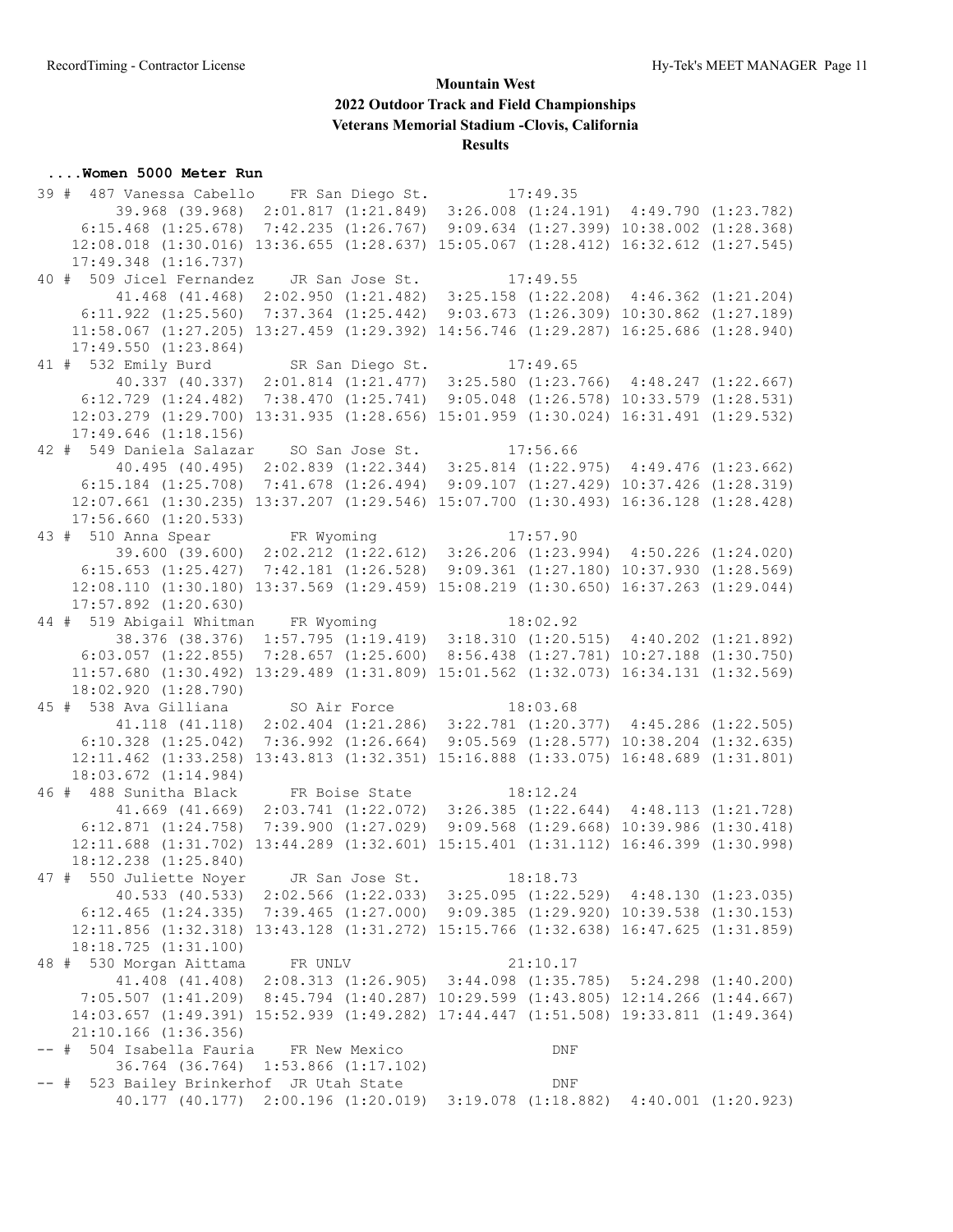#### **....Women 5000 Meter Run**

|        | -- # 520 Samantha Valentin JR New Mexico                                                                        |  |                                                                               | DNF                |  |
|--------|-----------------------------------------------------------------------------------------------------------------|--|-------------------------------------------------------------------------------|--------------------|--|
|        |                                                                                                                 |  | 36.723 (36.723) 1:53.855 (1:17.132) 3:11.137 (1:17.282) 4:28.269 (1:17.132)   |                    |  |
|        | $5:45.373$ $(1:17.104)$                                                                                         |  |                                                                               |                    |  |
|        | -- # 526 Semira Mebrahtu F SO New Mexico                                                                        |  |                                                                               | DNF                |  |
|        |                                                                                                                 |  | $41.929$ (41.929) 1:54.594 (1:12.665) 3:11.399 (1:16.805) 4:28.256 (1:16.857) |                    |  |
|        | -- # 547 Jessica Kain SO San Diego St.                                                                          |  |                                                                               | <b>DNF</b>         |  |
|        |                                                                                                                 |  | 39.403 (39.403) 2:01.990 (1:22.587) 3:25.472 (1:23.482) 4:49.881 (1:24.409)   |                    |  |
|        | $6:15.182$ $(1:25.301)$ $7:42.534$ $(1:27.352)$                                                                 |  |                                                                               |                    |  |
| $--$ # | 505 Abby Jensen                                                                                                 |  | SO Utah State                                                                 | DNF                |  |
|        | 39.125 (39.125) 1:59.168 (1:20.043) 3:18.176 (1:19.008) 4:38.637 (1:20.461)                                     |  |                                                                               |                    |  |
|        | -- # 502 Sydney Weaber FR Air Force                                                                             |  |                                                                               | DNS                |  |
|        |                                                                                                                 |  |                                                                               | DNS                |  |
|        |                                                                                                                 |  |                                                                               | DNS                |  |
|        | -- # 522 Hailey Jones FR Wyoming<br>-- # 506 Kaylee Kearse JR Wyoming<br>-- # 543 Katie Struthers SR Utah State |  |                                                                               | DNS                |  |
| -- #   |                                                                                                                 |  |                                                                               |                    |  |
| $--$ # | 503 Leah Christians FR Wyoming<br>544 Anna Petr FR Colorado St.                                                 |  |                                                                               | DNS                |  |
|        | -- # 545 Tiaree Towler FR Air Force                                                                             |  |                                                                               | DNS                |  |
|        |                                                                                                                 |  |                                                                               | DNS                |  |
|        | -- # 552 Ines Borba FR Boise State<br>-- # 499 Francesca Marangi FR Boise State                                 |  |                                                                               |                    |  |
|        |                                                                                                                 |  |                                                                               | DNS                |  |
|        | -- # 540 Alex Lomeli                                                                                            |  | SO San Diego St.                                                              | $\mathop{\rm DNS}$ |  |
|        | -- # 546 Lauren Harper SO San Diego St.                                                                         |  |                                                                               | DNS                |  |
|        | -- # 495 Lauren Neugeboren JR Colorado St.<br>-- # 551 Lauren Offerman SR Colorado St.                          |  |                                                                               | DNS                |  |
|        |                                                                                                                 |  |                                                                               | DNS                |  |
|        |                                                                                                                 |  |                                                                               |                    |  |
|        | Women 10000 Meter Run                                                                                           |  |                                                                               |                    |  |
|        |                                                                                                                 |  |                                                                               |                    |  |
|        | MWC All-Time: C 32:06.71 2019 Allie Ostrander, Boise St                                                         |  |                                                                               |                    |  |
|        | MWC Meet: M 32:09.10 2019 Weini Kelati, New Mexico                                                              |  |                                                                               |                    |  |
|        | Facility: F 32:09.10 2019 Weini Kelati, New Mexico                                                              |  |                                                                               |                    |  |
|        | Name                                                                                                            |  | Year School                                                                   | Finals             |  |
|        |                                                                                                                 |  |                                                                               |                    |  |
|        | 1 # 467 Samree Dishon FR New Mexico                                                                             |  |                                                                               | 33:09.12           |  |
|        | 1:18.668 (1:18.668) 2:42.061 (1:23.393) 4:02.472 (1:20.411) 5:22.735 (1:20.263)                                 |  |                                                                               |                    |  |
|        | $6:42.681$ (1:19.946) $8:04.495$ (1:21.814) $9:25.167$ (1:20.672) 10:46.029 (1:20.862)                          |  |                                                                               |                    |  |
|        | 12:06.349 (1:20.320) 13:26.883 (1:20.534) 14:47.905 (1:21.022) 16:09.071 (1:21.166)                             |  |                                                                               |                    |  |
|        | 17:29.084 (1:20.013) 18:48.249 (1:19.165) 20:07.848 (1:19.599) 21:26.886 (1:19.038)                             |  |                                                                               |                    |  |
|        | 22:47.311 (1:20.425) 24:08.062 (1:20.751) 25:27.645 (1:19.583) 26:48.975 (1:21.330)                             |  |                                                                               |                    |  |
|        | 28:07.940 (1:18.965) 29:25.084 (1:17.144) 30:43.523 (1:18.439) 31:59.656 (1:16.133)                             |  |                                                                               |                    |  |
|        | 33:09.119 (1:09.464)                                                                                            |  |                                                                               |                    |  |
|        | 2 # 553 Gracelyn Larkin SO New Mexico                                                                           |  |                                                                               | 33:10.09           |  |
|        | 1:19.387 (1:19.387) 2:42.260 (1:22.873) 4:01.873 (1:19.613) 5:22.283 (1:20.410)                                 |  |                                                                               |                    |  |
|        | $6:42.498$ $(1:20.215)$ $8:04.203$ $(1:21.705)$ $9:25.078$ $(1:20.875)$ $10:46.446$ $(1:21.368)$                |  |                                                                               |                    |  |
|        | $12:06.921$ $(1:20.475)$ $13:27.657$ $(1:20.736)$ $14:47.388$ $(1:19.731)$ $16:08.082$ $(1:20.694)$             |  |                                                                               |                    |  |
|        | 17:28.770 (1:20.688) 18:47.971 (1:19.201) 20:08.291 (1:20.320) 21:27.141 (1:18.850)                             |  |                                                                               |                    |  |
|        | 22:47.172 (1:20.031) 24:07.943 (1:20.771) 25:27.456 (1:19.513) 26:48.906 (1:21.450)                             |  |                                                                               |                    |  |
|        | 28:08.376 (1:19.470) 29:25.503 (1:17.127) 30:43.738 (1:18.235) 31:59.820 (1:16.082)<br>33:10.090 (1:10.271)     |  |                                                                               |                    |  |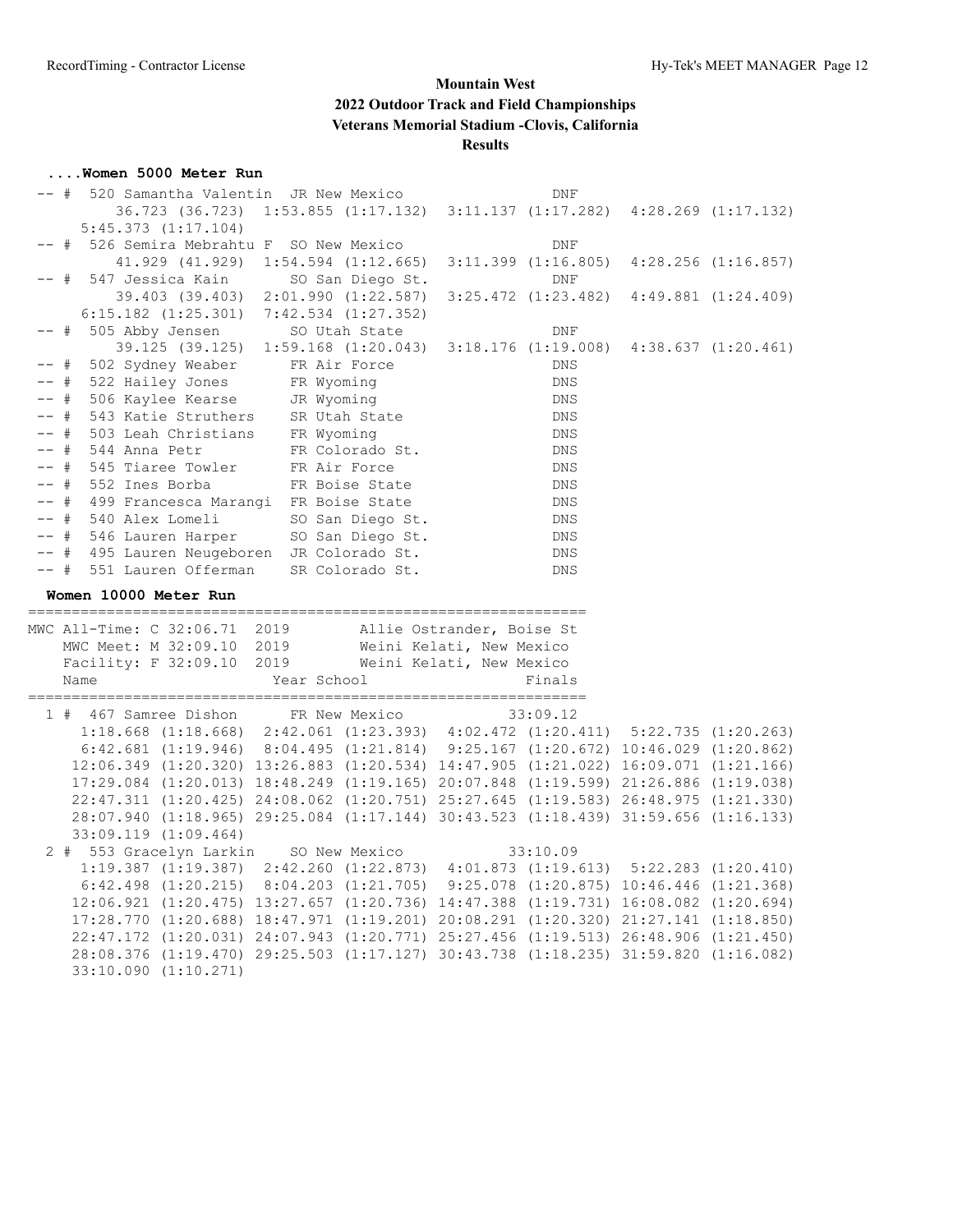#### **....Women 10000 Meter Run**

 3 # 501 Emma Heckel FR New Mexico 33:13.58 1:19.023 (1:19.023) 2:40.418 (1:21.395) 4:02.179 (1:21.761) 5:22.481 (1:20.302) 6:42.035 (1:19.554) 8:03.952 (1:21.917) 9:24.682 (1:20.730) 10:46.120 (1:21.438) 12:06.535 (1:20.415) 13:27.518 (1:20.983) 14:47.585 (1:20.067) 16:08.741 (1:21.156) 17:28.285 (1:19.544) 18:47.541 (1:19.256) 20:07.873 (1:20.332) 21:27.190 (1:19.317) 22:47.551 (1:20.361) 24:08.325 (1:20.774) 25:27.650 (1:19.325) 26:48.735 (1:21.085) 28:07.961 (1:19.226) 29:26.064 (1:18.103) 30:43.888 (1:17.824) 32:01.003 (1:17.115) 33:13.572 (1:12.569) 4 # 489 Annabel Stafford SO Colorado St. 33:55.06 1:24.405 (1:24.405) 2:46.319 (1:21.914) 4:05.399 (1:19.080) 5:28.406 (1:23.007) 6:48.190 (1:19.784) 8:09.786 (1:21.596) 9:29.773 (1:19.987) 10:48.314 (1:18.541) 12:10.507 (1:22.193) 13:30.054 (1:19.547) 14:50.820 (1:20.766) 16:11.292 (1:20.472) 17:32.203 (1:20.911) 18:52.419 (1:20.216) 20:12.752 (1:20.333) 21:33.606 (1:20.854) 22:55.338 (1:21.732) 24:16.464 (1:21.126) 25:38.486 (1:22.022) 27:00.901 (1:22.415) 28:23.491 (1:22.590) 29:46.524 (1:23.033) 31:09.022 (1:22.498) 32:31.975 (1:22.953) 33:55.059 (1:23.085) 5 # 535 Sarah Carter JR Colorado St. 34:11.07 1:24.971 (1:24.971) 2:47.365 (1:22.394) 4:08.505 (1:21.140) 5:29.522 (1:21.017) 6:49.206 (1:19.684) 8:10.331 (1:21.125) 9:30.532 (1:20.201) 10:51.164 (1:20.632) 12:11.240 (1:20.076) 13:31.421 (1:20.181) 14:52.952 (1:21.531) 16:15.631 (1:22.679) 17:38.284 (1:22.653) 19:01.451 (1:23.167) 20:23.822 (1:22.371) 21:46.514 (1:22.692) 23:10.307 (1:23.793) 24:34.447 (1:24.140) 25:57.928 (1:23.481) 27:21.544 (1:23.616) 28:44.464 (1:22.920) 30:06.980 (1:22.516) 31:30.643 (1:23.663) 32:52.230 (1:21.587) 34:11.068 (1:18.839) 6 # 500 Lily Tomasula-Mar JR Colorado St. 34:18.71 1:24.712 (1:24.712) 2:46.829 (1:22.117) 4:07.882 (1:21.053) 5:28.961 (1:21.079) 6:48.992 (1:20.031) 8:10.097 (1:21.105) 9:30.292 (1:20.195) 10:50.694 (1:20.402) 12:10.810 (1:20.116) 13:30.744 (1:19.934) 14:51.459 (1:20.715) 16:12.918 (1:21.459) 17:34.741 (1:21.823) 18:56.354 (1:21.613) 20:16.988 (1:20.634) 21:39.950 (1:22.962) 23:03.786 (1:23.836) 24:28.855 (1:25.069) 25:54.032 (1:25.177) 27:19.035 (1:25.003) 28:44.315 (1:25.280) 30:07.691 (1:23.376) 31:32.452 (1:24.761) 32:57.592 (1:25.140) 34:18.710 (1:21.119) 7 # 512 Ashlyn Hillyard SO Colorado St. 34:31.07 1:22.891 (1:22.891) 2:47.233 (1:24.342) 4:08.237 (1:21.004) 5:29.207 (1:20.970) 6:49.603 (1:20.396) 8:10.689 (1:21.086) 9:30.748 (1:20.059) 10:51.264 (1:20.516) 12:11.473 (1:20.209) 13:31.293 (1:19.820) 14:51.559 (1:20.266) 16:13.142 (1:21.583) 17:35.055 (1:21.913) 18:57.410 (1:22.355) 20:20.633 (1:23.223) 21:45.938 (1:25.305) 23:11.709 (1:25.771) 24:38.453 (1:26.744) 26:05.043 (1:26.590) 27:30.410 (1:25.367) 28:58.090 (1:27.680) 30:23.654 (1:25.564) 31:50.525 (1:26.871) 33:13.234 (1:22.709) 34:31.065 (1:17.832) 8 # 525 Yukino Parle JR Boise State 34:31.84 1:25.651 (1:25.651) 2:48.119 (1:22.468) 4:09.699 (1:21.580) 5:31.847 (1:22.148) 6:55.951 (1:24.104) 8:21.624 (1:25.673) 9:45.039 (1:23.415) 11:08.397 (1:23.358) 12:31.875 (1:23.478) 13:55.340 (1:23.465) 15:16.812 (1:21.472) 16:40.723 (1:23.911) 18:02.044 (1:21.321) 19:25.024 (1:22.980) 20:46.536 (1:21.512) 22:09.670 (1:23.134) 23:32.798 (1:23.128) 24:56.442 (1:23.644) 26:20.357 (1:23.915) 27:45.246 (1:24.889) 29:09.525 (1:24.279) 30:33.766 (1:24.241) 31:56.931 (1:23.165) 33:19.436 (1:22.505) 34:31.840 (1:12.405)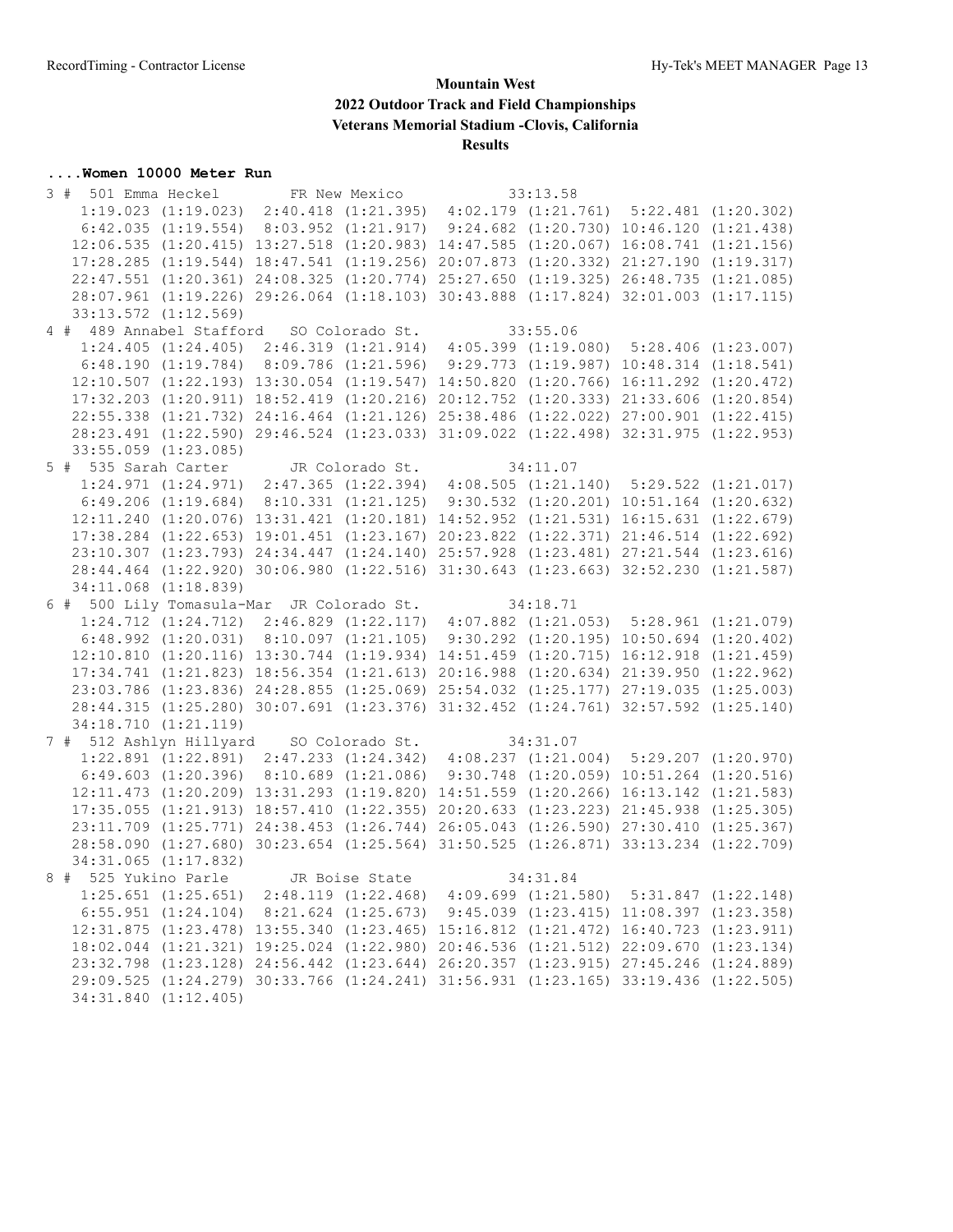# **.... Women 10000 Meter Run**<br>9 # 494 Claudia Burgess

| 9 # 494 Claudia Burgess SO Colorado St. 34:55.48<br>1:25.237 (1:25.237) 2:47.578 (1:22.341) 4:09.204 (1:21.626) 5:30.378 (1:21.174) |                          |                                                                                                  |                    |  |
|-------------------------------------------------------------------------------------------------------------------------------------|--------------------------|--------------------------------------------------------------------------------------------------|--------------------|--|
|                                                                                                                                     |                          | 6:55.060 (1:24.682) 8:20.598 (1:25.538) 9:44.100 (1:23.502) 11:07.968 (1:23.868)                 |                    |  |
|                                                                                                                                     |                          |                                                                                                  |                    |  |
|                                                                                                                                     |                          | 12:32.530 (1:24.562) 13:55.788 (1:23.258) 15:18.600 (1:22.812) 16:41.493 (1:22.893)              |                    |  |
|                                                                                                                                     |                          | 18:05.279 (1:23.786) 19:30.230 (1:24.951) 20:54.918 (1:24.688) 22:21.085 (1:26.167)              |                    |  |
|                                                                                                                                     |                          | 23:47.546 (1:26.461) 25:14.263 (1:26.717) 26:40.713 (1:26.450) 28:04.862 (1:24.149)              |                    |  |
|                                                                                                                                     |                          | 29:29.965 (1:25.103) 30:56.225 (1:26.260) 32:22.711 (1:26.486) 33:43.861 (1:21.150)              |                    |  |
|                                                                                                                                     | $34:55.475$ $(1:11.615)$ |                                                                                                  |                    |  |
| 10 # 470 Emma Thornley FR Utah State 34:58.47<br>1:25.652 (1:25.652) 2:48.132 (1:22.480) 4:09.306 (1:21.174) 5:30.667 (1:21.361)    |                          |                                                                                                  |                    |  |
|                                                                                                                                     |                          |                                                                                                  |                    |  |
|                                                                                                                                     |                          | 6:55.276 (1:24.609) 8:21.310 (1:26.034) 9:45.359 (1:24.049) 11:08.623 (1:23.264)                 |                    |  |
|                                                                                                                                     |                          | 12:33.018 (1:24.395) 13:56.162 (1:23.144) 15:18.994 (1:22.832) 16:41.866 (1:22.872)              |                    |  |
|                                                                                                                                     |                          | 18:05.619 (1:23.753) 19:30.444 (1:24.825) 20:55.307 (1:24.863) 22:21.370 (1:26.063)              |                    |  |
|                                                                                                                                     |                          | 23:47.680 (1:26.310) 25:13.914 (1:26.234) 26:41.090 (1:27.176) 28:04.899 (1:23.809)              |                    |  |
|                                                                                                                                     |                          | 29:30.221 (1:25.322) 30:56.547 (1:26.326) 32:22.322 (1:25.775) 33:44.457 (1:22.135)              |                    |  |
|                                                                                                                                     | $34:58.462$ $(1:14.006)$ |                                                                                                  |                    |  |
| 11 # 503 Leah Christians FR Wyoming 35:03.91<br>1:24.603 (1:24.603) 2:46.989 (1:22.386) 4:07.988 (1:20.999) 5:29.227 (1:21.239)     |                          |                                                                                                  |                    |  |
|                                                                                                                                     |                          |                                                                                                  |                    |  |
|                                                                                                                                     |                          | $6:49.920$ $(1:20.693)$ $8:11.212$ $(1:21.292)$ $9:33.452$ $(1:22.240)$ $10:55.808$ $(1:22.356)$ |                    |  |
|                                                                                                                                     |                          | 12:19.387 (1:23.579) 13:44.228 (1:24.841) 15:07.977 (1:23.749) 16:33.534 (1:25.557)              |                    |  |
|                                                                                                                                     |                          | 17:58.787 (1:25.253) 19:25.146 (1:26.359) 20:50.400 (1:25.254) 22:15.614 (1:25.214)              |                    |  |
|                                                                                                                                     |                          | 23:40.892 (1:25.278) 25:06.434 (1:25.542) 26:33.067 (1:26.633) 28:00.200 (1:27.133)              |                    |  |
|                                                                                                                                     |                          | 29:27.327 (1:27.127) 30:53.304 (1:25.977) 32:18.774 (1:25.470) 33:43.069 (1:24.295)              |                    |  |
|                                                                                                                                     | 35:03.908 (1:20.840)     |                                                                                                  |                    |  |
|                                                                                                                                     |                          |                                                                                                  |                    |  |
| 12 # 508 Ally Peterson FR Air Force 35:51.42<br>1:25.834 (1:25.834) 2:48.386 (1:22.552) 4:10.089 (1:21.703) 5:30.906 (1:20.817)     |                          |                                                                                                  |                    |  |
|                                                                                                                                     |                          | 6:55.638 (1:24.732) 8:21.890 (1:26.252) 9:45.994 (1:24.104) 11:08.899 (1:22.905)                 |                    |  |
|                                                                                                                                     |                          | 12:33.805 (1:24.906) 14:00.468 (1:26.663) 15:26.188 (1:25.720) 16:51.612 (1:25.424)              |                    |  |
|                                                                                                                                     |                          | 18:19.048 (1:27.436) 19:46.091 (1:27.043) 21:13.100 (1:27.009) 22:41.045 (1:27.945)              |                    |  |
|                                                                                                                                     |                          | 24:08.481 (1:27.436) 25:36.754 (1:28.273) 27:06.239 (1:29.485) 28:35.671 (1:29.432)              |                    |  |
|                                                                                                                                     |                          | 30:06.616 (1:30.945) 31:35.422 (1:28.806) 33:02.683 (1:27.261) 34:29.394 (1:26.711)              |                    |  |
|                                                                                                                                     | 35:51.418 (1:22.025)     |                                                                                                  |                    |  |
|                                                                                                                                     |                          |                                                                                                  |                    |  |
| 13 # 531 Autumn Ost FR Boise State 35:59.19                                                                                         |                          |                                                                                                  |                    |  |
|                                                                                                                                     |                          | 1:27.163 (1:27.163) 2:52.186 (1:25.023) 4:19.571 (1:27.385) 5:47.810 (1:28.239)                  |                    |  |
|                                                                                                                                     |                          | 7:14.313 (1:26.503) 8:40.424 (1:26.111) 10:06.680 (1:26.256) 11:33.735 (1:27.055)                |                    |  |
|                                                                                                                                     |                          | 13:00.354 (1:26.619) 14:27.058 (1:26.704) 15:52.455 (1:25.397) 17:18.055 (1:25.600)              |                    |  |
|                                                                                                                                     |                          | 18:44.019 (1:25.964) 20:11.801 (1:27.782) 21:39.264 (1:27.463) 23:05.376 (1:26.112)              |                    |  |
|                                                                                                                                     |                          | 24:32.771 (1:27.395) 26:00.622 (1:27.851) 27:26.766 (1:26.144) 28:53.618 (1:26.852)              |                    |  |
|                                                                                                                                     |                          | 30:20.613 (1:26.995) 31:46.811 (1:26.198) 33:14.553 (1:27.742) 34:40.561 (1:26.008)              |                    |  |
|                                                                                                                                     | 35:59.182 (1:18.622)     |                                                                                                  |                    |  |
| 14 # 545 Tiaree Towler FR Air Force                                                                                                 |                          |                                                                                                  | 37:35.82           |  |
|                                                                                                                                     |                          | 1:25.262 (1:25.262) 2:47.704 (1:22.442) 4:08.812 (1:21.108) 5:29.910 (1:21.098)                  |                    |  |
|                                                                                                                                     |                          | 6:54.584 (1:24.674) 8:20.881 (1:26.297) 9:45.766 (1:24.885) 11:10.776 (1:25.010)                 |                    |  |
|                                                                                                                                     |                          | 12:41.552 (1:30.776) 14:13.131 (1:31.579) 15:45.041 (1:31.910) 17:18.470 (1:33.429)              |                    |  |
|                                                                                                                                     |                          | 18:49.153 (1:30.683) 20:24.093 (1:34.940) 21:58.356 (1:34.263) 23:34.518 (1:36.162)              |                    |  |
|                                                                                                                                     |                          | 25:10.260 (1:35.742) 26:44.673 (1:34.413) 28:22.787 (1:38.114) 29:58.745 (1:35.958)              |                    |  |
|                                                                                                                                     |                          | 31:33.079 (1:34.334) 33:02.310 (1:29.231) 34:30.668 (1:28.358) 36:03.901 (1:33.233)              |                    |  |
|                                                                                                                                     | 37:35.815 (1:31.915)     |                                                                                                  |                    |  |
| -- # 519 Abigail Whitman FR Wyoming                                                                                                 |                          |                                                                                                  | $\mathop{\rm DNF}$ |  |
|                                                                                                                                     |                          | 1:25.266 (1:25.266) 2:47.366 (1:22.100) 4:08.773 (1:21.407) 5:30.266 (1:21.493)                  |                    |  |
|                                                                                                                                     |                          | 6:54.832 (1:24.566) 8:21.210 (1:26.378) 9:44.560 (1:23.350) 11:08.707 (1:24.147)                 |                    |  |
|                                                                                                                                     |                          | 12:33.208 (1:24.501) 13:58.228 (1:25.020) 15:24.832 (1:26.604) 16:51.330 (1:26.498)              |                    |  |
|                                                                                                                                     |                          | 18:19.535 (1:28.205) 19:46.643 (1:27.108) 21:15.523 (1:28.880) 22:46.252 (1:30.729)              |                    |  |
|                                                                                                                                     |                          | 24:17.480 (1:31.228) 25:49.849 (1:32.369) 27:21.700 (1:31.851) 30:03.857 (2:42.157)              |                    |  |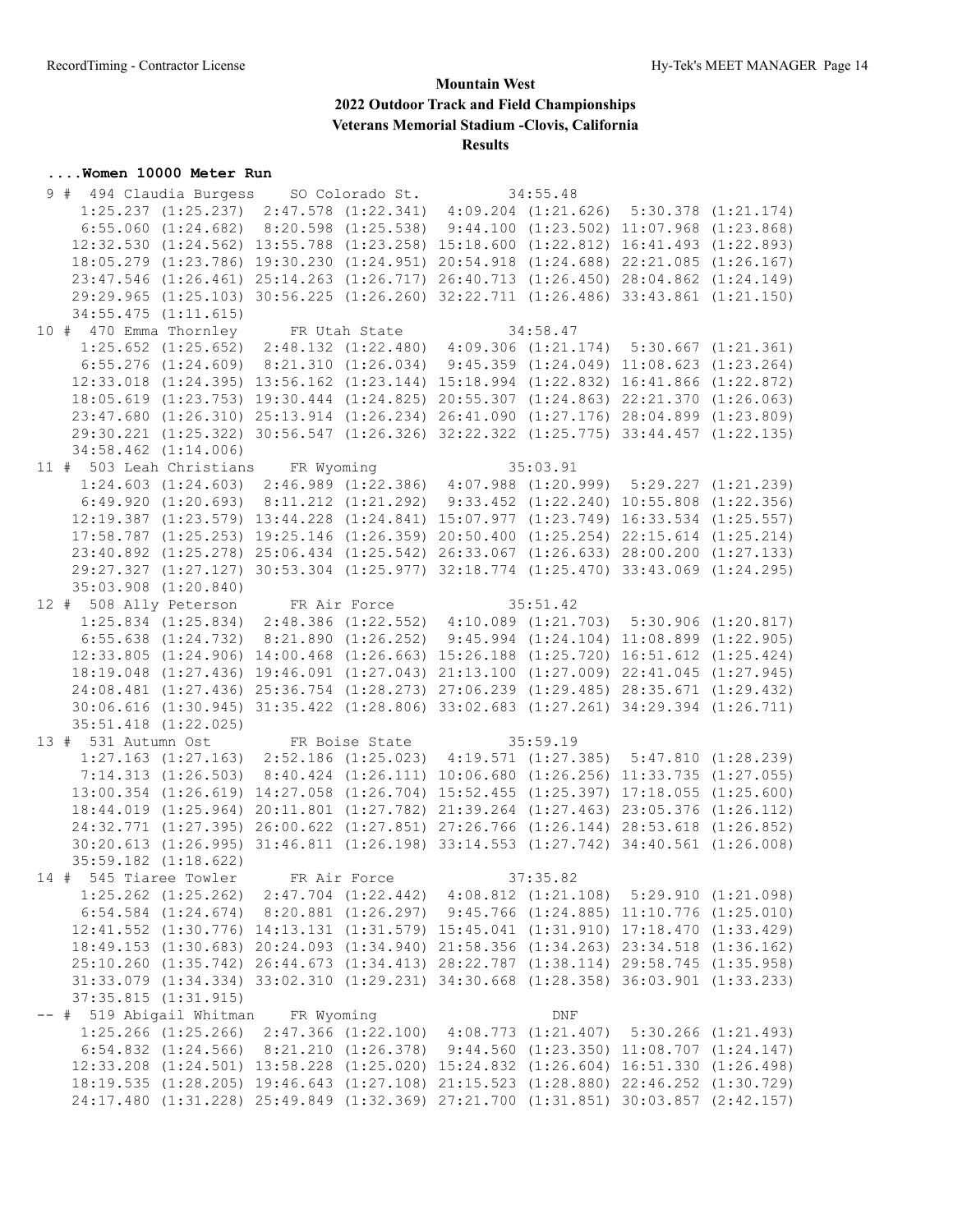#### **Women 100 Meter Hurdles**

|        | ===========<br>MWC All-Time: C 12.97 2018 Micha Auzenne, San Diego St |                                                             | ==============              |     |              |          |
|--------|-----------------------------------------------------------------------|-------------------------------------------------------------|-----------------------------|-----|--------------|----------|
|        | MWC Meet: M 12.97 2018 Micha Auzenne, San Diego St                    |                                                             |                             |     |              |          |
|        | MWC All-Time: C 12.97 2019                                            | Destinee Rocker, Colorado St                                |                             |     |              |          |
|        | Facility: F 12.84 2016<br>Name                                        | Tia Jones, Full Throttle<br>Year School                     | Prelims Wind H#             |     |              |          |
|        | ===============<br>Preliminaries                                      | ========================                                    | ------------------------    |     |              |          |
|        | 1#<br>277 Danae Dyer                                                  | SR San Diego St.                                            | 13.49Q 0.8                  |     | 1            |          |
|        | 2 # 70 Dafni Georgiou                                                 | JR Boise State                                              | 13.530 1.1                  |     | 2            |          |
|        | 3 # 211 Nicola Ader                                                   | SR Nevada                                                   | $13.80q$ $0.8$              |     | 1            |          |
|        | 4#<br>270 Sara Absten                                                 | SR San Diego St.                                            | 13.95q 1.1                  |     | 2            |          |
|        | 82 Nyenuchi Okemgbo SO Boise State<br>$5$ #                           |                                                             | $13.98q$ 1.1                |     | $\mathbf{2}$ |          |
|        | 6 #<br>356 Jordan Brandt                                              | SO Utah State                                               | 14.06q 1.1 2 14.056         |     |              |          |
|        | 7#<br>123 Jahzara Davis                                               | FR Colorado St.                                             | $14.06q$ $0.8$              |     |              | 1 14.058 |
|        | 8#<br>358 Abbey Bryant                                                | SO Utah State                                               | 14.09q 1.1 2 14.084         |     |              |          |
|        | 9#<br>130 Lexie Keller                                                | JR Colorado St.                                             | $14.09q$ 0.8                |     |              | 1 14.090 |
| 10#    | 370 Alexis Koetitz<br>221 Sarah Marske                                | JR Utah State                                               | $14.20\ 0.8$<br>$14.25$ 1.1 |     | 1            |          |
| 11#    | 12 # 368 Darcy Jackson FR Utah State                                  | SO Nevada                                                   | 14.30 0.8                   |     | 2<br>1       |          |
|        | 13 # 379 Olivia Smith                                                 | SO Utah State                                               | $14.37$ $1.1$               |     | 2            |          |
|        | 14 # 220 Kate Kadrmas                                                 | SO Nevada                                                   | 14.97 0.8                   |     | 1            |          |
| 15#    | 245 Victoria Plummer SO New Mexico                                    |                                                             | $15.30 \t 0.8$              |     | $\mathbf{1}$ |          |
|        | Women 100 Meter Hurdles                                               |                                                             |                             |     |              |          |
|        |                                                                       |                                                             |                             |     |              |          |
|        | MWC All-Time: C 12.97 2018                                            | Micha Auzenne, San Diego St                                 |                             |     |              |          |
|        | MWC Meet: M 12.97 2018                                                | Micha Auzenne, San Diego St<br>Destinee Rocker, Colorado St |                             |     |              |          |
|        | MWC All-Time: C 12.97 2019                                            |                                                             |                             |     |              |          |
|        | Facility: F 12.84 2016 Tia Jones, Full Throttle                       |                                                             |                             |     |              |          |
|        | Name                                                                  | Year School                                                 | Finals Wind                 |     |              |          |
| Finals |                                                                       |                                                             |                             |     |              |          |
|        | 1 # 277 Danae Dyer                                                    | SR San Diego St.                                            | 13.24 0.2                   |     |              |          |
|        | 2 # 70 Dafni Georgiou                                                 |                                                             |                             |     |              |          |
|        |                                                                       | JR Boise State                                              | $13.50$ 0.2                 |     |              |          |
|        | 3#<br>211 Nicola Ader                                                 | SR Nevada                                                   | 13.95 0.2                   |     |              |          |
|        | 4#<br>270 Sara Absten                                                 | SR San Diego St.                                            | 14.07 0.2                   |     |              |          |
|        | $5$ #<br>82 Nyenuchi Okemgbo 650 Boise State                          |                                                             | $14.15$ 0.2                 |     |              |          |
|        | 6#<br>130 Lexie Keller                                                | JR Colorado St.                                             | 14.20 0.2                   |     |              |          |
|        | 7#<br>123 Jahzara Davis                                               | FR Colorado St.                                             | $14.26$ 0.2                 |     |              |          |
| 8      | #<br>356 Jordan Brandt                                                | SO Utah State                                               | 14.46                       | 0.2 |              |          |
|        | 9 # 358 Abbey Bryant                                                  | SO Utah State                                               | $14.64$ 0.2                 |     |              |          |
|        | Women 400 Meter Hurdles                                               |                                                             |                             |     |              |          |
|        | MWC All-Time: C 54.37 2005                                            |                                                             |                             |     |              |          |
|        | MWC Meet: M 55.31 2005                                                | Shauna Smith, Wyoming<br>Shauna Smith, Wyoming              |                             |     |              |          |
|        | Facility: F 54.54 2016                                                | Sydney McLaughlin, Unattached                               |                             |     |              |          |
|        | Name                                                                  | Year School                                                 | Prelims H#                  |     |              |          |
|        | Preliminaries                                                         |                                                             |                             |     |              |          |
|        | 1 # 129 Yolonda Johnson                                               | SR Colorado St.                                             | 58.490 2                    |     |              |          |
|        | $2 +$<br>379 Olivia Smith                                             | SO Utah State                                               | $1:00.56Q$ 1                |     |              |          |
|        | 3#<br>82 Nyenuchi Okemgbo SO Boise State                              |                                                             | 59.67q 2                    |     |              |          |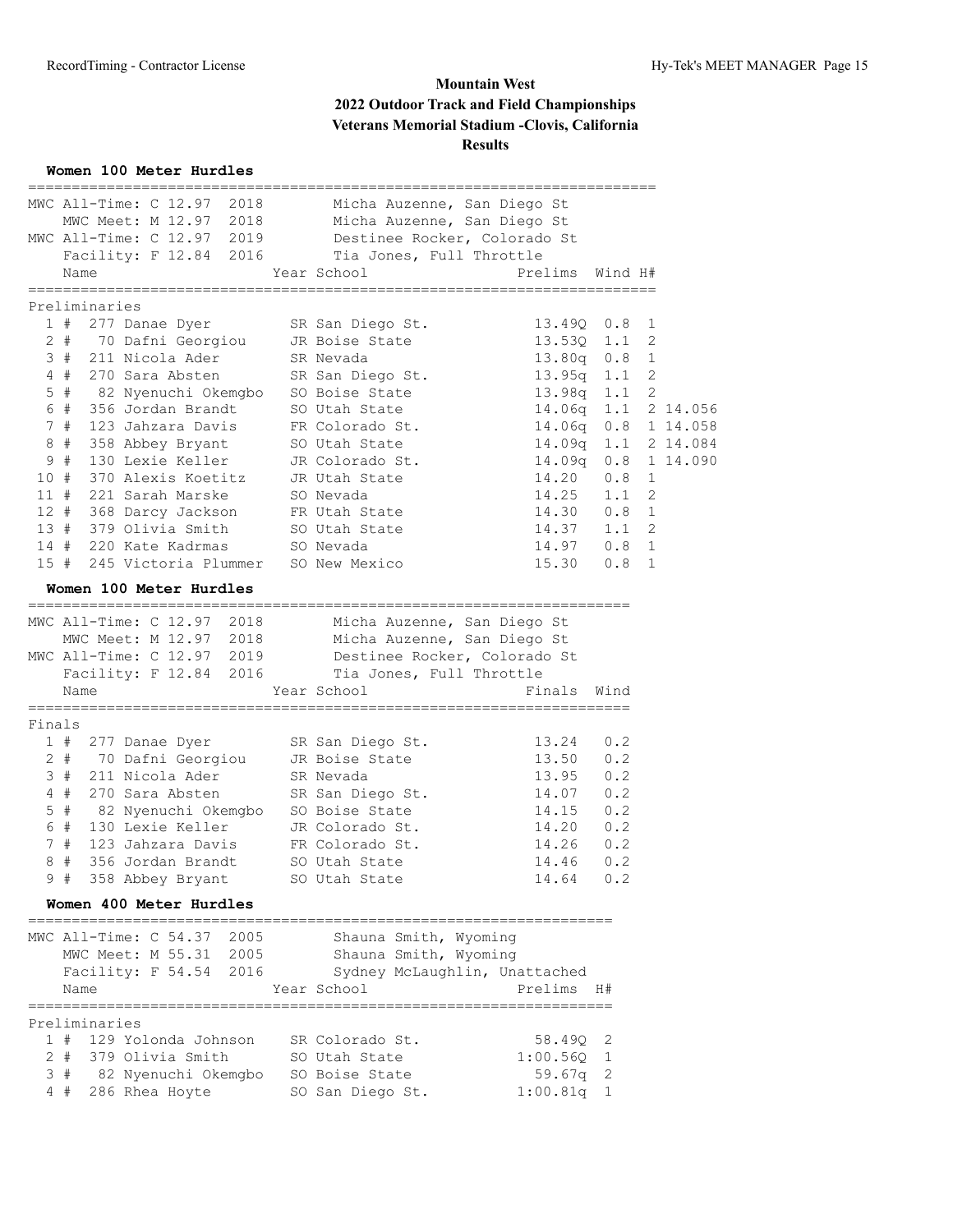## **....Women 400 Meter Hurdles**

| 5.   | #    | 27 Michelle Roca        | SR Air Force     | 1:00.96q | -2            |
|------|------|-------------------------|------------------|----------|---------------|
|      |      | $6$ # 347 Alia Scott    | JR UNLV          | 1:01.24q |               |
|      | 7#   | 226 Carolyn Ross        | JR Nevada        | 1:01.64q | - 1           |
|      | 8#   | 176 Daylee Dunn         | SO Fresno State  | 1:01.74q | -2            |
|      | 9#   | 356 Jordan Brandt       | SO Utah State    | 1:02.20q |               |
| 10 # |      | 179 Deja Hudson         | SO Fresno State  | 1:02.62  | $\mathcal{L}$ |
|      |      | 11 # 370 Alexis Koetitz | JR Utah State    | 1:03.28  | 1             |
|      | 12 # | 212 Kylie Burton        | SO Nevada        | 1:03.32  | 2             |
| 13#  |      | 415 Gabby Drube         | FR Wyoming       | 1:03.35  | $\mathbf{1}$  |
| 14#  |      | 421 Caroline Larsson    | FR Wyoming       | 1:03.37  | $\mathbf{1}$  |
|      |      | 15 # 275 Carina Clark   | SR San Diego St. | 1:03.59  | $\mathcal{L}$ |
| 16#  |      | 65 Isabella Ales        | FR Boise State   | 1:04.27  | $\mathcal{L}$ |
| 17#  |      | 425 Jenae Ramirez       | SO Wyoming       | 1:05.74  | $\mathcal{L}$ |
| 18#  |      | 238 Emily Ho            | SO New Mexico    | 1:09.40  |               |

#### **Women 400 Meter Hurdles**

|        |       | MWC All-Time: C 54.37<br>2005<br>2005<br>MWC Meet: M 55.31 | Shauna Smith, Wyoming<br>Shauna Smith, Wyoming |         |
|--------|-------|------------------------------------------------------------|------------------------------------------------|---------|
|        |       | Facility: F 54.54 2016                                     | Sydney McLaughlin, Unattached                  |         |
|        | Name  |                                                            | Year School                                    | Finals  |
|        |       |                                                            |                                                |         |
| Finals |       |                                                            |                                                |         |
|        | 1#    | 129 Yolonda Johnson                                        | SR Colorado St.                                | 58.01   |
|        | $2 +$ | 82 Nyenuchi Okemgbo                                        | SO Boise State                                 | 58.56   |
| 3      | #     | 286 Rhea Hoyte                                             | SO San Diego St.                               | 59.19   |
|        | 4#    | 379 Olivia Smith                                           | SO Utah State                                  | 59.49   |
|        | 5#    | - 27 Michelle Roca                                         | SR Air Force                                   | 59.81   |
| 6      | #     | 226 Carolyn Ross                                           | JR Nevada                                      | 1:00.17 |
|        | 7#    | 176 Daylee Dunn                                            | SO Fresno State                                | 1:01.41 |
| 8      | #     | 347 Alia Scott                                             | JR UNLV                                        | 1:01.95 |
| 9      | #     | 356 Jordan Brandt                                          | SO Utah State                                  | 1:02.24 |

## **Women 3000 Meter Steeplechase**

|  | MWC All-Time: C 9:24.41 2016<br>MWC Meet: M 9:44.10 2021<br>Facility: F 9:31.37 2021        |               | Courtney Frerichs, UNM<br>Mahala Norris, Air Force<br>Courtney Wayment, BYU |                                                 |  |
|--|---------------------------------------------------------------------------------------------|---------------|-----------------------------------------------------------------------------|-------------------------------------------------|--|
|  | Name                                                                                        | Year School   |                                                                             | Finals                                          |  |
|  |                                                                                             |               |                                                                             |                                                 |  |
|  | 1 # 230 Adva Cohen SR New Mexico                                                            |               |                                                                             | 9:49.32                                         |  |
|  | $39.561$ (39.561) 1:56.734 (1:17.174) 3:14.648 (1:17.914) 4:32.201 (1:17.554)               |               |                                                                             |                                                 |  |
|  | $5:50.768$ $(1:18.568)$ $7:11.075$ $(1:20.307)$ $8:31.664$ $(1:20.590)$                     |               |                                                                             |                                                 |  |
|  | 2 # 492 Katelyn Mitchem                                                                     | JR Wyoming    |                                                                             | 10:10.86                                        |  |
|  | 40.233 (40.233) 1:59.853 (1:19.620)                                                         |               |                                                                             | $3:21.973$ $(1:22.120)$ $4:43.509$ $(1:21.537)$ |  |
|  | $6:05.808$ $(1:22.300)$ $7:29.349$ $(1:23.541)$                                             |               |                                                                             | $8:53.654$ $(1:24.305)$                         |  |
|  | 3 # 543 Katie Struthers                                                                     | SR Utah State |                                                                             | 10:12.36                                        |  |
|  | $41.496$ $(41.496)$ $2:01.939$ $(1:20.444)$ $3:22.111$ $(1:20.173)$ $4:44.037$ $(1:21.926)$ |               |                                                                             |                                                 |  |
|  | $6:06.690$ $(1:22.653)$ $7:29.678$ $(1:22.988)$                                             |               |                                                                             | $8:53.351$ $(1:23.673)$                         |  |
|  | 4 # 539 Emily Chaston SO Colorado St.                                                       |               |                                                                             | 10:12.82                                        |  |
|  | 42.212 (42.212) 2:02.137 (1:19.925) 3:22.468 (1:20.331) 4:43.670 (1:21.203)                 |               |                                                                             |                                                 |  |
|  | $6:05.988$ $(1:22.319)$ $7:29.946$ $(1:23.958)$                                             |               |                                                                             | $8:53.893$ $(1:23.948)$                         |  |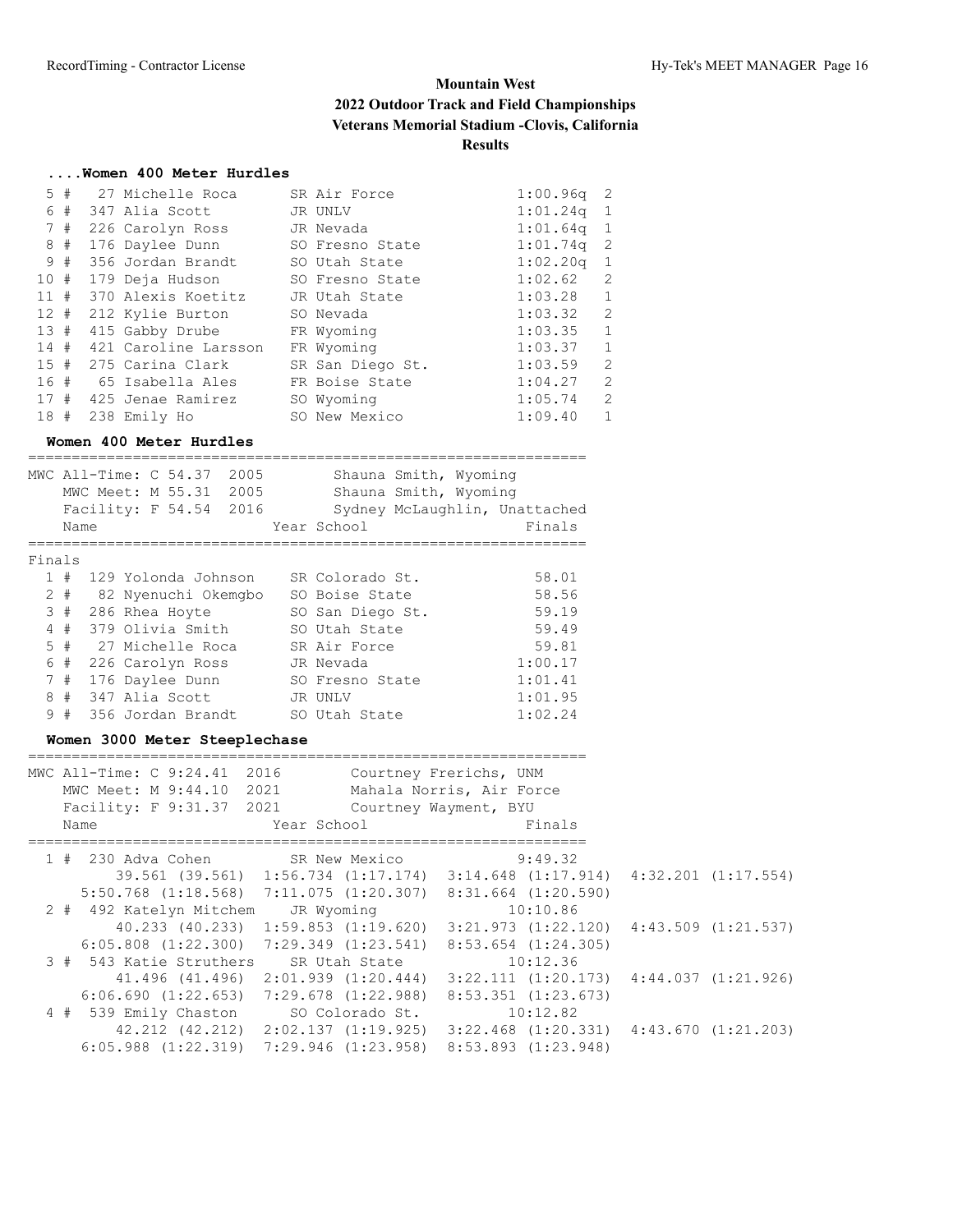## **....Women 3000 Meter Steeplechase**

|  | 5 # 505 Abby Jensen                     | SO Utah State                       | 10:15.68                                         |                         |
|--|-----------------------------------------|-------------------------------------|--------------------------------------------------|-------------------------|
|  |                                         | 41.538 (41.538) 2:02.842 (1:21.305) | $3:24.818$ $(1:21.977)$ $4:45.761$ $(1:20.943)$  |                         |
|  | $6:09.366$ $(1:23.605)$                 | $7:34.093$ $(1:24.728)$             | $8:58.206$ $(1:24.114)$                          |                         |
|  | 6 # 520 Samantha Valentin JR New Mexico |                                     | 10:18.14                                         |                         |
|  | 42.898 (42.898)                         | 2:04.137(1:21.240)                  | $3:27.029$ $(1:22.893)$                          | $4:50.278$ $(1:23.250)$ |
|  | $6:13.773$ $(1:23.495)$                 | $7:36.809$ $(1:23.036)$             | $8:59.478$ $(1:22.670)$                          |                         |
|  | 7 # 517 Ashley LaJocies                 | SO Boise State                      | 10:25.00                                         |                         |
|  | 42.128 (42.128)                         | $2:03.707$ $(1:21.580)$             | $3:25.971$ $(1:22.265)$ $4:49.748$ $(1:23.777)$  |                         |
|  | $6:15.323$ $(1:25.575)$                 | $7:41.352$ $(1:26.030)$             | $9:06.488$ $(1:25.136)$                          |                         |
|  | 8 # 523 Bailey Brinkerhof JR Utah State |                                     | 10:25.75                                         |                         |
|  | 41.821 (41.821)                         | $2:04.467$ $(1:22.646)$             | $3:28.241$ $(1:23.775)$                          | $4:52.348$ $(1:24.107)$ |
|  | $6:17.861$ $(1:25.514)$                 | $7:43.146$ $(1:25.285)$             | $9:09.322$ $(1:26.176)$                          |                         |
|  | 9 # 490 Micaela Rivera                  | JR Utah State                       | 10:25.93                                         |                         |
|  | 41.589 (41.589)                         | 2:01.993(1:20.404)                  | $3:22.851$ $(1:20.859)$                          | 4:44.520(1:21.669)      |
|  | $6:12.798$ $(1:28.278)$                 | $7:37.895$ $(1:25.098)$             | $9:02.908$ $(1:25.014)$                          |                         |
|  | 10 # 518 Rayna Fruchey                  | SO Air Force                        | 10:34.57                                         |                         |
|  | 42.676 (42.676)                         | $2:04.918$ $(1:22.242)$             | $3:28.704$ $(1:23.787)$ $4:52.511$ $(1:23.807)$  |                         |
|  | $6:17.401$ $(1:24.891)$                 | 7:44.035(1:26.634)                  | $9:13.481$ $(1:29.446)$                          |                         |
|  | 11 # 138 Kylie Poole                    | FR Colorado St.                     | 10:39.17                                         |                         |
|  | 42.492 (42.492)                         | $2:03.538$ $(1:21.047)$             | $3:25.591$ $(1:22.053)$                          | 4:48.853(1:23.263)      |
|  | $6:14.732$ $(1:25.879)$                 | $7:42.965$ $(1:28.233)$             | $9:12.734$ $(1:29.770)$                          |                         |
|  | 12 # 516 Delaney Griffin                | SO Boise State                      | 10:48.05                                         |                         |
|  | 41.754 (41.754)                         | 2:02.541(1:20.788)                  | $3:24.582$ $(1:22.041)$                          | $4:49.446$ $(1:24.865)$ |
|  | $6:17.500$ $(1:28.054)$                 | $7:47.373$ $(1:29.874)$             | $9:19.225$ $(1:31.852)$                          |                         |
|  | 13 # 513 Rachel Crytser                 | SO Air Force                        | 10:50.66                                         |                         |
|  | 43.282 (43.282)                         | $2:08.377$ $(1:25.095)$             | $3:34.324$ $(1:25.948)$                          | $5:02.314$ $(1:27.990)$ |
|  | $6:30.598$ $(1:28.285)$                 | $7:59.263$ $(1:28.665)$             | $9:27.592$ $(1:28.330)$                          |                         |
|  | 14 # 509 Jicel Fernandez                | JR San Jose St.                     | 10:59.82                                         |                         |
|  | 43.876 (43.876)                         | $2:07.353$ $(1:23.478)$             | $3:32.540$ $(1:25.187)$                          | $4:59.227$ $(1:26.688)$ |
|  | $6:29.085$ $(1:29.858)$                 | $8:00.665$ $(1:31.580)$             | 9:32.155(1:31.490)                               |                         |
|  | 15 # 510 Anna Spear                     | FR Wyoming                          | 11:07.98                                         |                         |
|  | 42.982 (42.982)                         |                                     | $2:07.628$ $(1:24.647)$ $3:34.063$ $(1:26.435)$  | $5:02.662$ $(1:28.599)$ |
|  | $6:33.386$ $(1:30.724)$                 | $8:07.269$ $(1:33.884)$             | 9:39.143(1:31.874)                               |                         |
|  | 16 # 353 LaKyla Yazzie                  | SO UNLV                             | 11:47.35                                         |                         |
|  | 43.966 (43.966)                         | $2:13.256$ $(1:29.291)$             | $3:44.061$ $(1:30.805)$                          | $5:15.081$ $(1:31.020)$ |
|  | $6:50.249$ $(1:35.168)$                 |                                     | 8:31.279 (1:41.030) 10:09.803 (1:38.525)         |                         |
|  | 17 # 333 Alexys Arroyo                  | JR UNLV                             | 12:50.21                                         |                         |
|  | 44.180 (44.180)                         |                                     | $2:17.743$ $(1:33.563)$ $3:58.458$ $(1:40.716)$  | $5:43.578$ $(1:45.120)$ |
|  | $7:28.897$ $(1:45.319)$                 |                                     | $9:17.928$ $(1:49.031)$ $11:09.771$ $(1:51.844)$ |                         |
|  | -- # 339 Mackenzie Moss                 | JR UNLV                             | <b>DNS</b>                                       |                         |

## **Women 4x100 Meter Relay**

| MWC All-Time: C 42.99 2018 |  | San Diego St., San Diego St<br>M Auzenne, S Glenn, R Smith, A Henderson |               |
|----------------------------|--|-------------------------------------------------------------------------|---------------|
| MWC Meet: M 42.99 2018     |  | San Diego St., San Diego St                                             |               |
|                            |  | M Auzenne, S Glenn, R Smith, A Henderson                                |               |
| Facility: F 44.12 2019     |  | Colorado State, Colorado State                                          |               |
| School                     |  | Finals H#                                                               |               |
|                            |  |                                                                         |               |
| 1 San Diego St.            |  | 44.38                                                                   | $\mathcal{P}$ |
| 1) #277 Danae Dyer SR      |  | 2) #284 Jalyn Harris SR                                                 |               |
| 3) #296 Aisha Watt SO      |  | 4) #292 Jada Moore JR                                                   |               |
| 2 Colorado St.             |  | 45.22                                                                   | 2             |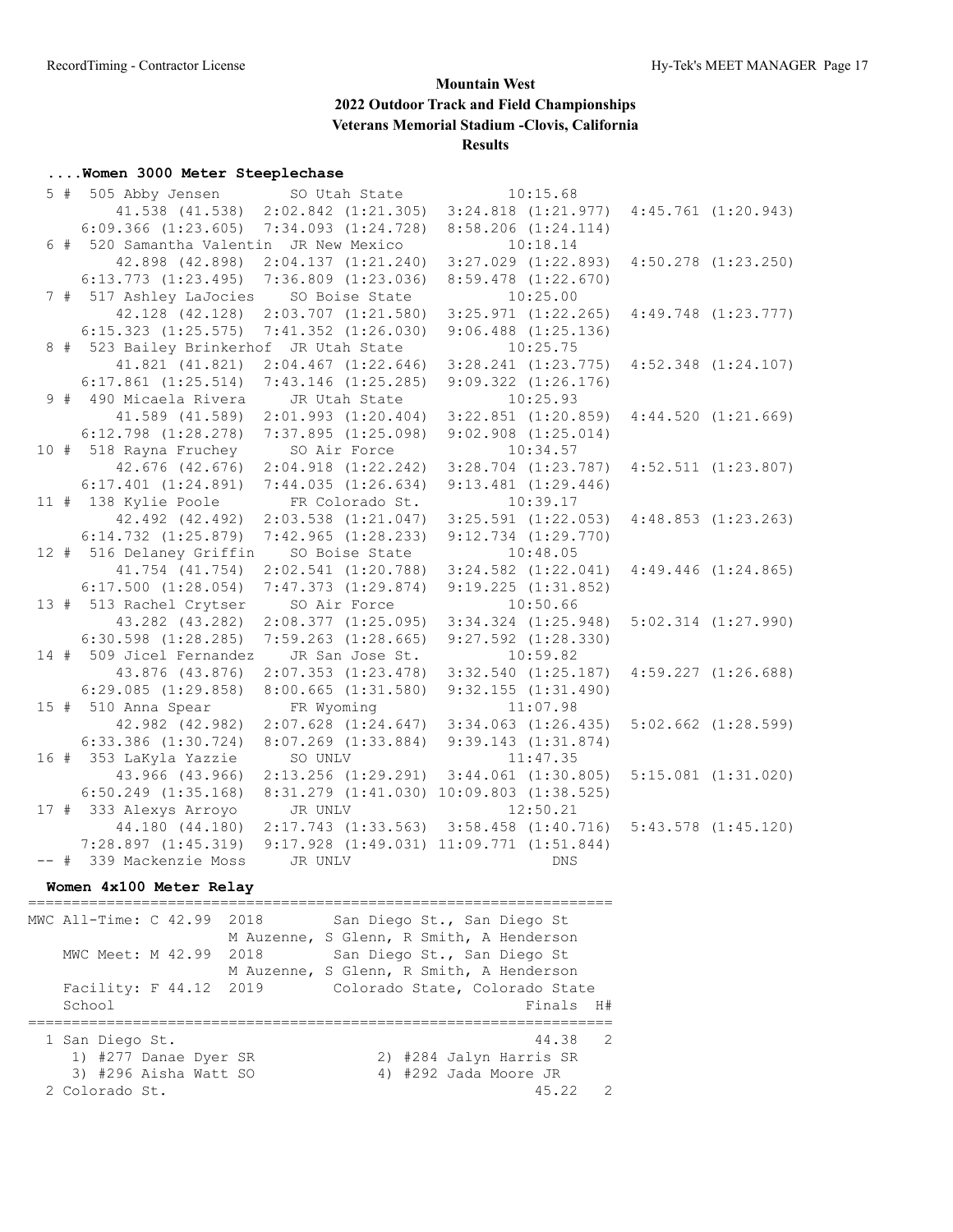#### **....Women 4x100 Meter Relay**

| 1) #118 Tayla Brunger FR         | 2) #124 Lauren Gale JR          |
|----------------------------------|---------------------------------|
| 3) #143 Makayla Williams SO      | 4) #128 Janyah Jasper SO        |
| 3 Fresno State                   | 46.40<br>2                      |
| 1) #191 Antoinette Stubbfield FR | 2) #188 Ceonna Pipion SO        |
| 3) #185 Queen Okoh SO            | 4) #173 Nakyia Buckner SO       |
| 4 Nevada                         | 46.55<br>$\overline{2}$         |
| 1) #218 Lilly Gregg SO           | 2) #213 Emily Costello JR       |
| 3) #221 Sarah Marske SO          | 4) #226 Carolyn Ross JR         |
| 5 Utah State                     | 47.24 1                         |
| 1) #358 Abbey Bryant SO          | 2) #367 Gabriella Holmstrom SO  |
| 3) #362 Delphine Dah SO          | 4) #375 Emma Reeves SO          |
| 6 Air Force                      | 47.76 1                         |
| 1) #24 Grace Proesch SR          | 2) #26 Taylor Rioux FR          |
| 3) #16 Zoe Iwu SO                | 4) #30 Katie Thompson SO        |
| 7 Boise State                    | $47.82 \quad 1$                 |
| 1) #87 Emily Stefan FR           | 2) #69 Alyssa Cullen FR         |
| 3) #65 Isabella Ales FR          | 4) #89 Rebecca Troescher JR     |
| 8 New Mexico                     | 50.32<br>$\overline{1}$         |
| 1) #251 Tatyanah Wiley SO        | 2) #246 Kiara Quezada-Arzate SO |
| 3) #242 Ryan Little SO           | 4) #247 Marthe Roee JR          |
| -- Wyoming                       | 1 1st exchange<br>DQ.           |
| 1) #410 Aumni Ashby JR           | 2) #418 Shayla Howell JR        |
| 3) #423 Sadie McMullen SO        | 4) #415 Gabby Drube FR          |
| -- San Jose St.                  | 2 Exchange zone<br>DQ.          |
| 1) #302 Kaiya Johnson SO         | 2) #312 Gabrielle Spencer SO    |
| 3) #303 Mahkaia Lee SO           | 4) #298 Sydney Bentley SO       |

#### **Women 4x400 Meter Relay** ===================================================================

MWC All-Time: C 3:30.00 2006 TCU MWC Meet: M 3:34.72 2002 UNLV, UNLV Facility: F 3:35.02 2019 San Diego St, San Diego State School Finals H# =================================================================== 1 San Diego St. 3:33.68M 2 1) #291 Nyjari McNeil SR 2) #284 Jalyn Harris SR 3) #296 Aisha Watt SO 4) #293 Sakura Roberson SR 2 Colorado St. 3:34.57M 2 1) #129 Yolonda Johnson SR 2) #125 Grace Goldsworthy SO 3) #136 Jessica Ozoude SR 4) #124 Lauren Gale JR 3 San Jose St. 3:40.38 2 1) #302 Kaiya Johnson SO 2) #298 Sydney Bentley SO 3) #312 Gabrielle Spencer SO 4) #301 Daryia Greene SR 4 Air Force 3:42.14 2 1) #27 Michelle Roca SR 2) #26 Taylor Rioux FR 3) #20 Brid O'Connell SR 4) #24 Grace Proesch SR 5 Boise State 3:42.76 2 1) #82 Nyenuchi Okemgbo SO 2) #86 Kristie Schoffield SR 3) #69 Alyssa Cullen FR 4) #80 MaLeigha Menegatti JR 6 Nevada 3:43.38 1 1) #218 Lilly Gregg SO 2) #213 Emily Costello JR 3) #212 Kylie Burton SO 4) #226 Carolyn Ross JR 7 Fresno State 3:43.78 1 1) #189 Daveion Robinson SO 2) #188 Ceonna Pipion SO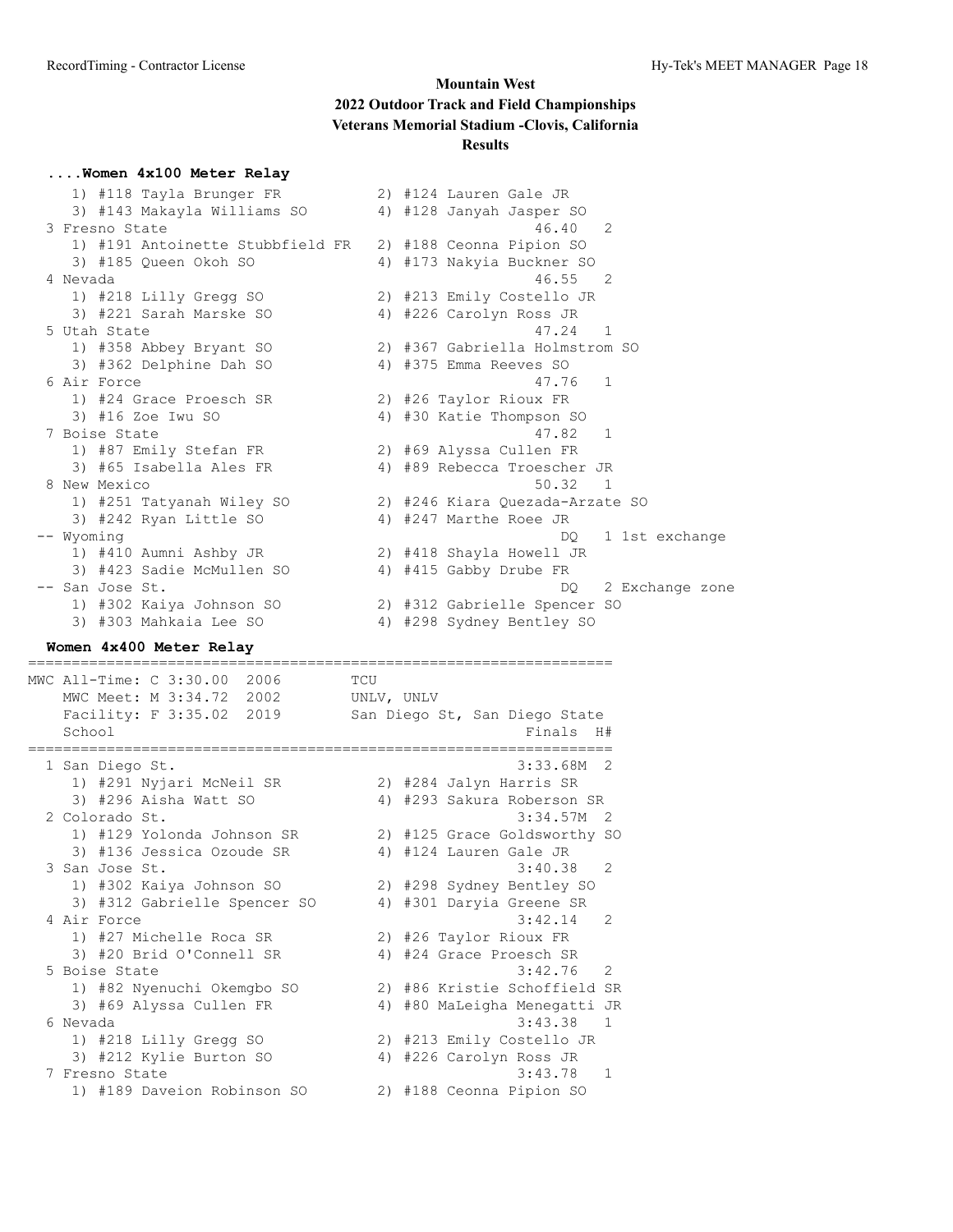| Women 4x400 Meter Relay                                                          |               |                                          |                   |
|----------------------------------------------------------------------------------|---------------|------------------------------------------|-------------------|
| 3) #173 Nakyia Buckner SO                                                        |               | 4) #184 Cu-Nisha Mitchell SO             |                   |
| 8 Utah State<br>1) #379 Olivia Smith SO                                          |               | $3:45.83$ 2<br>2) #376 Alison Richter FR |                   |
| 3) #362 Delphine Dah SO                                                          |               | 4) #375 Emma Reeves SO                   |                   |
| 9 Wyoming                                                                        |               | 3:54.41 1                                |                   |
| 1) #421 Caroline Larsson FR                                                      |               | 2) #425 Jenae Ramirez SO                 |                   |
| 3) #416 Kiona Gonzales-Gibbs SO                                                  |               | 4) #415 Gabby Drube FR                   |                   |
| -- New Mexico<br>1) #242 Ryan Little SO                                          |               | DNS 1<br>2) #251 Tatyanah Wiley SO       |                   |
| 3) #232 Sarah Eckel JR                                                           |               | 4) #504 Isabella Fauria FR               |                   |
| Women High Jump                                                                  |               |                                          |                   |
| ---------------------------<br>MWC All-Time: C 6-02.75 2017 Kaysee Pilgrim, UNLV |               |                                          |                   |
| MWC Meet: M 6-02.75 2017 Kaysee Pilgrim, UNLV                                    |               |                                          |                   |
| Facility: F 1.83m 2018 Autumn Gardner, Colorado St                               |               |                                          |                   |
| Name                                                                             | Year School   | Finals                                   |                   |
| 1 # 211 Nicola Ader       SR Nevada                                              |               |                                          | $1.76m$ $5-09.25$ |
| 1.53 1.58 1.63 1.68 1.73 1.76                                                    |               |                                          |                   |
| $- - - -$                                                                        | $O$ XO        |                                          |                   |
| 2 # 219 Iesha Hamm<br>1.53 1.58 1.63 1.68 1.73 1.76                              | SR Nevada     | $1.73m$ $5-08.00$                        |                   |
| O O XXX<br>--- --- ---                                                           |               |                                          |                   |
| 3 # 19 Arianna Martinez SR Air Force                                             |               | J1.73m 5-08.00                           |                   |
| 1.53 1.58 1.63 1.68 1.73 1.76                                                    |               |                                          |                   |
| --- 0 0 XO XXX<br>4 # 278 Jenna Fee Feyerab SO San Diego St.                     |               | J1.73m 5-08.00                           |                   |
| 1.53 1.58 1.63 1.68 1.73 1.76                                                    |               |                                          |                   |
| O O XXO XXX<br>$---$<br>$\overline{O}$                                           |               |                                          |                   |
| 5 # 310 Lina Shubert FR San Jose St.<br>1.53 1.58 1.63 1.68 1.73                 |               | $1.68m$ $5-06.00$                        |                   |
| --- --- xo oxxx                                                                  |               |                                          |                   |
| 6 # 74 Alison Kremer FR Boise State                                              |               | $J1.68m$ $5-06.00$                       |                   |
| 1.53 1.58 1.63 1.68 1.73                                                         |               |                                          |                   |
| O O XXO XXX<br>$\mathbf{P}$<br>6 # 372 Inka Mehtola FR Utah State                |               | $J1.68m$ $5-06.00$                       |                   |
| 1.53 1.58 1.63 1.68 1.73                                                         |               |                                          |                   |
| O XXO XXX<br>$---$ 0                                                             |               |                                          |                   |
| 8 # 245 Victoria Plummer SO New Mexico                                           |               |                                          | $1.63m$ $5-04.25$ |
| 1.53 1.58 1.63 1.68<br>P P O XXX                                                 |               |                                          |                   |
| 8 # 130 Lexie Keller JR Colorado St.                                             |               |                                          | $1.63m$ $5-04.25$ |
| 1.53 1.58 1.63 1.68                                                              |               |                                          |                   |
| O O O XXX                                                                        |               |                                          |                   |
| 10 # 238 Emily Ho<br>1.53 1.58 1.63 1.68                                         | SO New Mexico | $J1.63m$ $5-04.25$                       |                   |
| O XO O XXX                                                                       |               |                                          |                   |
| 11 # 349 Erin Thompson                                                           | FR UNLV       | $J1.63m$ $5-04.25$                       |                   |
| 1.53 1.58 1.63 1.68                                                              |               |                                          |                   |
| O O XXO XXX<br>12 # 371 Xiomara Malone SO Utah State                             |               |                                          | $1.58m$ $5-02.25$ |
| 1.53 1.58 1.63                                                                   |               |                                          |                   |
| --- 0 XXX                                                                        |               |                                          |                   |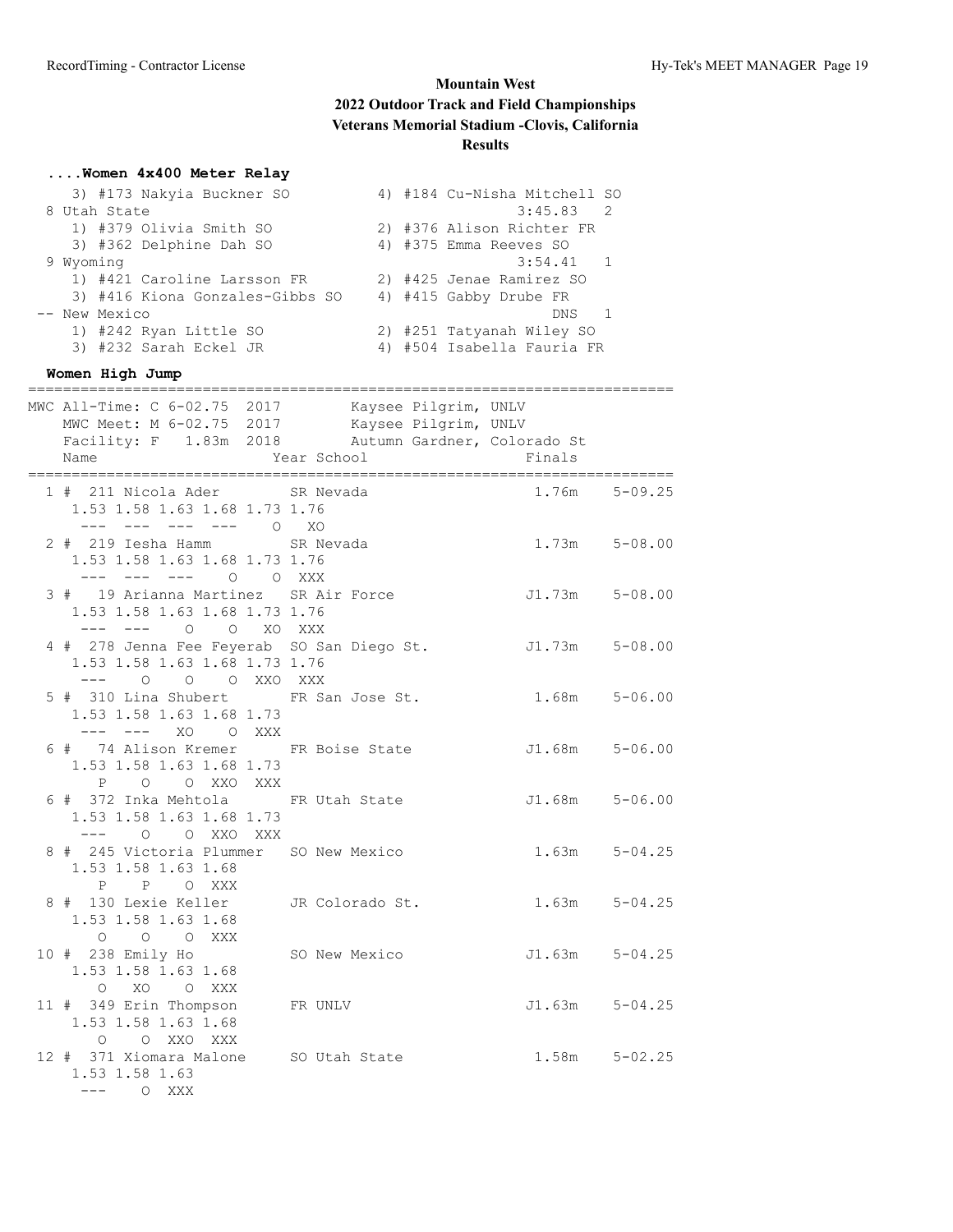## **....Women High Jump**

| 13 # 187 Kaitlynn Perez SO Fresno State 1.53m 5-00.25<br>1.53 1.58<br>O XXX                                                                               |                    |                     |                     |
|-----------------------------------------------------------------------------------------------------------------------------------------------------------|--------------------|---------------------|---------------------|
| Women Pole Vault                                                                                                                                          |                    |                     |                     |
| MWC All-Time: C 14-09.50 2019 Bonnie Draxler, SDSU<br>MWC Meet: M 14-00.50 2015 Kristen Brown, SDSU<br>Facility: F 4.44m 2021 Olivia Gruver, NIKE<br>Name | Year School Finals |                     |                     |
| 1 # 285 Kaitlin Heri SR San Diego St. 4.36m<br>3.40 3.55 3.70 3.82 3.92 4.02 4.12 4.22 4.29 4.36 4.42<br>--- --- --- --- 0 0 XO 0 XO 0 XXX                |                    |                     | $14 - 03.50$        |
| 2 # 274 Ashley Callahan SO San Diego St.<br>3.40 3.55 3.70 3.82 3.92 4.02 4.12 4.22 4.29<br>--- --- --- --- 0 0 0 0 XXX                                   |                    | $4.22m$ $13-10.00$  |                     |
| 3 # 214 Camrin Dolcini FR Nevada<br>3.40 3.55 3.70 3.82 3.92 4.02 4.12                                                                                    |                    | $4.02m$ $13-02.25$  |                     |
| --- --- XO XO O XO XXX<br>4 # 140 Celyn Stermer SO Colorado St.<br>3.40 3.55 3.70 3.82 3.92 4.02<br>--- --- --- 0 0 XXX                                   |                    | $3.92m$ $12-10.25$  |                     |
| 5 # 122 Tameryn Coryell JR Colorado St. J3.92m 12-10.25<br>3.40 3.55 3.70 3.82 3.92 4.02<br>--- --- XO XO O XXX                                           |                    |                     |                     |
| 6 # 280 Elizabeth Funk JR San Diego St.<br>3.40 3.55 3.70 3.82 3.92 4.02<br>--- --- XO O XXO XXX                                                          |                    | J3.92m 12-10.25     |                     |
| 7 # 35 Erika Willis SR Air Force<br>3.40 3.55 3.70 3.82 3.92<br>--- 0 0 XO XXX                                                                            |                    | $3.82m$ $12-06.25$  |                     |
| 8 # 28 Katie Schlather FR Air Force<br>3.40 3.55 3.70 3.82 3.92<br>--- --- O XXO XXX                                                                      |                    | $J3.82m$ $12-06.25$ |                     |
| 9 # 23 Frankie Porambo SR Air Force<br>3.40 3.55 3.70 3.82<br>--- 0 0 XXX                                                                                 |                    | $3.70m$ $12-01.50$  |                     |
| 9 # 131 Elizabeth Lydon FR Colorado St.<br>3.40 3.55 3.70 3.82<br>O O O XXX                                                                               |                    | $3.70m$ $12-01.50$  |                     |
| 11 # 246 Kiara Quezada-Arz SO New Mexico<br>3.40 3.55 3.70<br>O O XXX                                                                                     |                    | 3.55m               | $11 - 07.75$        |
| 12 # 378 Emma Shippen SO Utah State<br>3.40 3.55 3.70<br>XXO O XXX                                                                                        |                    |                     | $J3.55m$ $11-07.75$ |
| 13 # 374 Anna Parkinson JR Utah State<br>3.40 3.55<br>XO XXX                                                                                              |                    |                     | $3.40m$ $11-01.75$  |
| -- # 279 Corey Friedenbach JR San Diego St.<br>3.40 3.55 3.70<br>--- --- XXX                                                                              |                    | NH                  |                     |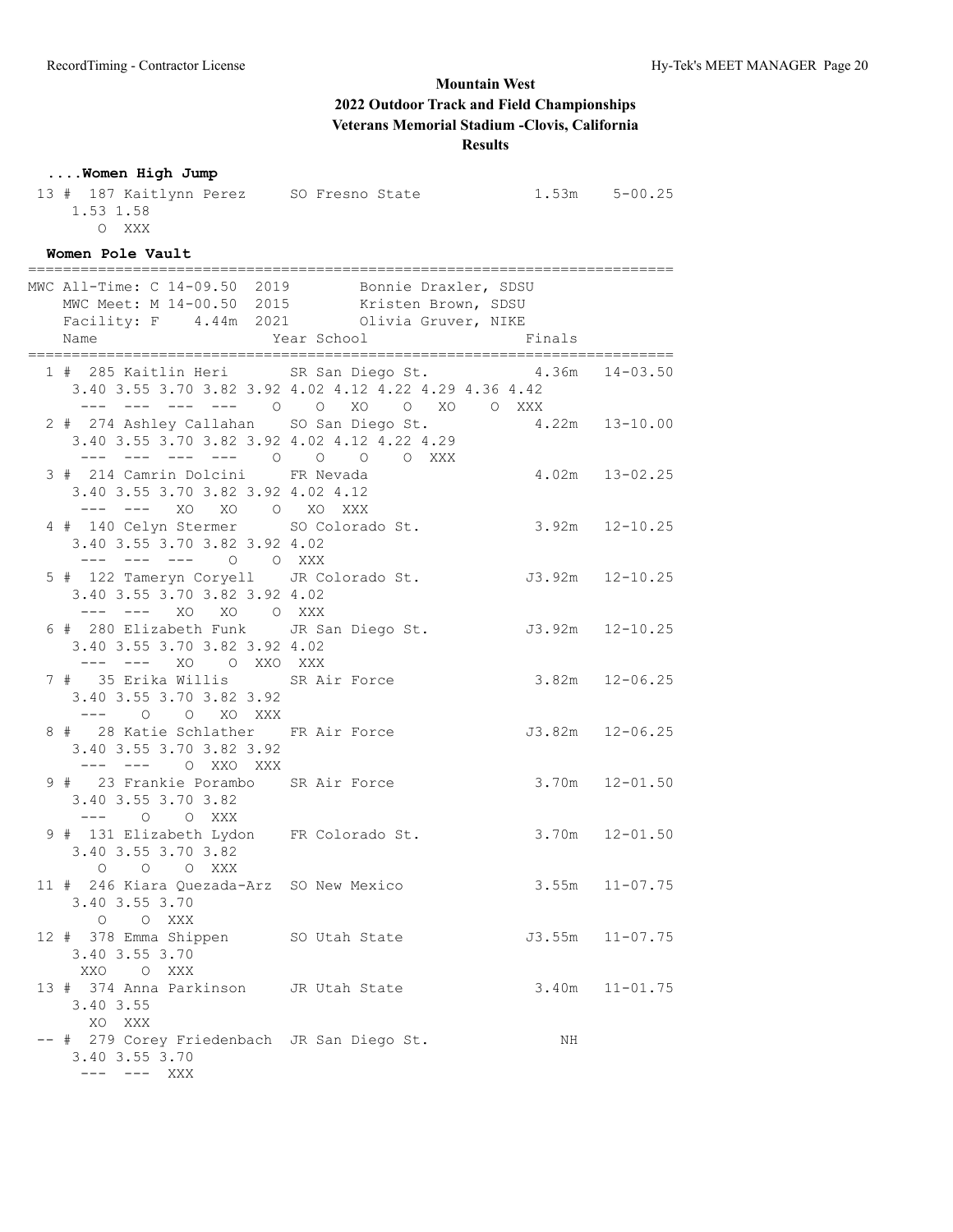**Women Long Jump**

| -------------------------------                                                                                                        |               |        |                            |              |
|----------------------------------------------------------------------------------------------------------------------------------------|---------------|--------|----------------------------|--------------|
| MWC All-Time: C 22-04.50 2012 Whitney Gipson, TCU                                                                                      |               |        |                            |              |
| MWC Meet: M 21-09 2010 Mindy McClurkin, BYU                                                                                            |               |        |                            |              |
| Facility: F 6.63m 2016 Je'Nia Sears, Fresno State                                                                                      |               |        |                            |              |
|                                                                                                                                        |               |        |                            |              |
| 1 # 418 Shayla Howell JR Wyoming<br>$6.14m(0.3) 6.09m(0.7)$ FOUL $(1.8) 6.12m(0.6) 6.19m(1.7)$                                         |               |        | 6.19m  1.7  20-03.75  2    |              |
| 2 # 211 Nicola Ader SR Nevada                                                                                                          |               |        | $6.09m + 0.0$ 19-11.75 2   |              |
| $6.00m(1.7)$ FOUL $(2.7)$ $5.87m(0.2)$ FOUL $(1.9)$ $5.67m(1.5)$ $6.09m(+0.0)$<br>3 # 287 Simone Johnson SO San Diego St. 5.96m        |               |        | $2.1$ 19-06.75 2           |              |
| 5.75m(3.9) FOUL FOUL 5.96m(2.1) FOUL<br>FOUL<br>4 # 295 Dejanae Thompson JR San Diego St. 5.94m 2.1                                    |               |        | $19 - 06.00$ 2             |              |
| $5.57m (+0.0)$ $5.63m (1.1)$ $5.94m (2.1)$ $5.47m (0.9)$ $FOUT(1.4)$ $5.78m (1.3)$<br>5 # 180 Madison Hutton FR Fresno State 5.93m 1.4 |               |        | $19 - 05.50$ 2             |              |
| $5.31m(0.9)$ $5.85m(1.8)$ $5.77m(0.4)$ FOUL $5.93m(1.4)$ $5.63m(2.2)$<br>6 # 130 Lexie Keller JR Colorado St. 5.86m -1.3               |               |        | $19 - 02.75$ 2             |              |
| $5.86m(-1.3)$ FOUL $(2.1)$ FOUL $(1.6)$ $5.47m(1.0)$ FOUL $(1.3)$ $5.82m(0.4)$<br>7 # 303 Mahkaia Lee SO San Jose St. 5.79m 1.1        |               |        | $19 - 00.00 2$             |              |
| $5.39m(2.0)$ FOUL $(1.5)$ $5.77m(1.4)$ $5.43m(1.7)$ $4.19m(0.2)$ $5.79m(1.1)$                                                          |               |        |                            |              |
| 8 # 223 Rayven Nealey JR Nevada<br>$5.57m (+0.0) 5.68m (1.4) 5.78m (1.7) 5.70m (0.7) 5.65m (1.2) 5.78m (1.3)$                          | 5.78m         |        | $1.7$ $18-11.75$ 2         |              |
| 9 # 371 Xiomara Malone SO Utah State 5.69m<br>FOUL<br>5.36m(1.7) 5.69m(2.3)                                                            |               |        | 2.3 18-08.00 2             |              |
| 9 # 311 Emilia Sjostrand FR San Jose St. 5.69m 0.7 18-08.00 1<br>$5.64m(0.2)$ $4.95m(-0.2)$ $5.69m(0.7)$ PASS PASS PASS                |               |        |                            |              |
| 11 # 186 Rachela Pace FR Fresno State<br>FOUL $(1.5)$ FOUL $(-0.2)$ 5.65m $(-0.8)$                                                     |               |        | $5.65m -0.8$ 18-06.50 1    |              |
| 12 # 294 Vanessa Spizewski SR San Diego St. 5.63m +0.0 18-05.75 2                                                                      |               |        |                            |              |
| $5.58m(0.4)$ FOUL $(2.7)$ $5.63m(+0.0)$<br>13 # 236 Mikyla Harkley FR New Mexico                                                       | $5.60m + 0.0$ |        | $18 - 04.50$ 2             |              |
| $5.60m (+0.0) 5.55m (1.3) 5.54m (1.2)$<br>13 # 423 Sadie McMullen SO Wyoming                                                           |               |        | 5.60m  2.7  18-04.50  2    |              |
| 5.60m(2.7) FOUL(+0.0) FOUL<br>15 # 270 Sara Absten SR San Diego St.                                                                    |               |        | $5.57m$ 1.2 18-03.25 2     |              |
| $FOUT(+0.0) 5.57m(1.2)$<br>FOUL<br>16 # 143 Makayla Williams SO Colorado St.                                                           | $5.55m + 0.0$ |        | $18 - 02.50$ 1             |              |
| $5.55m (+0.0)$ $3.54m (+0.0)$ $5.39m (1.2)$<br>17 # 87 Emily Stefan FR Boise State                                                     |               |        | 5.54m 1.1 18-02.25 1       |              |
| $5.41m (+0.0) 5.54m (1.1) 5.37m (0.5)$<br>18 # 222 Maria Paz Milani FR Nevada                                                          |               |        | $5.51m + 0.0 18 - 01.00 1$ |              |
| $5.51m (+0.0) 5.48m (-1.7)$ FOUL                                                                                                       |               |        |                            |              |
| 19 # 300 Greta Fraraccio FR San Jose St.<br>5.48m(0.4) 5.28m(1.1) 5.42m(0.3)                                                           | 5.48m         |        | $0.4$ 17-11.75 1           |              |
| 20 # 307 Jordan Patterson FR San Jose St.<br>$5.45m(0.7) 5.37m(+0.0) 5.09m(+0.0)$                                                      | 5.45m         | 0.7    | $17 - 10.75$               | $\mathbf{1}$ |
| 21 # 227 Hanah Smrt<br>SR Nevada<br>$5.27m (+0.0) 5.41m (+0.0) FOUL(0.6)$                                                              | 5.41m         | $+0.0$ | $17 - 09.00$               | 1            |
| 22#<br>30 Katie Thompson<br>SO Air Force<br>5.38m(1.7) FOUL<br>FOUL                                                                    | 5.38m         | 1.7    | $17 - 08.00$               | 2            |
| 23 # 335 Aaliyah Graves<br>SR UNLV                                                                                                     | 5.33m         | 0.4    | $17 - 06.00$               | 1            |
| $5.33m(0.4)$ FOUL $(+0.0)$ $4.91m(-1.1)$<br>24 # 25 Aaliyah Ricketts JR Air Force<br>$5.19m (+0.0) 5.28m (1.1) FOUT (+0.0)$            | 5.28m         | 1.1    | $17 - 04.00$ 1             |              |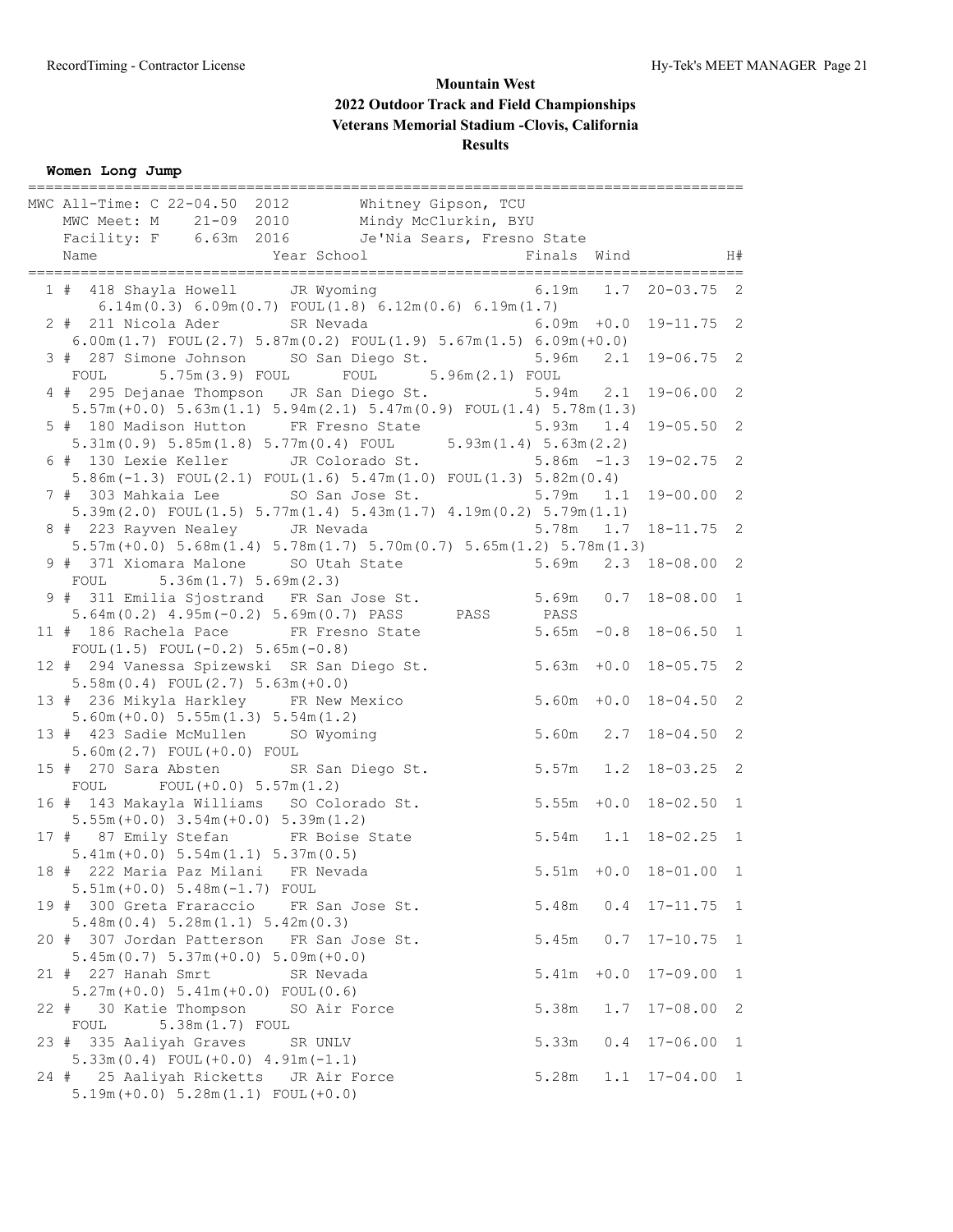## **....Women Long Jump**

| 25 # 123 Jahzara Davis FR Colorado St.    |  | $5.15m -0.2$ 16-10.75 1    |  |
|-------------------------------------------|--|----------------------------|--|
| FOUL $(1.5)$ 5.15m $(-0.2)$ FOUL $(-0.8)$ |  |                            |  |
| 26 # 83 Grace Oldham SO Boise State       |  | $5.14m + 0.0 16 - 10.50 1$ |  |
| $5.05m (+0.0) 5.14m (+0.0) 4.84m (0.6)$   |  |                            |  |
| 27 # 247 Marthe Roee GR New Mexico        |  | $4.81m + 0.0 15 - 09.50 1$ |  |
| $4.81m (+0.0)$ $4.75m (-0.3)$ FOUL(0.3)   |  |                            |  |

## **Women Triple Jump**

|      | -----------------------------                                                                                                                                                          |        |     |                           |                |
|------|----------------------------------------------------------------------------------------------------------------------------------------------------------------------------------------|--------|-----|---------------------------|----------------|
|      | MWC All-Time: C 46-05.25 2013 Shanieka Thomas, SDSU<br>MWC Meet: M 46-05.25 2013 Shanieka Thomas, SDSU<br>Facility: F 13.48m 2021 Charisma Taylor, Washington S<br>Year School<br>Name |        |     | Finals Wind H#            |                |
|      |                                                                                                                                                                                        |        |     |                           |                |
|      | 1 # 287 Simone Johnson SO San Diego St. 12.92m 0.3 42-04.75 2<br>$12.92m(0.3)$ $12.40m(1.2)$ $12.11m(+0.0)$ $FOUT(1.5)$ $12.85m(+0.0)$ $12.73m(1.5)$                                   |        |     |                           |                |
|      | 2 # 311 Emilia Sjostrand FR San Jose St. 12.77m +0.0 41-10.75<br>$12.77m (+0.0)$ $11.34m (1.0)$ $12.03m (0.1)$ FOUL FOUL $12.45m (+0.0)$                                               |        |     |                           | $\overline{c}$ |
|      | 3 # 410 Aumni Ashby JR Wyoming 12.62m 0.1 41-05.00<br>$12.43\text{m} (2.0)$ $12.31\text{m} (+0.0)$ PASS $12.11\text{m} (+0.0)$ $12.04\text{m} (0.4)$ $12.62\text{m} (0.1)$             |        |     |                           | $\overline{c}$ |
|      | 4 # 77 Maggie Larson FR Boise State 12.46m 1.6 40-10.50<br>$12.17m(1.0)$ $12.35m(-1.3)$ $12.06m(0.8)$ $12.35m(+0.0)$ $12.46m(1.6)$ $11.59m(0.2)$                                       |        |     |                           | $\overline{c}$ |
|      | 5 # 236 Mikyla Harkley FR New Mexico 12.34m +0.0 40-06.00<br>FOUL $12.33m (+0.0) 12.23m (0.8) 12.18m (+0.0) 12.27m (0.6) 12.34m (+0.0)$                                                |        |     |                           | $\overline{c}$ |
|      | 6 # 223 Rayven Nealey JR Nevada<br>$12.09m (+0.0)$ FOUL $(0.6)$ $12.17m(1.8)$ FOUL $(+0.0)$ FOUL $(0.1)$ $12.29m(1.5)$                                                                 |        |     | $12.29m$ $1.5$ $40-04.00$ | $\overline{c}$ |
|      | 7 # 186 Rachela Pace FR Fresno State 12.26m 0.9 40-02.75 2                                                                                                                             |        |     |                           |                |
|      | 12.03m(+0.0) 12.26m(0.9) 12.11m(1.1) FOUL FOUL<br>FOUL<br>8 # 222 Maria Paz Milani FR Nevada                                                                                           |        |     | 12.15m  1.0  39-10.50     | $\overline{c}$ |
|      | $12.10\text{m}$ (+0.0) $12.09\text{m}$ (0.2) FOUL(0.6) $12.15\text{m}$ (+0.0) $12.15\text{m}$ (1.0) $11.80\text{m}$ (0.3)<br>9 # 215 Gabrielle Fraser SR Nevada                        |        |     | 12.11m  2.5  39-08.75  1  |                |
|      | FOUL 12.11m(2.5) FOUL 11.85m(0.8) FOUL<br>FOUL                                                                                                                                         |        |     |                           |                |
|      | SO Fresno State<br>10 # 185 Queen Okoh<br>$11.90m(0.3)$ $11.40m(1.1)$ $12.08m(1.6)$                                                                                                    |        |     | 12.08m  1.6  39-07.75  1  |                |
|      | 11 # 294 Vanessa Spizewski SR San Diego St. 11.93m 1.0 39-01.75 1<br>$11.93m(1.0)$ $11.89m(0.8)$ $11.80m(0.2)$                                                                         |        |     |                           |                |
|      | 12 # 300 Greta Fraraccio FR San Jose St.<br>11.71m (0.7) 11.66m (+0.0) FOUL                                                                                                            |        |     | 11.71m  0.7  38-05.00     | $\overline{c}$ |
|      | 13 # 91 Kate White SO Boise State<br>FOUL 11.69m (1.5)<br>FOUL                                                                                                                         | 11.69m |     | $1.5$ 38-04.25 1          |                |
|      | 14 # 335 Aaliyah Graves SR UNLV<br>FOUL $11.32m(2.4) 11.12m(0.9)$                                                                                                                      |        |     | 11.32m  2.4  37-01.75  1  |                |
|      | 15 # 247 Marthe Roee JR New Mexico<br>FOUL 11.25m(1.4)<br>FOUL                                                                                                                         |        |     | 11.25m  1.4  36-11.00  1  |                |
|      | -- # 303 Mahkaia Lee<br>SO San Jose St.<br>PASS<br>PASS<br>FOUL                                                                                                                        | FOUL   |     |                           | $\overline{c}$ |
|      | -- # 25 Aaliyah Ricketts JR Air Force<br>FOUL<br>FOUL<br>FOUL                                                                                                                          | FOUL   |     |                           | $\mathbf{1}$   |
|      | -- # 307 Jordan Patterson FR San Jose St.<br>FOUL<br>FOUL<br>FOUL                                                                                                                      | FOUL   |     |                           | $1\,$          |
| -- # | 83 Grace Oldham<br>SO Boise State                                                                                                                                                      | DNS    | NWI |                           | 1              |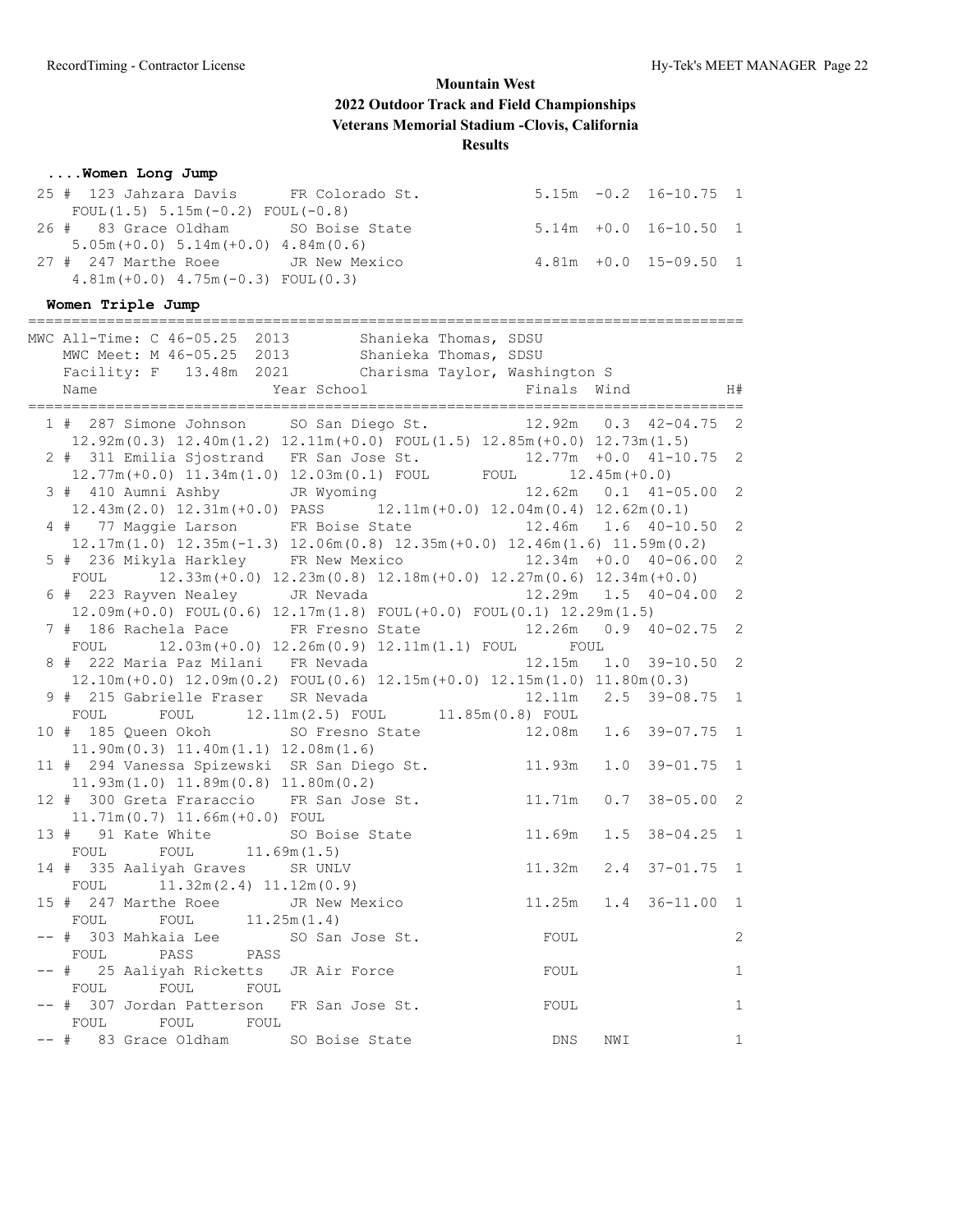## **Women Shot Put**

|  | MWC All-Time: C 57-02.75 2019 Taryn Sieg, CSU                                          |                                                   |         |                |              |
|--|----------------------------------------------------------------------------------------|---------------------------------------------------|---------|----------------|--------------|
|  |                                                                                        | MWC Meet: M 55-08.50 2017 Aaliyah Pete, CSU       |         |                |              |
|  |                                                                                        | Facility: F 16.64m 2018 Brenn Flint, Fresno State |         |                |              |
|  | Name                                                                                   | Year School                                       | Finals  |                | H#           |
|  |                                                                                        |                                                   |         |                |              |
|  | 1 # 132 Gabby McDonald SO Colorado St.<br>15.55m  16.83m  16.40m  15.80m  16.13m  FOUL |                                                   | 16.83mF | $55 - 02.75$ 2 |              |
|  | 2 # 366 Maia Garren SR Utah State<br>16.01m  16.50m  16.33m  FOUL  16.49m  15.99m      |                                                   | 16.50m  | $54 - 01.75$ 2 |              |
|  | 3 # 181 Cierra Jackson FR Fresno State<br>14.94m 15.52m FOUL 14.30m 14.74m 14.57m      |                                                   | 15.52m  | $50 - 11.00$ 2 |              |
|  | 4 # 417 Addison Henry SR Wyoming                                                       |                                                   | 15.27m  | $50 - 01.25$   | 2            |
|  | 14.71m  14.82m  14.99m  15.27m  FOUL  FOUL<br>5 # 117 Tarynn Bown JR Colorado St.      |                                                   | 14.91m  | $48 - 11.00$   | $\mathbf{1}$ |
|  | 14.37m FOUL 13.67m 14.21m 14.91m 14.35m<br>6 # 175 Amelia DiPaola SO Fresno State      |                                                   | 14.76m  | $48 - 05.25$   | 2            |
|  | 14.14m  14.17m  14.76m  13.35m  13.88m  13.99m<br>7 # 365 Dolly Gabri JR Utah State    |                                                   | 14.27m  | $46 - 10.00$   | 2            |
|  | 13.82m 13.64m 13.48m 13.42m 14.27m 13.85m<br>8 # 126 Michaela Hawkins SO Colorado St.  |                                                   | 14.19m  | $46 - 06.75$ 2 |              |
|  | 13.05m 13.07m 14.02m 13.58m 14.19m 13.64m<br>9 # 354 Tori Bailey JR Utah State         |                                                   | 13.78m  | $45 - 02.50$   | 2            |
|  | 13.45m 13.78m 13.64m FOUL FOUL 13.29m<br>10 # 178 Emma Harper                          | FR Fresno State                                   | 13.76m  | $45 - 01.75$   | $\mathbf{1}$ |
|  | 13.42m FOUL 13.76m<br>11 # 276 Felicia Crenshaw                                        | JR San Diego St.                                  | 13.16m  | $43 - 02.25$   | $\mathbf{1}$ |
|  | 12.72m  13.11m  13.16m<br>12 # 182 Morgan Johnson                                      | SO Fresno State                                   | 12.95m  | $42 - 06.00$   | $\mathbf{1}$ |
|  | 11.95m 12.27m 12.95m<br>13 # 412 Jordan Christense                                     | SO Wyoming                                        | 12.86m  | $42 - 02.25$   | 1            |
|  | 12.74m FOUL 12.86m<br>14 # 428 Cosette Stellern                                        | JR Wyoming                                        | 12.84m  | $42 - 01.50$   | 1            |
|  | 12.56m FOUL 12.84m<br>15 # 414 Logan DeRock                                            | FR Wyoming                                        | 12.80m  | $42 - 00.00$   | $\mathbf{1}$ |
|  | 12.14m  12.80m  FOUL<br>16 # 130 Lexie Keller                                          | JR Colorado St.                                   | 12.78m  | $41 - 11.25$   | 1            |
|  | 11.01m  12.78m  11.92m<br>-- # 194 Trinity Williams SO Fresno State                    |                                                   | FOUL    |                | $\mathbf{1}$ |
|  | FOUL FOUL FOUL<br>-- # 313 Grace Togiai SR San Jose St.                                |                                                   | DNS     |                | 2            |

#### **Women Discus Throw**

========================================================================== MWC All-Time: C 213-05 2019 Shade Lawrence, CSU MWC Meet: M 196-07 2015 Kiah Hicks, CSU Facility: F 65.05m 2019 Shadae Lawrence, Colorado State Name **Year School** Finals ========================================================================== 1 # 126 Michaela Hawkins SO Colorado St. 55.90m 183-05 52.94m FOUL 48.22m 53.74m 55.90m 51.59m 2 # 132 Gabby McDonald SO Colorado St. 53.94m 177-00 53.94m 53.38m 53.88m 52.05m 52.77m FOUL 3 # 354 Tori Bailey JR Utah State 53.68m 176-01 53.68m 53.47m FOUL FOUL 49.25m 51.05m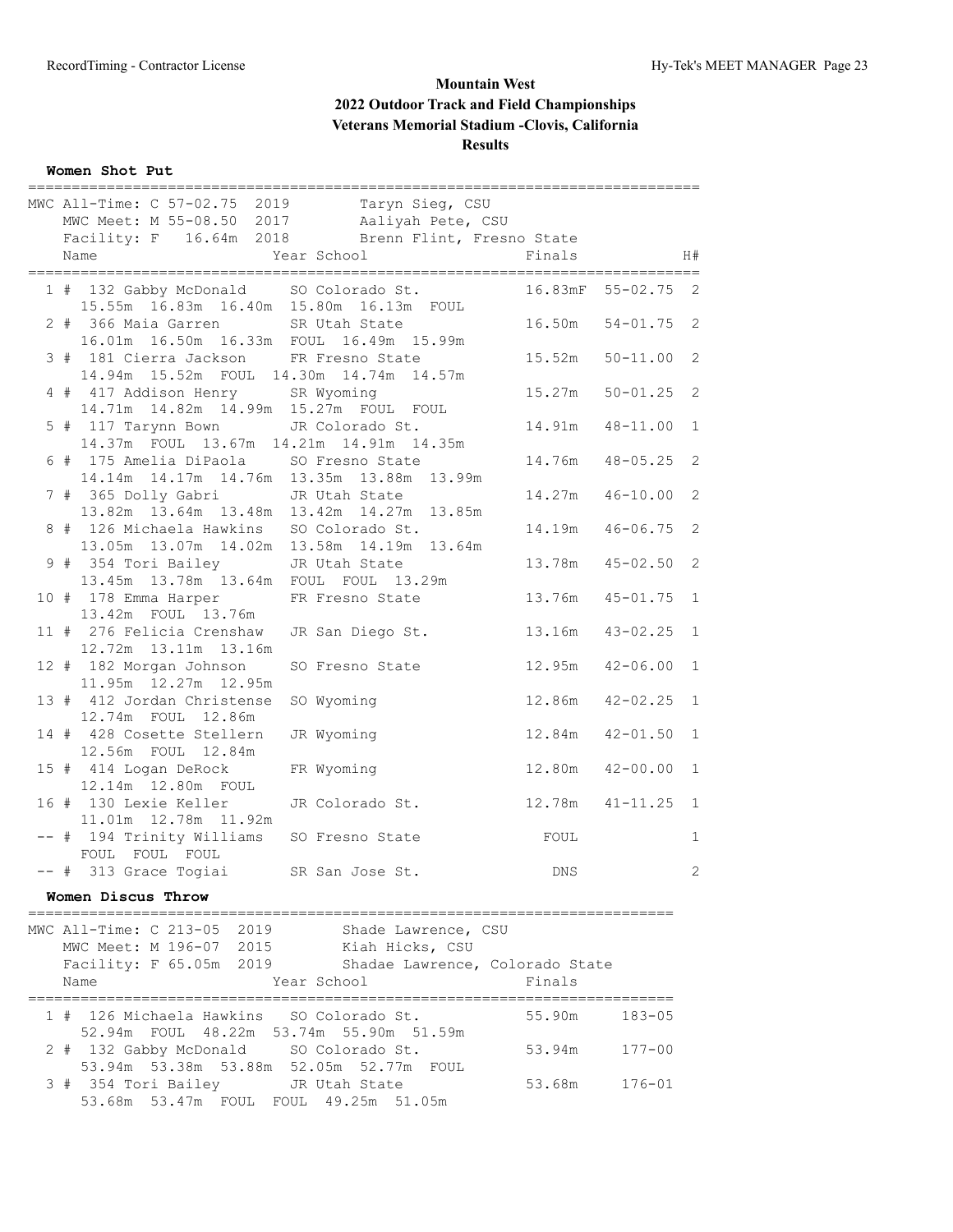#### **....Women Discus Throw**

|  |                                                | 4 # 181 Cierra Jackson FR Fresno State 49.64m 162-10    |        |            |
|--|------------------------------------------------|---------------------------------------------------------|--------|------------|
|  | FOUL FOUL 49.64m FOUL FOUL FOUL                |                                                         |        |            |
|  |                                                | 5 # 141 Morgan Stewart JR Colorado St. 49.09m 161-01    |        |            |
|  | 40.51m  44.56m  49.09m  46.42m  44.68m  45.29m |                                                         |        |            |
|  |                                                | 6 # 276 Felicia Crenshaw JR San Diego St. 48.55m 159-03 |        |            |
|  | 44.79m  47.01m  43.99m  48.12m  FOUL  48.55m   |                                                         |        |            |
|  |                                                | 7 # 282 Erica Grotegeer JR San Diego St. 47.87m         |        | $157 - 01$ |
|  | FOUL 47.87m FOUL 43.34m 46.88m FOUL            |                                                         |        |            |
|  |                                                | 8 # 193 Tahjnee Thurston SR Fresno State                | 47.28m | $155 - 01$ |
|  | 45.57m 47.28m FOUL 44.34m 45.47m 45.37m        |                                                         |        |            |
|  |                                                | 9 # 182 Morgan Johnson SO Fresno State                  | 45.58m | $149 - 06$ |
|  | 45.48m  44.32m  FOUL  FOUL  45.58m  FOUL       |                                                         |        |            |
|  |                                                | 10 # 366 Maia Garren SR Utah State 45.37m               |        | $148 - 10$ |
|  | 45.22m  45.31m  45.37m                         |                                                         |        |            |
|  | 11 # 365 Dolly Gabri JR Utah State             |                                                         | 42.48m | $139 - 04$ |
|  | 42.48m  41.37m  42.42m                         |                                                         |        |            |
|  | 12 # 428 Cosette Stellern                      | JR Wyoming                                              | 42.16m | $138 - 04$ |
|  | FOUL 41.24m 42.16m                             |                                                         |        |            |
|  | 13 # 414 Logan DeRock                          | FR Wyoming                                              | 42.06m | $138 - 00$ |
|  | 41.79m  42.06m  39.50m                         |                                                         |        |            |
|  | 14 # 117 Tarynn Bown                           | JR Colorado St. 36.79m                                  |        | $120 - 08$ |
|  | 32.70m FOUL 36.79m                             |                                                         |        |            |
|  | -- # 178 Emma Harper FR Fresno State           |                                                         | FOUL   |            |
|  | FOUL FOUL FOUL                                 |                                                         |        |            |
|  | -- # 313 Grace Togiai SR San Jose St.          |                                                         | DNS    |            |
|  | PASS PASS PASS                                 |                                                         |        |            |
|  |                                                |                                                         |        |            |

#### **Women Hammer Throw**

|  | MWC All-Time: C 233-01 2012<br>Amanda Bingson, UNLV   |        |            |
|--|-------------------------------------------------------|--------|------------|
|  | MWC Meet: M 229-09 2005<br>Loree Smith, CSU           |        |            |
|  | Facility: F 63.96m 2019 Kelcey Bedard, Colorado State |        |            |
|  | Year School and the School<br>Name                    | Finals |            |
|  | 1 # 183 Nadia Maffo SR Fresno State 63.66m            |        | $208 - 10$ |
|  | 59.71m 62.98m 62.07m 60.43m 63.66m 62.05m             |        |            |
|  | 2 # 117 Tarynn Bown JR Colorado St.                   | 60.81m | 199-06     |
|  | 55.78m 56.51m 59.98m 56.30m 60.81m 60.15m             |        |            |
|  | 3 # 175 Amelia DiPaola SO Fresno State                | 60.62m | $198 - 11$ |
|  | 56.64m 56.22m 57.52m 55.85m 60.62m 59.77m             |        |            |
|  | 4 # 193 Tahjnee Thurston SR Fresno State              | 60.43m | $198 - 03$ |
|  | 58.43m FOUL FOUL 58.60m 58.78m 60.43m                 |        |            |
|  | 5 # 174 Hannah Chappell SR Fresno State               | 58.35m | $191 - 05$ |
|  | 58.35m 57.82m 57.14m FOUL 56.37m 54.37m               |        |            |
|  | 6 # 354 Tori Bailey JR Utah State                     | 57.21m | $187 - 08$ |
|  | 57.21m 53.04m 55.91m FOUL 54.18m 55.12m               |        |            |
|  | 7 # 366 Maia Garren SR Utah State                     | 56.29m | $184 - 08$ |
|  | 52.75m 55.58m 56.29m 55.27m 52.84m FOUL               |        |            |
|  | 8 # 417 Addison Henry SR Wyoming                      | 54.55m | $179 - 00$ |
|  | FOUL 53.62m 54.19m 51.59m 54.55m 53.61m               |        |            |
|  | 9 # 132 Gabby McDonald SO Colorado St.                | 52.65m | $172 - 09$ |
|  | 50.37m 52.57m FOUL 50.39m FOUL 52.65m                 |        |            |
|  | 10 # 309 Naiylah Shepherd FR San Jose St.             | 51.80m | $169 - 11$ |
|  | FOUL 51.80m FOUL                                      |        |            |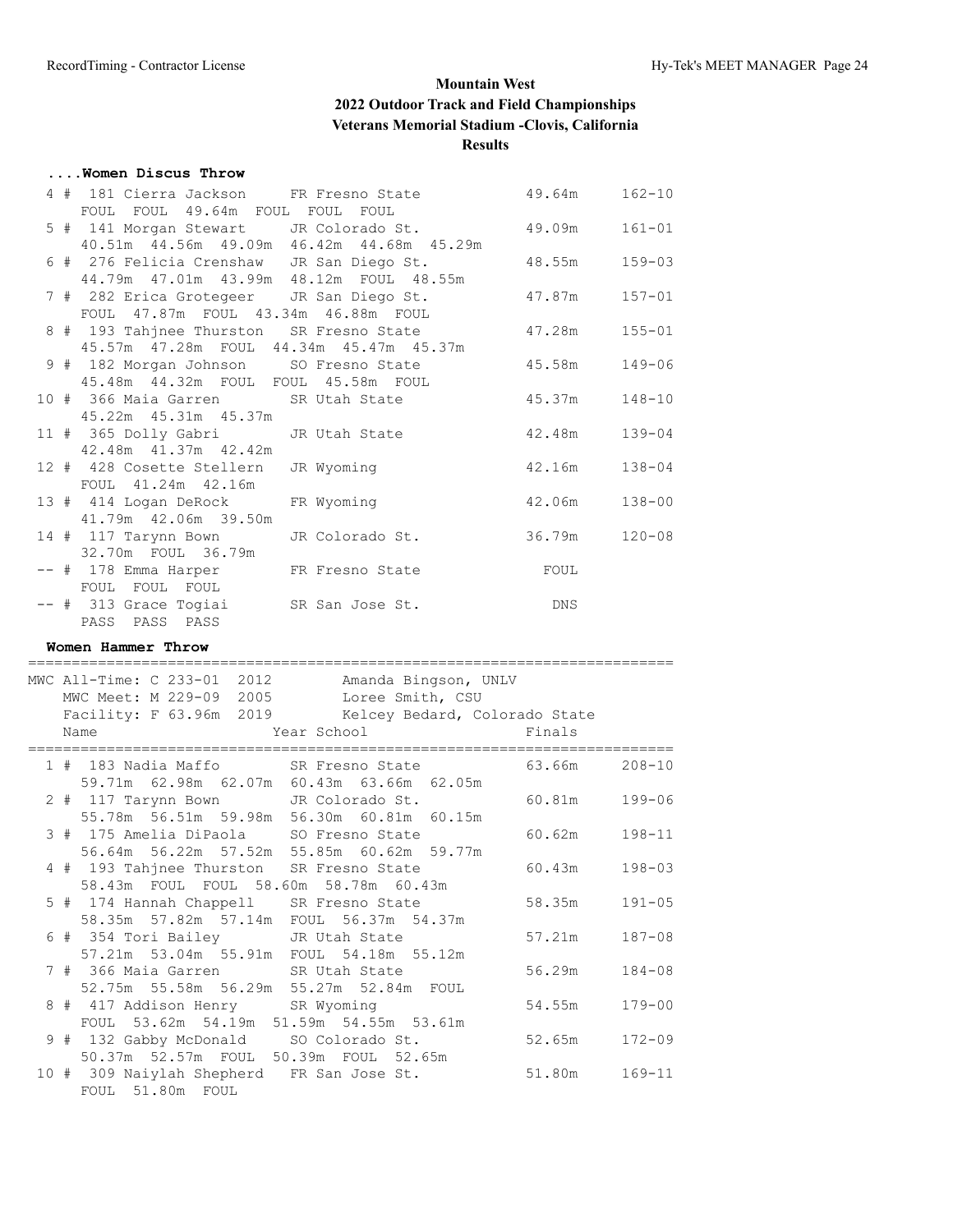| Women Hammer Throw                            |                 |            |            |
|-----------------------------------------------|-----------------|------------|------------|
| 11 # 141 Morgan Stewart<br>FOUL 50.48m 42.11m | JR Colorado St. | 50.48m     | $165 - 07$ |
| 12 # 194 Trinity Williams<br>49.74m FOUL FOUL | SO Fresno State | 49.74m     | $163 - 02$ |
| 13 # 178 Emma Harper<br>FOUL FOUL 46.43m      | FR Fresno State | 46.43m     | $152 - 04$ |
| 14 # 351 Madelyn Wattles<br>41.47m FOUL FOUL  | FR UNLV         | 41.47m     | $136 - 01$ |
| -- # 126 Michaela Hawkins<br>FOUL FOUL FOUL   | SO Colorado St. | FOUL       |            |
| $--$ # 411 Mary Carbee                        | JR Wyoming      | <b>DNS</b> |            |

#### **Women Javelin Throw**

|  | -------------------------------------                                                 | ============                                                                                            |                 |              |  |
|--|---------------------------------------------------------------------------------------|---------------------------------------------------------------------------------------------------------|-----------------|--------------|--|
|  | MWC Meet: M 195-08 2006 Dana Pounds, AFA                                              | MWC All-Time: C 195-08 2006 Dana Pounds, Air Force<br>Facility: F 52.31m 2021 Vanja Spaic, Fresno State |                 |              |  |
|  |                                                                                       |                                                                                                         |                 | H#           |  |
|  | 46.17m FOUL FOUL FOUL FOUL FOUL                                                       | 1 # 177 Rhiannon Genilla SO Fresno State 46.17m                                                         |                 | $151 - 06$ 2 |  |
|  | 2 # 211 Nicola Ader SR Nevada<br>44.33m PASS FOUL FOUL 41.76m FOUL                    |                                                                                                         | 44.33m          | $145 - 05$ 2 |  |
|  | 3 # 225 Emily Poole SO Nevada                                                         | 39.28m  43.77m  43.66m  FOUL  FOUL  FOUL                                                                | 43.77m          | $143 - 07$ 2 |  |
|  | 4 # 10 Alexxis Brown SO Air Force<br>FOUL 43.71m 43.52m FOUL 37.60m FOUL              |                                                                                                         | 43.71m 143-05 2 |              |  |
|  | 5 # 229 Isabelle Steerman FR Nevada<br>35.46m FOUL 42.80m FOUL 37.54m FOUL            |                                                                                                         | 42.80m          | $140 - 05$ 1 |  |
|  | 6 # 361 Valerie Clark FR Utah State<br>42.17m FOUL 42.45m 40.16m FOUL 39.97m          |                                                                                                         | 42.45m          | $139 - 03$ 2 |  |
|  | 7 # 373 Djamilliah Paepke SO Utah State<br>39.29m  42.32m  FOUL  42.34m  42.33m  FOUL |                                                                                                         | 42.34m          | $138 - 11$ 2 |  |
|  | 8 # 355 Jenny Bitner SR Utah State<br>41.78m  40.64m  41.59m  FOUL  40.67m  FOUL      |                                                                                                         | 41.78m          | $137 - 01$ 2 |  |
|  | 9 # 422 Giulia Lodi SR Wyoming<br>37.74m 36.34m 40.06m 40.98m 40.76m 37.06m           |                                                                                                         | 40.98m          | $134 - 05$ 2 |  |
|  | 10 # 228 Anna Sommerfeld SR Nevada<br>38.31m 38.44m 37.29m                            |                                                                                                         | 38.44m          | $126 - 01$ 1 |  |
|  | 33.89m 37.30m 38.32m                                                                  | 11 # 29 Allyson Stauffer JR Air Force                                                                   | 38.32m          | $125 - 09$ 1 |  |
|  | 12 # 224 Gaia Osborne SR Nevada<br>37.54m 38.05m 37.97m                               |                                                                                                         | 38.05m          | $124 - 10$ 1 |  |
|  | 13 # 297 Thaila Wilson<br>36.58m FOUL 35.24m                                          | SO San Diego St. 36.58m                                                                                 |                 | $120 - 00$ 2 |  |
|  | 14 # 414 Logan DeRock FR Wyoming<br>30.64m 34.61m 35.90m                              |                                                                                                         | 35.90m          | $117 - 09$ 1 |  |
|  | 15 # 17 Kristin Kerrigan SR Air Force<br>33.70m 35.53m 33.69m                         |                                                                                                         | 35.53m          | $116 - 07$ 1 |  |
|  | 16 # 359 Callissa Candalot SO Utah State<br>34.21m 35.09m FOUL                        |                                                                                                         | 35.09m          | $115 - 01$ 1 |  |
|  | 17 # 33 Olivia Weiss FR Air Force<br>29.39m 33.60m 29.81m                             |                                                                                                         | 33.60m          | $110 - 03$ 1 |  |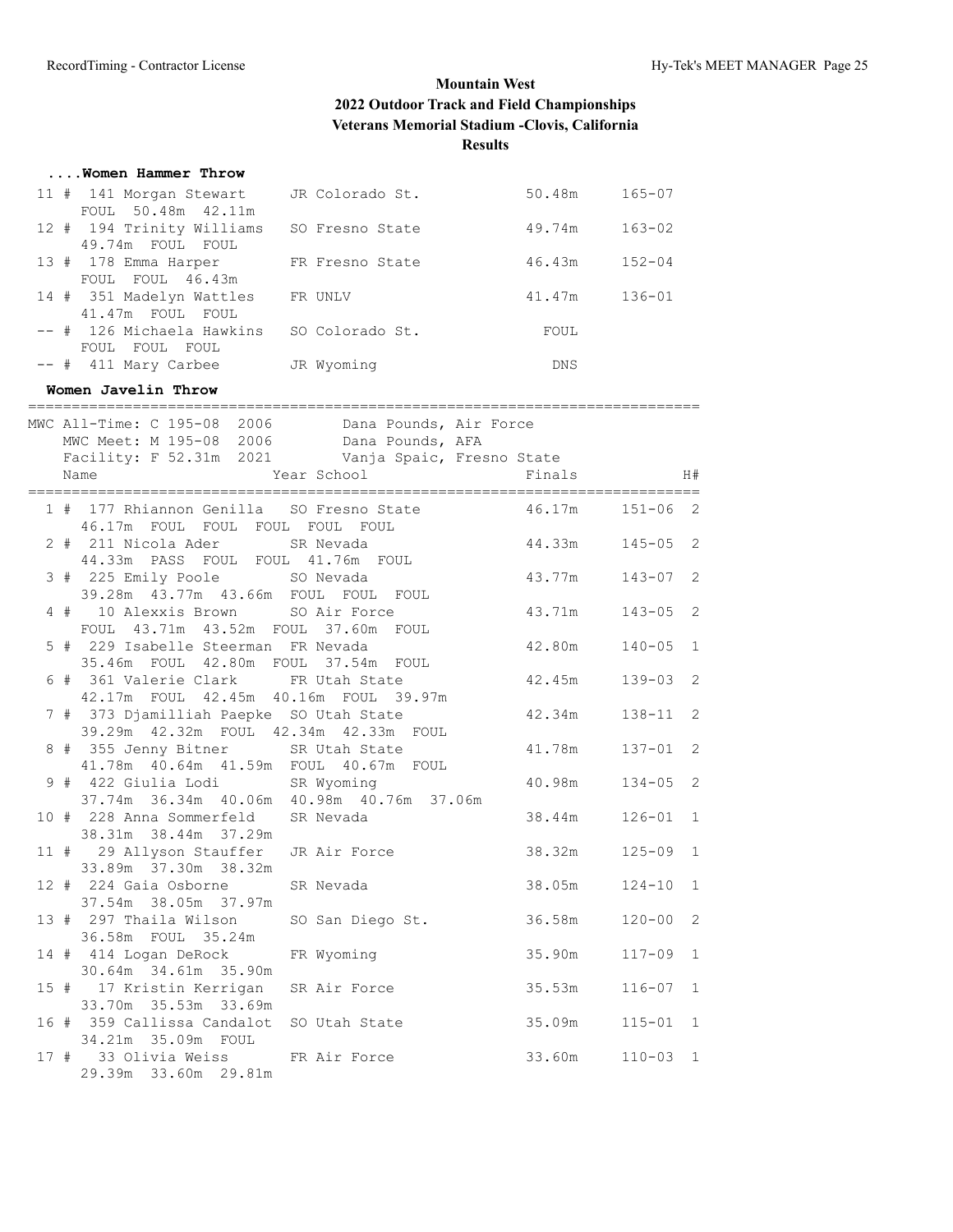## **Heptathlon: #4 Women 200 Meter Dash Heptathlon**

|          | Name  |                       |     | Year School      | Finals |               |                | Wind H# Points |
|----------|-------|-----------------------|-----|------------------|--------|---------------|----------------|----------------|
|          | #     | 270 Sara Absten       |     | SR San Diego St. | 24.22  | $1.5 \quad 2$ |                | 960            |
|          | $2 +$ | 130 Lexie Keller      |     | JR Colorado St.  | 25.11  | $1.5 \quad 2$ |                | 877            |
|          | 3#    | 348 Rachel Seeley     |     | JR UNLV          | 25.44  | 1.5           | -2             | 847            |
| 4        | #     | 227 Hanah Smrt        |     | SR Nevada        | 25.85  | $1.5 \quad 2$ |                | 810            |
|          | 5#    | 278 Jenna Fee Feyerab |     | SO San Diego St. | 25.95  | 1.5           | - 2            | 802            |
| 6        | #     | 228 Anna Sommerfeld   |     | SR Nevada        | 26.13  | 1.5           | -2             | 786            |
|          | 7#    | 180 Madison Hutton    |     | FR Fresno State  | 26.26  | $1.8 \quad 1$ |                | 775            |
|          | 8#    | 297 Thaila Wilson     |     | SO San Diego St. | 26.29  | $1.8 \quad 1$ |                | 772            |
|          | 9#    | 281 Ruthie Grant-Will |     | JR San Diego St. | 26.60  | $1.8 \quad 1$ |                | 745            |
| 10#      |       | 220 Kate Kadrmas      |     | SO Nevada        | 26.88  | 1.5           | -2             | 722            |
| 11#      |       | 187 Kaitlynn Perez    |     | SO Fresno State  | 27.31  | 1.8           | $\overline{1}$ | 686            |
| $12 \pm$ |       | 172 Kaja Bins         |     | SO Fresno State  | 27.52  | $1.8 \quad 1$ |                | 669            |
| 13#      |       | 340 Julia Nixon       | FR. | UNLV             | 29.50  | 1.8           |                | 518            |

## **Heptathlon: #7 Women 800 Meter Run Heptathlon**

|  | ========<br>Name                                                         | Year School                                                                                   | Finals Points |     |
|--|--------------------------------------------------------------------------|-----------------------------------------------------------------------------------------------|---------------|-----|
|  |                                                                          | 1 # 130 Lexie Keller JR Colorado St.<br>$1:10.762$ $(1:10.762)$ $2:19.995$ $(1:09.233)$       | $2:20.00$ 824 |     |
|  |                                                                          | 2 # 270 Sara Absten SR San Diego St.<br>$1:06.656$ $(1:06.656)$ $2:20.034$ $(1:13.379)$       | 2:20.04       | 823 |
|  |                                                                          | 3 # 278 Jenna Fee Feyerab SO San Diego St.<br>$1:10.871$ $(1:10.871)$ $2:23.284$ $(1:12.414)$ | 2:23.29       | 779 |
|  | 4 # 180 Madison Hutton<br>$1:10.642$ $(1:10.642)$                        | FR Fresno State<br>2:23.437(1:12.795)                                                         | 2:23.44       | 777 |
|  | 5 # 348 Rachel Seeley<br>$1:13.530$ $(1:13.530)$                         | JR UNLV<br>$2:25.636$ $(1:12.107)$                                                            | 2:25.64       | 749 |
|  | 6 # 187 Kaitlynn Perez SO Fresno State<br>$1:12.659$ $(1:12.659)$        | $2:27.379$ $(1:14.721)$                                                                       | 2:27.38       | 726 |
|  | 7 # 227 Hanah Smrt SR Nevada<br>1:12.500(1:12.500)                       | $2:27.814$ $(1:15.314)$                                                                       | 2:27.82       | 720 |
|  | 8 # 172 Kaja Bins SO Fresno State                                        | $1:12.726$ $(1:12.726)$ $2:28.500$ $(1:15.774)$                                               | 2:28.50       | 712 |
|  | 9 # 340 Julia Nixon<br>1:12.420(1:12.420)                                | FR UNLV<br>2:30.731(1:18.311)                                                                 | 2:30.74       | 684 |
|  | 10 # 220 Kate Kadrmas<br>$1:17.071$ $(1:17.071)$ $2:33.854$ $(1:16.783)$ | SO Nevada                                                                                     | 2:33.86       | 645 |
|  | 11 # 228 Anna Sommerfeld                                                 | SR Nevada<br>$1:16.859$ $(1:16.859)$ $2:38.179$ $(1:21.320)$                                  | 2:38.18       | 594 |
|  | $1:20.867$ $(1:20.867)$ $3:02.635$ $(1:41.769)$                          | 12 # 297 Thaila Wilson SO San Diego St.                                                       | 3:02.64       | 341 |
|  | -- # 281 Ruthie Grant-Will JR San Diego St.<br>1:19.913(1:19.913)        |                                                                                               | DNF           |     |

# **Heptathlon: #1 Women 100 Meter Hurdles Heptathlon**

| Name |                                            | Year School      | Finals Wind H# Points |  |     |
|------|--------------------------------------------|------------------|-----------------------|--|-----|
|      |                                            |                  |                       |  |     |
|      | 1 # 130 Lexie Keller                       | JR Colorado St.  | 13.87 1.8 4           |  | 997 |
|      | 2 # 270 Sara Absten                        | SR San Diego St. | 13.89 1.8 4           |  | 994 |
|      | 3 # 278 Jenna Fee Feyerab SO San Diego St. |                  | 14.28 1.8 4           |  | 939 |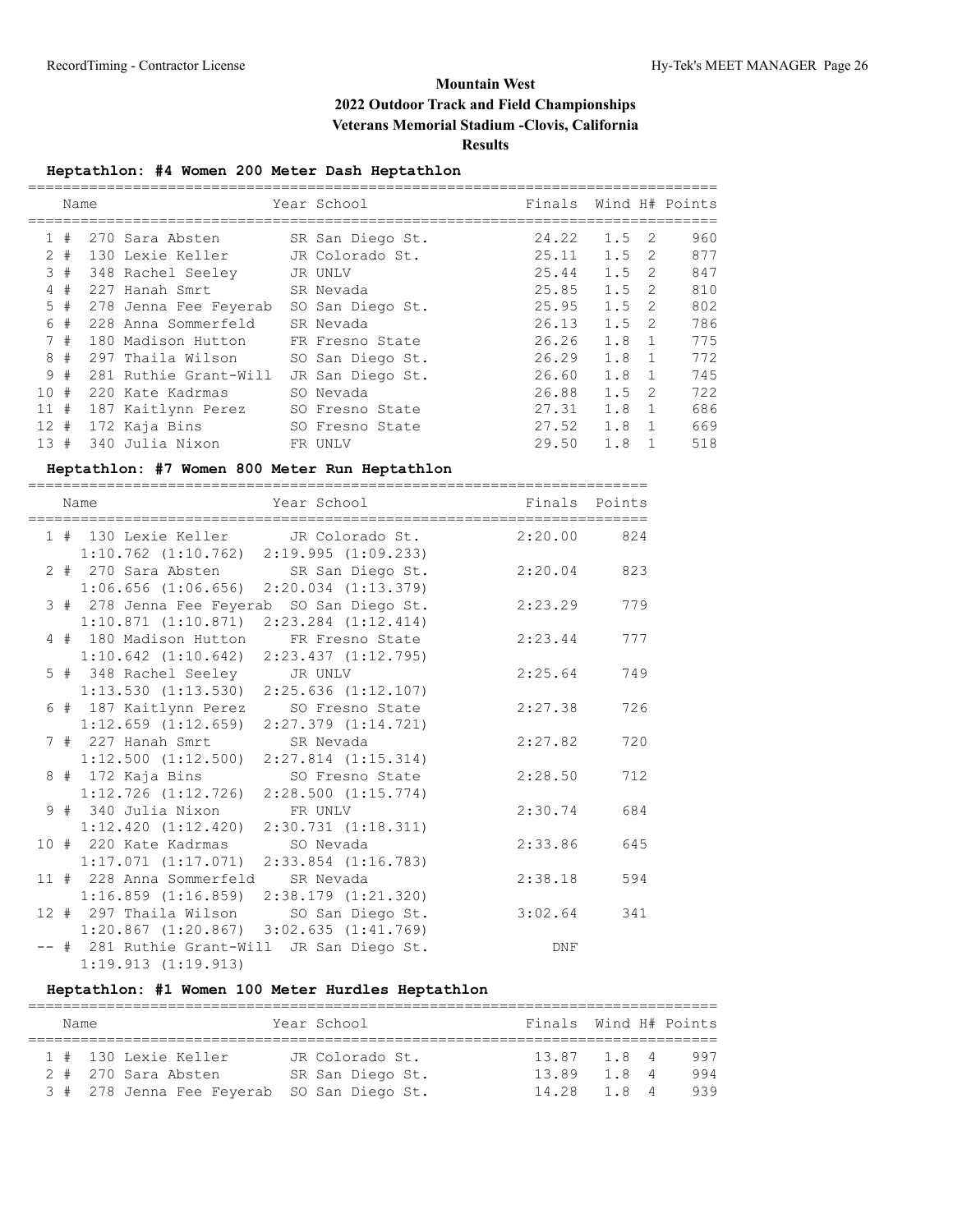## **....Heptathlon: #1 Women 100 Meter Hurdles Heptathlon**

| 4#     |  | 180 Madison Hutton    | FR Fresno State  | 14.47 | 1.8           | $\overline{4}$ | 913 |
|--------|--|-----------------------|------------------|-------|---------------|----------------|-----|
| 5#     |  | 227 Hanah Smrt        | SR Nevada        | 14.72 | $1.9 \quad 3$ |                | 879 |
| 6#     |  | 297 Thaila Wilson     | SO San Diego St. | 14.75 | $1.8 \quad 2$ |                | 875 |
| 7#     |  | 220 Kate Kadrmas      | SO Nevada        | 14.80 | $1.9 \quad 3$ |                | 868 |
| 8#     |  | 228 Anna Sommerfeld   | SR Nevada        | 14.82 | $1.9 \quad 3$ |                | 866 |
| 9#     |  | 348 Rachel Seeley     | JR UNLV          | 14.95 | 1.8 2         |                | 848 |
| 10#    |  | 281 Ruthie Grant-Will | JR San Diego St. | 15.33 | $1.8 \quad 2$ |                | 799 |
| $11$ # |  | 172 Kaja Bins         | SO Fresno State  | 15.73 | 0.8           | $\overline{1}$ | 748 |
| 12#    |  | 187 Kaitlynn Perez    | SO Fresno State  | 15.78 | 0.8           |                | 741 |
| 13#    |  | 340 Julia Nixon       | FR UNLV          | 16.50 | 0.8           |                | 654 |

#### **Heptathlon: #2 Women High Jump Heptathlon**

| 1 # 130 Lexie Keller JR Colorado St. 1.74m 5-08.50                                                                | 1.38 1.41 1.44 1.47 1.50 1.53 1.56 1.59 1.62 1.65 1.68 1.71 1.74 1.77                          |                       | 903 |
|-------------------------------------------------------------------------------------------------------------------|------------------------------------------------------------------------------------------------|-----------------------|-----|
| 2 # 297 Thaila Wilson SO San Diego St. 1.65m 5-05.00                                                              | 1.38 1.41 1.44 1.47 1.50 1.53 1.56 1.59 1.62 1.65 1.68                                         |                       | 795 |
| 2 # 278 Jenna Fee Feyerab SO San Diego St. 1.65m 5-05.00                                                          | --- --- --- --- --- 0 0 0 XO 0 XXX<br>1.38 1.41 1.44 1.47 1.50 1.53 1.56 1.59 1.62 1.65 1.68   |                       | 795 |
| 2 # 270 Sara Absten SR San Diego St. 1.65m 5-05.00                                                                | --- --- PPP --- --- 0 --- 0 X0 0 XXX<br>1.38 1.41 1.44 1.47 1.50 1.53 1.56 1.59 1.62 1.65 1.68 |                       | 795 |
| 5 # 187 Kaitlynn Perez SO Fresno State 1.62m 5-03.75                                                              | --- --- --- --- --- XO --- 0 0 0 XXX<br>1.38 1.41 1.44 1.47 1.50 1.53 1.56 1.59 1.62 1.65      |                       | 759 |
| 5 # 180 Madison Hutton FR Fresno State                                                                            | --- --- PPP --- PPP 0 0 0 0 XXX                                                                | $1.62m$ $5-03.75$     | 759 |
| 7 # 220 Kate Kadrmas SO Nevada                                                                                    | 1.38 1.41 1.44 1.47 1.50 1.53 1.56 1.59 1.62 1.65<br>--- --- --- --- PPP 0 0 0 XXO XXX         | 1.56m 5-01.25         | 689 |
| 1.38 1.41 1.44 1.47 1.50 1.53 1.56 1.59<br>--- --- 0 0 0 XX0 0 XXX<br>7 # 172 Kaja Bins SO Fresno State           |                                                                                                | 1.56m 5-01.25 689     |     |
| 1.38 1.41 1.44 1.47 1.50 1.53 1.56 1.59<br>--- --- --- 0 0 XO 0 XXX<br>7 # 281 Ruthie Grant-Will JR San Diego St. |                                                                                                | $1.56m$ $5-01.25$     | 689 |
| 1.38 1.41 1.44 1.47 1.50 1.53 1.56 1.59<br>--- --- PPP XO O XO<br>7 # 227 Hanah Smrt SR Nevada                    | XO XXX                                                                                         | $1.56m$ $5-01.25$     | 689 |
| 1.38 1.41 1.44 1.47 1.50 1.53 1.56 1.59<br>--- --- PPP 0 0 XXO XXO XXX                                            |                                                                                                |                       |     |
| 11 # 348 Rachel Seeley JR UNLV<br>1.38 1.41 1.44 1.47 1.50 1.53 1.56<br>$---$ 0 0 XO 0 0 XXX                      |                                                                                                | $1.53m$ $5-00.25$     | 655 |
| 11 # 228 Anna Sommerfeld SR Nevada<br>1.38 1.41 1.44 1.47 1.50 1.53 1.56<br>--- --- 0 XO 0 0 XXX                  |                                                                                                | $1.53m$ $5-00.25$ 655 |     |
| 13 # 340 Julia Nixon FR UNLV<br>1.38 1.41<br>O XXX                                                                |                                                                                                | 1.38m  4-06.25  491   |     |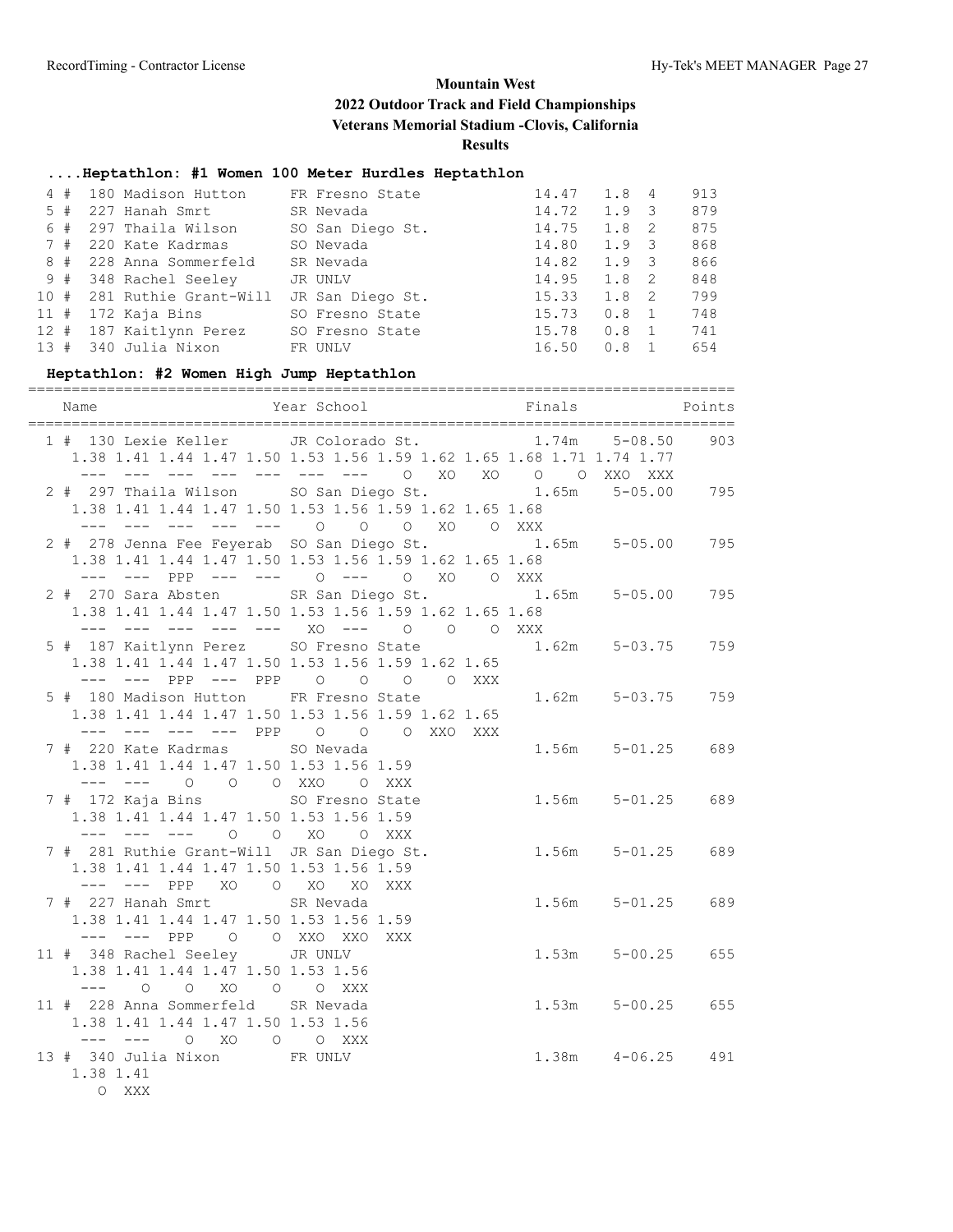# **Heptathlon: #5 Women Long Jump Heptathlon**

| Year School <b>Example 2</b> Finals Wind Points<br>Name                                       |       |                          |     |
|-----------------------------------------------------------------------------------------------|-------|--------------------------|-----|
| 1 # 130 Lexie Keller JR Colorado St. 6.13m 2.6 20-01.50 890<br>$5.98m(1.1)$ 6.13m(2.6) FOUL   |       |                          |     |
| 2 # 180 Madison Hutton FR Fresno State 6.06m 1.9 19-10.75<br>5.62m(1.0) 6.06m(1.9) 5.97m(1.8) |       |                          | 868 |
| 3 # 270 Sara Absten SR San Diego St. 6.03m 1.7 19-09.50<br>5.74m(0.8) 6.03m(1.7) 5.78m(1.6)   |       |                          | 859 |
| 4 # 278 Jenna Fee Feyerab SO San Diego St.<br>5.71m(1.1) 5.70m(1.7) 5.72m(2.8)                |       | $5.72m$ $2.8$ $18-09.25$ | 765 |
| 5 # 227 Hanah Smrt SR Nevada<br>FOUL $5.63m(1.8) 5.50m(0.7)$                                  |       | 5.63m 1.8 18-05.75       | 738 |
| 6 # 172 Kaja Bins SO Fresno State<br>$5.54m(2.5)$ $5.35m(2.3)$ $5.21m(1.1)$                   |       | $5.54m$ $2.5$ $18-02.25$ | 712 |
| 7 # 297 Thaila Wilson SO San Diego St.<br>5.53m(1.2) 5.41m(2.4) 5.34m(0.6)                    |       | 5.53m 1.2 18-01.75       | 709 |
| 8 # 187 Kaitlynn Perez SO Fresno State<br>FOUL $5.37m(0.6) 5.32m(+0.0)$                       | 5.37m | $0.6$ 17-07.50           | 663 |
| 9 # 228 Anna Sommerfeld SR Nevada<br>5.29m(1.8) 5.18m(2.0) F0UL                               |       | $5.29m$ $1.8$ $17-04.25$ | 640 |
| 10 # 220 Kate Kadrmas SO Nevada<br>FOUL $4.98m(2.3) 5.24m(2.2)$                               |       | $5.24m$ $2.2$ $17-02.25$ | 626 |
| 11 # 340 Julia Nixon FR UNLV<br>$5.16m(1.1) 5.06m(1.9)$ FOUL                                  |       | 5.16m  1.1  16-11.25     | 603 |
| 12 # 348 Rachel Seeley JR UNLV<br>4.90m(1.3) 5.08m(2.0) 4.98m(2.5)                            |       | $5.08m$ $2.0$ $16-08.00$ | 581 |
| 13 # 281 Ruthie Grant-Will JR San Diego St.<br>$4.83m(1.2)$ $4.89m(1.3)$ $4.91m(2.1)$         |       | $4.91m$ $2.1$ $16-01.50$ | 535 |

## **Heptathlon: #3 Women Shot Put Heptathlon**

|  | Name                                                               | Year School      | Finals |                     | Points |
|--|--------------------------------------------------------------------|------------------|--------|---------------------|--------|
|  | 1 # 278 Jenna Fee Feyerab SO San Diego St.<br>12.47m 12.25m 12.99m |                  |        | 12.99m  42-07.50    | 727    |
|  | 2 # 130 Lexie Keller<br>12.67m 12.65m 12.90m                       | JR Colorado St.  | 12.90m | 42-04.00            | 721    |
|  | 3 # 172 Kaja Bins<br>11.30m  11.14m  11.99m                        | SO Fresno State  |        | $11.99m$ $39-04.00$ | 660    |
|  | 4 # 270 Sara Absten SR San Diego St.<br>11.95m 11.15m FOUL         |                  |        | 11.95m 39-02.50     | 658    |
|  | 5 # 180 Madison Hutton FR Fresno State<br>11.22m 11.10m 11.34m     |                  |        | 11.34m 37-02.50     | 618    |
|  | 5 # 228 Anna Sommerfeld<br>11.34m 10.87m 10.64m                    | SR Nevada        |        | $11.34m$ $37-02.50$ | 618    |
|  | 7 # 297 Thaila Wilson<br>9.36m 10.90m 11.02m                       | SO San Diego St. |        | 11.02m 36-02.00     | 596    |
|  | 8 # 187 Kaitlynn Perez<br>10.34m 10.12m 10.07m                     | SO Fresno State  | 10.34m | 33-11.25            | 552    |
|  | 9 # 281 Ruthie Grant-Will<br>10.15m 10.16m 10.08m                  | JR San Diego St. | 10.16m | 33-04.00            | 540    |
|  | 10 # 220 Kate Kadrmas<br>FOUL 9.84m 10.04m                         | SO Nevada        |        | $10.04m$ $32-11.25$ | 532    |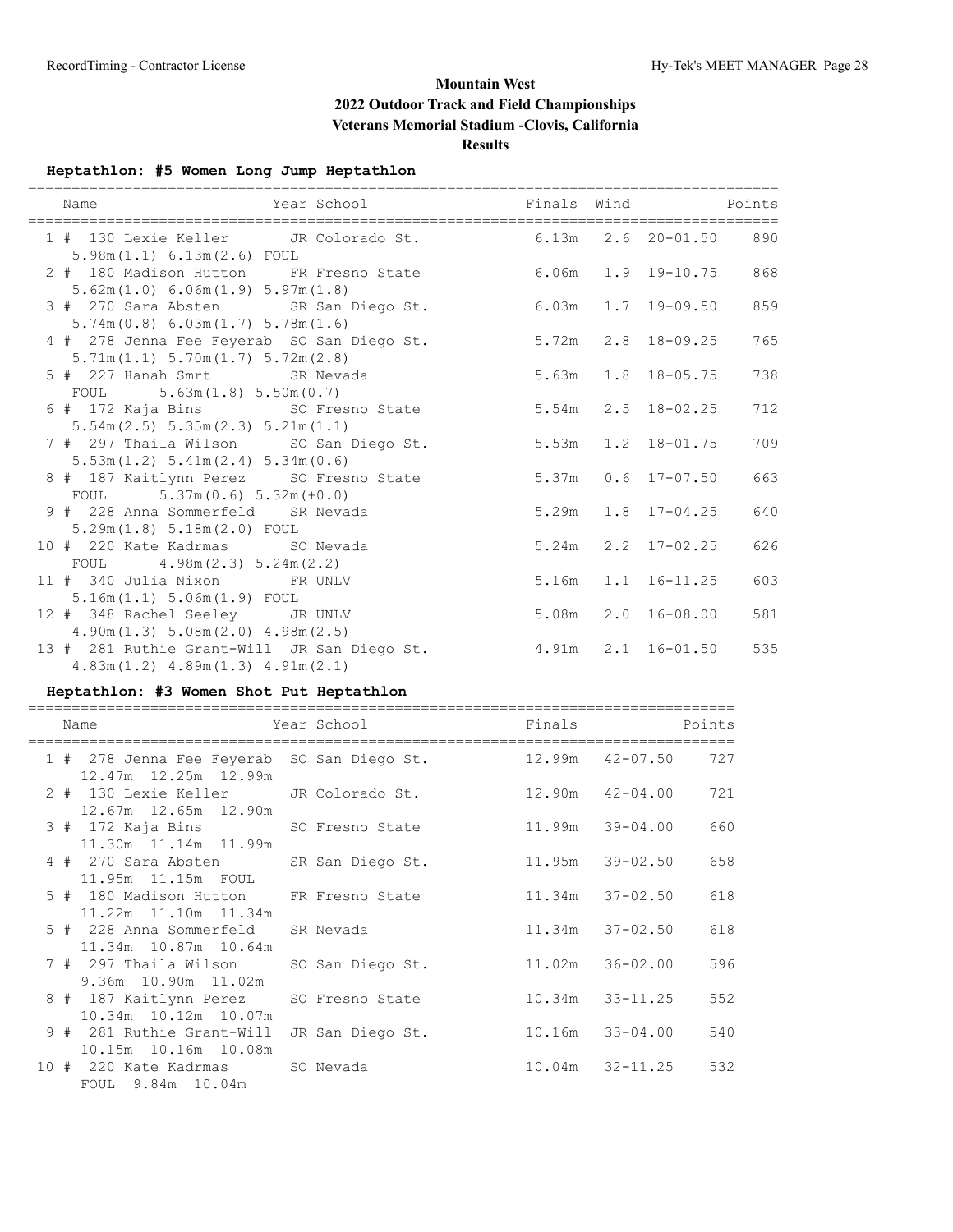## **....Heptathlon: #3 Women Shot Put Heptathlon**

| 11 # 348 Rachel Seeley JR UNLV                               |  | $9.76m$ $32-00.25$ 514   |  |
|--------------------------------------------------------------|--|--------------------------|--|
| 9.56m 9.76m 9.20m<br>12 # 227 Hanah Smrt           SR Nevada |  | $9.08m$ $29-09.50$ $469$ |  |
| 8.35m 9.08m 8.75m                                            |  |                          |  |
| 13 # 340 Julia Nixon FR UNLV<br>7.00m FOUL 6.89m             |  | 7.00m 22-11.75 335       |  |

#### **Heptathlon: #6 Women Javelin Throw Heptathlon**

|  | Name                                                                               | Year School Near | Finals Points     |            |     |
|--|------------------------------------------------------------------------------------|------------------|-------------------|------------|-----|
|  | 1 # 297 Thaila Wilson SO San Diego St. 46.57m 152-09 794<br>45.96m  46.57m  40.31m |                  |                   |            |     |
|  | 2 # 228 Anna Sommerfeld SR Nevada<br>39.75m 39.16m 40.10m                          |                  | $40.10m$ $131-07$ |            | 669 |
|  | 3 # 130 Lexie Keller JR Colorado St.<br>35.72m 37.64m 35.14m                       |                  | 37.64m 123-06     |            | 622 |
|  | 4 # 278 Jenna Fee Feyerab SO San Diego St.<br>FOUL 32.25m 36.48m                   |                  | 36.48m  119-08    |            | 600 |
|  | 5 # 180 Madison Hutton FR Fresno State<br>35.71m 33.31m 34.69m                     |                  | 35.71m            | 117-02     | 585 |
|  | 6 # 172 Kaja Bins SO Fresno State<br>28.12m 33.73m FOUL                            |                  | 33.73m            | $110 - 08$ | 547 |
|  | 7 # 281 Ruthie Grant-Will<br>27.64m 26.55m 29.44m                                  | JR San Diego St. | 29.44m 96-07      |            | 466 |
|  | 8 # 227 Hanah Smrt<br>FOUL 28.08m 29.41m                                           | SR Nevada        | 29.41m 96-06      |            | 465 |
|  | 9 # 220 Kate Kadrmas SO Nevada<br>FOUL 25.18m 29.24m                               |                  | 29.24m 95-11      |            | 462 |
|  | 10 # 187 Kaitlynn Perez SO Fresno State<br>FOUL 28.66m 26.32m                      |                  | 28.66m 94-00      |            | 451 |
|  | 11 # 340 Julia Nixon FR UNLV                                                       |                  | $27.24m$ $89-04$  |            | 424 |
|  | 12 # 270 Sara Absten SR San Diego St.<br>25.87m 26.66m 25.43m                      |                  | 26.66m 87-06      |            | 414 |
|  | 13 # 348 Rachel Seeley JR UNLV<br>23.70m 22.29m 25.24m                             |                  | $25.24m$ $82-10$  |            | 387 |

## **Women Heptathlon**

|    | Name  | MWC All-Time: C 5813<br>MWC Meet: M 5723 2010<br>Facility: F 5635 2019 | 2013                  | Allison Reaser, SDSU<br>Sandy Fortner, New Mexico<br>Jestena Mattson, Fresno State<br>Year School | Finals<br>- H# |
|----|-------|------------------------------------------------------------------------|-----------------------|---------------------------------------------------------------------------------------------------|----------------|
|    |       |                                                                        |                       |                                                                                                   |                |
|    | #     | 130 Lexie Keller                                                       |                       | JR Colorado St.                                                                                   | 5834C          |
|    | $2 +$ | 270 Sara Absten                                                        |                       | SR San Diego St.                                                                                  | 5503           |
|    | 3#    |                                                                        | 278 Jenna Fee Feyerab | SO San Diego St.                                                                                  | 5407           |
| 4  | #     | 180 Madison Hutton                                                     |                       | FR Fresno State                                                                                   | 5295           |
|    | 5#    | 297 Thaila Wilson                                                      |                       | SO San Diego St.                                                                                  | 4882           |
| 6  | #     | 228 Anna Sommerfeld                                                    |                       | SR Nevada                                                                                         | 4828           |
|    | 7#    | 227 Hanah Smrt                                                         |                       | SR Nevada                                                                                         | 4770           |
| 8  | #     | 172 Kaja Bins                                                          |                       | SO Fresno State                                                                                   | 4737           |
| 9. | #     | 348 Rachel Seeley                                                      |                       | JR UNLV                                                                                           | 4581           |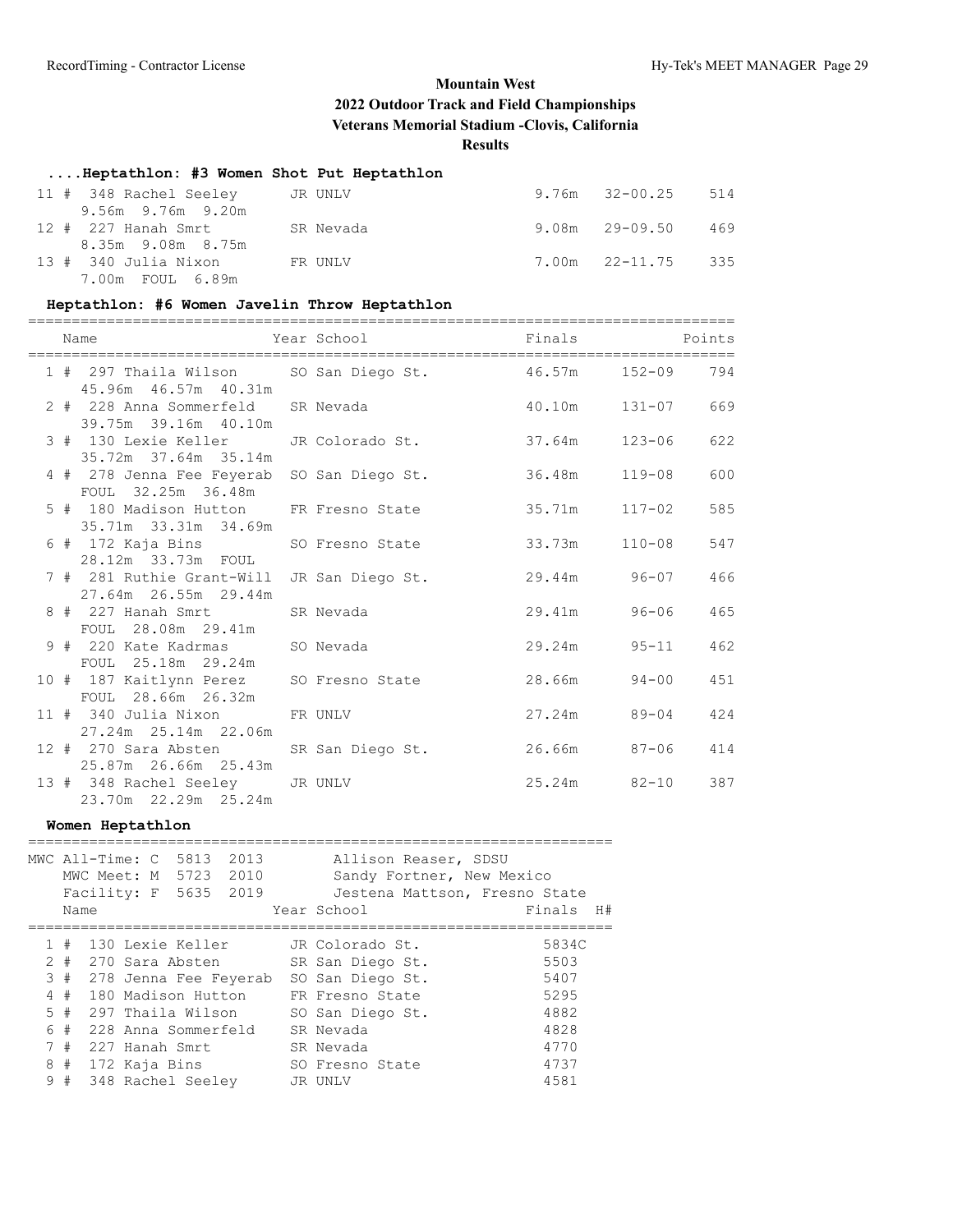|                |               | Women Heptathlon                                         |                                                |                        |     |   |            |
|----------------|---------------|----------------------------------------------------------|------------------------------------------------|------------------------|-----|---|------------|
|                |               | 10 # 187 Kaitlynn Perez                                  | SO Fresno State                                | 4578                   |     |   |            |
|                |               | 11 # 220 Kate Kadrmas                                    | SO Nevada                                      | 4544                   |     |   |            |
|                |               | 12 # 281 Ruthie Grant-Will JR San Diego St.              |                                                | 3774                   |     |   |            |
|                |               | 13 # 340 Julia Nixon                                     | FR UNLV                                        | 3709                   |     |   |            |
|                |               | Men 100 Meter Dash<br>================================== |                                                |                        |     |   |            |
|                |               |                                                          | MWC All-Time: C 10.05 2012 Charles Silmon, TCU |                        |     |   |            |
|                |               |                                                          | MWC Meet: M 10.18 2014 Nic Bowens, Utah State  |                        |     |   |            |
|                |               |                                                          | Facility: F 10.30 2019 Kenan Christon, Madison |                        |     |   |            |
|                | Name          |                                                          | Year School                                    | Prelims Wind H#        |     |   |            |
|                | Preliminaries | ========================                                 |                                                |                        |     |   |            |
|                |               | 1 # 43 CJ Dimnwaobi                                      | SR Air Force                                   | 10.490 1.6             |     | 1 |            |
|                |               | 2 # 169 Kelley Stephens JR Colorado St.                  |                                                | 10.50Q 2.2             |     | 2 |            |
|                |               | 3 # 42 Jackson Connelly SO Air Force                     |                                                | $10.56q$ $2.2$         |     | 2 |            |
|                |               | 4 # 151 Jack Cauble                                      | SO Colorado St.                                | $10.57q$ 1.6           |     | 1 |            |
|                |               | 5 # 446 Wyatt Moore                                      | SO Wyoming                                     | $10.61q$ $1.6$ 1       |     |   |            |
|                | 6 #           | 314 Jalen Adams                                          | SO San Jose St.                                | 10.67q 2.2 2 10.661    |     |   |            |
|                | 7#            | 156 John Fulton                                          | JR Colorado St.                                | $10.67q$ $2.2$         |     |   | 2 10.670   |
|                | 8#            | 96 Brayden Durfee JR Boise State                         |                                                | $10.73q$ 1.6           |     | 1 |            |
|                | 9#            | 158 Eldridge Harris SO Colorado St.                      |                                                | $10.74q$ 1.6           |     | 1 |            |
| 10#            |               | 455 Carter Wilkerson FR Wyoming                          |                                                | $10.75$ $2.2$          |     | 2 |            |
| 11#            |               | 109 David Pierce                                         | JR Boise State                                 | 10.85 2.2              |     | 2 |            |
| 12#            |               | 59 Wyatt Murphy                                          | SR Air Force                                   | 10.86 1.6              |     | 1 |            |
|                |               | 13 # 210 Joey Turner                                     | SO Fresno State                                | 10.91 2.2              |     | 2 |            |
|                |               | 14 # 382 Skyler Andam                                    | SO Utah State                                  | 10.92 1.6              |     | 1 |            |
|                |               | 15 # 398 Mikhail Kidd SR Utah State                      |                                                | $10.94$ 1.6            |     | 1 |            |
|                |               | 16 # 268 Montez Wright SO New Mexico                     |                                                | $10.98$ $2.2$          |     | 2 |            |
|                |               | 17 # 390 Garen Earley SR Utah State                      |                                                | $11.17$ 2.2            |     | 2 |            |
|                |               | Men 100 Meter Dash                                       |                                                |                        |     |   |            |
|                |               | MWC All-Time: C 10.05 2012                               | Charles Silmon, TCU                            |                        |     |   |            |
|                |               |                                                          | MWC Meet: M 10.18 2014 Nic Bowens, Utah State  |                        |     |   |            |
|                |               |                                                          | Facility: F 10.30 2019 Kenan Christon, Madison |                        |     |   |            |
|                | Name          |                                                          | Year School                                    | Finals Wind            |     |   |            |
| Finals         |               |                                                          |                                                | ====================== |     |   |            |
|                |               | 1 # 169 Kelley Stephens                                  | JR Colorado St.                                | 10.45                  | 1.7 |   |            |
|                | $2 +$         | 43 CJ Dimnwaobi                                          | SR Air Force                                   | 10.46                  | 1.7 |   |            |
|                | 3#            | 151 Jack Cauble                                          | SO Colorado St.                                | 10.48                  | 1.7 |   |            |
|                | $4$ #         | 42 Jackson Connelly                                      | SO Air Force                                   | 10.56                  | 1.7 |   |            |
| 5              | #             | 156 John Fulton                                          | JR Colorado St.                                | 10.62                  |     |   | 1.7 10.614 |
| 6              | #             | 446 Wyatt Moore                                          | SO Wyoming                                     | 10.62                  |     |   | 1.7 10.617 |
| $7\phantom{.}$ | #             | 314 Jalen Adams                                          | SO San Jose St.                                | 10.73                  | 1.7 |   |            |
| $\,8\,$        | #             | 96 Brayden Durfee                                        | JR Boise State                                 | 10.82                  | 1.7 |   |            |
| $--$ #         |               | 158 Eldridge Harris                                      | SO Colorado St.                                | DNS                    | 1.7 |   |            |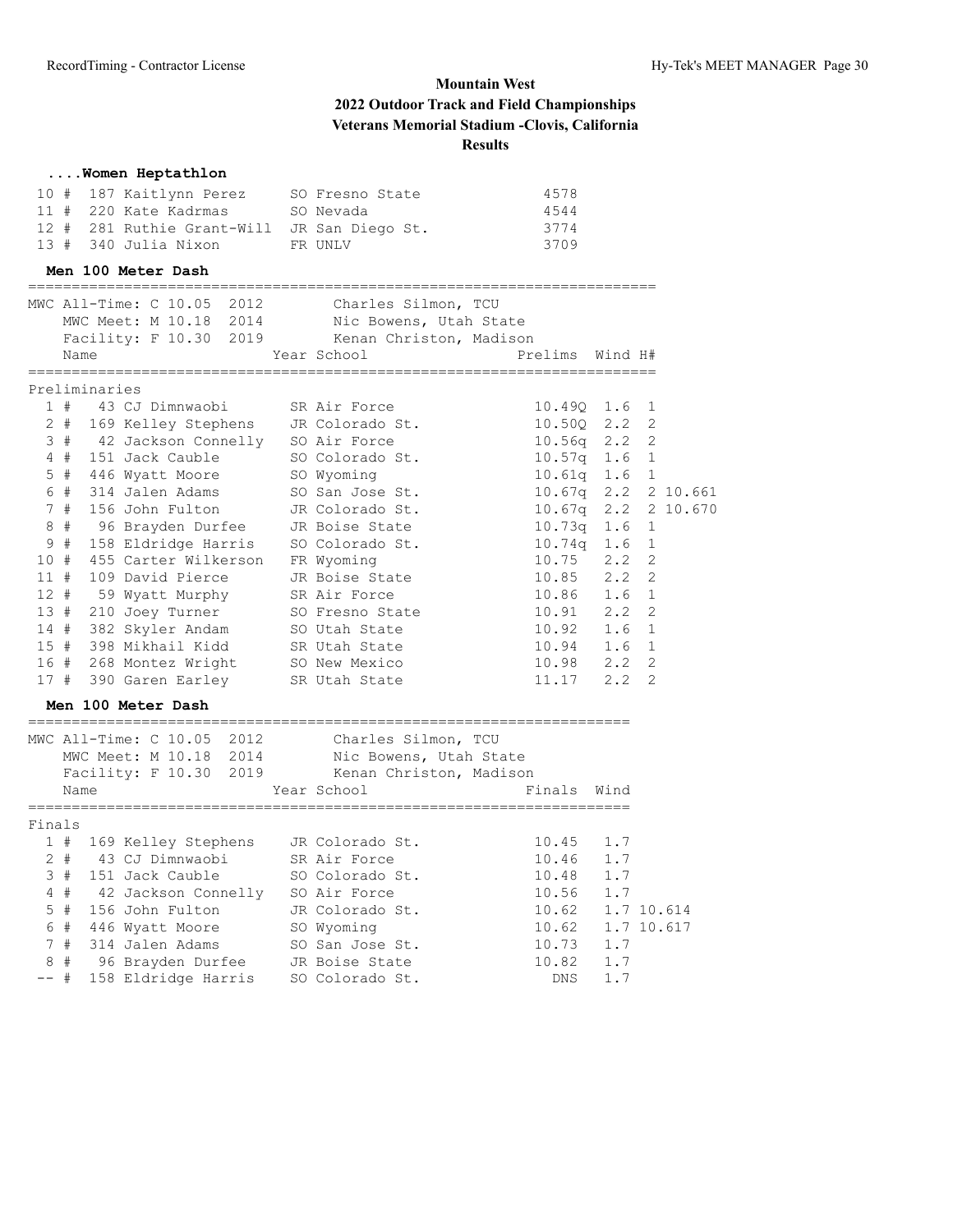## **Men 200 Meter Dash**

|        | MWC All-Time: C 20.12 2016 Jamiel Trimble, AFA                |                                |                            |     |                       |
|--------|---------------------------------------------------------------|--------------------------------|----------------------------|-----|-----------------------|
|        | MWC Meet: M 20.33 2018 Jamiel Trimble, Air Force              |                                |                            |     |                       |
|        | Facility: F 20.15 2016 Michael Norman, Vista Murrieta         |                                |                            |     |                       |
|        | Name                                                          | Year School                    | Prelims Wind H#            |     |                       |
|        | -----------------                                             |                                |                            |     |                       |
|        | Preliminaries                                                 |                                |                            |     |                       |
|        | 1 # 267 Jovahn Williamson JR New Mexico                       |                                | 20.990 0.5                 |     | 1                     |
|        | 2 # 263 Jevon O'Bryant SO New Mexico                          |                                | $21.150$ $1.2$             |     | 2                     |
|        | 3 # 169 Kelley Stephens JR Colorado St.                       |                                | $21.14q$ 0.5               |     | 1                     |
|        | $4$ #<br>43 CJ Dimnwaobi                                      | SR Air Force                   | $21.27q$ 1.2               |     | 2                     |
|        | $5$ #<br>171 Tom Willems                                      | SO Colorado St.                | $21.37q$ 1.2               |     | 2                     |
|        | 252 Victor Akhalu SO New Mexico<br>6#                         |                                | $21.38q$ 0.5               |     | 1                     |
|        | 42 Jackson Connelly SO Air Force<br>7#                        |                                | $21.52q$ 1.2               |     | 2                     |
|        | 8#<br>314 Jalen Adams                                         | SO San Jose St.                | $21.57q$ 0.5               |     | 1                     |
| 9      | #                                                             |                                |                            |     | 1                     |
|        | 45 Sean Geither SR Air Force                                  |                                | $21.61q$ 0.5               |     | $\overline{c}$        |
|        | 10#<br>385 Dominic Bentil<br>96 Brayden Durfee JR Boise State | SO Utah State                  | $21.64$ 1.2<br>$21.66$ 1.2 |     |                       |
|        | 11#                                                           |                                |                            |     | $\overline{c}$        |
|        | 56 Zac Larrier<br>$12 +$                                      | JR Air Force                   | $21.72$ 0.5 1              |     |                       |
|        | 13 # 323 Harry Overstreet SO San Jose St.                     |                                | $21.85$ $1.2$              |     | 2                     |
|        | 14 # 315 Bashar Barksdale SR San Jose St.                     |                                |                            |     | 21.90  0.5  1  21.891 |
|        | 15 # 109 David Pierce JR Boise State                          |                                |                            |     | 21.90  0.5  1  21.900 |
|        | Men 200 Meter Dash                                            |                                |                            |     |                       |
|        |                                                               |                                |                            |     |                       |
|        | MWC All-Time: C 20.12 2016 Jamiel Trimble, AFA                |                                |                            |     |                       |
|        | MWC Meet: M 20.33 2018 Jamiel Trimble, Air Force              |                                |                            |     |                       |
|        | Facility: F 20.15 2016 Michael Norman, Vista Murrieta         |                                |                            |     |                       |
|        | Name                                                          | Year School                    | Finals Wind                |     |                       |
|        |                                                               |                                | =================          |     |                       |
| Finals |                                                               |                                |                            |     |                       |
|        | 1 # 267 Jovahn Williamson JR New Mexico                       |                                | 20.99                      | 1.6 |                       |
|        | 2 # 169 Kelley Stephens JR Colorado St.                       |                                | 21.01  1.6  21.003         |     |                       |
|        | 3#<br>43 CJ Dimnwaobi                                         | SR Air Force                   | 21.01                      |     | 1.6 21.004            |
|        | 252 Victor Akhalu<br>4#                                       | SO New Mexico                  | 21.25                      | 1.6 |                       |
|        | 263 Jevon O'Bryant SO New Mexico<br>5#                        |                                | 21.41 1.6                  |     |                       |
|        | 6#<br>314 Jalen Adams                                         | SO San Jose St.                | 21.57 1.6                  |     |                       |
|        | 7#<br>42 Jackson Connelly SO Air Force                        |                                | 21.79 1.6                  |     |                       |
|        | #                                                             |                                |                            |     |                       |
| 8      | 45 Sean Geither SR Air Force                                  |                                | 22.49 1.6                  |     |                       |
|        | 9#<br>171 Tom Willems                                         | SO Colorado St.                | 30.05                      | 1.6 |                       |
|        | Men 400 Meter Dash                                            |                                |                            |     |                       |
|        |                                                               |                                |                            |     |                       |
|        | MWC All-Time: C 45.10 2006 Lewis Banda, TCU                   |                                |                            |     |                       |
|        | MWC Meet: M 45.68 2009                                        | Jarrin Solomon, New Mexico     |                            |     |                       |
|        | Facility: F 45.19 2015                                        | Michael Norman, Vista Murrieta |                            |     |                       |
|        | Name                                                          | Year School                    | Prelims H#                 |     |                       |
|        |                                                               |                                |                            |     |                       |
|        | Preliminaries                                                 |                                |                            |     |                       |
|        | 1 # 267 Jovahn Williamson JR New Mexico                       |                                | 46.90Q                     | 1   |                       |
|        | $2 +$<br>263 Jevon O'Bryant                                   | SO New Mexico                  | 47.34Q 2                   |     |                       |
|        | 3 # 171 Tom Willems                                           | SO Colorado St.                | $47.02q$ 1                 |     |                       |
|        | 4#<br>168 Adam Stark                                          | JR Colorado St.                | $47.18q$ 1                 |     |                       |
|        | 5#<br>45 Sean Geither                                         | SR Air Force                   | 47.98q 2                   |     |                       |
|        | 434 Jaymison Cox<br>6#                                        | SO Wyoming                     | 48.13q 1                   |     |                       |
|        |                                                               |                                |                            |     |                       |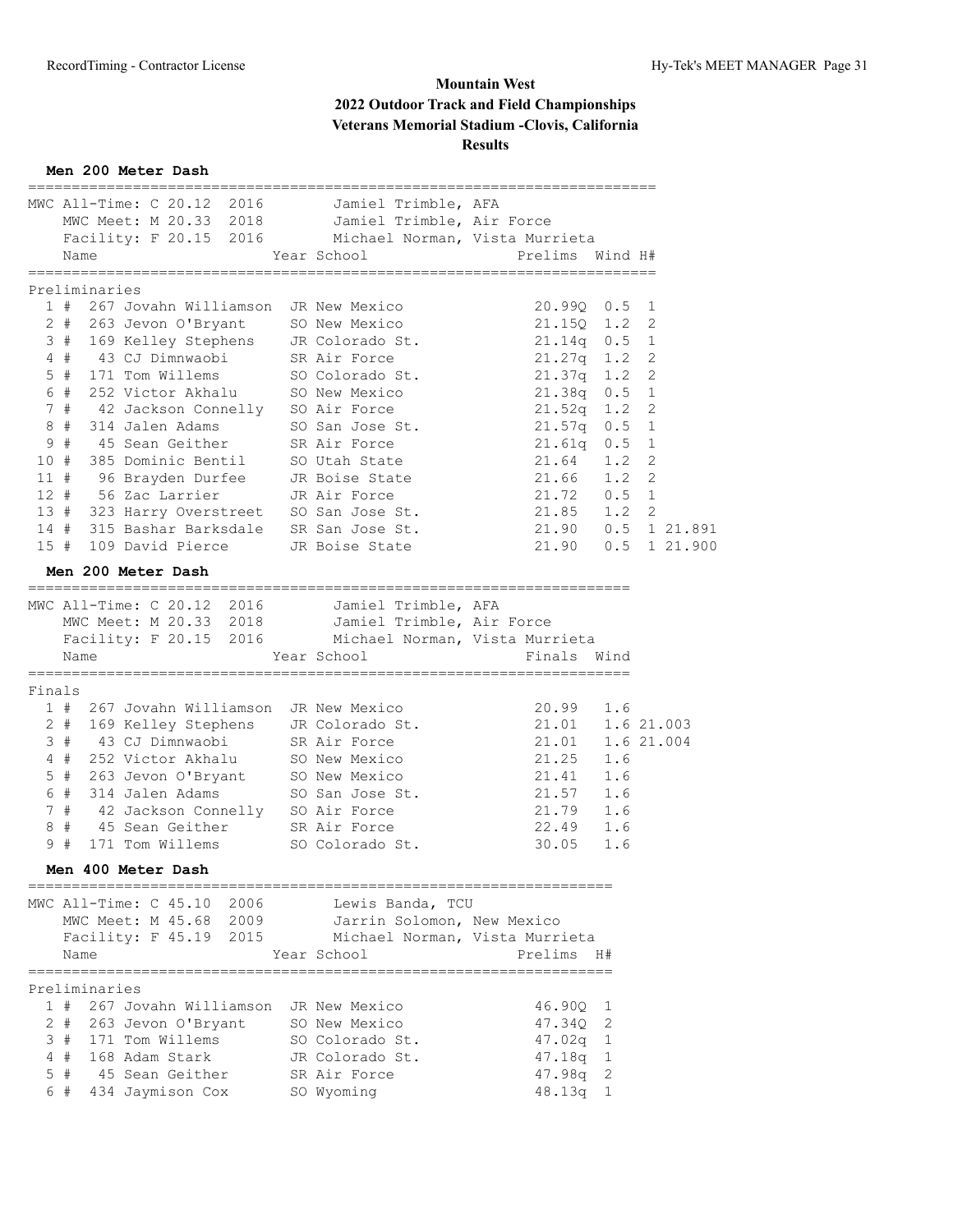## **....Men 400 Meter Dash**

|  | 7 # 323 Harry Overstreet        | SO San Jose St. | $48.43q$ 2 |                |
|--|---------------------------------|-----------------|------------|----------------|
|  | 8 # 56 Zac Larrier JR Air Force |                 | $48.88q$ 2 |                |
|  | 9 # 391 Spencer Eldridge        | JR Utah State   | $48.97q$ 2 |                |
|  | 10 # 198 Austin Gillen          | FR Fresno State | 49.52 2    |                |
|  | 11 # 315 Bashar Barksdale       | SR San Jose St. | 49.61 2    |                |
|  | 12 # 435 Tyler Dahl             | SR Wyoming      | 50.16 1    |                |
|  | 13 # 329 Mikael Tyler           | SR San Jose St. | 50.58      | 1              |
|  | $--$ # 388 Johnny Cruz          | FR Utah State   | DNS        | $\overline{1}$ |

#### **Men 400 Meter Dash**

|        | MWC All-Time: C 45.10<br>2006                               | Lewis Banda, TCU                             |                            |
|--------|-------------------------------------------------------------|----------------------------------------------|----------------------------|
|        | MWC Meet: M 45.68<br>2009                                   | Jarrin Solomon, New Mexico                   |                            |
|        | Facility: F 45.19<br>2015                                   | Michael Norman, Vista Murriet                |                            |
|        | Name                                                        | Year School                                  | Finals                     |
|        |                                                             |                                              |                            |
| Finals |                                                             |                                              |                            |
|        | 1#<br>263 Jevon O'Bryant                                    | SO New Mexico                                | 45.98                      |
|        | $2$ #<br>171 Tom Willems                                    | SO Colorado St.                              | 46.14                      |
|        | 3#<br>267 Jovahn Williamson                                 | JR New Mexico                                | 46.17                      |
|        | 4#<br>168 Adam Stark                                        | JR Colorado St.                              | 47.30                      |
|        | $5$ #<br>45 Sean Geither                                    | SR Air Force                                 | 47.84                      |
|        | 6 #<br>56 Zac Larrier                                       | JR Air Force                                 | 48.02                      |
|        | 7#<br>434 Jaymison Cox                                      | SO Wyoming                                   | 48.06                      |
|        | 8#<br>323 Harry Overstreet                                  | SO San Jose St.                              | 48.34                      |
|        | 9#<br>391 Spencer Eldridge                                  | JR Utah State                                | 48.66                      |
|        | Men 800 Meter Run                                           |                                              |                            |
|        |                                                             |                                              |                            |
|        | MWC All-Time: C 1:46.01<br>2001<br>MWC Meet: M 1:46.03 2001 | Bryan Berryhill, CSU<br>Bryan Berryhill, CSU |                            |
|        | Facility: F 1:46.97 2016                                    | Vincent Crisp, Texas Tech                    |                            |
|        | Name                                                        | Year School                                  | Prelims<br>H#              |
|        | ==============                                              |                                              |                            |
|        | Preliminaries                                               |                                              |                            |
|        | 1 # 260 Matthew Larkin                                      | SO New Mexico                                | 1:49.64Q<br>1              |
|        | 56.170 (56.170)                                             | 1:49.640(53.471)                             |                            |
|        | 2#<br>196 Nathan Burd                                       | JR Fresno State                              | $\overline{c}$<br>1:50.62Q |
|        | 54.255 (54.255)                                             | 1:50.617(56.363)                             |                            |
|        | 3#<br>451 Joseph Rogers                                     | SR Wyoming                                   | 1:50.38Q<br>1              |
|        | 53.934 (53.934)                                             | $1:50.379$ (56.445)                          |                            |
|        | 4#<br>597 Angus Fitzgerald                                  | FR Boise State                               | 1:51.15Q<br>2              |
|        | 54.720 (54.720)                                             | $1:51.146$ (56.427)                          |                            |
|        | $5$ #<br>146 Ryan Birkmeier                                 | SO Colorado St.                              | 1:50.72Q<br>$\mathbf{1}$   |
|        | 54.138 (54.138)                                             | $1:50.718$ (56.580)                          |                            |
|        | 6#<br>207 Mohamed Saleh                                     | JR Fresno State                              | 1:51.70Q<br>2              |
|        | 54.628 (54.628)                                             | $1:51.696$ (57.068)                          |                            |
|        | 7#<br>160 Dawson LaRance                                    | SR Colorado St.                              | 1:51.24Q<br>$\mathbf{1}$   |
|        | 54.478 (54.478)                                             | $1:51.238$ (56.761)                          |                            |
|        | 166 Cameron Ross<br>8#                                      | JR Colorado St.                              | 1:51.75Q<br>2              |
|        | 54.385 (54.385)                                             | 1:51.750(57.365)                             |                            |
|        | 325 Christian Rodrigu<br>9#                                 | SO San Jose St.                              | 1:51.77q<br>2              |
|        | 54.405 (54.405)                                             | $1:51.769$ (57.364)                          |                            |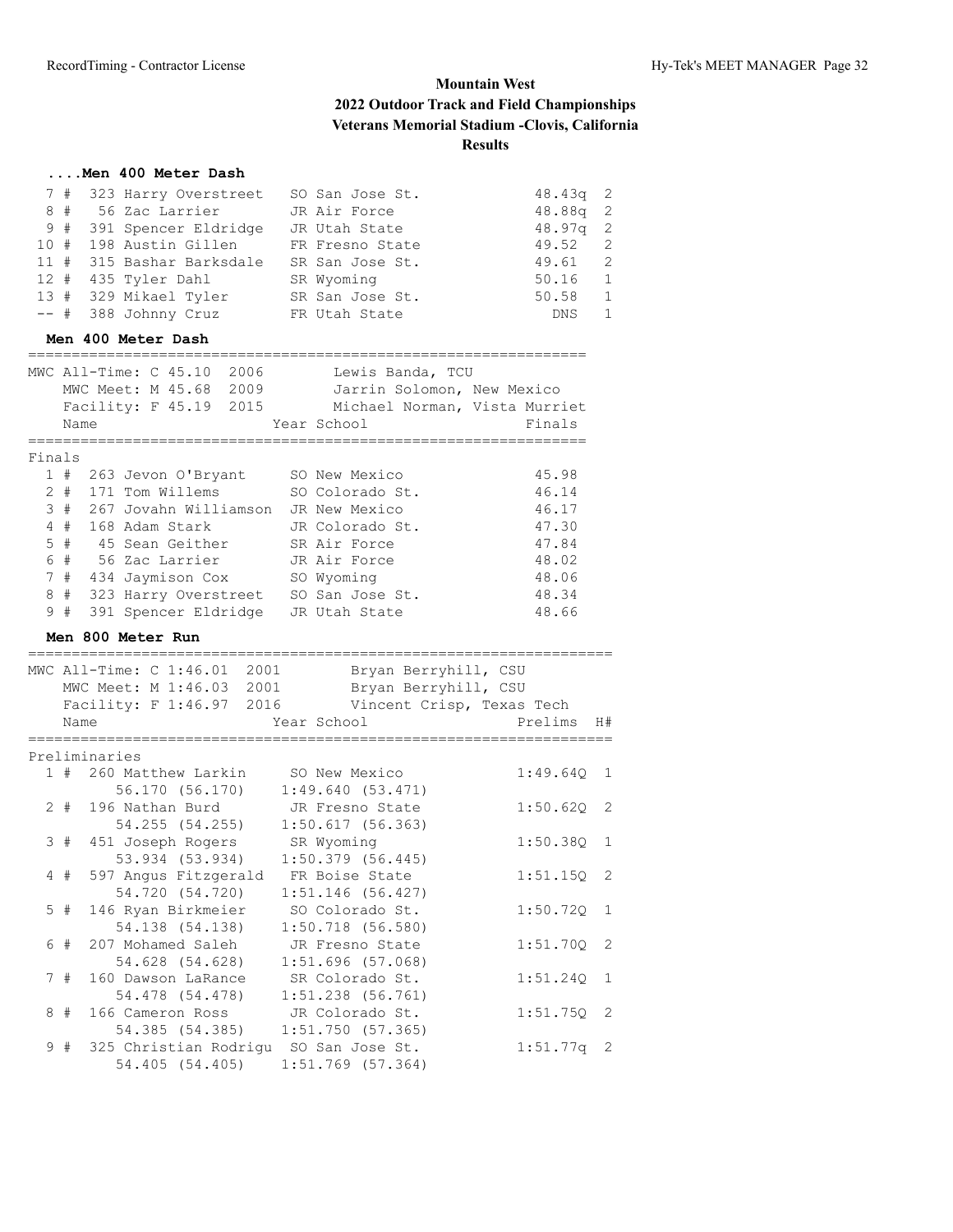## **....Men 800 Meter Run**

|  | 10 # 265 Gavin Sleeter                  | JR New Mexico                       | 1:51.81 | 1              |
|--|-----------------------------------------|-------------------------------------|---------|----------------|
|  | 53.678 (53.678)                         | $1:51.808$ (58.131)                 |         |                |
|  | 11 # 397 Chris Kauffman                 | SO Utah State                       | 1:52.60 | 2              |
|  | 54.465 (54.465)                         | $1:52.599$ (58.134)                 |         |                |
|  | 12 # 103 Jadon Mansur                   | SO Boise State                      | 1:55.36 | $\overline{2}$ |
|  | 54.904 (54.904)                         | $1:55.352$ $(1:00.448)$             |         |                |
|  | 13 # 115 Caleb Stamper                  | SO Boise State                      | 1:56.65 | $\mathbf{1}$   |
|  | 53.090 (53.090)                         | $1:56.650$ $(1:03.561)$             |         |                |
|  | 14 # 253 Ethan Brouw                    | FR New Mexico                       | 1:57.70 | $\overline{1}$ |
|  |                                         | 54.713 (54.713) 1:57.698 (1:02.985) |         |                |
|  | 15 # 106 Trent Missamore FR Boise State |                                     | 2:00.65 | $\overline{2}$ |
|  |                                         | 55.831 (55.831) 2:00.647 (1:04.817) |         |                |

#### **Men 800 Meter Run**

|        |       | MWC All-Time: C 1:46.01 2001           | Bryan Berryhill, CSU      |         |
|--------|-------|----------------------------------------|---------------------------|---------|
|        |       | MWC Meet: M 1:46.03 2001               | Bryan Berryhill, CSU      |         |
|        |       | Facility: F 1:46.97 2016               | Vincent Crisp, Texas Tech |         |
|        |       |                                        |                           |         |
|        | Name  |                                        | Year School               | Finals  |
|        |       | 322222222                              |                           |         |
| Finals |       |                                        |                           |         |
|        |       | 1 # 146 Ryan Birkmeier SO Colorado St. |                           | 1:49.32 |
|        |       | 54.203 (54.203)                        | 1:49.317(55.114)          |         |
|        | $2 +$ | 260 Matthew Larkin                     | SO New Mexico             | 1:49.72 |
|        |       | 53.348 (53.348)                        | 1:49.712(56.364)          |         |
|        | 3#    | 160 Dawson LaRance SR Colorado St.     |                           | 1:49.81 |
|        |       | 53.835 (53.835)                        | 1:49.803(55.969)          |         |
|        | 4#    | 451 Joseph Rogers                      | SR Wyoming                | 1:49.85 |
|        |       | 53.665 (53.665)                        | 1:49.849(56.185)          |         |
|        |       |                                        |                           |         |
|        | $5$ # | 597 Angus Fitzgerald FR Boise State    |                           | 1:50.05 |
|        |       | 53.559 (53.559)                        | $1:50.044$ (56.485)       |         |
|        | 6#    | 166 Cameron Ross                       | JR Colorado St.           | 1:50.99 |
|        |       | 54.575 (54.575)                        | $1:50.981$ (56.406)       |         |
|        | 7#    | 207 Mohamed Saleh JR Fresno State      |                           | 1:51.68 |
|        |       | 53.814 (53.814)                        | 1:51.680(57.866)          |         |
|        | 8#    | 196 Nathan Burd JR Fresno State        |                           | 1:51.71 |
|        |       | 52.860 (52.860) 1:51.701 (58.842)      |                           |         |
|        | 9#    | 325 Christian Rodrigu SO San Jose St.  |                           | 1:53.60 |
|        |       |                                        |                           |         |
|        |       | 53.138 (53.138)                        | $1:53.597$ $(1:00.459)$   |         |

## **Men 1500 Meter Run**

|      | MWC All-Time: C 3:35.01 2018            |               | Josh Kerr, UNM        |                   |                     |
|------|-----------------------------------------|---------------|-----------------------|-------------------|---------------------|
|      | MWC Meet: M 3:40.44 2021                |               | Sam Gilman, Air Force |                   |                     |
|      | Facility: F 3:36.86 2021                |               | Sam Prakel, Adidas    |                   |                     |
| Name |                                         | Year School   |                       | Finals            |                     |
|      |                                         |               |                       |                   |                     |
|      | 1 # 148 Jacob Brueckman SR Colorado St. |               |                       | 3:48.55           |                     |
|      | 48.011 (48.011) 1:56.090 (1:08.080)     |               |                       | 2:55.725 (59.635) | 3:48.546 (52.821)   |
|      | 2 # 554 Sam Gilman JR Air Force         |               |                       | 3:48.82           |                     |
|      | 48.317 (48.317) 1:56.711 (1:08.395)     |               |                       | 2:56.640 (59.929) | $3:48.812$ (52.173) |
|      | 3 # 584 Brennan Benson                  | SO Utah State |                       | 3:49.23           |                     |
|      | 48.165 (48.165) 1:56.240 (1:08.075)     |               |                       | 2:56.226 (59.987) | $3:49.228$ (53.003) |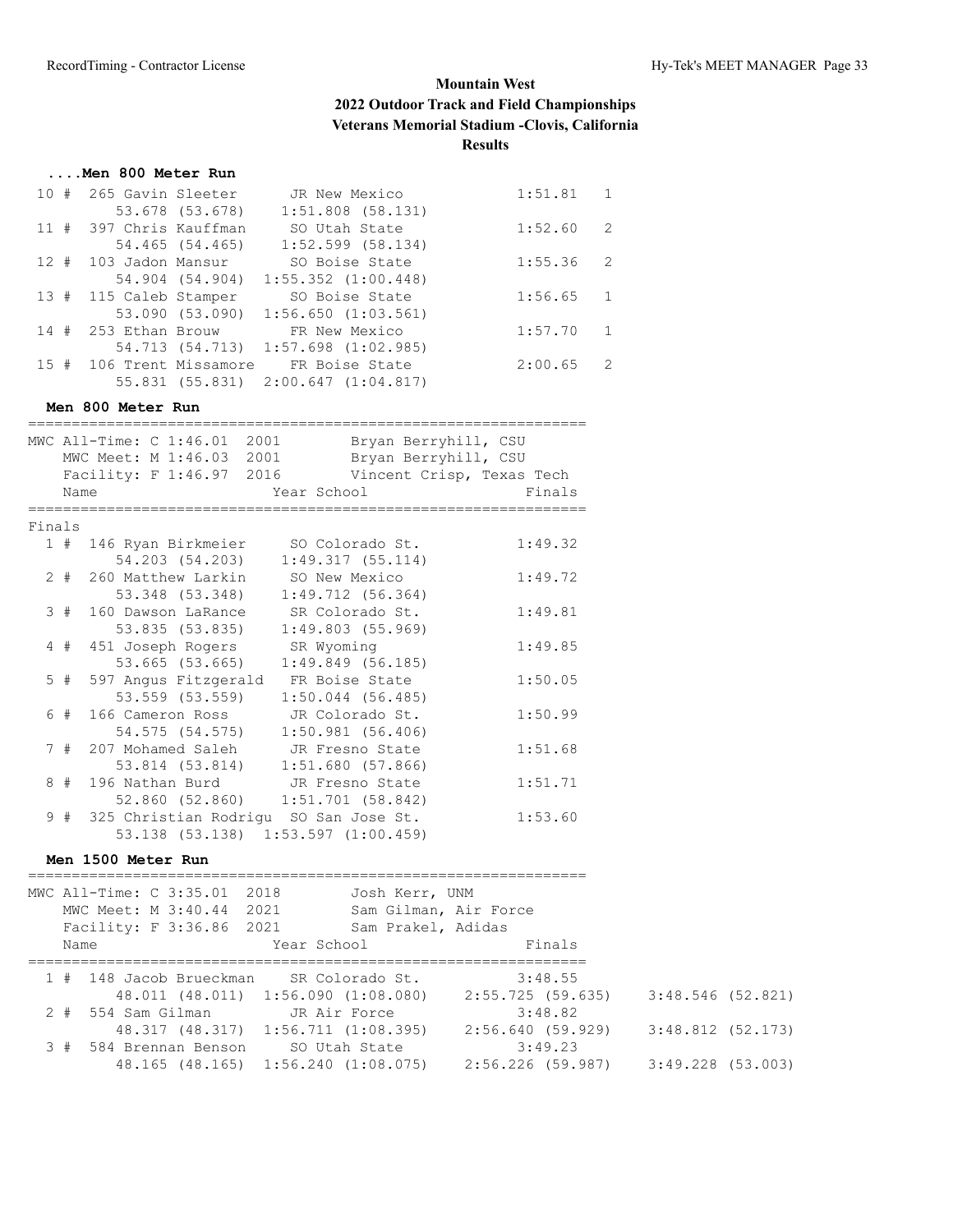#### **....Men 1500 Meter Run**

|        | 4#    |                                                                                                                         |                |                         |                            |                                                 |                         |
|--------|-------|-------------------------------------------------------------------------------------------------------------------------|----------------|-------------------------|----------------------------|-------------------------------------------------|-------------------------|
|        |       | 561 Jonathan Shields SR Boise State 3:50.22<br>48.835 (48.835) 1:56.763 (1:07.928) 2:56.716 (59.953)                    |                |                         |                            |                                                 | $3:50.212$ (53.496)     |
|        | $5$ # | 566 Iolo Hughes                                                                                                         |                | JR New Mexico           |                            | 3:50.53                                         |                         |
|        |       | 48.467 (48.467) 1:56.350 (1:07.884)                                                                                     |                |                         |                            | $2:56.432$ $(1:00.082)$                         | 3:50.530(54.098)        |
|        | 6 #   | 573 Henry Mong                                                                                                          |                | SR Boise State          |                            | 3:51.45                                         |                         |
|        |       | 48.961 (48.961) 1:56.838 (1:07.878)                                                                                     |                |                         |                            | 2:56.941(1:00.103)                              | $3:51.446$ (54.505)     |
|        | 7#    | 563 Devin Pancake                                                                                                       |                | JR Utah State           |                            | 3:52.23                                         |                         |
|        |       | 47.801 (47.801)                                                                                                         |                |                         |                            | $1:55.925$ $(1:08.124)$ $2:55.502$ $(59.578)$   | $3:52.223$ (56.721)     |
|        | 8#    | 165 Tom Oates                                                                                                           |                | SO Colorado St.         |                            | 3:52.83                                         |                         |
|        |       | 49.169 (49.169)                                                                                                         |                | $1:57.077$ $(1:07.908)$ |                            | $2:57.132$ $(1:00.056)$                         | $3:52.825$ (55.693)     |
|        | 9#    | 560 Nathan Dunn                                                                                                         |                | SO Boise State          |                            | 3:53.92                                         |                         |
|        |       | 48.737 (48.737) 1:56.492 (1:07.756)                                                                                     |                |                         |                            | $2:56.853$ $(1:00.361)$                         | $3:53.914$ (57.061)     |
| 10#    |       | 575 Mohammed Jouhari FR Boise State                                                                                     |                |                         |                            | 3:54.91                                         |                         |
|        |       | 49.059 (49.059)                                                                                                         |                | $1:56.424$ $(1:07.365)$ |                            | $2:57.060$ (1:00.636) 3:54.907 (57.848)         |                         |
| 11#    |       | 590 Brogan Giffin                                                                                                       | FR Boise State |                         |                            | 3:59.39                                         |                         |
|        |       | 49.233 (49.233)                                                                                                         |                | $1:56.805$ $(1:07.573)$ |                            | $2:57.965$ $(1:01.160)$ $3:59.390$ $(1:01.425)$ |                         |
| 12#    |       | 572 Asefa Wetzel                                                                                                        | SO Wyoming     |                         | 4:00.85                    |                                                 |                         |
|        |       | 48.752 (48.752) 1:56.541 (1:07.790)                                                                                     |                |                         |                            | 2:58.350(1:01.809)                              | $4:00.845$ $(1:02.496)$ |
| 13#    |       | 592 Aidan Roberts FR Boise State                                                                                        |                |                         |                            | 4:09.83                                         |                         |
|        |       | 49.420 (49.420) 1:57.209 (1:07.789) 2:59.063 (1:01.855) 4:09.829 (1:10.766)                                             |                |                         |                            |                                                 |                         |
| $--$ # |       | 582 Abdirizak Ibrahim JR New Mexico                                                                                     |                |                         |                            | DNF                                             |                         |
|        |       | 48.609 (48.609) 1:56.285 (1:07.676) 2:55.479 (59.195)                                                                   |                |                         |                            |                                                 |                         |
|        |       |                                                                                                                         |                |                         |                            |                                                 |                         |
|        |       | Men 5000 Meter Run                                                                                                      |                |                         |                            |                                                 |                         |
|        |       |                                                                                                                         |                |                         |                            |                                                 |                         |
|        |       | MWC All-Time: C 13:25.53 2007 Josh Rohatinsky, BYU                                                                      |                |                         |                            |                                                 |                         |
|        |       | MWC Meet: M 13:46.67 2021 Eric Hamer, Colorado St.                                                                      |                |                         |                            |                                                 |                         |
|        |       | Facility: F 13:29.02 2021                                                                                               |                |                         | Luis Grijalva, Northern Ar |                                                 |                         |
|        |       | Name                                                                                                                    | Year School    |                         |                            | Finals                                          |                         |
|        |       |                                                                                                                         |                |                         |                            |                                                 |                         |
|        |       | 1 # 591 Dario De Caro SR Boise State 13:54.16                                                                           |                |                         |                            |                                                 |                         |
|        |       | 30.902 (30.902) 1:38.578 (1:07.676) 2:45.687 (1:07.109) 3:52.673 (1:06.986)                                             |                |                         |                            |                                                 |                         |
|        |       | 5:02.561 (1:09.888) 6:11.924 (1:09.363) 7:19.668 (1:07.744) 8:29.642 (1:09.974)                                         |                |                         |                            |                                                 |                         |
|        |       |                                                                                                                         |                |                         |                            |                                                 |                         |
|        |       | 9:39.097 (1:09.455) 10:47.984 (1:08.887) 11:54.295 (1:06.311) 12:59.136 (1:04.841)                                      |                |                         |                            |                                                 |                         |
|        |       | $13:54.159$ (55.023)                                                                                                    |                |                         |                            |                                                 |                         |
|        |       |                                                                                                                         |                |                         |                            |                                                 |                         |
|        |       | 2 # 554 Sam Gilman JR Air Force 13:54.52<br>30.932 (30.932) 1:38.964 (1:08.032) 2:46.007 (1:07.043) 3:52.947 (1:06.940) |                |                         |                            |                                                 |                         |
|        |       | 5:02.652 (1:09.705) 6:10.404 (1:07.752) 7:19.183 (1:08.779) 8:29.119 (1:09.936)                                         |                |                         |                            |                                                 |                         |
|        |       | 9:39.336 (1:10.217) 10:48.339 (1:09.003) 11:54.882 (1:06.543) 12:59.266 (1:04.384)                                      |                |                         |                            |                                                 |                         |
|        |       | $13:54.519$ (55.253)                                                                                                    |                |                         |                            |                                                 |                         |
|        |       | 3 # 585 Ryan Johnson JR Air Force                                                                                       |                |                         | 13:57.58                   |                                                 |                         |
|        |       | 31.679 (31.679) 1:39.874 (1:08.195) 2:46.855 (1:06.981) 3:53.876 (1:07.021)                                             |                |                         |                            |                                                 |                         |
|        |       | 5:03.327 (1:09.451) 6:11.248 (1:07.921) 7:19.038 (1:07.790) 8:28.784 (1:09.746)                                         |                |                         |                            |                                                 |                         |
|        |       | 9:39.323 (1:10.539) 10:48.605 (1:09.282) 11:55.090 (1:06.485) 12:59.998 (1:04.908)                                      |                |                         |                            |                                                 |                         |
|        |       | $13:57.576$ (57.578)                                                                                                    |                |                         |                            |                                                 |                         |
|        |       | 4 # 556 Bryce Lentz                                                                                                     | FR Air Force   |                         |                            | 13:57.89                                        |                         |
|        |       | 32.146 (32.146) 1:40.943 (1:08.797) 2:46.533 (1:05.590) 3:54.330 (1:07.797)                                             |                |                         |                            |                                                 |                         |
|        |       | 5:03.365 (1:09.035) 6:13.068 (1:09.703) 7:19.910 (1:06.842) 8:29.627 (1:09.717)                                         |                |                         |                            |                                                 |                         |
|        |       | 9:39.637 (1:10.010) 10:48.949 (1:09.312) 11:55.545 (1:06.596) 13:00.091 (1:04.546)                                      |                |                         |                            |                                                 |                         |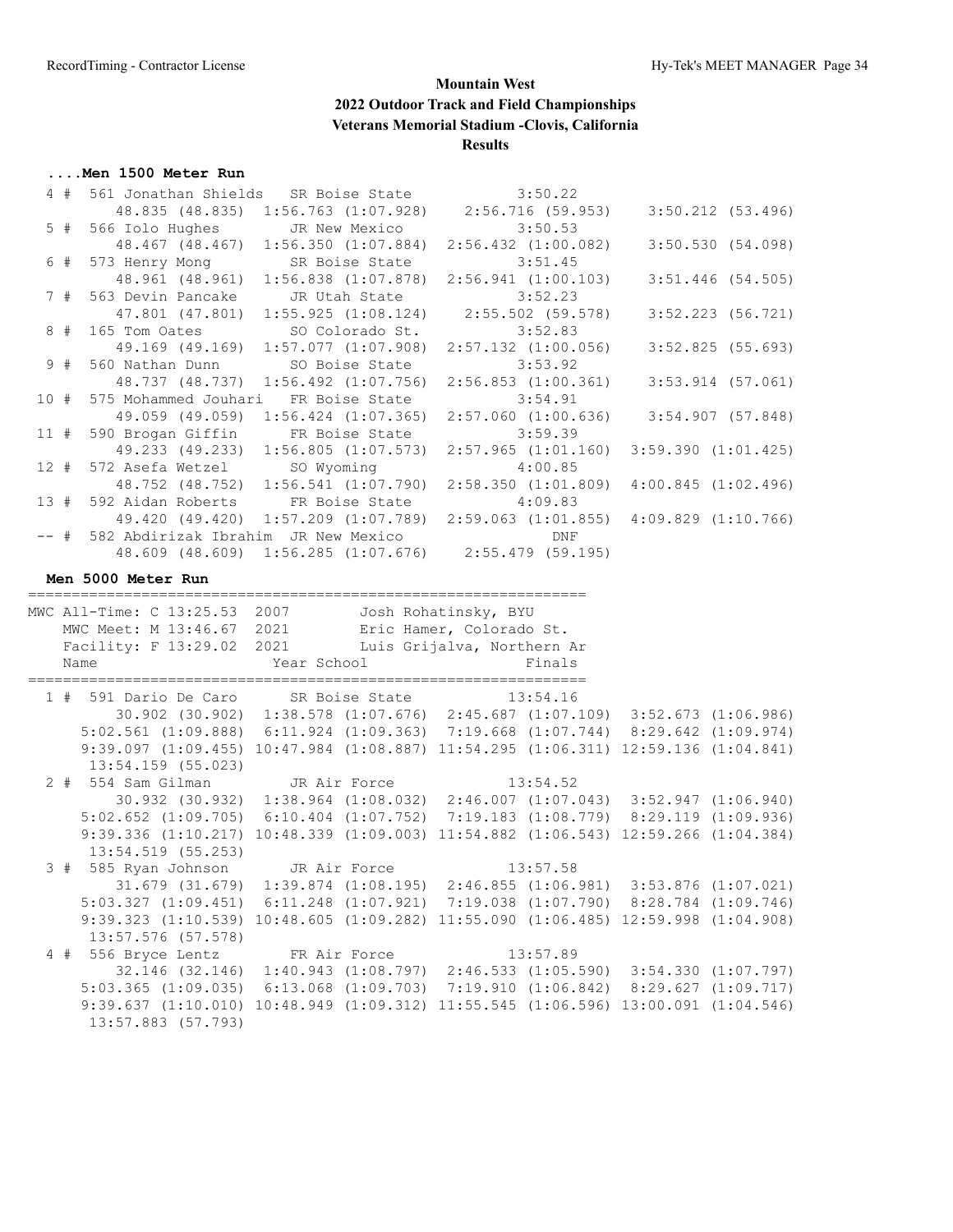#### **....Men 5000 Meter Run**

 5 # 595 Tanner Norman JR Colorado St. 13:58.17 30.796 (30.796) 1:40.145 (1:09.349) 2:47.162 (1:07.017) 3:53.875 (1:06.713) 5:03.321 (1:09.446) 6:12.623 (1:09.302) 7:18.341 (1:05.718) 8:29.075 (1:10.734) 9:39.503 (1:10.428) 10:47.871 (1:08.368) 11:54.490 (1:06.619) 12:59.766 (1:05.276) 13:58.167 (58.401) 6 # 599 Ryan Ioanidis SR Air Force 13:58.26 31.807 (31.807) 1:40.463 (1:08.656) 2:47.321 (1:06.858) 3:54.166 (1:06.845) 5:03.564 (1:09.398) 6:12.963 (1:09.399) 7:20.297 (1:07.334) 8:30.145 (1:09.848) 9:40.035 (1:09.890) 10:48.982 (1:08.947) 11:55.427 (1:06.445) 12:59.971 (1:04.544) 13:58.255 (58.285) 7 # 578 Luke Combs SO Air Force 13:59.58 31.247 (31.247) 1:39.179 (1:07.932) 2:46.162 (1:06.983) 3:53.201 (1:07.039) 5:02.650 (1:09.449) 6:12.353 (1:09.703) 7:19.782 (1:07.429) 8:29.474 (1:09.692) 9:39.905 (1:10.431) 10:48.326 (1:08.421) 11:54.852 (1:06.526) 12:59.593 (1:04.741) 13:59.580 (59.988) 8 # 579 Connor Weaver SR Utah State 14:00.36 31.452 (31.452) 1:39.726 (1:08.274) 2:46.709 (1:06.983) 3:53.340 (1:06.631) 5:03.199 (1:09.859) 6:12.845 (1:09.646) 7:20.625 (1:07.780) 8:30.266 (1:09.641) 9:40.288 (1:10.022) 10:49.480 (1:09.192) 11:55.704 (1:06.224) 13:00.504 (1:04.800) 14:00.354 (59.850) 9 # 583 Spencer Nelson JR Utah State 14:04.15 30.052 (30.052) 1:38.009 (1:07.957) 2:46.450 (1:08.441) 3:53.338 (1:06.888) 5:03.084 (1:09.746) 6:12.622 (1:09.538) 7:19.049 (1:06.427) 8:27.477 (1:08.428) 9:39.098 (1:11.621) 10:48.150 (1:09.052) 11:54.717 (1:06.567) 12:59.438 (1:04.721) 14:04.150 (1:04.712) 10 # 561 Jonathan Shields SR Boise State 14:09.48 31.451 (31.451) 1:38.438 (1:06.987) 2:44.894 (1:06.456) 3:53.204 (1:08.310) 5:01.023 (1:07.819) 6:12.461 (1:11.438) 7:20.003 (1:07.542) 8:29.488 (1:09.485) 9:39.275 (1:09.787) 10:49.097 (1:09.822) 11:55.910 (1:06.813) 13:02.042 (1:06.132) 14:09.480 (1:07.439) 11 # 596 Dawson Besst JR Colorado St. 14:09.66 32.277 (32.277) 1:40.645 (1:08.368) 2:48.856 (1:08.211) 3:55.688 (1:06.832) 5:03.896 (1:08.208) 6:13.703 (1:09.807) 7:21.064 (1:07.361) 8:30.161 (1:09.097) 9:39.795 (1:09.634) 10:49.647 (1:09.852) 11:56.972 (1:07.325) 13:05.346 (1:08.374) 14:09.657 (1:04.312) 12 # 576 Miler Haller SR Boise State 14:11.46 32.649 (32.649) 1:41.150 (1:08.501) 2:48.193 (1:07.043) 3:55.110 (1:06.917) 5:04.270 (1:09.160) 6:14.476 (1:10.206) 7:21.585 (1:07.109) 8:30.437 (1:08.852) 9:40.551 (1:10.114) 10:47.592 (1:07.041) 11:54.711 (1:07.119) 13:04.134 (1:09.423) 14:11.452 (1:07.318) 13 # 574 Mason Brown SO Colorado St. 14:14.05 32.849 (32.849) 1:41.986 (1:09.137) 2:48.944 (1:06.958) 3:54.954 (1:06.010) 5:03.860 (1:08.906) 6:13.514 (1:09.654) 7:20.660 (1:07.146) 8:28.324 (1:07.664) 9:39.776 (1:11.452) 10:49.097 (1:09.321) 11:56.440 (1:07.343) 13:06.348 (1:09.908) 14:14.045 (1:07.697) 14 # 587 Chandler Underwoo SR Boise State 14:15.48 32.265 (32.265) 1:41.883 (1:09.618) 2:49.104 (1:07.221) 3:55.717 (1:06.613) 5:03.831 (1:08.114) 6:13.702 (1:09.871) 7:20.543 (1:06.841) 8:30.160 (1:09.617) 9:40.299 (1:10.139) 10:49.984 (1:09.685) 11:57.713 (1:07.729) 13:06.783 (1:09.070) 14:15.471 (1:08.688)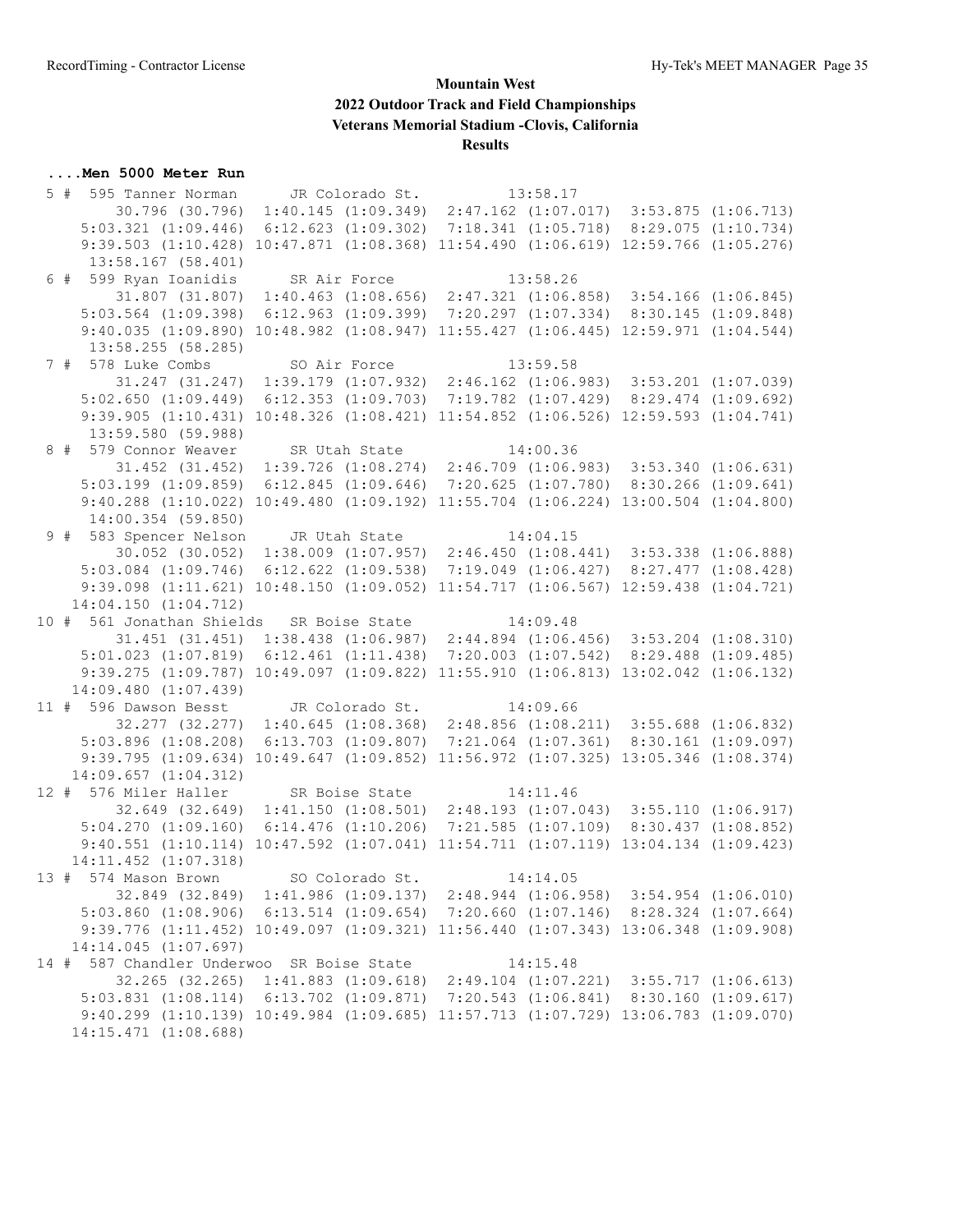#### **....Men 5000 Meter Run**

 15 # 560 Nathan Dunn SO Boise State 14:17.04 32.267 (32.267) 1:41.244 (1:08.977) 2:48.766 (1:07.522) 3:55.628 (1:06.862) 5:04.521 (1:08.893) 6:15.041 (1:10.520) 7:22.407 (1:07.366) 8:32.383 (1:09.976) 9:41.758 (1:09.375) 10:52.016 (1:10.258) 12:02.852 (1:10.836) 13:12.173 (1:09.321) 14:17.032 (1:04.860) 16 # 580 Will Kitzhaber SR Air Force 14:20.09 31.947 (31.947) 1:40.292 (1:08.345) 2:47.025 (1:06.733) 3:53.340 (1:06.315) 5:03.075 (1:09.735) 6:11.019 (1:07.944) 7:18.748 (1:07.729) 8:28.374 (1:09.626) 9:37.612 (1:09.238) 10:49.636 (1:12.024) 11:59.939 (1:10.303) 13:11.669 (1:11.730) 14:20.087 (1:08.418) 17 # 577 Awet Yohannes JR New Mexico 14:35.02 30.467 (30.467) 1:38.174 (1:07.707) 2:43.896 (1:05.722) 3:52.483 (1:08.587) 5:02.259 (1:09.776) 6:10.632 (1:08.373) 7:20.074 (1:09.442) 8:29.815 (1:09.741) 9:42.249 (1:12.434) 10:57.318 (1:15.069) 12:13.798 (1:16.480) 13:30.343 (1:16.545) 14:35.013 (1:04.671) 18 # 557 Freddie Carcas SR Boise State 14:35.38 32.337 (32.337) 1:41.520 (1:09.183) 2:47.912 (1:06.392) 3:54.498 (1:06.586) 5:03.328 (1:08.830) 6:11.655 (1:08.327) 7:19.285 (1:07.630) 8:29.135 (1:09.850) 9:39.502 (1:10.367) 10:49.763 (1:10.261) 12:00.988 (1:11.225) 13:22.029 (1:21.041) 14:35.376 (1:13.347) 19 # 590 Brogan Giffin FR Boise State 14:36.60 32.828 (32.828) 1:40.943 (1:08.115) 2:47.913 (1:06.970) 3:54.831 (1:06.918) 5:03.828 (1:08.997) 6:14.368 (1:10.540) 7:22.116 (1:07.748) 8:33.457 (1:11.341) 9:47.581 (1:14.124) 11:01.101 (1:13.520) 12:14.630 (1:13.529) 13:28.826 (1:14.196) 14:36.597 (1:07.771) 20 # 598 Thomas Chaston SO Colorado St. 14:37.56 32.324 (32.324) 1:41.403 (1:09.079) 2:48.961 (1:07.558) 3:54.955 (1:05.994) 5:04.004 (1:09.049) 6:13.800 (1:09.796) 7:20.856 (1:07.056) 8:31.657 (1:10.801) 9:45.506 (1:13.849) 11:00.341 (1:14.835) 12:16.002 (1:15.661) 13:29.429 (1:13.427) 14:37.560 (1:08.131) 21 # 555 Ben Sherman SO Boise State 14:40.72 31.621 (31.621) 1:40.785 (1:09.164) 2:47.911 (1:07.126) 3:54.646 (1:06.735) 5:04.564 (1:09.918) 6:13.197 (1:08.633) 7:21.190 (1:07.993) 8:32.190 (1:11.000) 9:45.250 (1:13.060) 11:00.024 (1:14.774) 12:15.121 (1:15.097) 13:29.722 (1:14.601) 14:40.712 (1:10.990) 22 # 588 Max Milarvie SR Boise State 14:49.17 33.054 (33.054) 1:42.393 (1:09.339) 2:49.651 (1:07.258) 3:56.838 (1:07.187) 5:05.376 (1:08.538) 6:15.924 (1:10.548) 7:25.674 (1:09.750) 8:37.832 (1:12.158) 9:52.166 (1:14.334) 11:06.485 (1:14.319) 12:21.235 (1:14.750) 13:35.332 (1:14.097) 14:49.162 (1:13.831) 23 # 566 Iolo Hughes JR New Mexico 14:53.09 32.100 (32.100) 1:41.421 (1:09.321) 2:49.242 (1:07.821) 3:56.640 (1:07.398) 5:05.456 (1:08.816) 6:16.312 (1:10.856) 7:30.399 (1:14.087) 8:44.182 (1:13.783) 9:58.325 (1:14.143) 11:10.812 (1:12.487) 12:28.082 (1:17.270) 13:40.824 (1:12.742) 14:53.082 (1:12.258) 24 # 593 Seth Bruxvoort SO Wyoming 14:58.02 31.925 (31.925) 1:40.957 (1:09.032) 2:48.453 (1:07.496) 3:54.140 (1:05.687) 5:04.393 (1:10.253) 6:14.756 (1:10.363) 7:22.850 (1:08.094) 8:34.163 (1:11.313) 9:48.285 (1:14.122) 11:03.702 (1:15.417) 12:19.615 (1:15.913) 13:40.238 (1:20.623) 14:58.012 (1:17.774)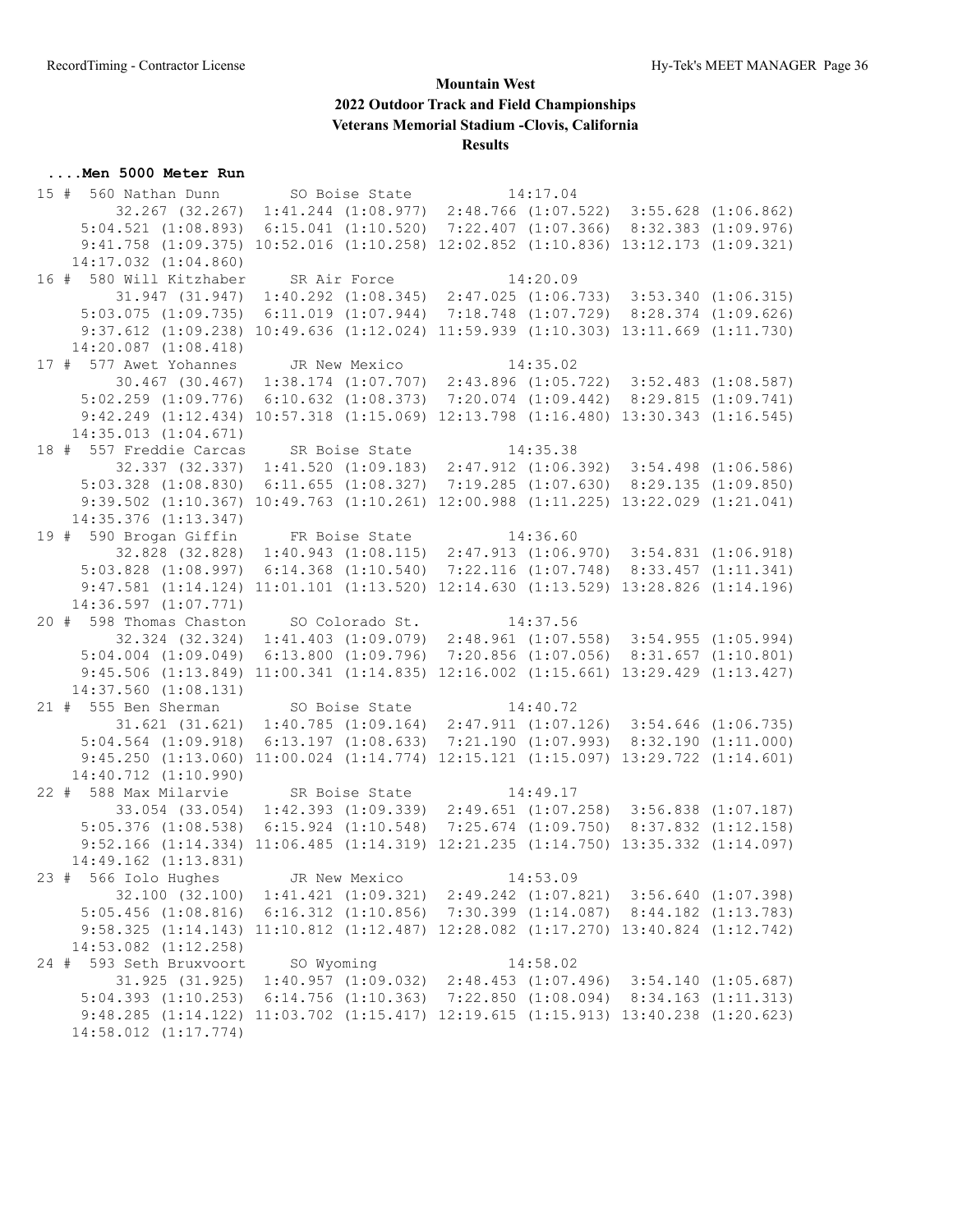#### **....Men 5000 Meter Run**

| 25 #   | 570 Aidan Palmer                                                                                |                | FR Boise State                    |                            | 15:01.71                                                                |  |
|--------|-------------------------------------------------------------------------------------------------|----------------|-----------------------------------|----------------------------|-------------------------------------------------------------------------|--|
|        | 32.683 (32.683) 1:41.985 (1:09.302) 2:49.637 (1:07.652) 3:56.171 (1:06.534)                     |                |                                   |                            |                                                                         |  |
|        | $5:04.873$ $(1:08.702)$                                                                         |                |                                   |                            | $6:14.684$ $(1:09.811)$ $7:25.364$ $(1:10.680)$ $8:38.842$ $(1:13.478)$ |  |
|        | 9:54.909 (1:16.067) 11:13.441 (1:18.532) 12:34.152 (1:20.711) 13:48.305 (1:14.153)              |                |                                   |                            |                                                                         |  |
|        | 15:01.707 (1:13.402)                                                                            |                |                                   |                            |                                                                         |  |
|        | -- # 572 Asefa Wetzel                                                                           | SO Wyoming     |                                   |                            |                                                                         |  |
|        |                                                                                                 |                |                                   |                            | DNF                                                                     |  |
|        | 32.302 (32.302) 1:42.197 (1:09.895) 2:49.960 (1:07.763) 3:57.392 (1:07.432)                     |                |                                   |                            |                                                                         |  |
|        | 5:08.951 (1:11.559) 6:23.688 (1:14.737)                                                         |                |                                   |                            | $7:39.750$ $(1:16.062)$ $8:56.357$ $(1:16.607)$                         |  |
|        | $10:19.340$ $(1:22.983)$ $11:03.170$ $(43.830)$                                                 |                |                                   |                            |                                                                         |  |
|        | -- # 575 Mohammed Jouhari                                                                       |                | FR Boise State                    |                            | DNF                                                                     |  |
|        | 31.620 (31.620) 1:40.746 (1:09.126) 2:47.595 (1:06.849) 3:54.156 (1:06.561)                     |                |                                   |                            |                                                                         |  |
|        | $5:03.906$ $(1:09.750)$ $6:14.201$ $(1:10.295)$                                                 |                |                                   |                            |                                                                         |  |
|        | -- # 584 Brennan Benson                                                                         |                | SO Utah State                     |                            | DNF                                                                     |  |
|        | 30.290 (30.290) 1:37.990 (1:07.700) 2:45.055 (1:07.065) 3:51.359 (1:06.304)                     |                |                                   |                            |                                                                         |  |
|        | $5:01.339$ $(1:09.980)$ $14:26.431$ $(9:25.092)$                                                |                |                                   |                            |                                                                         |  |
|        | # 569 Josh Rodgers SO Wyoming                                                                   |                |                                   |                            | DNS                                                                     |  |
|        | # 563 Devin Pancake                                                                             |                | JR Utah State                     |                            | DNS                                                                     |  |
|        | # 581 Max Wehrli                                                                                |                | FR Utah State                     |                            | DNS                                                                     |  |
|        | -- # 594 Gus McIntyre FR Wyoming                                                                |                |                                   |                            | DNS                                                                     |  |
|        | -- # 564 Albert Steiner                                                                         | SO Wyoming     |                                   |                            | DNS                                                                     |  |
| $--$ # | 568 Mason Norman                                                                                | FR Wyoming     |                                   |                            | DNS                                                                     |  |
| $--$ # | 586 Mark Crandall                                                                               | JR Utah State  |                                   |                            | DNS                                                                     |  |
| $--$ # | 567 Nehemiah Cionelo JR New Mexico                                                              |                |                                   |                            | DNS                                                                     |  |
| $--$ # | 558 Kevin Mulcaire                                                                              | JR New Mexico  |                                   |                            | DNS                                                                     |  |
| $--$ # | 589 Jack Leitch                                                                                 | SR Boise State |                                   |                            | DNS                                                                     |  |
|        | -- # 571 Benjamin Awad FR Fresno State                                                          |                |                                   |                            | DNS                                                                     |  |
| $--$ # | 573 Henry Mong                                                                                  |                |                                   |                            | DNS                                                                     |  |
| -- #   | 565 Sam Hawley                                                                                  |                | SR Boise State<br>SO Fresno State |                            | DNS                                                                     |  |
| $--$ # | 592 Aidan Roberts                                                                               | FR Boise State |                                   |                            | DNS                                                                     |  |
|        | $--$ # 559 Logan Rees                                                                           | SR Boise State |                                   |                            | DNS                                                                     |  |
|        | -- # 582 Abdirizak Ibrahim JR New Mexico                                                        |                |                                   |                            | DNS                                                                     |  |
|        | -- # 562 Murdoch McIntyre SO Boise State                                                        |                |                                   |                            | DNS                                                                     |  |
| $--$ # | 597 Angus Fitzgerald FR Boise State                                                             |                |                                   |                            | DNS                                                                     |  |
|        | Men 10000 Meter Run                                                                             |                |                                   |                            |                                                                         |  |
|        | -------------------------------                                                                 |                |                                   |                            |                                                                         |  |
|        | MWC All-Time: C 27:55.86 2007                                                                   |                |                                   | Josh Rohatinsky, BYU       |                                                                         |  |
|        | MWC Meet: M 29:24.87 2018                                                                       |                |                                   | Jerrell Mock, Colorado St. |                                                                         |  |
|        | Facility: F 27:47.27 2021                                                                       |                |                                   | Abdihamid Nur, Northern Ar |                                                                         |  |
|        | Name                                                                                            | Year School    |                                   |                            | Finals                                                                  |  |
|        |                                                                                                 |                |                                   |                            |                                                                         |  |
|        | 1 # 591 Dario De Caro                                                                           |                | SR Boise State                    |                            | 31:12.51                                                                |  |
|        | $1:30.211$ $(1:30.211)$ $2:40.826$ $(1:10.615)$ $3:59.404$ $(1:18.578)$ $5:12.862$ $(1:13.458)$ |                |                                   |                            |                                                                         |  |
|        | 6:29.037 (1:16.175) 8:06.914 (1:37.877) 9:20.645 (1:13.731) 10:45.232 (1:24.587)                |                |                                   |                            |                                                                         |  |
|        | 12:18.605 (1:33.373) 13:56.874 (1:38.269) 15:26.139 (1:29.265) 16:34.116 (1:07.977)             |                |                                   |                            |                                                                         |  |
|        | 17:43.303 (1:09.187) 18:53.140 (1:09.837) 20:04.192 (1:11.052) 21:15.651 (1:11.459)             |                |                                   |                            |                                                                         |  |
|        | 22:24.166 (1:08.515) 23:31.142 (1:06.976) 24:41.965 (1:10.823) 25:50.398 (1:08.433)             |                |                                   |                            |                                                                         |  |
|        | 26:58.297 (1:07.899) 28:06.347 (1:08.050) 29:11.181 (1:04.834) 30:16.018 (1:04.837)             |                |                                   |                            |                                                                         |  |
|        | $31:12.507$ (56.489)                                                                            |                |                                   |                            |                                                                         |  |
|        |                                                                                                 |                |                                   |                            |                                                                         |  |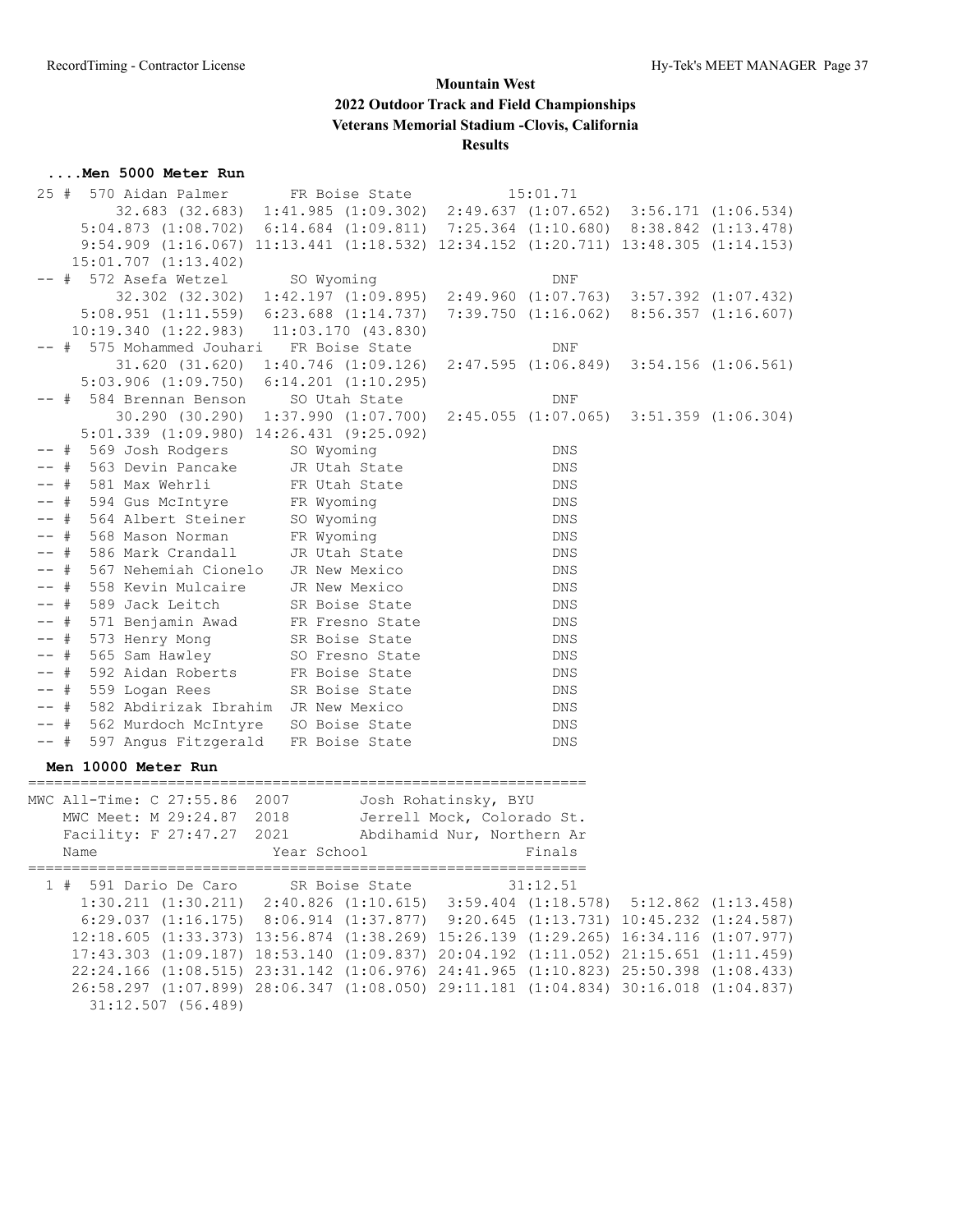#### **....Men 10000 Meter Run**

| 2 # 484 Camren Todd SO Utah State                                                                                                                                             |  | 31:15.29 |  |
|-------------------------------------------------------------------------------------------------------------------------------------------------------------------------------|--|----------|--|
| $1:28.497 (1:28.497) 2:39.859 (1:11.362) 3:58.989 (1:19.130) 5:13.599 (1:14.610)$                                                                                             |  |          |  |
| $6:29.180$ (1:15.581) 8:06.050 (1:36.870) 9:20.404 (1:14.354) 10:45.723 (1:25.319)                                                                                            |  |          |  |
| 12:18.258 (1:32.535) 13:57.169 (1:38.911) 15:25.636 (1:28.467) 16:34.229 (1:08.593)                                                                                           |  |          |  |
| 17:43.288 (1:09.059) 18:53.265 (1:09.977) 20:04.071 (1:10.806) 21:15.635 (1:11.564)                                                                                           |  |          |  |
| 22:25.062 (1:09.427) 23:33.156 (1:08.094) 24:42.574 (1:09.418) 25:50.330 (1:07.756)                                                                                           |  |          |  |
| 26:58.022 (1:07.692) 28:04.550 (1:06.528) 29:09.482 (1:04.932) 30:14.620 (1:05.138)                                                                                           |  |          |  |
| $31:15.285$ $(1:00.665)$                                                                                                                                                      |  |          |  |
|                                                                                                                                                                               |  |          |  |
| 3 # 599 Ryan Ioanidis SR Air Force 31:15.80<br>1:30.309 (1:30.309) 2:41.658 (1:11.349) 3:59.400 (1:17.742) 5:13.844 (1:14.444)                                                |  |          |  |
| $6:29.363$ $(1:15.519)$ $8:05.016$ $(1:35.653)$ $9:19.178$ $(1:14.162)$ $10:44.692$ $(1:25.514)$                                                                              |  |          |  |
| 12:16.906 (1:32.214) 13:56.429 (1:39.523) 15:24.858 (1:28.429) 16:33.612 (1:08.754)                                                                                           |  |          |  |
| 17:42.357 (1:08.745) 18:52.622 (1:10.265) 20:03.598 (1:10.976) 21:15.493 (1:11.895)                                                                                           |  |          |  |
| 22:25.063 (1:09.570) 23:32.842 (1:07.779) 24:40.628 (1:07.786) 25:49.416 (1:08.788)                                                                                           |  |          |  |
| 26:57.872 (1:08.456) 28:06.067 (1:08.195) 29:10.267 (1:04.200) 30:15.886 (1:05.619)                                                                                           |  |          |  |
| 31:15.792 (59.906)                                                                                                                                                            |  |          |  |
| 4 # 595 Tanner Norman JR Colorado St. 31:17.02                                                                                                                                |  |          |  |
| 1:30.382 (1:30.382) 2:42.096 (1:11.714) 3:59.777 (1:17.681) 5:14.646 (1:14.869)                                                                                               |  |          |  |
| $6:30.229$ (1:15.583) 8:06.750 (1:36.521) 9:20.794 (1:14.044) 10:45.220 (1:24.426)                                                                                            |  |          |  |
| 12:17.351 (1:32.131) 13:56.277 (1:38.926) 15:26.666 (1:30.389) 16:34.264 (1:07.598)                                                                                           |  |          |  |
| 17:43.425 (1:09.161) 18:53.445 (1:10.020) 20:04.594 (1:11.149) 21:15.894 (1:11.300)                                                                                           |  |          |  |
| 22:25.057 (1:09.163) 23:33.048 (1:07.991) 24:42.115 (1:09.067) 25:50.065 (1:07.950)                                                                                           |  |          |  |
| 26:58.003 (1:07.938) 28:06.068 (1:08.065) 29:11.834 (1:05.766) 30:16.212 (1:04.378)                                                                                           |  |          |  |
| $31:17.013$ $(1:00.801)$                                                                                                                                                      |  |          |  |
|                                                                                                                                                                               |  |          |  |
|                                                                                                                                                                               |  | 31:20.57 |  |
| 5 # 585 Ryan Johnson JR Air Force                                                                                                                                             |  |          |  |
| $1:30.576$ (1:30.576) $2:42.318$ (1:11.742) $3:59.386$ (1:17.068) $5:13.899$ (1:14.513)<br>$6:29.461$ (1:15.562) 8:06.261 (1:36.800) 9:20.241 (1:13.980) 10:45.416 (1:25.175) |  |          |  |
| 12:16.909 (1:31.493) 13:55.917 (1:39.008) 15:26.357 (1:30.440) 16:33.751 (1:07.394)                                                                                           |  |          |  |
| 17:43.019 (1:09.268) 18:52.875 (1:09.856) 20:03.763 (1:10.888) 21:15.170 (1:11.407)                                                                                           |  |          |  |
| 22:24.221 (1:09.051) 23:32.333 (1:08.112) 24:41.721 (1:09.388) 25:48.819 (1:07.098)                                                                                           |  |          |  |
| 26:57.359 (1:08.540) 28:05.827 (1:08.468) 29:12.365 (1:06.538) 30:17.841 (1:05.476)                                                                                           |  |          |  |
| $31:20.567$ $(1:02.726)$                                                                                                                                                      |  |          |  |
|                                                                                                                                                                               |  |          |  |
| 6 # 477 Caleb Garnica JR Utah State 31:23.59<br>1:30.183 (1:30.183) 2:41.426 (1:11.243) 3:58.860 (1:17.434) 5:13.316 (1:14.456)                                               |  |          |  |
| 6:29.151 (1:15.835) 8:05.730 (1:36.579) 9:19.823 (1:14.093) 10:45.394 (1:25.571)                                                                                              |  |          |  |
| 12:17.350 (1:31.956) 13:56.112 (1:38.762) 15:25.837 (1:29.725) 16:33.399 (1:07.562)                                                                                           |  |          |  |
| 17:42.618 (1:09.219) 18:52.473 (1:09.855) 20:03.270 (1:10.797) 21:15.326 (1:12.056)                                                                                           |  |          |  |
| 22:24.788 (1:09.462) 23:32.439 (1:07.651) 24:42.223 (1:09.784) 25:49.857 (1:07.634)                                                                                           |  |          |  |
| 26:57.622 (1:07.765) 28:05.649 (1:08.027) 29:12.184 (1:06.535) 30:19.390 (1:07.206)                                                                                           |  |          |  |
| $31:23.588$ $(1:04.198)$                                                                                                                                                      |  |          |  |
| 7 # 580 Will Kitzhaber SR Air Force                                                                                                                                           |  | 31:24.34 |  |
| $1:29.971$ $(1:29.971)$ $2:41.117$ $(1:11.146)$ $3:58.662$ $(1:17.545)$ $5:13.023$ $(1:14.361)$                                                                               |  |          |  |
| 6:28.840 (1:15.817) 8:05.759 (1:36.919) 9:19.956 (1:14.197) 10:46.076 (1:26.120)                                                                                              |  |          |  |
| 12:16.656 (1:30.580) 13:55.737 (1:39.081) 15:25.342 (1:29.605) 16:33.140 (1:07.798)                                                                                           |  |          |  |
| 17:42.213 (1:09.073) 18:52.204 (1:09.991) 20:03.202 (1:10.998) 21:15.050 (1:11.848)                                                                                           |  |          |  |
| 22:24.790 (1:09.740) 23:31.918 (1:07.128) 24:39.996 (1:08.078) 25:49.397 (1:09.401)                                                                                           |  |          |  |
| 26:57.623 (1:08.226) 28:04.288 (1:06.665) 29:12.595 (1:08.307) 30:20.972 (1:08.377)                                                                                           |  |          |  |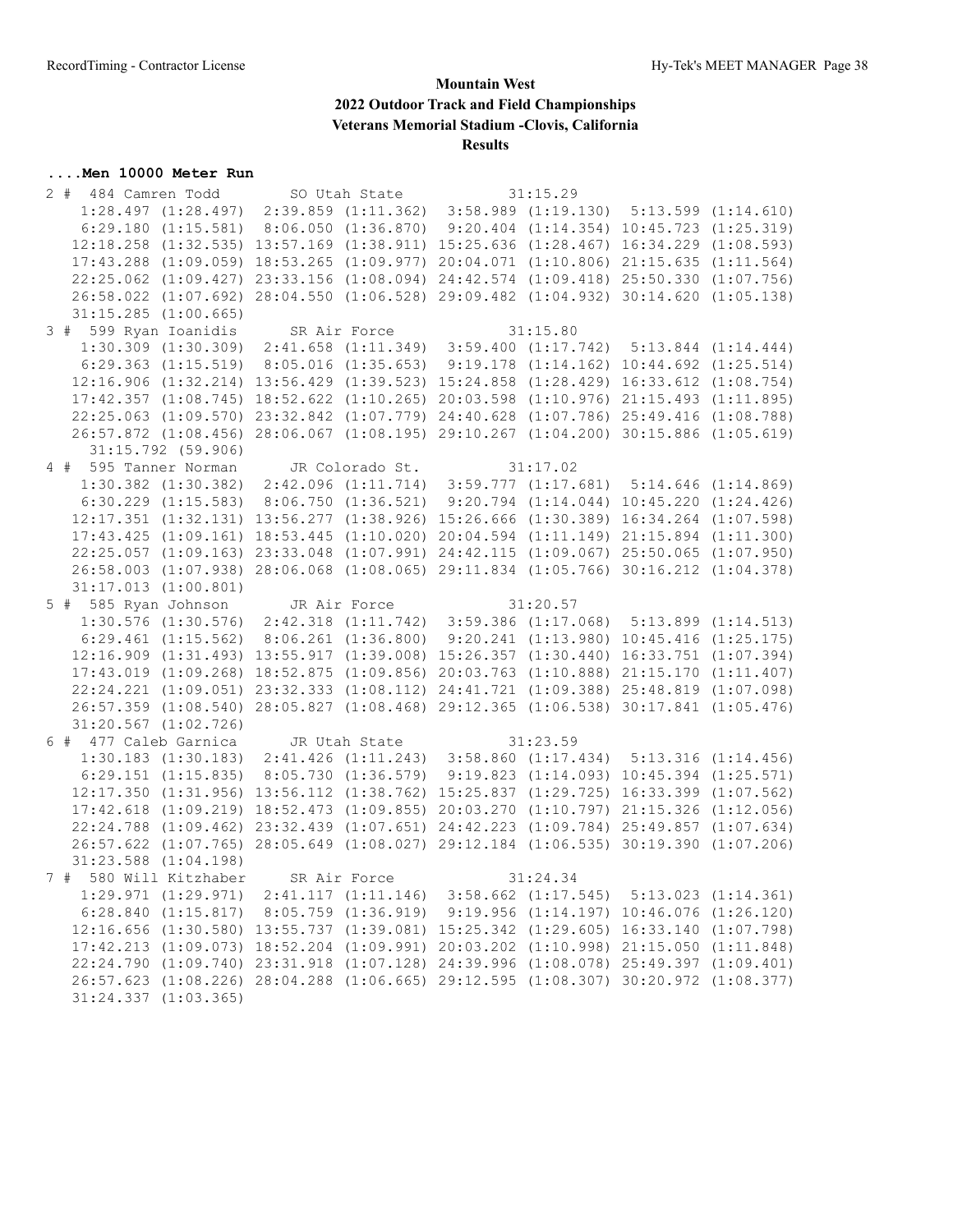# **....Men 10000 Meter Run** 8 # 574 Mason Brown

| 8 # 574 Mason Brown SO Colorado St. 31:30.67                                                                                    |                          |                                                                                     |          |  |
|---------------------------------------------------------------------------------------------------------------------------------|--------------------------|-------------------------------------------------------------------------------------|----------|--|
|                                                                                                                                 |                          | $1:30.820 (1:30.820) 2:43.350 (1:12.530) 3:59.775 (1:16.425) 5:11.130 (1:11.355)$   |          |  |
|                                                                                                                                 |                          | 6:30.090 (1:18.960) 8:06.547 (1:36.457) 9:21.402 (1:14.855) 10:45.570 (1:24.168)    |          |  |
|                                                                                                                                 |                          | 12:15.164 (1:29.594) 13:56.145 (1:40.981) 15:25.197 (1:29.052) 16:33.018 (1:07.821) |          |  |
|                                                                                                                                 |                          | 17:41.952 (1:08.934) 18:51.937 (1:09.985) 20:02.797 (1:10.860) 21:14.679 (1:11.882) |          |  |
|                                                                                                                                 |                          | 22:24.345 (1:09.666) 23:32.465 (1:08.120) 24:42.244 (1:09.779) 25:50.936 (1:08.692) |          |  |
|                                                                                                                                 |                          | 26:58.799 (1:07.863) 28:07.130 (1:08.331) 29:16.899 (1:09.769) 30:26.914 (1:10.015) |          |  |
|                                                                                                                                 | $31:30.665$ $(1:03.751)$ |                                                                                     |          |  |
| 9 # 576 Miler Haller SR Boise State 31:36.91<br>1:29.526 (1:29.526) 2:41.681 (1:12.155) 3:59.540 (1:17.859) 5:14.167 (1:14.627) |                          |                                                                                     |          |  |
|                                                                                                                                 |                          |                                                                                     |          |  |
|                                                                                                                                 |                          | 6:29.793 (1:15.626) 8:05.781 (1:35.988) 9:19.670 (1:13.889) 10:45.419 (1:25.749)    |          |  |
|                                                                                                                                 |                          | 12:17.650 (1:32.231) 13:55.891 (1:38.241) 15:27.234 (1:31.343) 16:35.060 (1:07.826) |          |  |
|                                                                                                                                 |                          | 17:43.602 (1:08.542) 18:53.310 (1:09.708) 20:04.320 (1:11.010) 21:15.897 (1:11.577) |          |  |
|                                                                                                                                 |                          | 22:25.095 (1:09.198) 23:32.820 (1:07.725) 24:42.222 (1:09.402) 25:50.593 (1:08.371) |          |  |
|                                                                                                                                 |                          | 26:59.364 (1:08.771) 28:08.756 (1:09.392) 29:18.700 (1:09.944) 30:27.855 (1:09.155) |          |  |
|                                                                                                                                 | 31:36.910(1:09.055)      |                                                                                     |          |  |
| 10 # 588 Max Milarvie SR Boise State 31:52.06                                                                                   |                          |                                                                                     |          |  |
|                                                                                                                                 |                          | 1:30.946 (1:30.946) 2:42.901 (1:11.955) 4:00.668 (1:17.767) 5:15.396 (1:14.728)     |          |  |
|                                                                                                                                 |                          | 6:30.926 (1:15.530) 8:06.753 (1:35.827) 9:21.397 (1:14.644) 10:46.289 (1:24.892)    |          |  |
|                                                                                                                                 |                          | 12:18.634 (1:32.345) 13:58.484 (1:39.850) 15:27.496 (1:29.012) 16:35.732 (1:08.236) |          |  |
|                                                                                                                                 |                          | 17:44.926 (1:09.194) 18:55.131 (1:10.205) 20:05.854 (1:10.723) 21:17.071 (1:11.217) |          |  |
|                                                                                                                                 |                          | 22:27.474 (1:10.403) 23:35.815 (1:08.341) 24:46.249 (1:10.434) 25:58.556 (1:12.307) |          |  |
|                                                                                                                                 |                          | 27:11.660 (1:13.104) 28:24.840 (1:13.180) 29:34.768 (1:09.928) 30:45.508 (1:10.740) |          |  |
|                                                                                                                                 | $31:52.052$ $(1:06.544)$ |                                                                                     |          |  |
| 11 # 587 Chandler Underwoo SR Boise State 31:55.35                                                                              |                          |                                                                                     |          |  |
|                                                                                                                                 |                          | 1:31.583 (1:31.583) 2:43.794 (1:12.211) 4:01.206 (1:17.412) 5:16.002 (1:14.796)     |          |  |
|                                                                                                                                 |                          | 6:31.298 (1:15.296) 8:07.252 (1:35.954) 9:22.076 (1:14.824) 10:47.010 (1:24.934)    |          |  |
|                                                                                                                                 |                          | 12:18.711 (1:31.701) 13:57.463 (1:38.752) 15:27.972 (1:30.509) 16:36.414 (1:08.442) |          |  |
|                                                                                                                                 |                          | 17:44.718 (1:08.304) 18:54.506 (1:09.788) 20:05.615 (1:11.109) 21:16.831 (1:11.216) |          |  |
|                                                                                                                                 |                          | 22:26.896 (1:10.065) 23:34.563 (1:07.667) 24:44.332 (1:09.769) 25:54.852 (1:10.520) |          |  |
|                                                                                                                                 |                          | 27:06.380 (1:11.528) 28:19.323 (1:12.943) 29:32.152 (1:12.829) 30:45.104 (1:12.952) |          |  |
|                                                                                                                                 | $31:55.344$ $(1:10.240)$ |                                                                                     |          |  |
| 12 # 589 Jack Leitch SR Boise State 31:57.81<br>1:30.821 (1:30.821) 2:41.726 (1:10.905) 4:00.653 (1:18.927) 5:15.272 (1:14.619) |                          |                                                                                     |          |  |
|                                                                                                                                 |                          |                                                                                     |          |  |
|                                                                                                                                 |                          | 6:30.657 (1:15.385) 8:06.419 (1:35.762) 9:19.697 (1:13.278) 10:46.180 (1:26.483)    |          |  |
|                                                                                                                                 |                          | 12:18.223 (1:32.043) 13:57.204 (1:38.981) 15:27.712 (1:30.508) 16:35.709 (1:07.997) |          |  |
|                                                                                                                                 |                          | 17:44.418 (1:08.709) 18:52.483 (1:08.065) 20:04.832 (1:12.349) 21:16.283 (1:11.451) |          |  |
|                                                                                                                                 |                          | 22:25.838 (1:09.555) 23:35.330 (1:09.492) 24:45.597 (1:10.267) 25:58.945 (1:13.348) |          |  |
|                                                                                                                                 |                          | 27:10.420 (1:11.475) 28:25.212 (1:14.792) 29:35.898 (1:10.686) 30:47.830 (1:11.932) |          |  |
|                                                                                                                                 | $31:57.808$ $(1:09.978)$ |                                                                                     |          |  |
| 13 # 570 Aidan Palmer FR Boise State                                                                                            |                          |                                                                                     | 32:05.89 |  |
|                                                                                                                                 |                          | 1:31.209 (1:31.209) 2:43.920 (1:12.711) 4:01.500 (1:17.580) 5:16.309 (1:14.809)     |          |  |
|                                                                                                                                 |                          | 6:31.583 (1:15.274) 8:06.850 (1:35.267) 9:21.898 (1:15.048) 10:47.067 (1:25.169)    |          |  |
|                                                                                                                                 |                          | 12:19.055 (1:31.988) 13:57.388 (1:38.333) 15:28.115 (1:30.727) 16:36.623 (1:08.508) |          |  |
|                                                                                                                                 |                          | 17:45.201 (1:08.578) 18:55.281 (1:10.080) 20:06.230 (1:10.949) 21:17.402 (1:11.172) |          |  |
|                                                                                                                                 |                          | 22:27.786 (1:10.384) 23:36.657 (1:08.871) 24:48.048 (1:11.391) 26:03.066 (1:15.018) |          |  |
|                                                                                                                                 |                          | 27:20.504 (1:17.438) 28:33.553 (1:13.049) 29:46.815 (1:13.262) 30:58.723 (1:11.908) |          |  |
|                                                                                                                                 | $32:05.890$ $(1:07.167)$ |                                                                                     |          |  |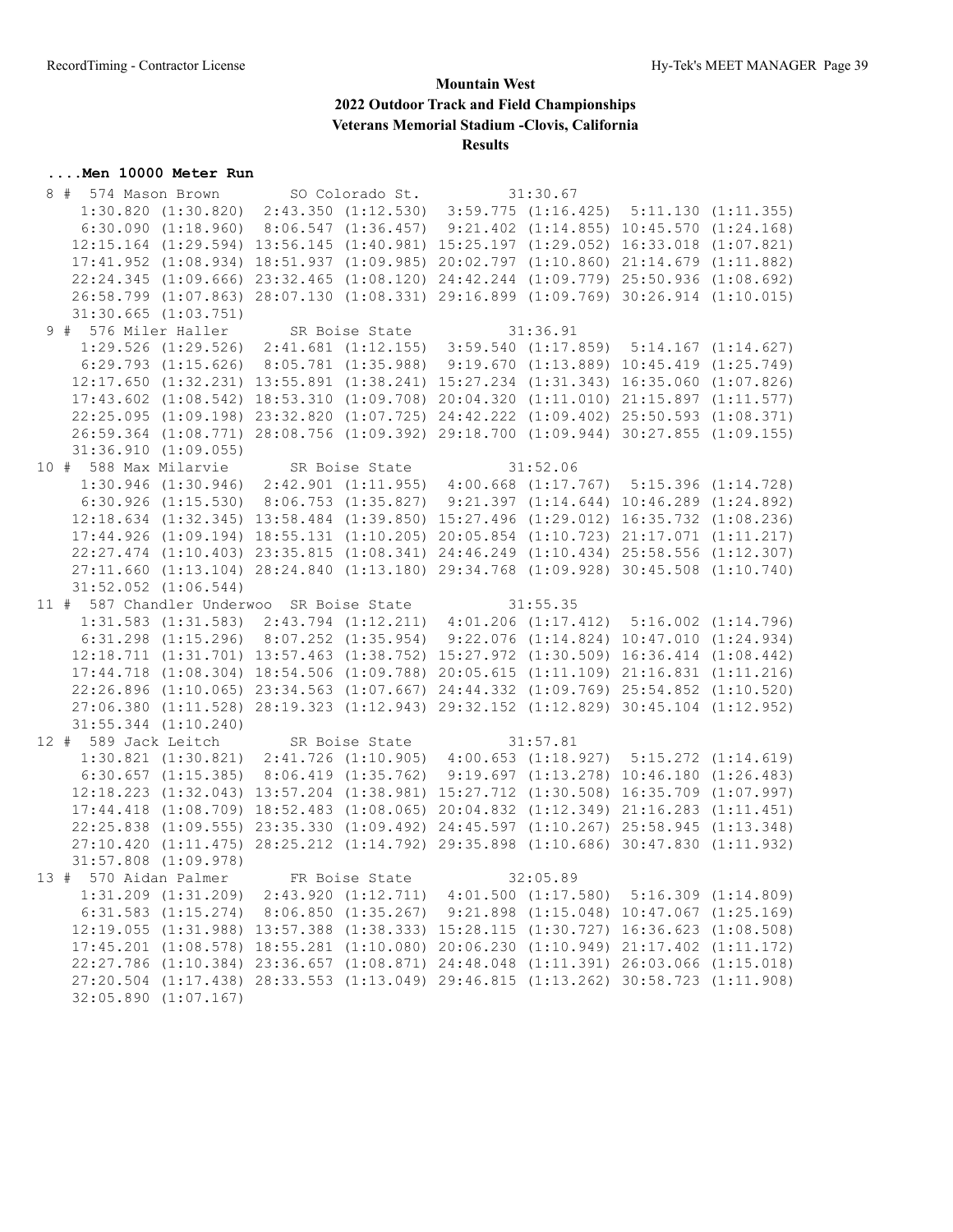## **....Men 10000 Meter Run**

| 14 # 559 Logan Rees                   |                                                                                                     |                          | SR Boise State           | 32:23.91                                                       |                          |
|---------------------------------------|-----------------------------------------------------------------------------------------------------|--------------------------|--------------------------|----------------------------------------------------------------|--------------------------|
|                                       | $1:29.017$ $(1:29.017)$ $2:42.797$ $(1:13.780)$ $3:59.640$ $(1:16.843)$ $5:14.646$ $(1:15.006)$     |                          |                          |                                                                |                          |
|                                       | $6:30.566$ $(1:15.920)$ $8:06.308$ $(1:35.742)$ $9:20.661$ $(1:14.353)$ $10:45.723$ $(1:25.062)$    |                          |                          |                                                                |                          |
|                                       | $12:18.116$ $(1:32.393)$                                                                            |                          | $13:57.894$ $(1:39.778)$ | $15:27.799$ $(1:29.905)$                                       | $16:35.071$ $(1:07.272)$ |
|                                       | 17:43.610(1:08.539)                                                                                 |                          | $18:53.229$ $(1:09.619)$ | $20:04.452$ $(1:11.223)$                                       | $21:16.004$ $(1:11.552)$ |
|                                       | $22:25.543$ $(1:09.539)$                                                                            |                          | $23:33.400$ $(1:07.857)$ | 24:44.220 (1:10.820) 25:56.474 (1:12.254)                      |                          |
|                                       | 27:10.673(1:14.199)                                                                                 |                          |                          | 28:26.141 (1:15.468) 29:44.229 (1:18.088) 31:03.179 (1:18.950) |                          |
|                                       | 32:23.910 (1:20.731)                                                                                |                          |                          |                                                                |                          |
| 15 # 594 Gus McIntyre FR Wyoming      |                                                                                                     |                          |                          | 32:28.67                                                       |                          |
|                                       | 1:31.179 (1:31.179) 2:43.456 (1:12.277) 4:00.862 (1:17.406) 5:15.728 (1:14.866)                     |                          |                          |                                                                |                          |
|                                       | $6:31.031$ $(1:15.303)$ $8:06.917$ $(1:35.886)$ $9:21.631$ $(1:14.714)$                             |                          |                          |                                                                | $10:46.709$ $(1:25.078)$ |
|                                       | $12:18.258$ $(1:31.549)$ $13:56.635$ $(1:38.377)$ $15:26.815$ $(1:30.180)$ $16:34.591$ $(1:07.776)$ |                          |                          |                                                                |                          |
|                                       | $17:43.726$ $(1:09.135)$ $18:53.483$ $(1:09.757)$                                                   |                          |                          | $20:05.050$ $(1:11.567)$ $21:16.469$ $(1:11.419)$              |                          |
|                                       | $22:26.823$ $(1:10.354)$                                                                            |                          | $23:38.334$ $(1:11.511)$ | $24:53.294$ $(1:14.960)$                                       | 26:07.025 (1:13.731)     |
|                                       | 27:26.124 (1:19.099) 28:43.817 (1:17.693) 29:57.876 (1:14.059) 31:12.670 (1:14.794)                 |                          |                          |                                                                |                          |
|                                       | $32:28.662$ $(1:15.992)$                                                                            |                          |                          |                                                                |                          |
| 16 # 558 Kevin Mulcaire JR New Mexico |                                                                                                     |                          |                          | 32:34.22                                                       |                          |
|                                       | $1:30.704$ $(1:30.704)$ $2:42.680$ $(1:11.976)$ $4:00.434$ $(1:17.754)$ $5:14.913$ $(1:14.479)$     |                          |                          |                                                                |                          |
|                                       | $6:30.537$ $(1:15.624)$ $8:04.577$ $(1:34.040)$                                                     |                          |                          | 9:18.166(1:13.589)                                             | $10:45.173$ $(1:27.007)$ |
|                                       | $12:16.522$ $(1:31.349)$ $13:56.730$ $(1:40.208)$                                                   |                          |                          | $15:27.414$ $(1:30.684)$ $16:35.460$ $(1:08.046)$              |                          |
|                                       | $17:44.198$ $(1:08.738)$                                                                            | $18:54.273$ $(1:10.075)$ |                          | $20:05.312$ $(1:11.039)$                                       | $21:16.832$ $(1:11.520)$ |
|                                       | $22:28.312$ $(1:11.480)$ $23:42.978$ $(1:14.666)$                                                   |                          |                          | 24:57.734 (1:14.756)                                           | 26:17.778 (1:20.044)     |
|                                       | $27:34.435$ $(1:16.657)$ $28:52.576$ $(1:18.141)$                                                   |                          |                          | $30:07.045$ $(1:14.469)$                                       | $31:20.475$ $(1:13.430)$ |
|                                       | $32:34.217$ $(1:13.742)$                                                                            |                          |                          |                                                                |                          |

#### **Men 110 Meter Hurdles**

|        |       |               | MWC All-Time: C 13.55 2013<br>MWC Meet: M 13.69 2014 | Trevor Brown, CSU<br>Trevor Brown, Colorado St.<br>Facility: F 13.80 2016 Jamiel Trible, Air Force |                     |     |   |  |
|--------|-------|---------------|------------------------------------------------------|----------------------------------------------------------------------------------------------------|---------------------|-----|---|--|
|        | Name  |               |                                                      | Year School                                                                                        | Prelims Wind H#     |     |   |  |
|        |       | Preliminaries |                                                      |                                                                                                    |                     |     |   |  |
|        | 1#    |               | 319 Micah Hairston JR San Jose St.                   |                                                                                                    | 13.970 2.3 1        |     |   |  |
|        | $2 +$ |               | 50 Cameron Harris JR Air Force                       |                                                                                                    | 14.120 0.9 2        |     |   |  |
|        | 3#    |               | 52 Philip Hundl SO Air Force                         |                                                                                                    | $14.13q$ 0.9        |     | 2 |  |
|        | 4#    |               | 155 Andrew Doctor JR Colorado St.                    |                                                                                                    | $14.20q$ 0.9        |     | 2 |  |
|        | $5$ # |               | 400 Zach Meyer JR Utah State                         |                                                                                                    | $14.54q$ 2.3 1      |     |   |  |
|        | 6#    |               | 144 Germain Barnes JR Colorado St.                   |                                                                                                    | 14.65q 0.9 2 14.644 |     |   |  |
|        | 7#    |               | 51 Braeden Holcombe                                  | SO Air Force                                                                                       | 14.65q 2.3 1 14.650 |     |   |  |
| 8      | #     |               | 48 Darek Hackett FR Air Force                        |                                                                                                    | $14.71q$ 2.3 1      |     |   |  |
|        | 9#    |               | 162 Liam Mather SO Colorado St.                      |                                                                                                    | 14.78q 2.3 1        |     |   |  |
| 10#    |       |               | 442 Caige McComb JR Wyoming                          |                                                                                                    | 14.90               | 0.9 | 2 |  |
| 11     | #     |               | 205 Garrett Ostrinski SO Fresno State                |                                                                                                    | $14.97$ 0.9         |     | 2 |  |
| $12 +$ |       |               | 254 Gannon Christman                                 | SO New Mexico                                                                                      | $15.07$ 2.3         |     |   |  |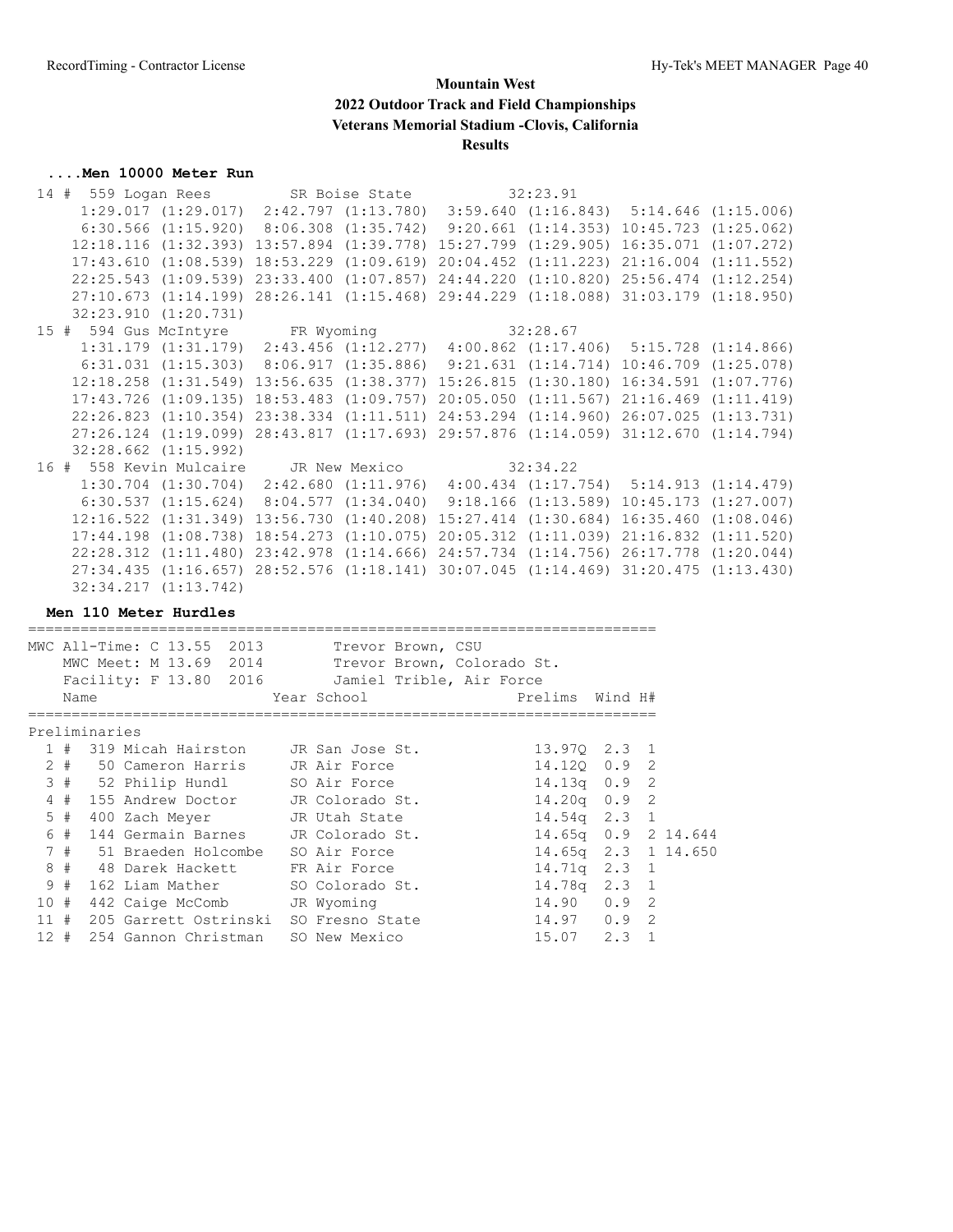## **Men 110 Meter Hurdles**

|        |               | MWC All-Time: C 13.55 2013          | Trevor Brown, CSU                                                 |                         |                |  |
|--------|---------------|-------------------------------------|-------------------------------------------------------------------|-------------------------|----------------|--|
|        |               |                                     | MWC Meet: M 13.69 2014 Trevor Brown, Colorado St.                 |                         |                |  |
|        |               |                                     | Facility: F 13.80 2016 Jamiel Trible, Air Force                   |                         |                |  |
|        | Name          |                                     | Year School                                                       | Finals Wind             |                |  |
| Finals |               | =================                   | =======================                                           | ======================= |                |  |
|        |               | 1 # 319 Micah Hairston              | JR San Jose St.                                                   | 13.90 0.9               |                |  |
|        |               | 2 # 155 Andrew Doctor               | JR Colorado St.                                                   | 13.99 0.9               |                |  |
|        | 3#            | 50 Cameron Harris                   | JR Air Force                                                      | 14.08  0.9  14.075      |                |  |
|        | 4#            | 52 Philip Hundl                     | SO Air Force                                                      | 14.08  0.9  14.080      |                |  |
|        |               | 5 # 400 Zach Meyer                  | JR Utah State                                                     | 14.41 0.9               |                |  |
|        | 6#            | 144 Germain Barnes                  | JR Colorado St.                                                   | 14.74 0.9               |                |  |
|        | 7#            | 162 Liam Mather                     | SO Colorado St.                                                   | 14.81 0.9               |                |  |
|        | 8#            | 51 Braeden Holcombe                 | SO Air Force                                                      | $14.82$ 0.9             |                |  |
|        | 9#            | 48 Darek Hackett                    | FR Air Force                                                      | $14.95$ 0.9             |                |  |
|        |               | Men 400 Meter Hurdles               |                                                                   |                         |                |  |
|        |               | MWC All-Time: C 49.19 2006          |                                                                   |                         |                |  |
|        |               |                                     | Chris Carter, BYU<br>MWC Meet: M 49.48 2018 AJ Boully, Utah State |                         |                |  |
|        |               |                                     | Facility: F 50.74 2016 Taylor McLaughlin, Michigan                |                         |                |  |
|        | Name          |                                     | Year School                                                       | Prelims H#              |                |  |
|        |               | -----------------                   |                                                                   |                         |                |  |
|        | Preliminaries |                                     |                                                                   |                         |                |  |
|        |               | 1 # 261 Rivaldo Leacock             | SR New Mexico                                                     | 51.58Q 1                |                |  |
|        | $2 +$         | 48 Darek Hackett                    | FR Air Force                                                      | 53.510 2                |                |  |
|        | 3#            | 38 Cameron Breier                   | FR Air Force                                                      | 52.15q 1                |                |  |
|        | 4#            | 112 Jose Rubio                      | SR Boise State                                                    | $53.75q$ 1              |                |  |
|        | $5$ #         | 439 Jaheim Ferguson                 | FR Wyoming                                                        | 54.70q                  | $\overline{2}$ |  |
|        | 6#            | 144 Germain Barnes                  | JR Colorado St.                                                   | 54.71q                  | 2              |  |
|        | 7#            | 318 Cecil Ebiwok                    | SR San Jose St.                                                   | 55.33q                  | - 1            |  |
|        | 8 #           | 442 Caige McComb                    | JR Wyoming                                                        | 55.51q                  | 2              |  |
|        | 9#            | 441 Carson Kaminski                 | FR Wyoming                                                        | 55.74q                  | 1              |  |
| 10#    |               | 203 Dane Koesterer                  | FR Fresno State                                                   | 56.50                   | 1              |  |
| 11#    |               | 37 La'a Aiu                         | SR Air Force                                                      | 1:00.82                 | $\overline{2}$ |  |
|        | 12 #          | 202 Meinkaikay Kaye FR Fresno State |                                                                   | 1:01.92                 | 2              |  |
|        |               | -- # 319 Micah Hairston             | JR San Jose St.                                                   | FS                      | $\mathbf{1}$   |  |
|        |               | Men 400 Meter Hurdles               |                                                                   |                         |                |  |
|        |               | MWC All-Time: C 49.19 2006          | Chris Carter, BYU                                                 |                         |                |  |
|        |               | MWC Meet: M 49.48 2018              | AJ Boully, Utah State                                             |                         |                |  |
|        |               | Facility: F 50.74 2016              | Taylor McLaughlin, Michigan                                       |                         |                |  |
|        | Name          |                                     | Year School                                                       | Finals                  |                |  |
|        |               |                                     |                                                                   |                         |                |  |
| Finals |               |                                     |                                                                   |                         |                |  |
|        | 1#            | 261 Rivaldo Leacock                 | SR New Mexico                                                     | 50.04F                  |                |  |
|        | 2#            | 48 Darek Hackett                    | FR Air Force                                                      | 51.88                   |                |  |
|        | 3#            | 38 Cameron Breier                   | FR Air Force                                                      | 52.41                   |                |  |
|        | 4#            | 112 Jose Rubio                      | SR Boise State                                                    | 52.59                   |                |  |
|        | 5#            | 439 Jaheim Ferguson                 | FR Wyoming                                                        | 53.41                   |                |  |
|        | 6#            | 144 Germain Barnes                  | JR Colorado St.                                                   | 54.99                   |                |  |
|        | 7#            | 441 Carson Kaminski                 | FR Wyoming                                                        | 55.03                   |                |  |
|        | 8#            | 442 Caige McComb                    | JR Wyoming                                                        | 55.05                   |                |  |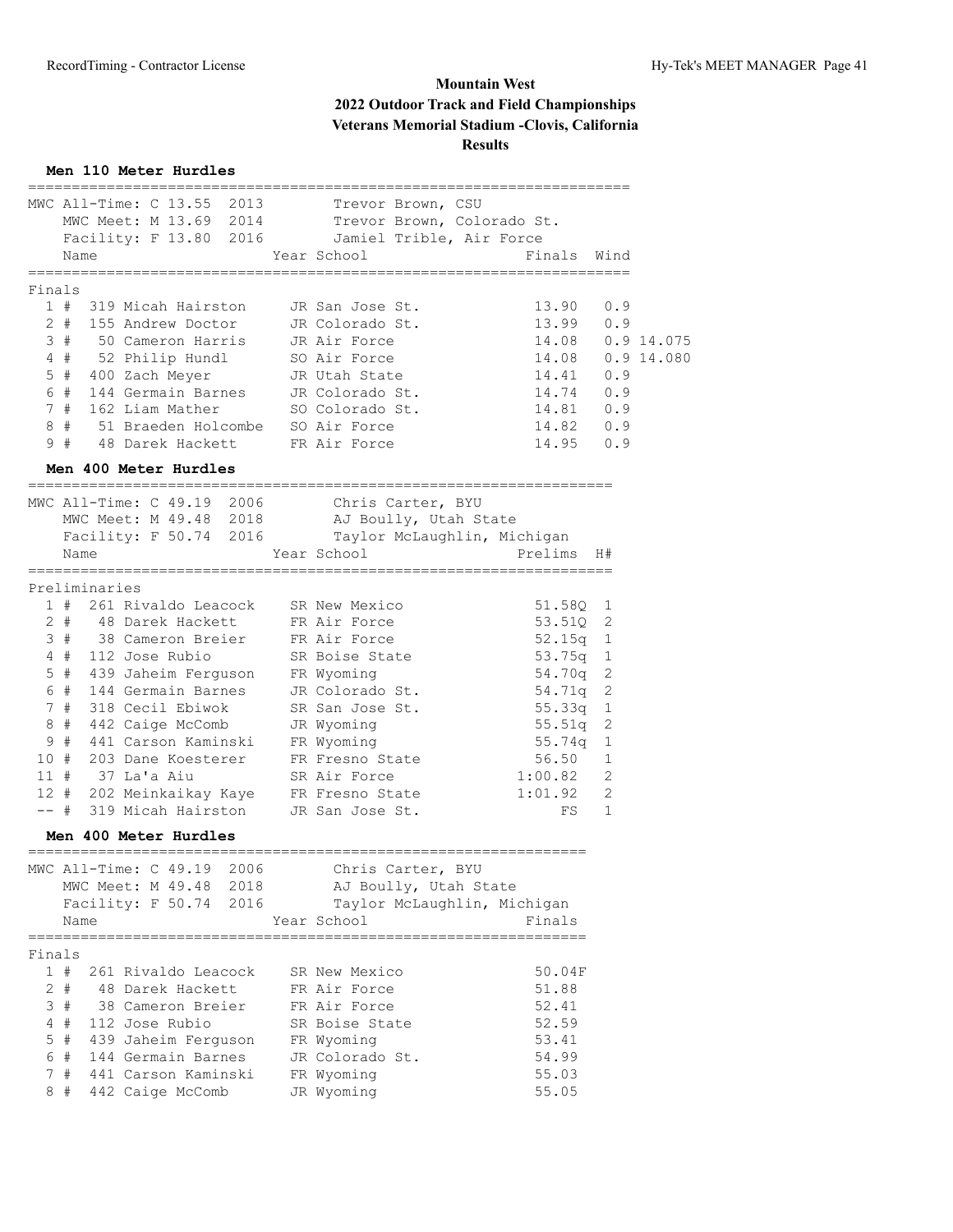## **....Men 400 Meter Hurdles** 9 # 318 Cecil Ebiwok SR San Jose St. 55.22 **Men 3000 Meter Steeplechase** ================================================================ MWC All-Time: C 8:29.24 2009 Kyle Perry, BYU<br>MWC Meet: M 8:46.49 2015 Elmar Engholm, New Mexico MWC Meet: M 8:46.49 2015 Elmar Engholm, New Mexico Facility: F 8:42.80 2021 Colton Johnsen, Washington Name **Year School** Finals ================================================================ 1 # 556 Bryce Lentz FR Air Force 8:40.45F 37.689 (37.689) 1:48.968 (1:11.280) 2:56.640 (1:07.673) 4:07.405 (1:10.765) 5:17.133 (1:09.728) 6:28.222 (1:11.089) 7:37.071 (1:08.850) 2 # 577 Awet Yohannes JR New Mexico 8:42.02F 39.089 (39.089) 1:48.319 (1:09.231) 2:54.606 (1:06.287) 4:03.114 (1:08.509) 5:14.068 (1:10.954) 6:28.237 (1:14.170) 7:37.119 (1:08.883) 3 # 581 Max Wehrli FR Utah State 8:43.11M 38.099 (38.099) 1:49.262 (1:11.163) 2:57.467 (1:08.205) 4:07.735 (1:10.269) 5:17.445 (1:09.710) 6:28.508 (1:11.063) 7:37.456 (1:08.948) 4 # 586 Mark Crandall JR Utah State 8:46.93 38.191 (38.191) 1:49.366 (1:11.175) 2:57.749 (1:08.383) 4:08.234 (1:10.485) 5:18.392 (1:10.159) 6:28.914 (1:10.523) 7:38.640 (1:09.726) 5 # 593 Seth Bruxvoort SO Wyoming 8:49.21 37.062 (37.062) 1:48.487 (1:11.425) 2:57.420 (1:08.933) 4:08.847 (1:11.428) 5:19.892 (1:11.045) 6:30.864 (1:10.973) 7:42.313 (1:11.449) 6 # 596 Dawson Besst JR Colorado St. 8:49.67 37.919 (37.919) 1:49.010 (1:11.091) 2:56.804 (1:07.795) 4:07.230 (1:10.426) 5:16.869 (1:09.639) 6:28.631 (1:11.763) 7:39.054 (1:10.424) 7 # 562 Murdoch McIntyre SO Boise State 8:57.37 37.370 (37.370) 1:48.517 (1:11.148) 2:56.447 (1:07.930) 4:07.496 (1:11.049) 5:19.804 (1:12.308) 6:32.004 (1:12.200) 7:45.788 (1:13.785) 8 # 598 Thomas Chaston SO Colorado St. 9:04.30 37.670 (37.670) 1:48.589 (1:10.920) 2:56.233 (1:07.644) 4:07.793 (1:11.560) 5:19.353 (1:11.560) 6:34.379 (1:15.027) 7:49.764 (1:15.385) 9 # 567 Nehemiah Cionelo JR New Mexico 9:11.46 38.824 (38.824) 1:50.436 (1:11.613) 3:01.689 (1:11.254) 4:13.294 (1:11.605) 5:27.201 (1:13.907) 6:41.455 (1:14.255) 7:58.450 (1:16.995) 10 # 569 Josh Rodgers SO Wyoming 9:17.09 38.424 (38.424) 1:49.672 (1:11.248) 2:59.993 (1:10.321) 4:13.571 (1:13.578) 5:28.156 (1:14.585) 6:45.152 (1:16.996) 8:02.294 (1:17.143) 11 # 568 Mason Norman FR Wyoming 9:32.29 38.473 (38.473) 1:49.515 (1:11.043) 3:00.267 (1:10.753) 4:14.489 (1:14.223) 5:31.502 (1:17.013) 6:52.011 (1:20.510) 8:12.945 (1:20.935) -- # 564 Albert Steiner SO Wyoming DNF 37.582 (37.582) 1:48.734 (1:11.153) 2:57.181 (1:08.448) 4:08.534 (1:11.353) 5:20.491 (1:11.958) 6:33.373 (1:12.883)

#### **Men 4x100 Meter Relay**

| MWC All-Time: C 39.19 2006 |  |        | TCU                  |        |
|----------------------------|--|--------|----------------------|--------|
| MWC Meet: M 39.40          |  | - 2000 | BYU, BYU             |        |
| Facility: F 39.92 2016     |  |        | Air Force, Air Force |        |
| School                     |  |        |                      | Finals |
|                            |  |        |                      |        |
| 1 Air Force                |  |        |                      | 40.42  |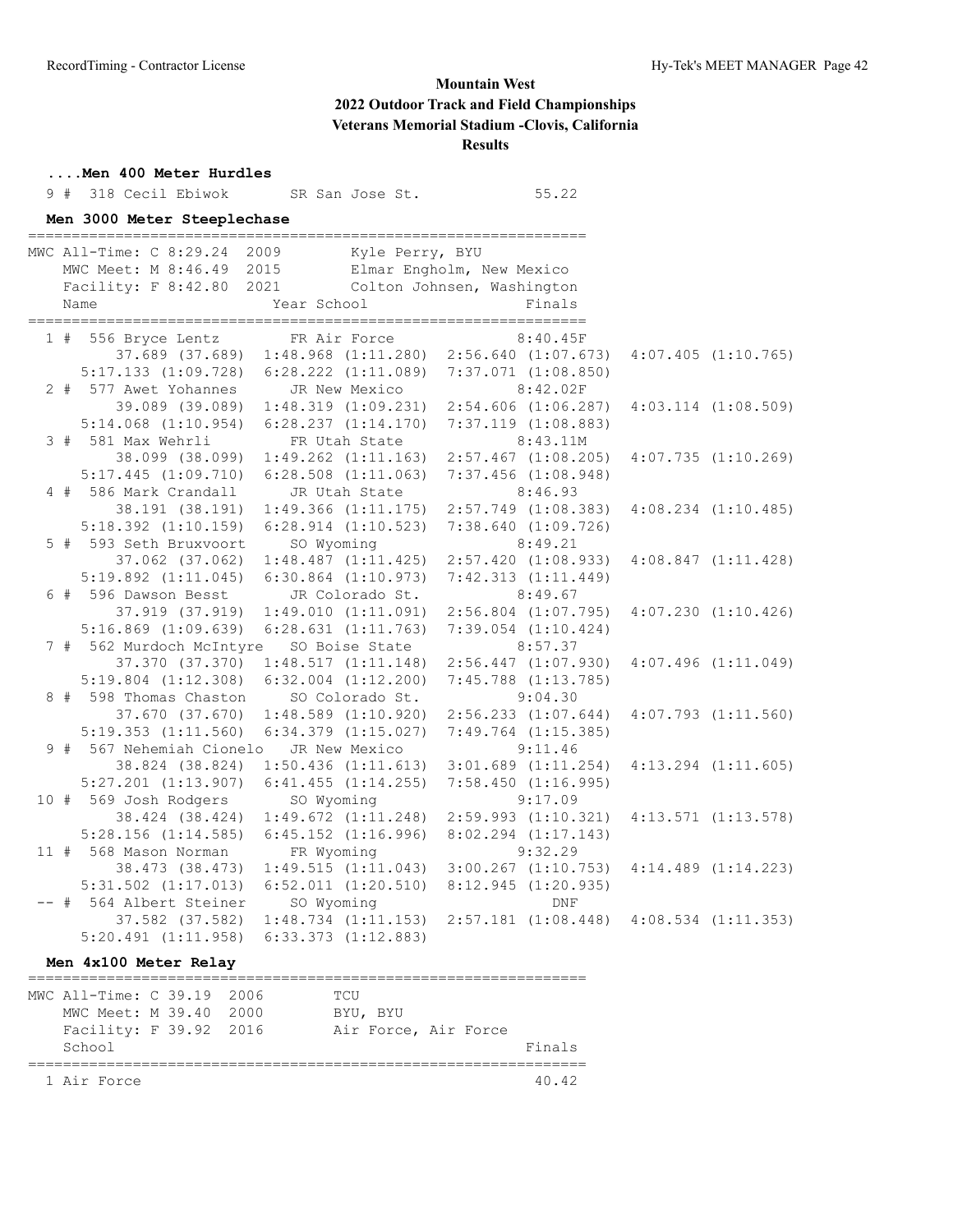#### **....Men 4x100 Meter Relay**

| 1) #45 Sean Geither SR      |    | 2) #42 Jackson Connelly S |
|-----------------------------|----|---------------------------|
| 3) #43 CJ Dimnwaobi SR      |    | 4) #59 Wyatt Murphy SR    |
| 2 San Jose St.              |    | 40.62                     |
| 1) #314 Jalen Adams SO      |    | 2) #319 Micah Hairston JR |
| 3) #315 Bashar Barksdale SR | 4) | #322 Paul McCants FR      |
| 3 Utah State                |    | 41.27                     |
| 1) #400 Zach Meyer JR       |    | 2) #385 Dominic Bentil SO |
| 3) #390 Garen Earley SR     |    | 4) #398 Mikhail Kidd SR   |
| 4 Wyoming                   |    | 41.32                     |
| 1) #434 Jaymison Cox SO     |    | 2) #446 Wyatt Moore SO    |
| 3) #430 Hunter Brown SO     |    | 4) #455 Carter Wilkerson  |
| 5 Fresno State              |    | 43.25                     |
| 1) #210 Joey Turner SO      |    | 2) #199 Miles Goff FR     |
| 3) #209 Kolton Stonier SO   |    | 4) #204 Michael McCabe SR |
| 6 New Mexico                |    | 43.55                     |
| 1) #268 Montez Wright SO    |    | 2) #254 Gannon Christman  |
| 3) #266 Darryl Thomas JR    |    | 4) #265 Gavin Sleeter JR  |
| -- Colorado St.             |    | DO.                       |
| 1) #168 Adam Stark JR       |    | 2) #169 Kelley Stephens J |
| 3) #151 Jack Cauble SO      |    | 4) #162 Liam Mather SO    |

| San Jose St.    |                             |  | 40.62                       |  |
|-----------------|-----------------------------|--|-----------------------------|--|
|                 | 1) #314 Jalen Adams SO      |  | 2) #319 Micah Hairston JR   |  |
|                 | 3) #315 Bashar Barksdale SR |  | 4) #322 Paul McCants FR     |  |
| 3 Utah State    |                             |  | 41.27                       |  |
|                 | 1) #400 Zach Meyer JR       |  | 2) #385 Dominic Bentil SO   |  |
|                 | 3) #390 Garen Earley SR     |  | 4) #398 Mikhail Kidd SR     |  |
| 4 Wyoming       |                             |  | 41.32                       |  |
|                 | 1) #434 Jaymison Cox SO     |  | 2) #446 Wyatt Moore SO      |  |
|                 | 3) #430 Hunter Brown SO     |  | 4) #455 Carter Wilkerson FR |  |
| 5 Fresno State  |                             |  | 43.25                       |  |
|                 | 1) #210 Joey Turner SO      |  | 2) #199 Miles Goff FR       |  |
|                 | 3) #209 Kolton Stonier SO   |  | 4) #204 Michael McCabe SR   |  |
| 6 New Mexico    |                             |  | 43.55                       |  |
|                 | 1) #268 Montez Wright SO    |  | 2) #254 Gannon Christman SO |  |
|                 | 3) #266 Darryl Thomas JR    |  | 4) #265 Gavin Sleeter JR    |  |
| -- Colorado St. |                             |  | DQ Long exchange zone       |  |
|                 | 1) #168 Adam Stark JR       |  | 2) #169 Kelley Stephens JR  |  |
|                 | 3) #151 Jack Cauble SO      |  | 4) #162 Liam Mather SO      |  |

#### **Men 4x400 Meter Relay**

MWC All-Time: C 3:02.12 2006 TCU MWC Meet: M 3:05.53 2018 Utah State, Utah State J Gordon, B Martin, M Bluth, A Boully Facility: F 3:08.42 2010 Serra, Serra School Finals ================================================================ 1 New Mexico 3:09.68 1) #252 Victor Akhalu SO 2) #267 Jovahn Williamson JR 3) #261 Rivaldo Leacock SR 4) #263 Jevon O'Bryant SO 2 Colorado St. 3:12.01 1) #168 Adam Stark JR 2) #156 John Fulton JR 3) #146 Ryan Birkmeier SO 4) #151 Jack Cauble SO 3 San Jose St. 3:12.94 1) #315 Bashar Barksdale SR 2) #319 Micah Hairston JR 3) #329 Mikael Tyler SR 4) #323 Harry Overstreet SO 4 Air Force 3:13.31 1) #56 Zac Larrier JR 2) #43 CJ Dimnwaobi SR 3) #38 Cameron Breier FR 4) #48 Darek Hackett FR 5 Wyoming 3:15.89 1) #434 Jaymison Cox SO 2) #439 Jaheim Ferguson FR 3) #441 Carson Kaminski FR 4) #451 Joseph Rogers SR 6 Fresno State 3:17.42 1) #198 Austin Gillen FR 2) #196 Nathan Burd JR 3) #203 Dane Koesterer FR 4) #205 Garrett Ostrinski SO 7 Utah State 3:18.04 1) #382 Skyler Andam SO 2) #385 Dominic Bentil SO 3) #398 Mikhail Kidd SR 4) #391 Spencer Eldridge JR 8 Boise State 3:18.92 1) #112 Jose Rubio SR 2) #109 David Pierce JR 3) #106 Trent Missamore FR 4) #96 Brayden Durfee JR

================================================================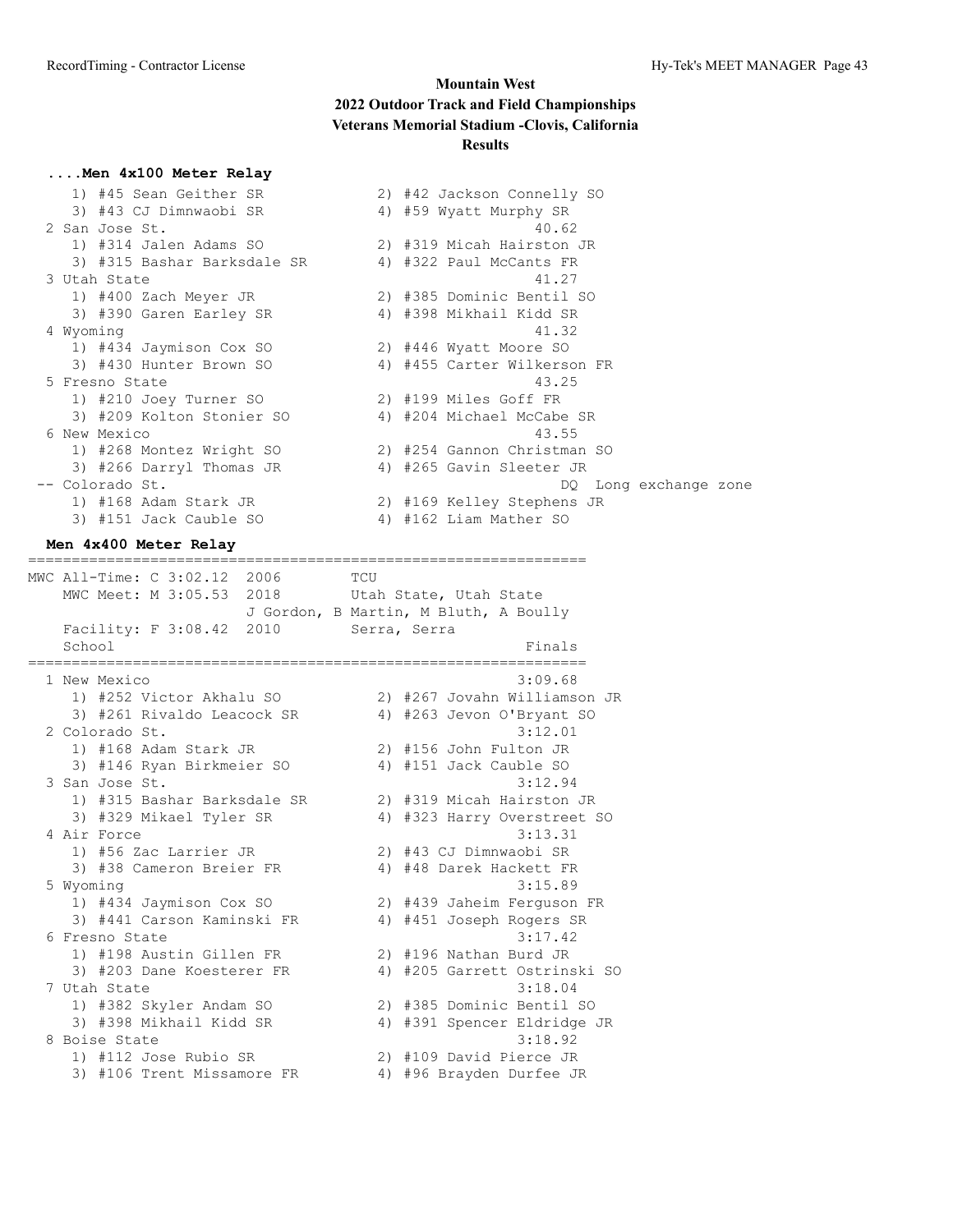**Men High Jump**

| MWC All-Time: C 7-04.50 2000 Marc Chenn, BYU<br>MWC Meet: M 7-04.50 2000 Marc Chenn, BYU                                       |                                                                                |                   |                    |
|--------------------------------------------------------------------------------------------------------------------------------|--------------------------------------------------------------------------------|-------------------|--------------------|
| Facility: F 2.22m 2016 Darius Carbin, Cardinal TC<br>Name                                                                      | Year School                                                                    | Finals            |                    |
| 1 # 444 Pete Mead JR Wyoming<br>1.86 1.91 1.96 2.01 2.06 2.09<br>O XO O O O XXX                                                |                                                                                |                   | $2.06m$ $6-09.00$  |
| 2 # 386 Kelton Chenworth SO Utah State 52.06m 6-09.00<br>1.86 1.91 1.96 2.01 2.06 2.09                                         |                                                                                |                   |                    |
| --- --- 0 0 XO XXX<br>3 # 62 Jalan Rivers FR Air Force 52.06m 6-09.00<br>1.86 1.91 1.96 2.01 2.06 2.09<br>--- XO XO XXO XO XXX |                                                                                |                   |                    |
| 4 # 63 Collin Schulz FR Air Force<br>1.86 1.91 1.96 2.01 2.06<br>--- --- 0 XO XXX                                              |                                                                                | $2.01m$ $6-07.00$ |                    |
| 5 # 452 Samuel Schneider SO Wyoming<br>1.86 1.91 1.96 2.01<br>$---$ 0 XO XXX                                                   |                                                                                |                   | $1.96m$ $6-05.00$  |
| 5 # 49 Jake Hall SR Air Force<br>1.86 1.91 1.96 2.01<br>--- --- XO XXX                                                         |                                                                                | $1.96m$ $6-05.00$ |                    |
| 7 # 430 Hunter Brown SO Wyoming<br>1.86 1.91 1.96 2.01<br>--- xo xo xxx                                                        |                                                                                |                   | J1.96m 6-05.00     |
| 8 # 395 Ben Hoffman SO Utah State 51.96m 6-05.00<br>1.86 1.91 1.96 2.01<br>O O XXO XXX                                         |                                                                                |                   |                    |
| 9 # 52 Philip Hundl SO Air Force<br>1.86 1.91 1.96<br>--- xo xxx                                                               |                                                                                | $1.91m$ $6-03.25$ |                    |
| 10 # 205 Garrett Ostrinski SO Fresno State<br>1.86 1.91 1.96<br>XO XXO XXX                                                     |                                                                                |                   | J1.91m 6-03.25     |
| 10 # 257 Adam Giron FR New Mexico<br>1.86 1.91 1.96<br>XO XXO XXX                                                              |                                                                                |                   | J1.91m 6-03.25     |
| 12 # 167 Elijah Scott FR Colorado St. 1.86m 6-01.25<br>1.86 1.91<br>XO.<br>XXX                                                 |                                                                                |                   |                    |
| 13 # 433 Sage Coventry SO Wyoming<br>1.86 1.91<br>XXO<br>XXX                                                                   |                                                                                |                   | $J1.86m$ $6-01.25$ |
| Men Pole Vault                                                                                                                 |                                                                                |                   |                    |
| MWC All-Time: C 18-04.75 2013<br>MWC Meet: M 18-01.75 2012<br>Facility: F 5.50m 2016                                           | Cale Simmons, AFA<br>Cale Simmons, AFA<br>Christopher Nilsen, Dylan Bell, Unat |                   |                    |
| Name                                                                                                                           | Year School                                                                    | Finals            |                    |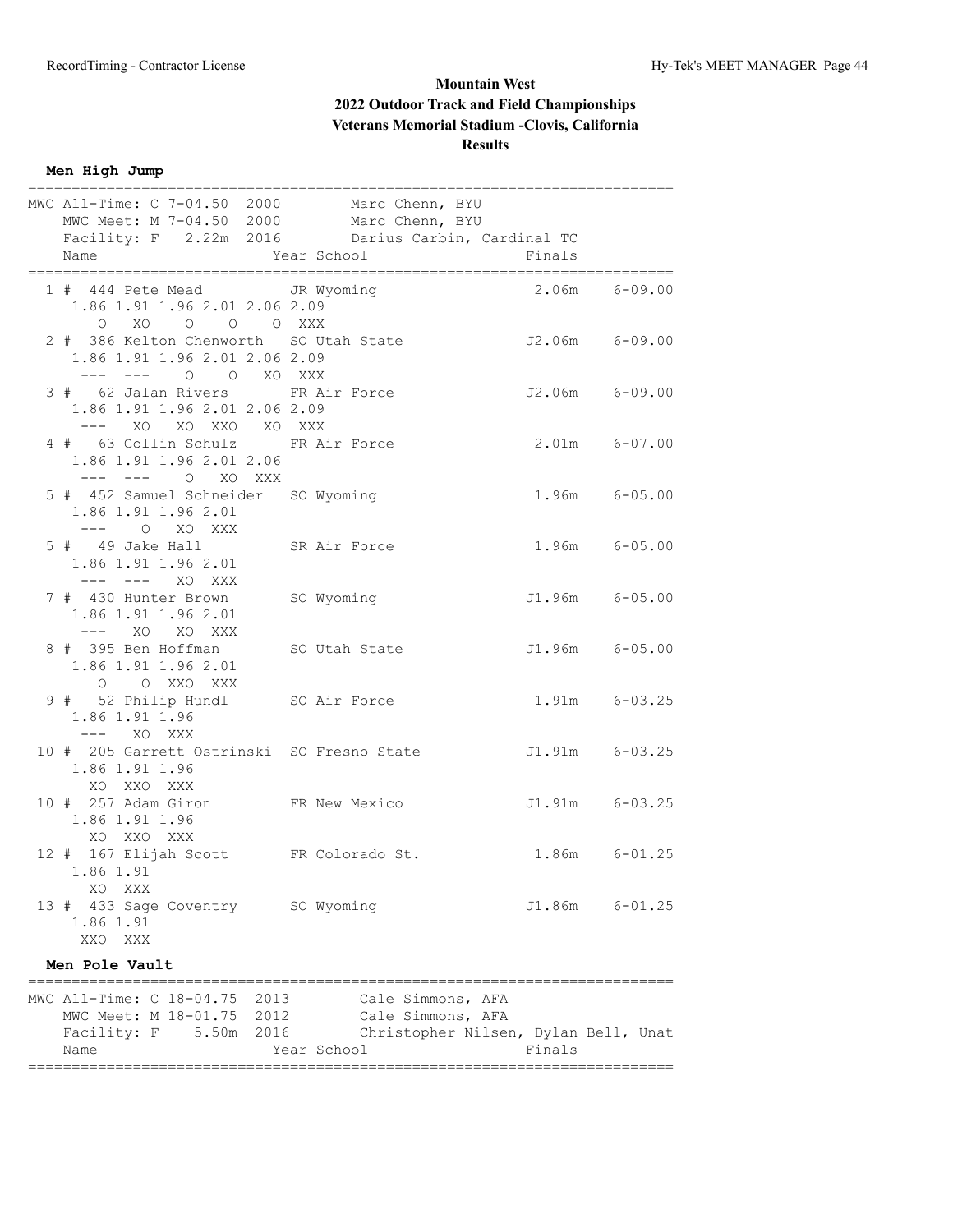#### **....Men Pole Vault**

| 1 # 158 Eldridge Harris SO Colorado St.   |                                                         | $5.19m$ $17-00.25$  |
|-------------------------------------------|---------------------------------------------------------|---------------------|
|                                           | 4.30 4.45 4.60 4.75 4.85 4.95 5.05 5.12 5.19 5.26       |                     |
|                                           | --- 0 XO 0 XX- 0 XXX                                    |                     |
| 2 # 58 Caiden Macktinger SO Air Force     |                                                         | $5.12m$ $16-09.50$  |
|                                           | 4.30 4.45 4.60 4.75 4.85 4.95 5.05 5.12 5.19 5.26       |                     |
|                                           | --- --- --- 0 0 X0 0 X0 X-- XX                          |                     |
| 3 # 44 Ethan Gardner SR Air Force         |                                                         | 4.95m 16-02.75      |
| 4.30 4.45 4.60 4.75 4.85 4.95 5.05 5.12   |                                                         |                     |
| --- --- --- 0 XXO 0 X-- XX                |                                                         |                     |
| 4 # 407 Robbie Walker FR Utah State       |                                                         | J4.75m 15-07.00     |
| 4.30 4.45 4.60 4.75 4.85                  |                                                         |                     |
| --- --- XXO O XXX                         |                                                         |                     |
|                                           | 5 # 40 Ben Charlebois FR Air Force 54.75m 15-07.00      |                     |
| 4.30 4.45 4.60 4.75 4.85                  |                                                         |                     |
| --- --- O XO XXX                          |                                                         |                     |
|                                           | 6 # 256 Camillo Dunninger JR New Mexico 54.60m 15-01.00 |                     |
| 4.30 4.45 4.60 4.75                       |                                                         |                     |
| $---$ 0 0 XXX                             |                                                         |                     |
|                                           | 7 # 404 Marshall Rasmusse FR Utah State 54.60m 15-01.00 |                     |
| 4.30 4.45 4.60 4.75                       |                                                         |                     |
| --- --- XXO XXX                           |                                                         |                     |
|                                           | 8 # 51 Braeden Holcombe SO Air Force 54.30m 14-01.25    |                     |
| 4.30 4.45                                 |                                                         |                     |
| O XXX                                     |                                                         |                     |
| 9 # 389 Caden Dupee JR Utah State         |                                                         | $J4.30m$ $14-01.25$ |
| 4.30 4.45                                 |                                                         |                     |
| XO XXX                                    |                                                         |                     |
| 10 # 438 Bryson Engebretse SO Wyoming     |                                                         | $J4.30m$ $14-01.25$ |
| 4.30 4.45                                 |                                                         |                     |
| XXO XXX                                   |                                                         |                     |
| -- # 157 Mauricio Galindo SO Colorado St. |                                                         | DNS                 |
| 4.30                                      |                                                         |                     |
|                                           |                                                         |                     |

## R

## **Men Long Jump**

| MWC All-Time: C 26-09.25 2012<br>MWC Meet: M 25-08 2002 Aron Szmuda, BYU<br>Facility: F 7.84m 2014 Nate Moore, Castro Valley<br>Name | Kendall Spencer, UNM<br><b>Example 2</b> Year School |                          | Finals Wind H# |
|--------------------------------------------------------------------------------------------------------------------------------------|------------------------------------------------------|--------------------------|----------------|
| 1 # 445 Kareem Mersal SO Wyoming 67.67m 1.5 25-02.00 2                                                                               |                                                      |                          |                |
| $7.40m(1.1)$ $7.53m(2.0)$ $7.30m(0.9)$ $7.10m(0.7)$ $FOUL(2.4)$ $7.67m(1.5)$                                                         |                                                      |                          |                |
| 2 # 430 Hunter Brown SO Wyoming                                                                                                      |                                                      | 7.56m  1.9  24-09.75  2  |                |
| $7.41m (+0.0)$ $7.42m (0.6)$ $7.56m (1.9)$ $6.89m (0.6)$ PASS PASS                                                                   |                                                      |                          |                |
| 3 # 150 Isa Bynum SR Colorado St. 7.31m 0.7 23-11.75 2                                                                               |                                                      |                          |                |
| $7.31m(0.7)$ FOUL $(0.2)$ $7.01m(1.4)$ $7.10m(1.4)$ $6.95m(1.0)$ $7.13m(3.1)$                                                        |                                                      |                          |                |
| 4 # 386 Kelton Chenworth SO Utah State 7.20m 1.4 23-07.50 2                                                                          |                                                      |                          |                |
| 6.93m(0.6) $7.14m(+0.0)$ 6.74m(1.6) $7.05m(0.9)$ 7.20m(1.4) $7.09m(2.4)$                                                             |                                                      |                          |                |
| 5 # 64 LaShawn Taylor SR Air Force 7.07m 1.5 23-02.50 2                                                                              |                                                      |                          |                |
| $6.80$ m(+0.0) $6.82$ m(+0.0) $7.07$ m(1.5) $FOUL(-0.1)$ $FOUL(1.2)$ $6.88$ m(1.0)                                                   |                                                      |                          |                |
| 6 # 449 Alec Richardson SR Wyoming                                                                                                   |                                                      | $7.04m + 0.0$ 23-01.25 2 |                |
| $6.64$ m $(0.5)$ 7.04m $(+0.0)$ PASS $(1.5)$ FOUL $(-0.1)$ 7.02m $(1.2)$ FOUL $(1.0)$                                                |                                                      |                          |                |
| 7 # 382 Skyler Andam SO Utah State 6.96m 2.5 22-10.00 1                                                                              |                                                      |                          |                |
| 6.95m (0.5) 6.94m (0.6) 6.84m (0.2) 6.96m (2.5) 6.54m (1.2) 6.65m (1.4)                                                              |                                                      |                          |                |
|                                                                                                                                      |                                                      |                          |                |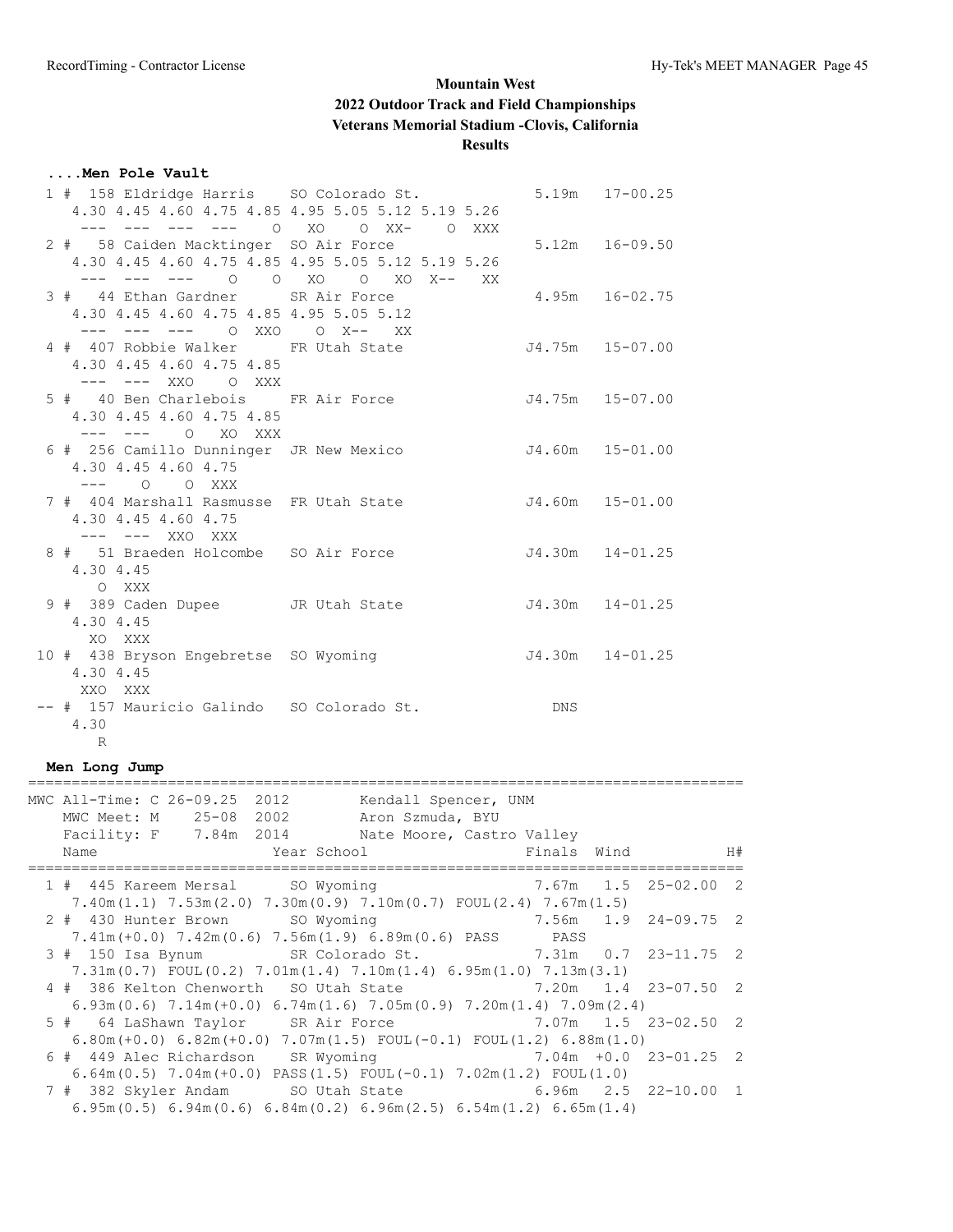## **....Men Long Jump**

| 8 # 268 Montez Wright SO New Mexico                                                                                                                                                                                                    | 6.95m        | 2.7 | $22 - 09.75$ 2             |                |
|----------------------------------------------------------------------------------------------------------------------------------------------------------------------------------------------------------------------------------------|--------------|-----|----------------------------|----------------|
| 6.61m (0.9) FOUL (1.9) 6.95m (2.7) 6.61m (1.8) 6.59m (0.1) 6.69m (1.7)                                                                                                                                                                 |              |     |                            |                |
| 9 # 394 Josh Hartvigsen FR Utah State                                                                                                                                                                                                  | 6.88m        | 2.1 | $22 - 07.00$ 2             |                |
| $6.60$ m $(0.9)$ $6.87$ m $(1.9)$ $6.88$ m $(2.1)$ $6.54$ m $(1.9)$ $6.69$ m $(2.0)$ $6.39$ m $(2.0)$                                                                                                                                  |              |     |                            |                |
| 10 # 266 Darryl Thomas JR New Mexico                                                                                                                                                                                                   | 6.85m        | 1.3 | $22 - 05.75$ 2             |                |
| 6.67m(2.2) 6.80m(1.6) 6.85m(1.3)                                                                                                                                                                                                       |              |     |                            |                |
| 11 # 149 Allam Bushara SO Colorado St.                                                                                                                                                                                                 |              |     | $6.84m$ $1.5$ $22-05.25$ 1 |                |
| FOUL $(+0.0)$ FOUL $(0.6)$ 6.84m $(1.5)$                                                                                                                                                                                               |              |     |                            |                |
| $6.81m + 0.0$ 22-04.25<br>12 # 264 Aidan Quinn<br>JR New Mexico                                                                                                                                                                        |              |     |                            | $\mathbf{1}$   |
| $6.81m (+0.0)$ FOUL $(0.7)$ FOUL $(-0.9)$                                                                                                                                                                                              |              |     |                            |                |
| 13 # 59 Wyatt Murphy SR Air Force                                                                                                                                                                                                      |              |     | $6.80m$ 0.6 22-03.75       | $\mathbf{1}$   |
| 6.80m (0.6) FOUL $(-1.3)$ 6.52m $(-0.8)$                                                                                                                                                                                               |              |     |                            |                |
| 14 # 256 Camillo Dunninger JR New Mexico                                                                                                                                                                                               |              |     | $6.68m + 0.0 21 - 11.00$   | $\mathbf{1}$   |
| FOUL $(2.0)$ 6.43m $(+0.0)$ 6.68m $(+0.0)$                                                                                                                                                                                             |              |     |                            |                |
| 15 # 316 James Burbank SO San Jose St.                                                                                                                                                                                                 |              |     | 6.61m  0.6  21-08.25  1    |                |
| $6.61m(0.6) FOUL(-1.3) FOUL(-0.8)$                                                                                                                                                                                                     |              |     |                            |                |
| 16 # 170 Drew Thompson SO Colorado St.                                                                                                                                                                                                 | 6.54m        |     | $0.9$ $21-05.50$           | $\overline{c}$ |
| 6.20m(1.3) 6.39m(2.0) 6.54m(0.9)                                                                                                                                                                                                       |              |     |                            |                |
| 6.53m<br>17 # 327 Jamar Simpson SO San Jose St.                                                                                                                                                                                        |              |     | $0.8$ 21-05.25 1           |                |
| $6.42m(0.2) 6.53m(0.8) 6.27m(-0.6)$                                                                                                                                                                                                    |              |     |                            |                |
| 18 # 331 Andy Wang SR San Jose St.                                                                                                                                                                                                     |              |     | $6.47m$ $0.1$ $21-02.75$ 1 |                |
| FOUL $(+0.0)$ 6.47m $(0.1)$ 6.46m $(+0.0)$                                                                                                                                                                                             |              |     |                            |                |
| $6.18m - 1.2 20 - 03.50 1$<br>19 # 51 Braeden Holcombe SO Air Force                                                                                                                                                                    |              |     |                            |                |
|                                                                                                                                                                                                                                        |              |     |                            |                |
|                                                                                                                                                                                                                                        |              |     |                            |                |
| FOUL $(1.2)$ FOUL $(-2.0)$ 6.18m $(-1.2)$                                                                                                                                                                                              |              |     |                            |                |
| Men Triple Jump                                                                                                                                                                                                                        |              |     |                            |                |
|                                                                                                                                                                                                                                        |              |     |                            |                |
| MWC All-Time: C 55-05.50 2005 Rodrigo Mendes, BYU                                                                                                                                                                                      |              |     |                            |                |
|                                                                                                                                                                                                                                        |              |     |                            |                |
| MWC Meet: M 55-02.25 2002 Rodrigo Mendez, BYU<br>Facility: F 15.77m 2016 Samuel Trigg, New Mexico                                                                                                                                      |              |     |                            |                |
| Year School<br>Name                                                                                                                                                                                                                    | Finals Wind  |     |                            |                |
|                                                                                                                                                                                                                                        |              |     |                            |                |
| JR New Mexico<br>1 # 264 Aidan Quinn                                                                                                                                                                                                   |              |     | $15.58m$ $1.4$ $51-01.50$  |                |
| $15.13m(0.2)$ $15.58m(1.4)$ $13.48m(2.1)$ $15.02m(0.2)$ $15.01m(0.5)$ FOUL                                                                                                                                                             |              |     |                            |                |
| 2 # 149 Allam Bushara SO Colorado St. 15.11m 0.8 49-07.00                                                                                                                                                                              |              |     |                            |                |
| $14.99\text{m}(0.5)$ FOUL $14.16\text{m}(1.0)$ $15.11\text{m}(0.8)$ $14.82\text{m}(0.6)$ $14.78\text{m}(+0.0)$                                                                                                                         |              |     |                            |                |
| 3 # 64 LaShawn Taylor SR Air Force                                                                                                                                                                                                     |              |     | 14.84m  1.9  48-08.25      |                |
| $14.24m (+0.0)$ $14.32m (0.6)$ $14.57m (1.9)$ $14.58m (0.4)$ $14.62m (1.7)$ $14.84m (1.9)$                                                                                                                                             |              |     |                            |                |
| 4 # 436 Jefferson Danso SO Wyoming 14.81m                                                                                                                                                                                              |              |     | 1.5 48-07.25               |                |
| $14.23m(0.1)$ FOUL $14.55m(1.9)$ $14.31m(+0.0)$ FOUL $14.81m(1.5)$                                                                                                                                                                     |              |     |                            |                |
| 5 # 150 Isa Bynum                                                                                                                                                                                                                      |              |     |                            |                |
|                                                                                                                                                                                                                                        |              |     |                            |                |
| 14.23m(0.1) FOUL 14.55m(1.5) 13.68m 1.9 48-02.00<br>14.35m(0.3) FOUL 14.68m 1.9 5R Colorado St. 14.68m 1.9 48-02.00<br>14.35m(0.3) FOUL 14.68m 1.9 FOUL FOUL FOUL<br>SO Wyoming 13.85m 0.3 45-05.25<br>6 # 430 Hunter Brown SO Wyoming |              |     |                            |                |
| FOUL 13.85m (0.3) FOUL PASS PASS<br>FOUL                                                                                                                                                                                               |              |     |                            |                |
| 7 # 266 Darryl Thomas<br>JR New Mexico                                                                                                                                                                                                 |              |     | 13.72m  1.2  45-00.25      |                |
| FOUL $13.26m(0.8)$ $13.62m(+0.0)$ FOUL $13.72m(1.2)$<br>FOUL                                                                                                                                                                           |              |     |                            |                |
| -- # 170 Drew Thompson SO Colorado St.<br>FOUL FOUL<br>FOUL<br>FOUL<br>FOUL                                                                                                                                                            | FOUL<br>FOUL |     |                            |                |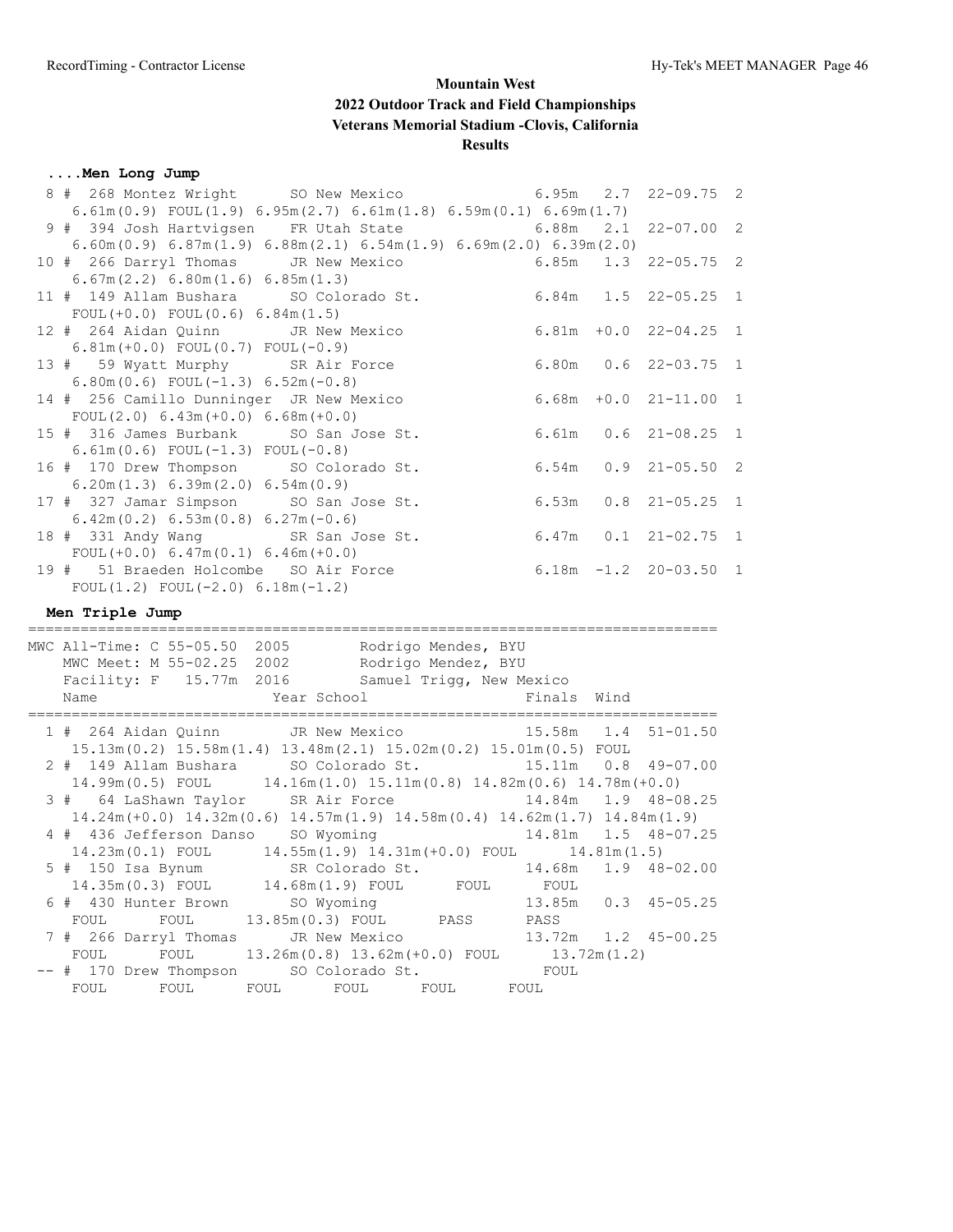#### **Men Shot Put**

|  | MWC All-Time: C 69-11 2017 Mostafa Hassan, CSU         |                 |                        |
|--|--------------------------------------------------------|-----------------|------------------------|
|  | MWC Meet: M 66-04.50 2017 Mostafa Hassan, CSU          |                 |                        |
|  | Facility: F 19.88m 2016 Mostafa Hassan, Colorado State |                 |                        |
|  |                                                        |                 |                        |
|  | 1 # 159 Mariano Kis JR Colorado St. 17.79m             |                 | $58 - 04.50$           |
|  | 15.64m  17.37m  17.57m  17.55m  17.43m  17.79m         |                 |                        |
|  | 2 # 383 Gavin Beierle SO Utah State 16.97m 55-08.25    |                 |                        |
|  | 16.45m FOUL 16.72m FOUL 16.97m FOUL                    |                 |                        |
|  | 3 # 432 Daniel Carrillo SO Wyoming                     |                 | J16.97m 55-08.25       |
|  | 16.08m  16.11m  16.68m  15.48m  16.97m  16.61m         |                 |                        |
|  | 4 # 163 Jackson Morris SO Colorado St. 16.56m          |                 | $54 - 04.00$           |
|  | 16.22m  16.56m  FOUL  16.53m  16.13m  16.49m           |                 |                        |
|  | 5 # 321 Jacob Lopez SR San Jose St. 16.40m 53-09.75    |                 |                        |
|  | 16.14m  16.40m  16.33m  16.02m  15.94m  16.10m         |                 |                        |
|  | 6 # 448 Nathan Reid SO Wyoming                         |                 | 16.06m 52-08.25        |
|  | 14.82m  15.94m  16.05m  15.34m  15.05m  16.06m         |                 |                        |
|  | 7 # 392 Nate Franz                                     | FR Utah State   | 15.82m<br>$51 - 11.00$ |
|  | 14.83m  15.82m  15.00m  FOUL  15.37m  15.43m           |                 |                        |
|  | 8 # 402 Brandon Ovington SO Utah State                 |                 | 15.81m<br>$51 - 10.50$ |
|  | 15.77m  15.20m  15.21m  15.47m  15.49m  15.81m         |                 |                        |
|  | 9 # 437 Mikey DeRock SO Wyoming                        |                 | 15.33m<br>$50 - 03.50$ |
|  | 15.33m 15.19m FOUL FOUL FOUL FOUL                      |                 |                        |
|  | 10 # 399 Calvin Knapp                                  | SO Utah State   | 15.27m<br>$50 - 01.25$ |
|  | 14.35m 15.01m 15.27m                                   |                 |                        |
|  | 11 # 39 Hayden Bullock JR Air Force                    |                 | 15.19m  49-10.00       |
|  | 15.19m  14.73m  FOUL                                   |                 |                        |
|  | 12 # 330 Pablo Villasenor                              | JR San Jose St. | 14.66m 48-01.25        |
|  | 13.97m 14.37m 14.66m                                   |                 |                        |
|  | 13 # 326 Ty Seligman                                   | SO San Jose St. | 14.64m 48-00.50        |
|  | 14.61m  14.62m  14.64m                                 |                 |                        |
|  | 14 # 328 Bryson Smith                                  | FR San Jose St. | 14.61m  47-11.25       |
|  | 14.61m 14.57m FOUL                                     |                 |                        |
|  | 15 # 320 Matheu Johnson FR San Jose St.                |                 | 13.83m 45-04.50        |
|  | 13.62m 13.57m 13.83m                                   |                 |                        |
|  | 16 # 317 Gabriel Coronado SR San Jose St.              |                 | $13.63m$ $44-08.75$    |
|  | 12.75m  13.63m  13.54m                                 |                 |                        |

#### **Men Discus Throw**

|  | Name | MWC All-Time: C 211-06 2000<br>MWC Meet: M 203-02 2007<br>Facility: F 60.67m 2021 | Year School | Casey Malone, CSU<br>Niklas Arrhenius, BYU<br>Elijah Mason, Washington | Finals |              | H# |
|--|------|-----------------------------------------------------------------------------------|-------------|------------------------------------------------------------------------|--------|--------------|----|
|  |      |                                                                                   |             |                                                                        |        |              |    |
|  |      |                                                                                   |             | 1 # 163 Jackson Morris SO Colorado St.                                 | 56.58m | 185-07 2     |    |
|  |      |                                                                                   |             | 55.47m 54.76m 55.54m 56.23m 55.40m 56.58m                              |        |              |    |
|  |      | 2 # 154 Adam Dawson                                                               |             | JR Colorado St.                                                        | 55.75m | $182 - 11$ 2 |    |
|  |      | 55.41m 52.42m 52.84m                                                              |             | 52.18m 55.43m 55.75m                                                   |        |              |    |
|  |      | 3 # 440 Tarique George FR Wyoming                                                 |             |                                                                        | 54.73m | $179 - 07$ 2 |    |
|  |      |                                                                                   |             | 47.96m 52.01m 53.48m 54.17m FOUL 54.73m                                |        |              |    |
|  |      | 4 # 39 Hayden Bullock JR Air Force                                                |             |                                                                        | 54.02m | $177 - 03$ 2 |    |
|  |      |                                                                                   |             |                                                                        |        |              |    |
|  |      |                                                                                   |             | 53.00m FOUL FOUL FOUL 51.64m 54.02m                                    |        |              |    |

=============================================================================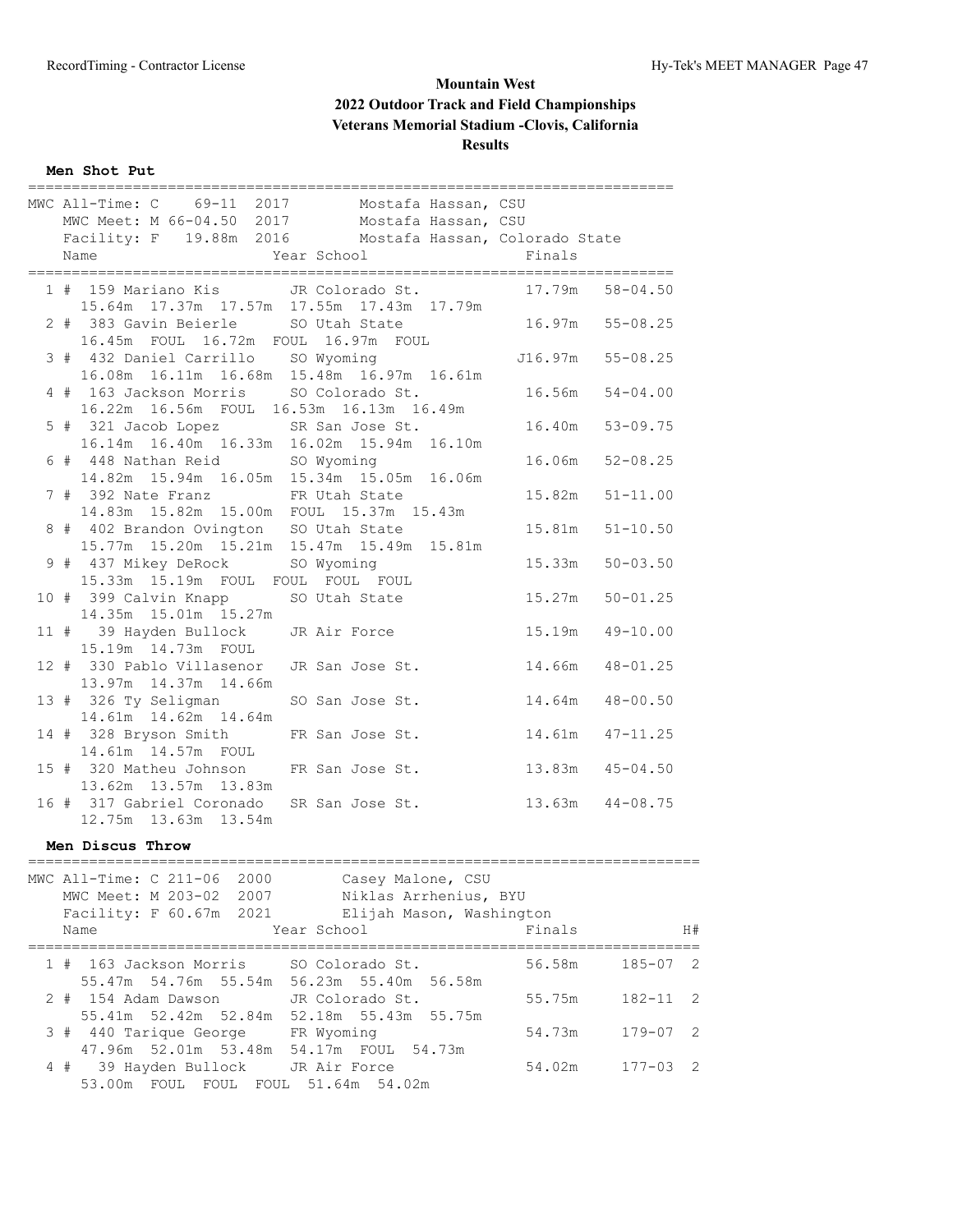## **....Men Discus Throw**

|  | 5 # 153 Max Christenberry SO Colorado St.    |                                                | 52.71m   172-11   2 |              |   |
|--|----------------------------------------------|------------------------------------------------|---------------------|--------------|---|
|  | 46.79m  49.40m  FOUL  50.05m  52.55m  52.71m |                                                |                     |              |   |
|  | 6 # 405 Christian Sonnenb JR Utah State      |                                                | 51.77m              | $169 - 10$ 2 |   |
|  | 49.30m 50.86m 49.58m FOUL 51.77m 45.48m      |                                                |                     |              |   |
|  | 7 # 437 Mikey DeRock SO Wyoming              |                                                | 50.21m              | $164 - 09$ 2 |   |
|  | 50.21m  47.10m  47.88m  FOUL  46.76m  50.02m |                                                |                     |              |   |
|  | 8 # 392 Nate Franz FR Utah State             |                                                | 48.53m              | $159 - 03$ 2 |   |
|  | 45.86m  47.59m  48.53m  FOUL  FOUL  FOUL     |                                                |                     |              |   |
|  | 9 # 383 Gavin Beierle SO Utah State          |                                                | 48.19m              | $158 - 01$ 2 |   |
|  | 42.66m  48.19m  45.99m  FOUL  FOUL  FOUL     |                                                |                     |              |   |
|  |                                              | 10 # 159 Mariano Kis JR Colorado St. 45.64m    |                     | $149 - 09$ 1 |   |
|  | 44.46m 45.64m 43.10m                         |                                                |                     |              |   |
|  |                                              | 11 # 161 Avery Lux SR Colorado St. 45.13m      |                     | $148 - 01$   | 1 |
|  | 45.13m FOUL FOUL                             |                                                |                     |              |   |
|  |                                              | 12 # 317 Gabriel Coronado SR San Jose St.      | 45.07m              | $147 - 10$ 2 |   |
|  | 43.02m  45.07m  FOUL                         |                                                |                     |              |   |
|  |                                              | 13 # 324 Bryan Quintero SR San Jose St. 44.70m |                     | $146 - 08$ 1 |   |
|  | 44.70m  43.10m  40.76m                       |                                                |                     |              |   |
|  | 14 # 321 Jacob Lopez                         | SR San Jose St. 44.67m                         |                     | $146 - 07$ 1 |   |
|  | 44.42m FOUL 44.67m                           |                                                |                     |              |   |
|  | 15 # 61 Jaret Prete JR Air Force             |                                                | 44.63m              | $146 - 05$ 1 |   |
|  | FOUL 44.63m 41.54m                           |                                                |                     |              |   |
|  | 16 # 206 Andrew Remlinger                    | SO Fresno State                                | 44.61m              | $146 - 04$ 1 |   |
|  | 44.03m FOUL 44.61m                           |                                                |                     |              |   |
|  | 17 # 330 Pablo Villasenor                    | JR San Jose St.                                | 42.90m              | $140 - 09$ 1 |   |
|  | 42.90m FOUL FOUL                             |                                                |                     |              |   |
|  | 18 # 402 Brandon Ovington SO Utah State      |                                                | 42.10m              | $138 - 01$ 1 |   |
|  | FOUL 42.10m FOUL                             |                                                |                     |              |   |
|  | 19 # 320 Matheu Johnson FR San Jose St.      |                                                | 42.06m              | $138 - 00$ 1 |   |
|  | 42.06m  41.52m  40.30m                       |                                                |                     |              |   |
|  | 20 # 326 Ty Seligman                         | SO San Jose St. 41.63m                         |                     | $136 - 07$ 1 |   |
|  | FOUL 41.63m FOUL                             |                                                |                     |              |   |
|  | 21 # 197 Isaiah Calvin JR Fresno State       |                                                | 38.77m              | $127 - 02$ 1 |   |
|  | 38.77m 38.46m FOUL                           |                                                |                     |              |   |
|  | -- # 448 Nathan Reid SO Wyoming              | FOUL                                           |                     |              | 2 |

#### **Men Hammer Throw**

FOUL FOUL FOUL

|      | MWC All-Time: C 233-00                    | 2003 |             | Drew Loftin, CSU      |        |                   |
|------|-------------------------------------------|------|-------------|-----------------------|--------|-------------------|
|      | MWC Meet: M 233-00 2003                   |      |             | Drew Loftin, CSU      |        |                   |
|      | Facility: F 62.77m 2019                   |      |             | Kirk Undland, Wyoming |        |                   |
| Name |                                           |      | Year School |                       | Finals |                   |
|      | 1 # 324 Bryan Quintero SR San Jose St.    |      |             |                       | 62.06m | $203 - 07$        |
|      | 55.62m FOUL 62.00m 62.06m 60.79m 59.95m   |      |             |                       |        |                   |
|      | 2 # 61 Jaret Prete JR Air Force           |      |             |                       | 61.48m | $201 - 08$        |
|      | FOUL 58.56m FOUL FOUL 61.48m 58.16m       |      |             |                       |        |                   |
|      | 3 # 328 Bryson Smith FR San Jose St.      |      |             |                       |        | 57.27m 187-11     |
|      | FOUL FOUL 55.94m 57.27m 55.62m 57.00m     |      |             |                       |        |                   |
|      | 4 # 154 Adam Dawson JR Colorado St.       |      |             |                       | 57.23m | $187 - 09$        |
|      | 55.19m 55.73m 55.69m 50.82m 56.34m 57.23m |      |             |                       |        |                   |
|      | 5 # 161 Avery Lux SR Colorado St.         |      |             |                       |        | $57.04m$ $187-02$ |
|      | 56.83m FOUL FOUL 55.13m 57.04m FOUL       |      |             |                       |        |                   |
|      |                                           |      |             |                       |        |                   |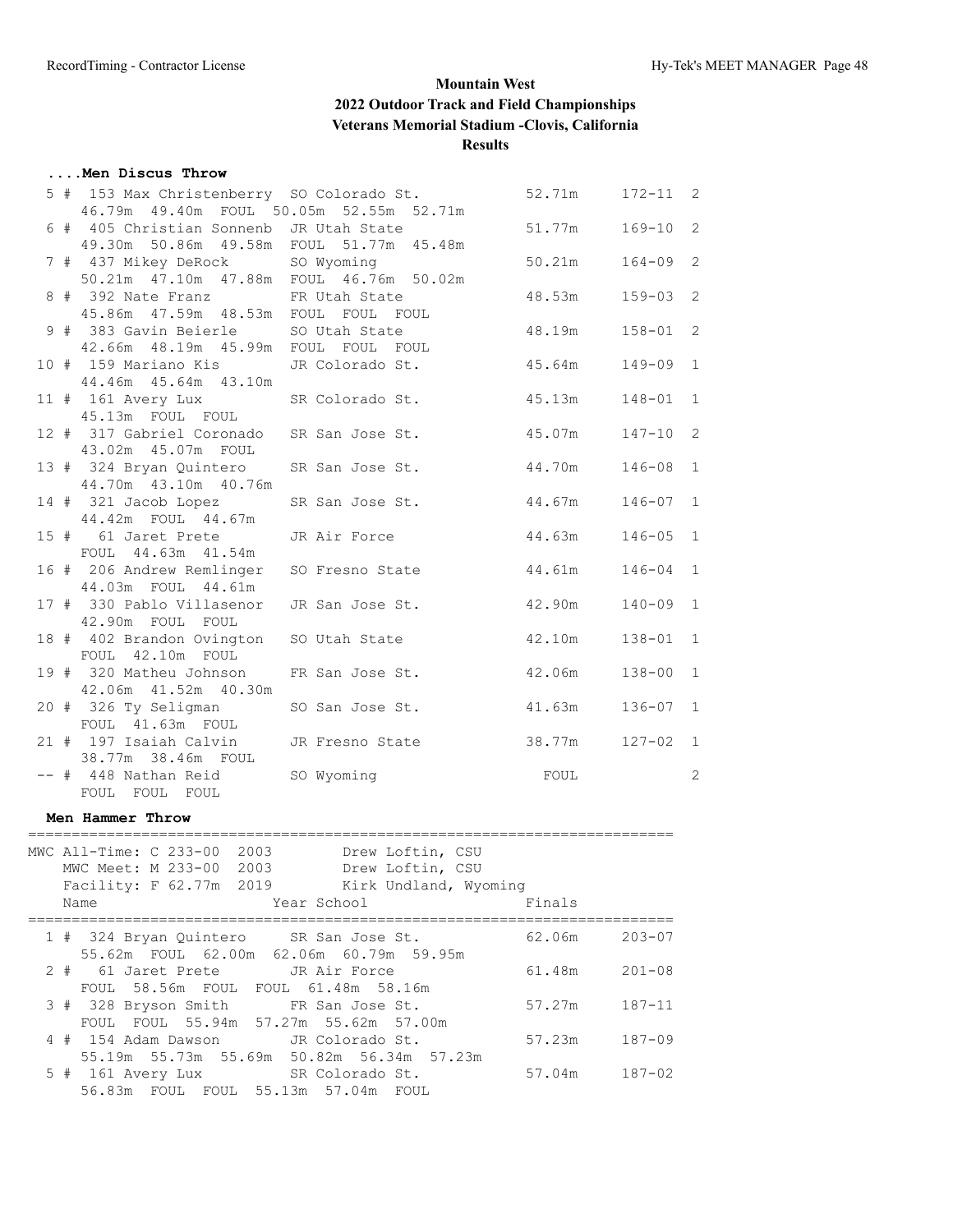## **....Men Hammer Throw**

|  | 6 # 206 Andrew Remlinger<br>SO Fresno State  | 56.02m | $183 - 09$ |
|--|----------------------------------------------|--------|------------|
|  | 54.34m 56.02m 53.37m<br>52.09m 54.33m 53.34m |        |            |
|  | 7 # 159 Mariano Kis<br>JR Colorado St.       | 55.88m | $183 - 04$ |
|  | FOUL 50.96m 51.27m FOUL 55.88m 49.94m        |        |            |
|  | 8 # 392 Nate Franz FR Utah State             | 50.59m | $166 - 00$ |
|  | 47.72m 48.70m 49.33m 49.99m 50.59m FOUL      |        |            |
|  | 9 # 330 Pablo Villasenor JR San Jose St.     | 50.05m | $164 - 02$ |
|  | FOUL 50.05m 45.14m 47.22m 48.37m<br>FOUL     |        |            |
|  | 10 # 201 Cameron Haynes JR Fresno State      | 46.58m | $152 - 10$ |
|  | FOUL FOUL 46.58m                             |        |            |
|  | 11 # 432 Daniel Carrillo<br>SO Wyoming       | 44.87m | $147 - 02$ |
|  | 44.87m FOUL FOUL                             |        |            |
|  | 12 # 317 Gabriel Coronado<br>SR San Jose St. | 22.97m | $75 - 04$  |
|  | 22.97m PASS<br>ND                            |        |            |

**Men Javelin Throw**

|  | MWC All-Time: C 264-01 2018 Sindri Gudmundsson, Utah State<br>MWC Meet: M 253-03 2017 Sindri Gudmundsson, Utah State<br>Facility: F 78.14m 2018 Sindri Gudmundsson, Utah St<br>Name<br>Year School | <b>Example 18</b> |            |
|--|----------------------------------------------------------------------------------------------------------------------------------------------------------------------------------------------------|-------------------|------------|
|  | 1 # 163 Jackson Morris SO Colorado St. 68.74m 225-06<br>65.27m 68.74m 68.40m PASS PASS PASS                                                                                                        |                   |            |
|  | 2 # 60 Joe Nizich FR Air Force<br>62.52m 63.24m 62.41m 62.33m 61.19m 67.23m                                                                                                                        | $67.23m$ $220-07$ |            |
|  | 3 # 256 Camillo Dunninger JR New Mexico<br>54.54m 55.79m 59.60m 58.85m 60.19m 60.15m                                                                                                               | 60.19m            | 197-06     |
|  | 4 # 47 Teagun Glenn SO Air Force<br>FOUL 56.06m 58.37m FOUL FOUL FOUL                                                                                                                              | 58.37m            | $191 - 06$ |
|  | 5 # 208 Julian Sotelo SO Fresno State 57.91m<br>FOUL 54.87m 49.80m 54.62m 50.63m 57.91m                                                                                                            |                   | $190 - 00$ |
|  | 6 # 389 Caden Dupee JR Utah State<br>54.33m  FOUL  FOUL  49.63m  FOUL  54.32m                                                                                                                      | 54.33m            | 178-03     |
|  | 7 # 396 Dovani Hopkins FR Utah State<br>FOUL 53.22m 52.11m 54.07m 50.85m 51.84m                                                                                                                    | 54.07m            | $177 - 05$ |
|  | 8 # 92 Connor Bjornson SO Boise State<br>53.77m FOUL 51.98m 51.13m 52.22m FOUL                                                                                                                     | 53.77m            | $176 - 05$ |
|  | 9 # 433 Sage Coventry SO Wyoming<br>47.19m  48.76m  53.18m  49.86m  51.22m  49.68m                                                                                                                 | 53.18m            | $174 - 06$ |
|  | 10 # 97 Devin Easley FR Boise State<br>48.47m 49.66m 51.95m                                                                                                                                        | 51.95m            | $170 - 05$ |
|  | 11 # 197 Isaiah Calvin JR Fresno State<br>47.95m 51.33m 50.67m                                                                                                                                     | 51.33m            | $168 - 05$ |
|  | 12 # 51 Braeden Holcombe SO Air Force<br>49.69m  46.15m  48.57m                                                                                                                                    | 49.69m            | $163 - 00$ |
|  | 13 # 167 Elijah Scott FR Colorado St. 44.25m<br>44.25m FOUL FOUL                                                                                                                                   |                   | $145 - 02$ |
|  | 14 # 170 Drew Thompson SO Colorado St. 41.85m<br>41.85m PASS PASS                                                                                                                                  |                   | $137 - 04$ |
|  | -- # 157 Mauricio Galindo SO Colorado St.                                                                                                                                                          | DNS               |            |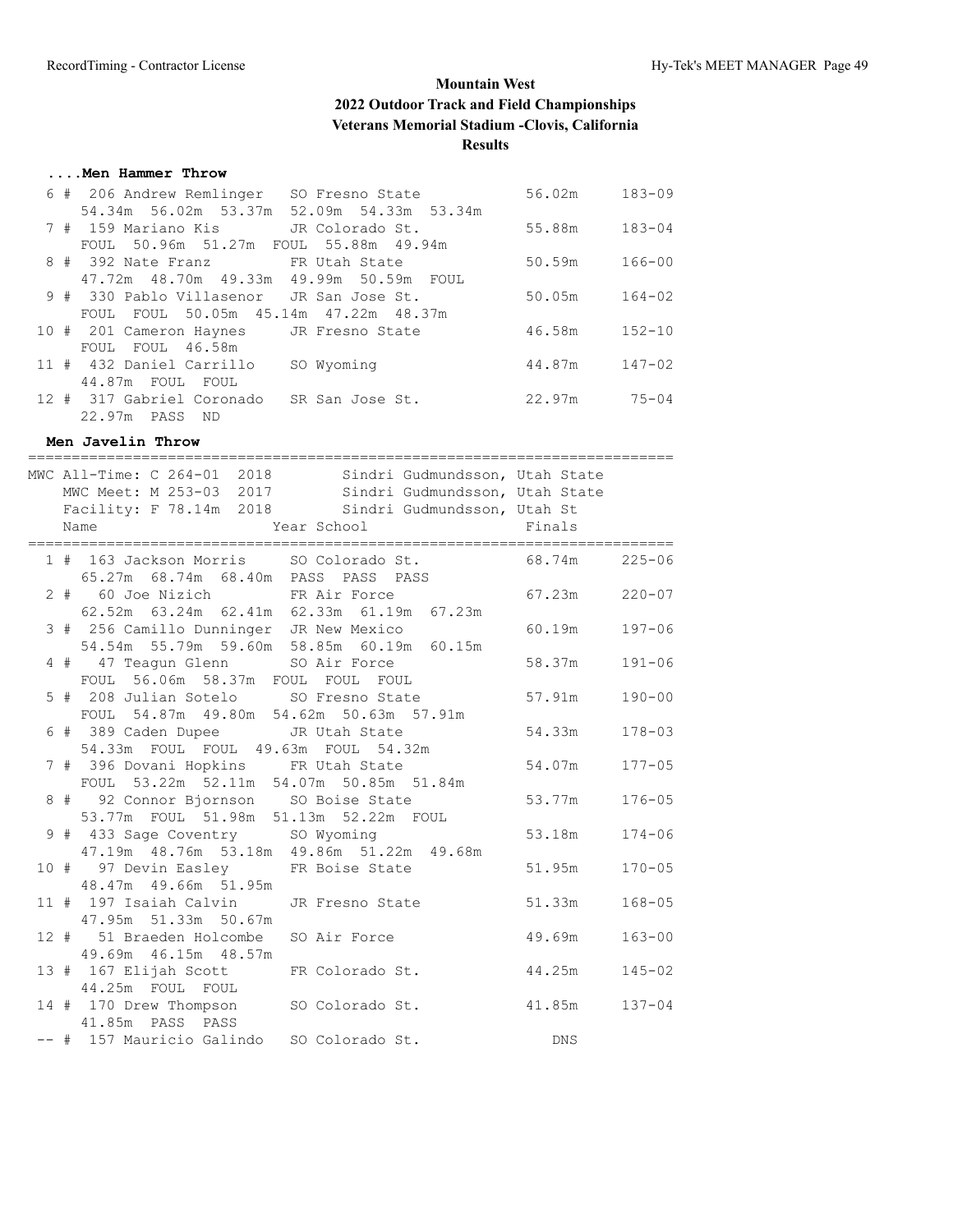#### **Decathlon: #1 Men 100 Meter Dash Decathlon**

|      | Name    |  |                       | Year School |                 | Finals |               |                | Wind H# Points |            |
|------|---------|--|-----------------------|-------------|-----------------|--------|---------------|----------------|----------------|------------|
|      |         |  |                       |             |                 |        |               |                |                |            |
|      | 1#      |  | 59 Wyatt Murphy       |             | SR Air Force    | 10.59  | $2.1 \quad 2$ |                | 954            |            |
|      | $^{\#}$ |  | 170 Drew Thompson     |             | SO Colorado St. | 11.08  | 2.1           | -2             | 843            |            |
|      | 3#      |  | 51 Braeden Holcombe   |             | SO Air Force    | 11.28  | 2.1           | $\overline{2}$ |                | 799 11.274 |
|      | 4#      |  | 205 Garrett Ostrinski |             | SO Fresno State | 11.28  | 3.2           |                |                | 799 11.277 |
|      | 5#      |  | 157 Mauricio Galindo  |             | SO Colorado St. | 11.28  | $2.1 \quad 2$ |                |                | 799 11.280 |
|      | 6#      |  | 389 Caden Dupee       |             | JR Utah State   | 11.36  | 3.2           | $\overline{1}$ | 782            |            |
|      | 7#      |  | 438 Bryson Engebretse |             | SO Wyoming      | 11.45  | $3.2 \quad 1$ |                |                | 763 11.444 |
|      | 8#      |  | 433 Sage Coventry     |             | SO Wyoming      | 11.45  | 2.1           | - 2            |                | 763 11.449 |
|      | 9#      |  | 167 Elijah Scott      |             | FR Colorado St. | 11.76  | 3.2           |                | 699            |            |
| 10 # |         |  | 202 Meinkaikay Kaye   |             | FR Fresno State | 11.83  | 32            |                | 685            |            |

#### **Decathlon: #5 Men 400 Meter Dash Decathlon**

|       | Name |                       | Year School     | Finals |               | H# Points |
|-------|------|-----------------------|-----------------|--------|---------------|-----------|
|       | 1#   | 59 Wyatt Murphy       | SR Air Force    | 48.85  | $\mathcal{L}$ | 868       |
| $2 +$ |      | 51 Braeden Holcombe   | SO Air Force    | 49.60  | $\mathcal{L}$ | 833       |
| 3     | #    | 170 Drew Thompson     | SO Colorado St. | 50.16  | $\mathcal{L}$ | 807       |
| 4     | #    | 157 Mauricio Galindo  | SO Colorado St. | 50.94  | $\mathcal{L}$ | 772       |
|       | 5#   | 438 Bryson Engebretse | SO Wyoming      | 51.04  | $\mathcal{L}$ | 767       |
|       | 6#   | 205 Garrett Ostrinski | SO Fresno State | 51.21  |               | 760       |
|       | 7#   | 389 Caden Dupee       | JR Utah State   | 53.01  |               | 681       |
| 8     | #    | 433 Sage Coventry     | SO Wyoming      | 53.43  |               | 663       |
|       | 9#   | 202 Meinkaikay Kaye   | FR Fresno State | 54.72  |               | 610       |
| 10    | #    | 167 Elijah Scott      | FR Colorado St. | 57.25  |               | 511       |
|       |      |                       |                 |        |               |           |

#### **Decathlon: #10 Men 1500 Meter Run Decathlon**

| Name | Year School and the School                                                  | Finals Points                                   |     |  |
|------|-----------------------------------------------------------------------------|-------------------------------------------------|-----|--|
|      | 1 # 51 Braeden Holcombe SO Air Force 4:38.34 691                            |                                                 |     |  |
|      | 52.942 (52.942) 2:12.512 (1:19.570) 3:30.910 (1:18.399) 4:38.338 (1:07.428) |                                                 |     |  |
|      | 2 # 205 Garrett Ostrinski SO Fresno State                                   | $4:40.53$ 677                                   |     |  |
|      | 53.420 (53.420) 2:13.222 (1:19.802) 3:31.414 (1:18.193) 4:40.524 (1:09.110) |                                                 |     |  |
|      | 3 # 389 Caden Dupee JR Utah State 4:40.76 676                               |                                                 |     |  |
|      | 54.165 (54.165) 2:14.064 (1:19.899) 3:31.299 (1:17.235) 4:40.757 (1:09.459) |                                                 |     |  |
|      | 4 # 167 Elijah Scott FR Colorado St.                                        | $4:40.96$ 674                                   |     |  |
|      | 54.518 (54.518) 2:13.546 (1:19.029) 3:31.294 (1:17.748) 4:40.954 (1:09.661) |                                                 |     |  |
|      | 5 # 170 Drew Thompson SO Colorado St. 4:41.37 672                           |                                                 |     |  |
|      | 53.817 (53.817) 2:12.747 (1:18.930) 3:31.109 (1:18.362) 4:41.363 (1:10.255) |                                                 |     |  |
|      | 6 # 202 Meinkaikay Kaye FR Fresno State                                     | $4:47.17$ 636                                   |     |  |
|      | 53.722 (53.722) 2:13.826 (1:20.105)                                         | $3:33.178$ $(1:19.352)$ $4:47.168$ $(1:13.990)$ |     |  |
|      | 7 # 59 Wyatt Murphy SR Air Force                                            | $4:49.40$ 622                                   |     |  |
|      | 55.074 (55.074) 2:14.733 (1:19.659) 3:33.724 (1:18.992) 4:49.396 (1:15.672) |                                                 |     |  |
|      | 8 # 157 Mauricio Galindo SO Colorado St.                                    | 4:51.18                                         | 612 |  |
|      | 54.814 (54.814) 2:14.457 (1:19.644) 3:32.780 (1:18.324) 4:51.179 (1:18.399) |                                                 |     |  |
|      | 9 # 433 Sage Coventry SO Wyoming                                            | $5:03.32$ 541                                   |     |  |
|      | 54.374 (54.374) 2:15.469 (1:21.096) 3:41.819 (1:26.350) 5:03.312 (1:21.493) |                                                 |     |  |
|      | -- # 438 Bryson Engebretse SO Wyoming                                       | DNS                                             |     |  |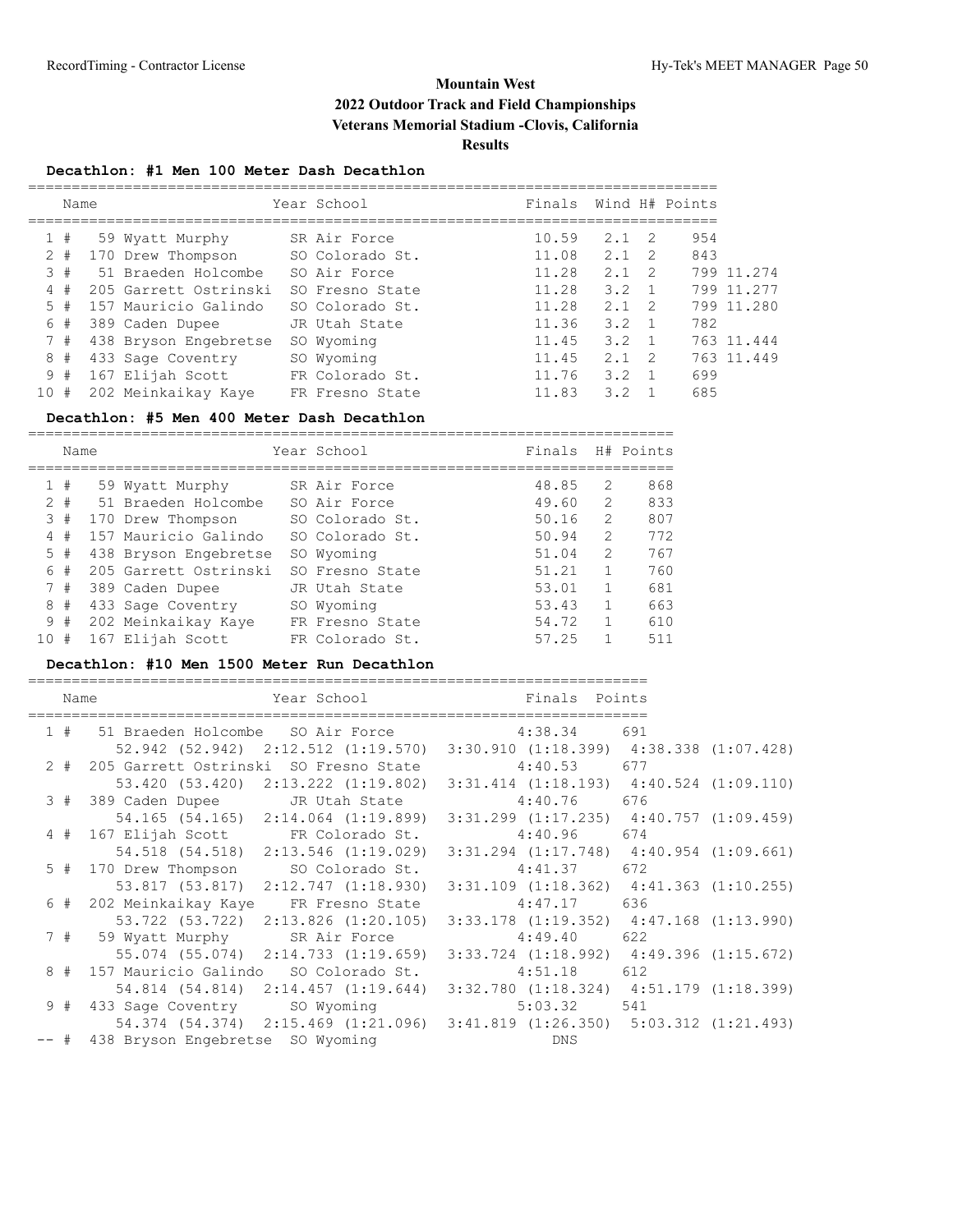#### **Decathlon: #6 Men 110 Meter Hurdles Decathlon**

|    | Name |                       | Year School     | Finals |             |    | Wind H# Points |
|----|------|-----------------------|-----------------|--------|-------------|----|----------------|
|    |      |                       |                 |        |             |    |                |
|    | 1#   | 51 Braeden Holcombe   | SO Air Force    | 14.69  | 2.0         | -3 | 887            |
| 2  | #    | 205 Garrett Ostrinski | SO Fresno State | 15.03  | 2.0         | -3 | 846            |
|    | 3#   | 59 Wyatt Murphy       | SR Air Force    | 15.11  | 2.0         | 3  | 836            |
| 4  | #    | 170 Drew Thompson     | SO Colorado St. | 15.22  | 2.0         | 3  | 823            |
|    | 5#   | 433 Sage Coventry     | SO Wyoming      | 15.41  | $1 \quad 1$ | -2 | 801            |
| 6  | #    | 167 Elijah Scott      | FR Colorado St. | 15.73  | 0.7         |    | 763            |
|    | 7#   | 157 Mauricio Galindo  | SO Colorado St. | 15.77  | 1 1         | -2 | 759            |
| 8  | #    | 389 Caden Dupee       | JR Utah State   | 15.78  | 1.1         | 2  | 758            |
|    | 9#   | 438 Bryson Engebretse | SO Wyoming      | 15.82  | 0.7         |    | 753            |
| 10 | #    | 202 Meinkaikay Kaye   | FR Fresno State | 16.34  |             |    | 695            |

## **Decathlon: #4 Men High Jump Decathlon**

| Name                                                                                                      | ==================<br>Year School Market Brings and Finals and Points                                                  |                       |     |
|-----------------------------------------------------------------------------------------------------------|------------------------------------------------------------------------------------------------------------------------|-----------------------|-----|
| 1 # 433 Sage Coventry SO Wyoming $2.01$ m 6-07.00 813                                                     | 1.62 1.65 1.68 1.71 1.74 1.77 1.80 1.83 1.86 1.89 1.92 1.95 1.98 2.01 2.04<br>--- --- --- --- --- --- --- --- XXO OXXO | XO XXO XXX            |     |
| 2 # 205 Garrett Ostrinski SO Fresno State 1.92m                                                           | 1.62 1.65 1.68 1.71 1.74 1.77 1.80 1.83 1.86 1.89 1.92 1.95<br>--- --- --- --- --- --- --- 0 0 XXO XXO XXX             | $6 - 03.50$           | 731 |
| 2 # 51 Braeden Holcombe SO Air Force 1.92m                                                                | 1.62 1.65 1.68 1.71 1.74 1.77 1.80 1.83 1.86 1.89 1.92 1.95<br>--- --- --- --- --- --- --- 0 0 0 0 XXX                 | $6 - 03.50$ 731       |     |
| 4 # 59 Wyatt Murphy SR Air Force 1.89m 6-02.25                                                            | 1.62 1.65 1.68 1.71 1.74 1.77 1.80 1.83 1.86 1.89 1.92<br>--- --- --- --- --- --- --- 0 0 0 XXX                        |                       | 705 |
| 5 # 157 Mauricio Galindo SO Colorado St. 1.86m 6-01.25                                                    | 1.62 1.65 1.68 1.71 1.74 1.77 1.80 1.83 1.86 1.89<br>--- --- --- --- 0 --- XX0 0 0 XXX                                 |                       | 679 |
| 6 # 167 Elijah Scott FR Colorado St.                                                                      | 1.62 1.65 1.68 1.71 1.74 1.77 1.80 1.83 1.86 1.89<br>--- --- --- --- --- --- --- 0 --- XXX                             | 1.83m 6-00.00 653     |     |
| 7 # 438 Bryson Engebretse SO Wyoming<br>1.62 1.65 1.68 1.71 1.74 1.77 1.80 1.83<br>--- --- 0 0 0 0 XO XXX |                                                                                                                        | $1.80m$ $5-10.75$     | 627 |
| 7 # 389 Caden Dupee JR Utah State<br>1.62 1.65 1.68 1.71 1.74 1.77 1.80 1.83<br>--- --- --- --- --- XXO   | O XXX                                                                                                                  | $1.80m$ $5-10.75$     | 627 |
| 9 # 170 Drew Thompson SO Colorado St.<br>1.62 1.65 1.68 1.71 1.74<br>--- --- 0 0 XXX                      |                                                                                                                        | $1.71m$ $5-07.25$ 552 |     |
| 9 # 202 Meinkaikay Kaye FR Fresno State 1.71m 5-07.25 552<br>1.62 1.65 1.68 1.71 1.74<br>--- 0 XXO XO XXX |                                                                                                                        |                       |     |

#### **Decathlon: #8 Men Pole Vault Decathlon**

| Name                     | Year<br>-Schoo | Finalc | Po<br>ن د بالله. |  |  |
|--------------------------|----------------|--------|------------------|--|--|
| __<br>__________________ |                |        |                  |  |  |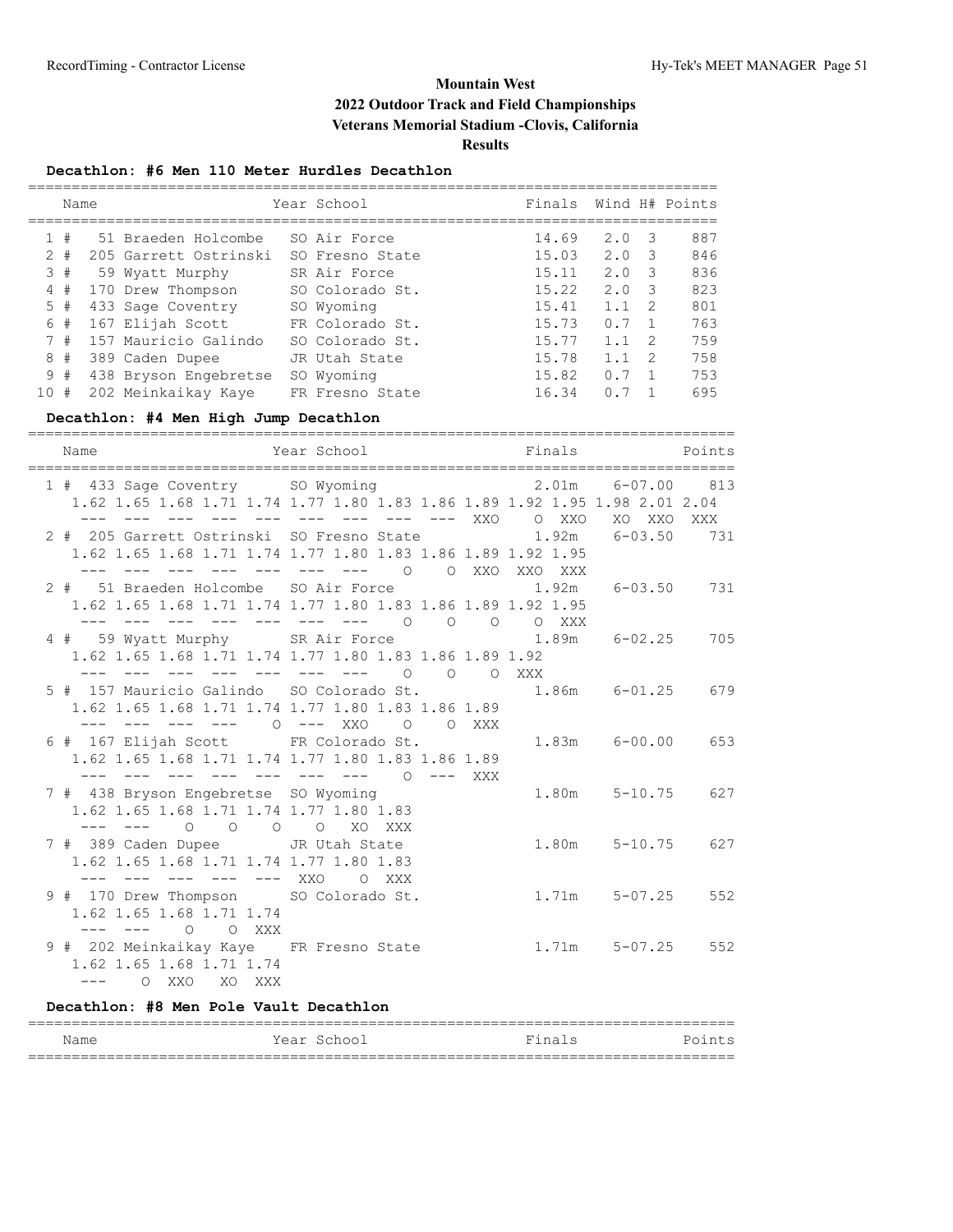#### **....Decathlon: #8 Men Pole Vault Decathlon**

 1 # 389 Caden Dupee JR Utah State 4.20m 13-09.25 673 2.60 2.70 2.80 2.90 3.00 3.10 3.20 3.30 3.40 3.50 3.60 3.70 3.80 3.90 4.00 4.10 4.20 4.30 --- --- --- --- --- --- --- --- --- --- --- --- --- --- --- XO O XXX 2 # 59 Wyatt Murphy SR Air Force 4.10m 13-05.25 645 2.50 2.60 2.70 2.80 2.90 3.00 3.10 3.20 3.30 3.40 3.50 3.60 3.70 3.80 3.90 4.00 4.10 4.20 --- --- --- --- --- --- --- --- --- --- O O O O XO O XO XXX 2 # 51 Braeden Holcombe SO Air Force 4.10m 13-05.25 645 2.50 2.60 2.70 2.80 2.90 3.00 3.10 3.20 3.30 3.40 3.50 3.60 3.70 3.80 3.90 4.00 4.10 4.20 --- --- --- --- --- --- --- --- --- --- --- --- XO O O O O XXX 4 # 167 Elijah Scott FR Colorado St. 3.90m 12-09.50 590 2.50 2.60 2.70 2.80 2.90 3.00 3.10 3.20 3.30 3.40 3.50 3.60 3.70 3.80 3.90 4.00 --- --- --- --- --- --- --- --- --- --- --- O XXO XXO O XXX 5 # 170 Drew Thompson SO Colorado St. 3.80m 12-05.50 562 2.50 2.60 2.70 2.80 2.90 3.00 3.10 3.20 3.30 3.40 3.50 3.60 3.70 3.80 3.90 --- --- --- --- --- --- --- --- --- --- --- O --- XXO XXX 6 # 157 Mauricio Galindo SO Colorado St. 3.70m 12-01.50 535 2.50 2.60 2.70 2.80 2.90 3.00 3.10 3.20 3.30 3.40 3.50 3.60 3.70 3.80 --- --- --- --- --- --- --- --- --- --- --- O-- XO XXX 7 # 433 Sage Coventry SO Wyoming 3.60m 11-09.75 509 2.50 2.60 2.70 2.80 2.90 3.00 3.10 3.20 3.30 3.40 3.50 3.60 3.70 --- --- --- --- --- --- --- --- --- O O O XXX 8 # 205 Garrett Ostrinski SO Fresno State 3.50m 11-05.75 482 2.50 2.60 2.70 2.80 2.90 3.00 3.10 3.20 3.30 3.40 3.50 3.60 --- --- --- --- --- --- --- --- --- --- O XXX 9 # 202 Meinkaikay Kaye FR Fresno State 2.90m 9-06.25 333 2.50 2.60 2.70 2.80 2.90 3.00 --- O --- O XXO XXX -- # 438 Bryson Engebretse SO Wyoming NH 2.50 2.60 2.70 2.80 2.90 3.00 3.10 3.20 3.30 3.40 3.50 3.60 3.70 3.80 3.90 --- --- --- --- --- --- --- --- --- --- --- --- --- --- XXX

#### **Decathlon: #2 Men Long Jump Decathlon**

| Name<br>Year School                                                            | Finals Wind |                          | Points |
|--------------------------------------------------------------------------------|-------------|--------------------------|--------|
| 1 # 59 Wyatt Murphy SR Air Force<br>$7.13m(2.0)$ $7.22m(3.0)$ $7.30m(1.5)$     |             | 7.30m 1.5 23-11.50 886   |        |
| 2 # 170 Drew Thompson SO Colorado St.<br>6.42m(1.1) 6.82m(2.2) 7.00m(2.8)      |             | 7.00m 2.8 22-11.75 814   |        |
| 3 # 433 Sage Coventry SO Wyoming<br>FOUL $6.90m(2.4) 6.47m(2.0)$               |             | $6.90m$ $2.4$ $22-07.75$ | 790    |
| 4 # 51 Braeden Holcombe SO Air Force<br>$6.75m(2.8)$ FOUL $(2.3)$ $6.73m(2.8)$ |             | $6.75m$ $2.8$ $22-01.75$ | 755    |
| 5 # 205 Garrett Ostrinski SO Fresno State<br>6.45m(1.7) 6.59m(1.4) 6.73m(1.8)  |             | $6.73m$ $1.8$ $22-01.00$ | 750    |
| 5 # 389 Caden Dupee JR Utah State<br>FOUL(1.1) 6.73m(2.9) FOUL(2.8)            |             | $6.73m$ $2.9$ $22-01.00$ | 750    |
| 7 # 157 Mauricio Galindo SO Colorado St.<br>6.54m(1.0) 6.53m(1.7) 6.59m(2.1)   |             | $6.59m$ $2.1$ $21-07.50$ | 718    |
| 8 # 438 Bryson Engebretse SO Wyoming<br>6.47m(2.5) 6.50m(2.2) 6.36m(0.8)       |             | $6.50m$ $2.2$ $21-04.00$ | 697    |
| 9 # 167 Elijah Scott FR Colorado St.<br>6.26m(1.3) 6.30m(2.9) 6.23m(0.8)       |             | $6.30m$ $2.9$ $20-08.00$ | 652    |
| 10 # 202 Meinkaikay Kaye FR Fresno State<br>5.78m(1.9) 6.02m(1.9) 5.94m(2.9)   |             | $6.02m$ $1.9$ $19-09.00$ | 591    |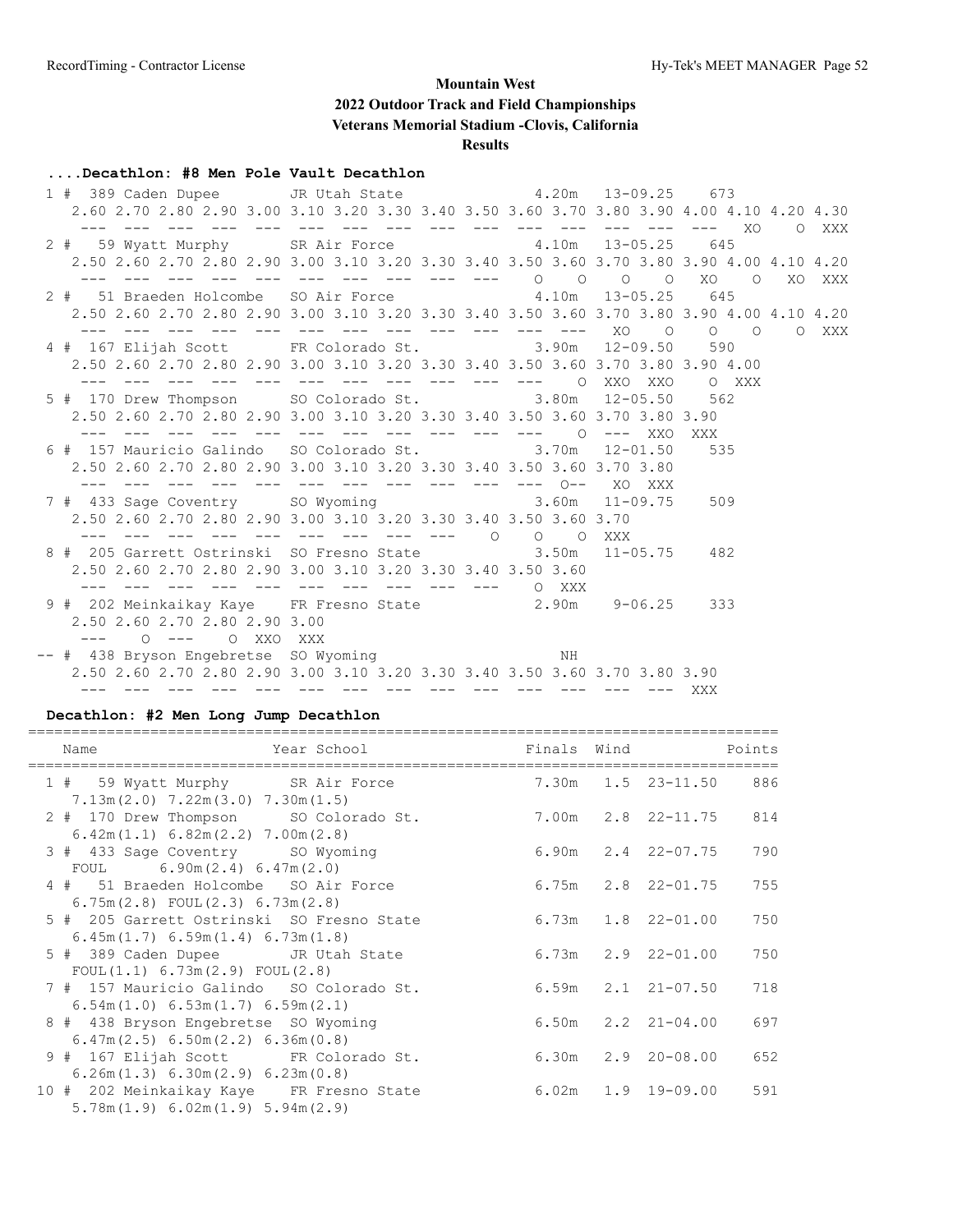#### **Decathlon: #3 Men Shot Put Decathlon**

|  | Name                                                          | Year School     | Finals              |                     | Points |
|--|---------------------------------------------------------------|-----------------|---------------------|---------------------|--------|
|  | 1 # 157 Mauricio Galindo<br>FOUL 14.34m 14.29m                | SO Colorado St. |                     | 14.34m  47-00.75    | 749    |
|  | 2 # 433 Sage Coventry<br>12.36m 13.11m FOUL                   | SO Wyoming      |                     | 13.11m  43-00.25    | 674    |
|  | 3 # 389 Caden Dupee<br>12.01m 12.22m 12.64m                   | JR Utah State   | $12.64m$ $41-05.75$ |                     | 645    |
|  | 4 # 170 Drew Thompson<br>FOUL 12.27m 12.27m                   | SO Colorado St. | $12.27m$ $40-03.25$ |                     | 623    |
|  | 5 # 51 Braeden Holcombe<br>12.00m 12.04m 11.46m               | SO Air Force    | 12.04m              | 39-06.00            | 609    |
|  | 6 # 59 Wyatt Murphy<br>11.75m 11.26m 11.19m                   | SR Air Force    | 11.75m 38-06.75     |                     | 591    |
|  | 7 # 167 Elijah Scott FR Colorado St.<br>FOUL FOUL 11.53m      |                 | $11.53m$ $37-10.00$ |                     | 578    |
|  | 8 # 202 Meinkaikay Kaye FR Fresno State<br>11.51m 10.75m FOUL |                 | $11.51m$ $37-09.25$ |                     | 577    |
|  | 9 # 205 Garrett Ostrinski<br>11.24m 10.95m 11.40m             | SO Fresno State | 11.40m              | 37-05.00            | 570    |
|  | 10 # 438 Bryson Engebretse<br>9.74m 10.39m 10.95m             | SO Wyoming      |                     | $10.95m$ $35-11.25$ | 543    |

## **Decathlon: #7 Men Discus Throw Decathlon**

|  | Name                                                              | Year School     | Finals            |            | Points |
|--|-------------------------------------------------------------------|-----------------|-------------------|------------|--------|
|  | 1 # 51 Braeden Holcombe SO Air Force<br>42.13m  41.83m  39.24m    |                 | 42.13m 138-03     |            | 708    |
|  | 2 # 157 Mauricio Galindo SO Colorado St.<br>38.84m 42.05m 35.58m  |                 | 42.05m  137-11    |            | 706    |
|  | 3 # 170 Drew Thompson<br>39.80m 38.61m 40.99m                     | SO Colorado St. | $40.99m$ $134-06$ |            | 685    |
|  | 4 # 167 Elijah Scott FR Colorado St.<br>37.51m 37.46m FOUL        |                 | 37.51m 123-01     |            | 614    |
|  | 5 # 205 Garrett Ostrinski SO Fresno State<br>33.66m 34.49m 36.41m |                 | 36.41m 119-05     |            | 592    |
|  | 6 # 433 Sage Coventry<br>33.07m 34.84m 35.13m                     | SO Wyoming      | 35.13m            | $115 - 03$ | 566    |
|  | 7 # 59 Wyatt Murphy SR Air Force<br>31.73m 33.51m 34.45m          |                 | 34.45m 113-00     |            | 553    |
|  | 8 # 438 Bryson Engebretse<br>23.88m  26.81m  33.68m               | SO Wyoming      | 33.68m            | $110 - 06$ | 537    |
|  | 9 # 202 Meinkaikay Kaye FR Fresno State<br>30.97m 32.76m FOUL     |                 | 32.76m 107-06     |            | 519    |
|  | 10 # 389 Caden Dupee JR Utah State<br>31.98m FOUL FOUL            |                 | 31.98m 104-11     |            | 504    |

#### **Decathlon: #9 Men Javelin Throw Decathlon**

| Name                | Year School   | Finals | Points            |
|---------------------|---------------|--------|-------------------|
| 1 # 389 Caden Dupee | JR Utah State | 53.97m | $177 - 01$<br>648 |
| 48.93m FOUL 53.97m  |               |        |                   |